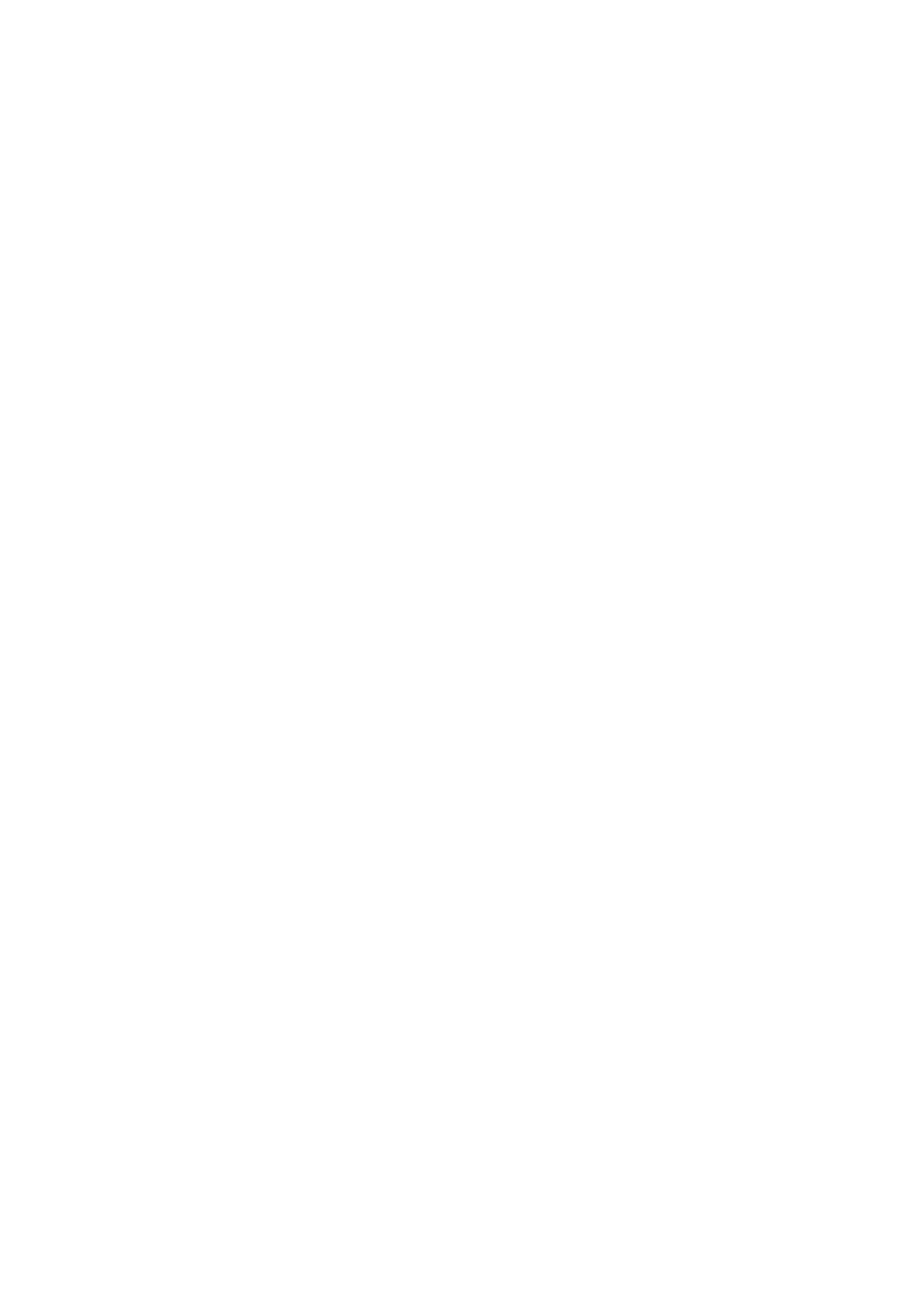# **Participants**

 $\epsilon$ 



| Professor R Pass*                 | Professor of Pediatrics and Microbiology, Department of Pediatrics and Microbiology, University of Alabama at<br>Birmingham, Suite 752 Children's Hospital, 1600 7th Avenue South, Birmingham, AL 35233, USA |
|-----------------------------------|--------------------------------------------------------------------------------------------------------------------------------------------------------------------------------------------------------------|
| Dr T Weber                        | Chief of Obstetrics, Department of Obstetrics and Gynaecology, Hvidovre Hospital, University of Copenhagen,<br>Kettegard Alle 30, 2650 Hvidovre, Denmark                                                     |
| Professor RJ Whitley <sup>+</sup> | Professor of Pediatrics, Microbiology and Medicine, Department of Pediatrics, University of Alabama at<br>Birmingham, Suite 616 Children's Hospital, 1600 7th Avenue South, Birmingham, AL 35294, USA        |

# **SPEAKERS:**

| Dr L Alexander        | President and CEO, American Social Health Association, PO Box 13827, Research Triangle Park,<br><b>NC 27709, USA</b>                                                                                    |
|-----------------------|---------------------------------------------------------------------------------------------------------------------------------------------------------------------------------------------------------|
| Dr Z Brown            | Professor of Perinatal Medicine, Department of Obstetrics and Gynecology, University of Washington,<br>1959 NE Pacific Street, Seattle, WA 98195, USA                                                   |
| Dr F Cowan            | Senior Lecturer and Consultant in Genitourinary Medicine, Department of Sexually, Transmitted Diseases,<br>The Mortimer Market Centre, Mortimer Market, Off Capper Street, London WC1E 6AU              |
| Professor G Enders    | Professor of Virology, Institute for Virology, Infectious Diseases and Epidemiology, e.v. and Laboratory of<br>Professor Enders and Partner, Rosenbergstrasse 85, D-70193 Stuttgart, Germany            |
| Dr D Kimberlin        | Assistant Professor, Department of Pediatrics, University of Alabama at Birmingham, Division of Infectious<br>Diseases, 1600 7th Avenue South, Suite 616 Children's Hospital, Birmingham, AL 35233, USA |
| Professor MP Landini  | Full Professor of Virology, University of Bologna, St Orsola General Hospital, Via Massarenti n.9, 40138<br>Bologna, Italy                                                                              |
| Professor C Peckham   | Professor of Paediatric Epidemiology, Institute of Child Health, 30 Guildford Street, London, WC1N 1EH, UK                                                                                              |
| Professor L Stanberry | Professor of Pediatrics, Division of Infectious Diseases, Children's Hospital Research Foundation,<br>3333 Burnet Avenue, Cincinnati, OH 45229-3039, USA                                                |
| Dr BF Vestergaard     | Head, Department of Virology, Statens Seruminstitut, (The Danish State Serum Institute), Artillerivej 5,<br>2300 Copenhagen S, Denmark                                                                  |
| Ms B Wilkop           | Family Advocate, 545 Wellesley, Birmingham, MI 48009, USA                                                                                                                                               |

# **DISCUSSANTS:**

| Dr F Boselli                        | Gynaecologist, University of Modena, Universita Degli Studi di Modena E Reggio Emilia, Facolta Di Medicina E<br>Chirurgia, Centro Di Ginecologia Oncologica E Preventiva, Azienda Policinico Largo, Del Pozzo 71 – 41100,<br>Modena, Italy |
|-------------------------------------|--------------------------------------------------------------------------------------------------------------------------------------------------------------------------------------------------------------------------------------------|
| Dr S Braig                          | Centre Hospitalier d'Annecy, Service de Gynecologie Obstetrique, l'avenue de Trésums, 74011 Annecy<br>Cedex, France                                                                                                                        |
| Professor L Corey <sup>+</sup>      | Head, Program in Infectious Diseases, Fred Hutchinson Cancer Research Center, 1124 Columbia Street,<br>Seattle, WA 8104-2092, USA                                                                                                          |
| Dr M Cusini                         | 1st Clinic of Dermatology, Osperdale Maggiore Policlinico – Milan, Via Marco Antonio Colonna 43,<br>Milan 20149, Italy                                                                                                                     |
| Dr Suzanne Garland                  | Associate Professor, Department Head, Microbiology and Infectious Diseases, The Royal Children's Hospital,<br>Flemington Road, Parkville, Victoria 3053, Australia                                                                         |
| Professor PD Griffiths <sup>+</sup> | Professor of Virology, Department of Virology, Royal Free Hospital and University Medical School, London,<br>NW3 2QG, UK                                                                                                                   |
| Dr C Law                            | Director, Manly Sexual Health Service, 8/18 Whistler Street, Manly, NSW 2095, Australia                                                                                                                                                    |
| Dr JE Malkin <sup>+</sup>           | Co-ordinator of FSTI, 17 avenue de Choisy, 75013, Paris, France                                                                                                                                                                            |
| Professor A Mindel                  | Head, Academic Unit of Sexual Health Medicine, The University of New South Wales, Sydney Hospital, GPO<br>Box 1614, Macquirie Street, Sydney, NSW 2001, Australia                                                                          |
| Professor J Paavonen                | Department of Obstetrics and Gynecology, University of Helsinki, 00290 Helsinki, Finland                                                                                                                                                   |
| Dr A Volpi*                         | Researcher, Department of Public Health, University of Rome 'Tor Vergata', Via di Tor Vergata 135,<br>00133 Rome, Italy                                                                                                                    |
| Dr M Wood*                          | Consultant Physician, Department of Infection & Tropical Medicine, Birmingham Heartlands Hospital,<br>Bordesley Green East, Birmingham, B9 5ST, UK                                                                                         |
| <sup>†</sup> IHMF Board Member      |                                                                                                                                                                                                                                            |

† IHMF Board Member \*Associate IHMF Board Member

### **management strategies in herpes**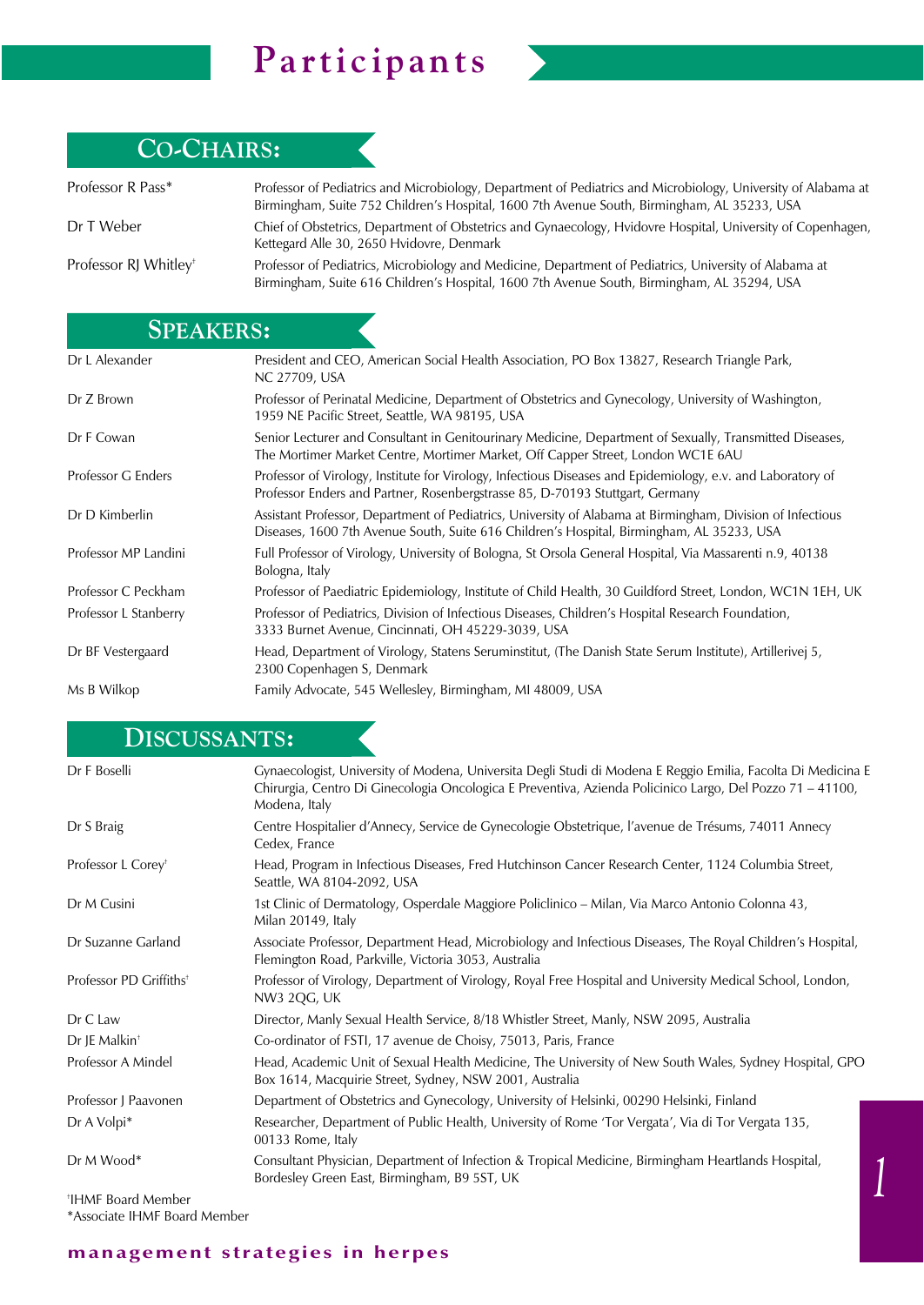# **Introduction**

The *International Herpes Management Forum* (IHMF) was established to improve the awareness, understanding, counselling and management of infections caused by herpesviruses. Steered by Professor Richard Whitley, Dr Martin Wood, Professor Lawrence Corey, Professor Paul Griffiths and Dr Jean-Elie Malkin, the IHMF involves international opinion leaders in all aspects of the management of herpesvirus infections.

A *Management Strategies Workshop* was held on 23–24 June 1999 to discuss the management of herpes simplex virus, cytomegalovirus and varicella zoster virus infections in pregnancy. The Workshop objectives were to develop strategies to improve the care of both mother and child. To achieve this, recommendations have been developed to diagnose and manage the pregnant woman with herpesvirus infections and the neonate exposed to them.

The draft recommendations were discussed at the *7th Annual Meeting of the IHMF* on 3–5 December 1999. The Annual Meeting provided a forum for debate, amendment and ratification of these guidelines.

## Structure of this *Management Strategies* Publication

The natural history of herpesvirus infections is important in the context of neonatal disease. In general, the risk of neonatal sequelae following maternal infection with herpes simplex virus, varicella zoster virus or cytomegalovirus is greater in following primary infection compared with recurrent infection. However, other factors also influence the likelihood of complications. Therefore, an understanding of the epidemiology of individual infections, together with a consideration of the factors that influence acquisition of infection by the fetus or neonate and the outcome of infection can help in their management. The epidemiology and natural history of each infection is followed by sections on management. Where the management approaches to the pregnant woman and neonate are distinct, separate chapters are devoted to each patient group.

*2*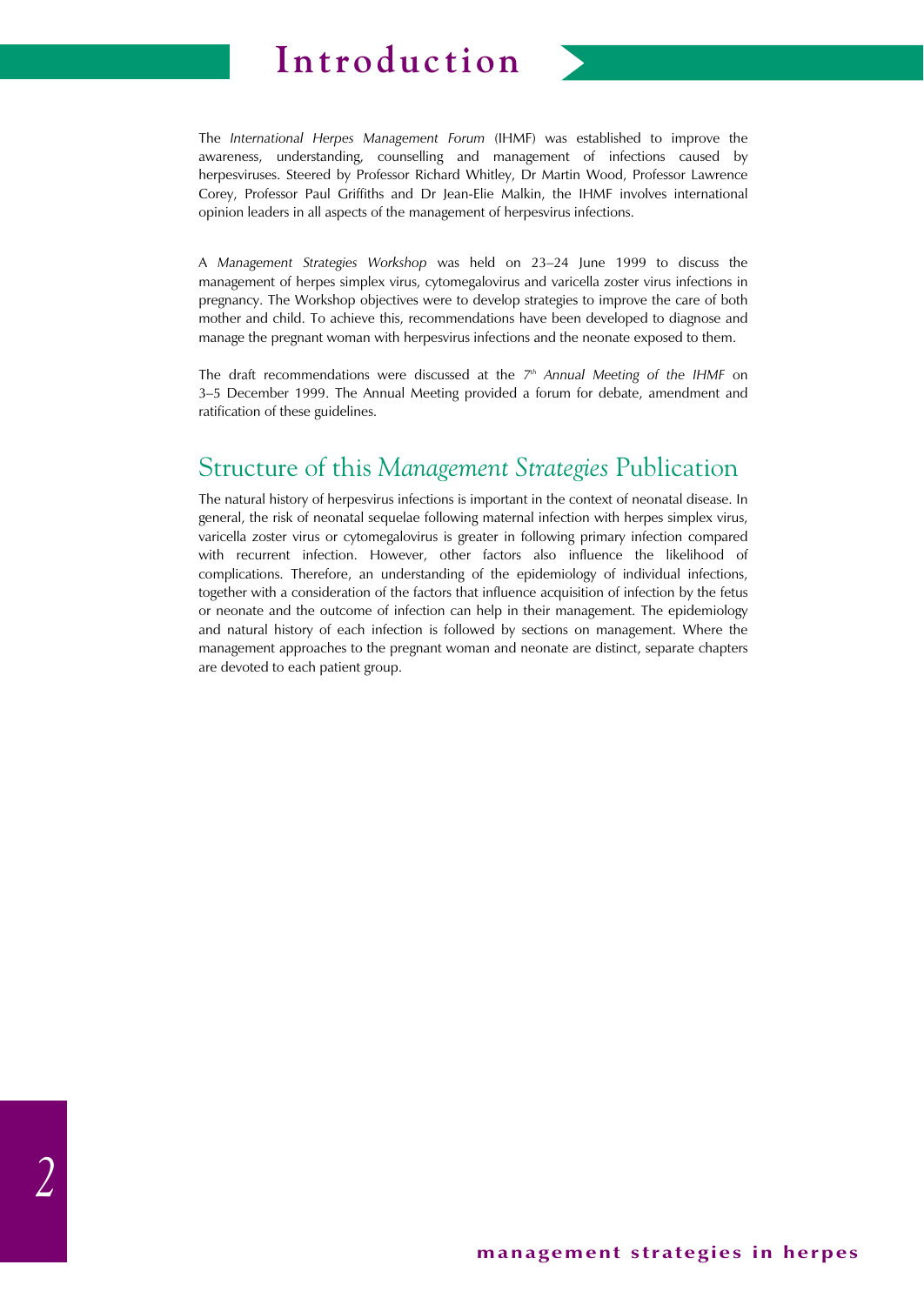# **Contents**



### **Introduction**

| $\bullet$<br>œ                              | <b>Summary of Management Guidelines</b><br>Herpes Simplex Virus Infection in Pregnant Women and Neonates<br>Cytomegalovirus Infection in Pregnant Women and Neonates<br>Varicella Zoster Virus Infection in Pregnant Women and Neonates                                                                                                     | 5<br>5<br>8<br>9                             |
|---------------------------------------------|---------------------------------------------------------------------------------------------------------------------------------------------------------------------------------------------------------------------------------------------------------------------------------------------------------------------------------------------|----------------------------------------------|
|                                             | <b>Chapter 1</b> Epidemiology and Natural History<br>of Herpes Simplex Virus Infection                                                                                                                                                                                                                                                      |                                              |
| U<br><b>PODDO</b><br>Conclusions<br>Summary | in Pregnancy<br>Epidemiology of Genital Herpes in Pregnant Women and Neonatal Herpes<br>Transmission of HSV to the Fetus and Neonate<br>Asymptomatic and Symptomatic Virus Shedding in Neonatal Herpes<br>Factors Influencing Fetal Acquisition of HSV and Impact of Infection<br>Impact of HSV Infection on the Pregnant Woman and Neonate | 12<br>12<br>15<br>15<br>17<br>18<br>20<br>21 |
| <b>Chapter 2</b>                            | <b>Management of Herpes Simplex Virus</b>                                                                                                                                                                                                                                                                                                   |                                              |
| $\bullet$<br>$\bullet$<br>$\bullet$         | Infection in the Pregnant Woman<br>Diagnosis of Genital Herpes Simplex Virus Infection in the Pregnant Woman<br>Management of Genital Herpes in Pregnancy<br>Prevention of Infection<br>Potential Strategies to Screen for HSV Infection<br>Management Approaches for the Pregnant Woman with Genital Herpes                                | 22<br>22<br>22<br>28<br>29<br>30             |
|                                             | Chapter 3 Management of the Neonate with                                                                                                                                                                                                                                                                                                    |                                              |
|                                             | <b>Herpes Simplex Virus Infection</b>                                                                                                                                                                                                                                                                                                       | 33                                           |
|                                             | Diagnosis of Neonatal Herpes: Clinical and Laboratory Findings                                                                                                                                                                                                                                                                              | 33                                           |
|                                             | Diagnostic Methods                                                                                                                                                                                                                                                                                                                          | 33                                           |
| $\bullet$<br>Treatment                      |                                                                                                                                                                                                                                                                                                                                             | 35                                           |
| $\bullet$                                   | Management of Suspected or Proven Neonatal HSV Infection                                                                                                                                                                                                                                                                                    | 38                                           |
|                                             | Reducing the Delay Between Onset of Symptoms and Treatment Initiation                                                                                                                                                                                                                                                                       | 40                                           |
| O                                           | Further Considerations in the Management of the Infant with Neonatal Herpes                                                                                                                                                                                                                                                                 | 40                                           |
|                                             | Impact of Neonatal Herpes on the Family                                                                                                                                                                                                                                                                                                     | 41                                           |
|                                             | Counselling the Pregnant Woman with a Diagnosis of Genital Herpes                                                                                                                                                                                                                                                                           | 41                                           |
|                                             | or with a Child who has Neonatal Herpes<br>Research Needs                                                                                                                                                                                                                                                                                   | 42                                           |
| Summary                                     |                                                                                                                                                                                                                                                                                                                                             | 43                                           |
|                                             | Chapter 4 Epidemiology and Natural History                                                                                                                                                                                                                                                                                                  |                                              |
|                                             | of Congenital and Perinatal                                                                                                                                                                                                                                                                                                                 |                                              |
|                                             | <b>Cytomegalovirus Infection</b>                                                                                                                                                                                                                                                                                                            | 46                                           |
| Introduction                                |                                                                                                                                                                                                                                                                                                                                             | 46                                           |
|                                             | Epidemiology of Congenital CMV Infection                                                                                                                                                                                                                                                                                                    | 46                                           |
| <b>POPULA</b>                               | Mechanism of Infection                                                                                                                                                                                                                                                                                                                      | 46                                           |
|                                             | Factors Influencing In Utero Transmission of CMV                                                                                                                                                                                                                                                                                            | 47                                           |
|                                             | Impact of CMV Infection on the Pregnant Woman                                                                                                                                                                                                                                                                                               | 50                                           |
|                                             | Impact of Congenital CMV Infection on the Neonate                                                                                                                                                                                                                                                                                           | 50                                           |
|                                             | Predictive Features in Congenital CMV Infection<br>Perinatal CMV Infection                                                                                                                                                                                                                                                                  | 52<br>53                                     |
|                                             |                                                                                                                                                                                                                                                                                                                                             |                                              |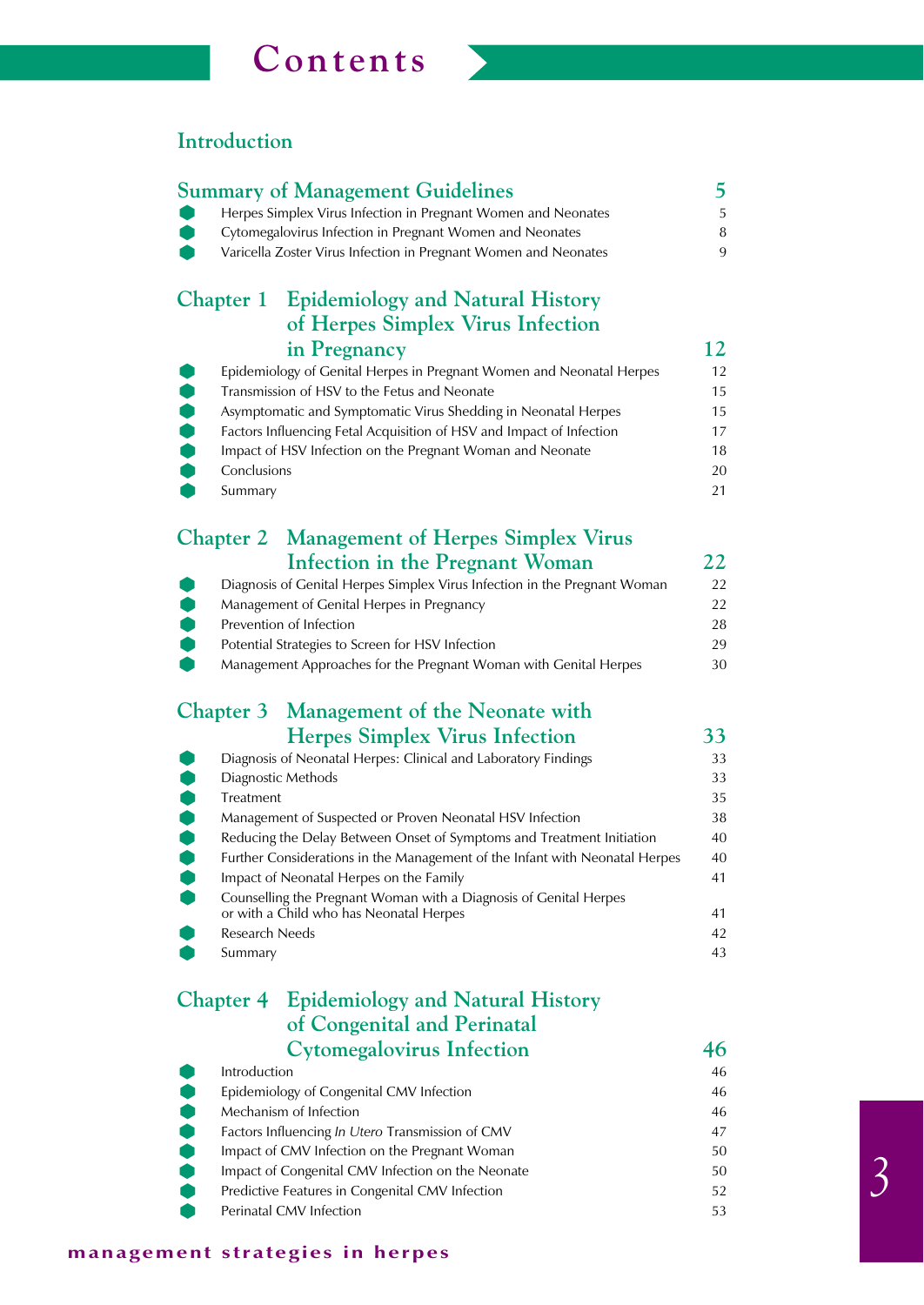| Conclusions<br>Summary  |                                                                                       | 53<br>54 |
|-------------------------|---------------------------------------------------------------------------------------|----------|
|                         | <b>Chapter 5</b> Management of Cytomegalovirus                                        |          |
|                         | <b>Infection in the Pregnant Woman</b>                                                |          |
|                         | and Neonate                                                                           | 55       |
|                         | Diagnosis of Cytomegalovirus Infection in the Pregnant Woman                          | 55       |
| <b></b>                 | Determination of Pre-Conception Serostatus                                            | 55       |
|                         | Identification of Primary CMV Infection                                               | 56       |
|                         | Pre-Natal Diagnosis (Amniocentesis)                                                   | 57       |
| <b>POPPS</b>            | How to Identify Fetuses at Risk of CMV Disease                                        | 59       |
|                         | Post-Natal Diagnosis                                                                  | 59       |
| Follow-Up               |                                                                                       | 60       |
| Treatment               | Prevention of Congenital CMV Infection                                                | 61<br>63 |
|                         | Summary and Management Recommendations                                                | 64       |
|                         |                                                                                       |          |
|                         | Chapter 6 Epidemiology and Natural History                                            |          |
|                         | of Varicella in Pregnancy                                                             | 67       |
|                         | Geographical Differences in the Incidence of Varicella                                | 67       |
| $\bullet$               | Epidemiology of Varicella in Pregnancy                                                | 69       |
|                         | Herpes Zoster in Pregnancy                                                            | 69       |
| $\bullet$               | Complications of Varicella                                                            | 69       |
| Conclusions             |                                                                                       | 72       |
| Summary                 |                                                                                       | 72       |
|                         | <b>Chapter 7</b> Management of Varicella Zoster                                       |          |
|                         | Virus Infection in the Pregnant                                                       |          |
|                         | <b>Woman and Neonate</b>                                                              | 73       |
|                         | Diagnosis in the Pregnant Woman                                                       | 73       |
|                         | Pre-Natal Diagnosis                                                                   | 73       |
|                         | Diagnosis in the Newborn                                                              | 74       |
| Management              |                                                                                       | 74       |
|                         | Management of the Pregnant Woman with Varicella                                       | 77       |
|                         | Post-Exposure Prophylaxis in the Neonate                                              | 78       |
| $\bullet$               | Treatment of the Neonate                                                              | 78       |
|                         | Herpes Zoster in the Pregnant Woman and Neonate<br>Research Initiatives for Varicella | 78<br>78 |
|                         | Summary and Management Guidelines                                                     | 79       |
|                         |                                                                                       |          |
| <b>References</b>       |                                                                                       | 81       |
| <b>Acknowledgements</b> |                                                                                       | 87       |
| Appendix                |                                                                                       | 88       |
|                         | <b>Recommendation Categories</b>                                                      | 88       |

**management strategies in herpes**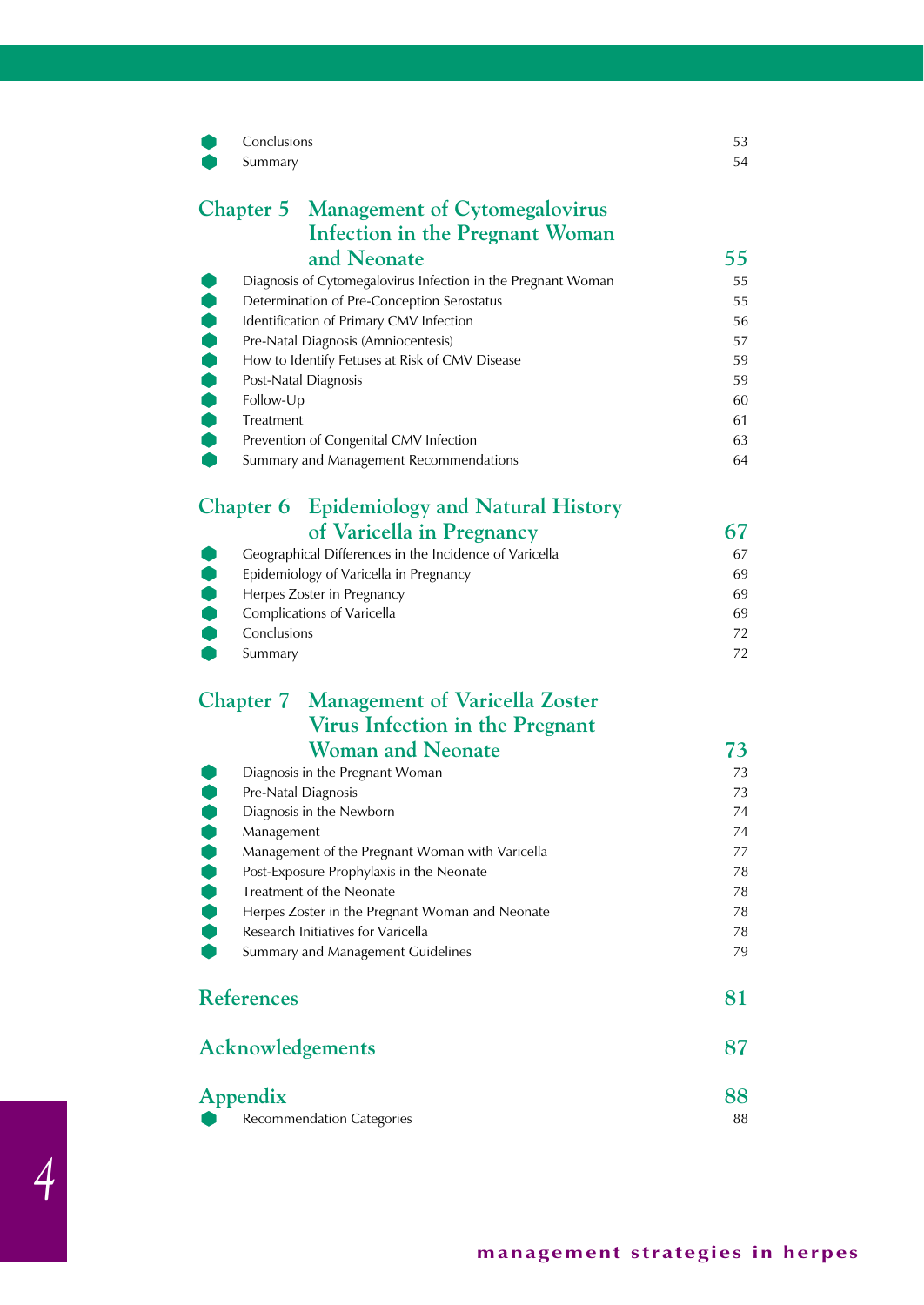# **Summary of Management Guidelines**

# **Herpes Simplex Virus Infection in Pregnant Women and Neonates**

### Pre-Natal Management of Herpes Simplex Virus Infection

#### *1A. First episode genital herpes during pregnancy*

Disseminated or presumed maternal primary herpes simplex virus (HSV) infection should be treated with aciclovir (*Category 2 recommendation*)\*

For a woman presenting with a first episode of genital herpes in the third trimester, every effort should be made to characterize it serologically (e.g. primary versus non-primary)

In women with a primary HSV infection after 34 weeks, delivery by elective Caesarean section should be considered (*Category 2 recommendation*).

#### *1B. Recurrent maternal herpes during pregnancy*

Aciclovir prophylaxis in late pregnancy for women with known recurrences of genital herpes is not currently recommended (*Category 2 recommendation*)

The recommendation not to provide aciclovir prophylaxis in late pregnancy for women with known recurrences should be reviewed as results become available (*Research need recommendation*).

#### *1C. Pre-natal type-specific serological testing for maternal herpes simplex virus infection*

Type-specific serological testing for HSV types 1 and 2 may have value in the management of the pregnant woman and her partner. Depending on local epidemiology and test performance, it has the potential to identify:

- previously infected individuals
- those who seroconvert, if serial samples are taken
- discordant couples, if partners are screened

Type-specific serological testing alone will not differentiate genital HSV-1 infection and orolabial HSV-1 infection.

### Management of Herpes Simplex Virus Infection at Delivery

#### *2A. Mode of delivery indications for Caesarean section*

- In the past, Caesarean section has been used widely. Caesarean section and other management options should be discussed with the patient (*Category 3 recommendation*)
- Controlled trials of management policies to reduce the use of Caesarean section are required (*Research need recommendation*)

Mode of delivery may be based on clinical findings at the time of delivery (*Category 2 recommendation*). The presence of obvious herpetic lesions is only a relative indication for Caesarean section.

#### *2B. Avoidance of invasive monitoring*

- Invasive monitoring of the neonate should only be used for defined obstetrical indications (*Category 3 recommendation*).
- \* Please refer to Appendix (page 88) for an explanation of the Recommendation Categories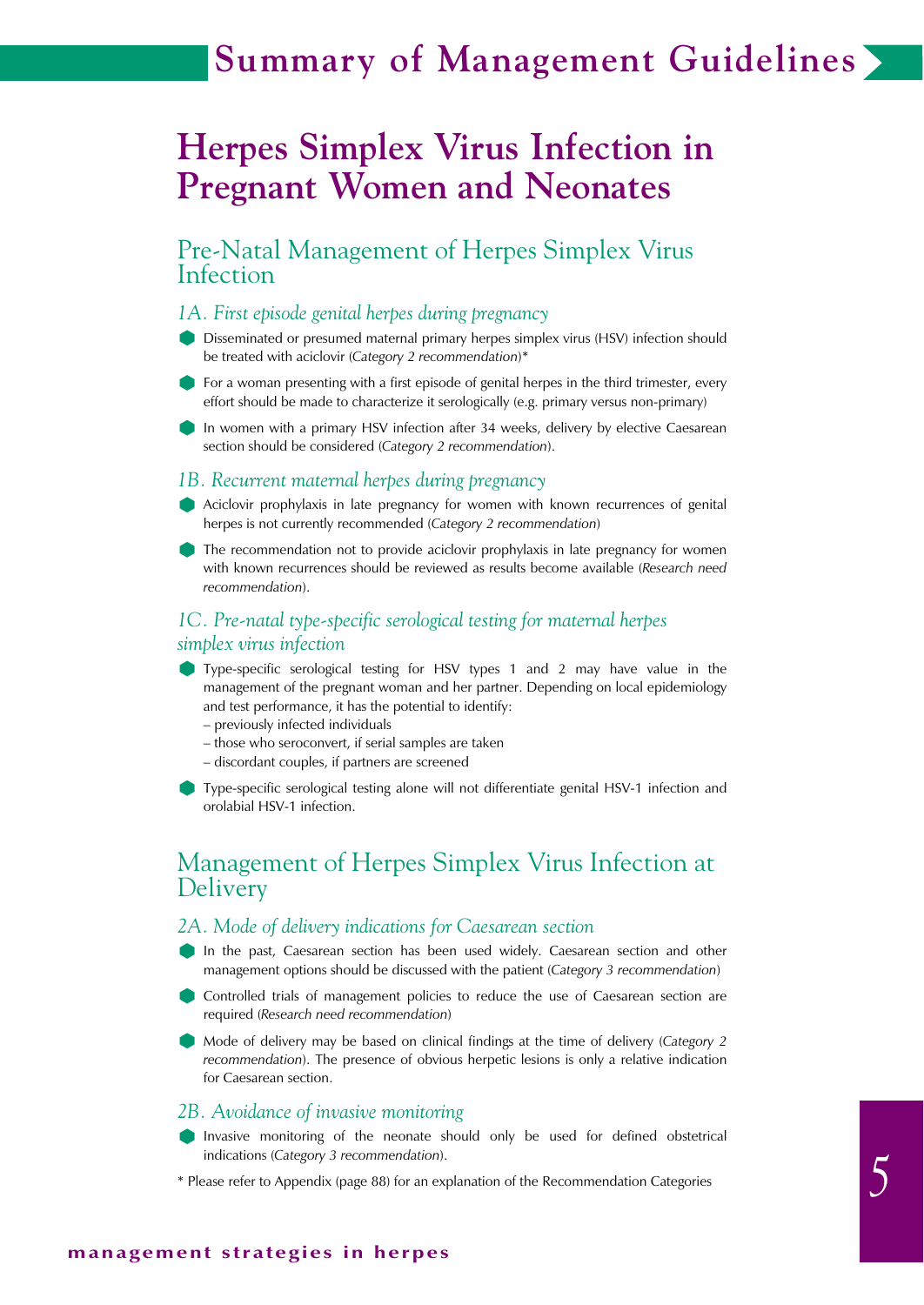# **Summary of Management Guidelines**

### Management of the Neonate with Possible Herpes Simplex Virus Infection

#### *3A. Diagnosis of suspected or proven herpes simplex virus in the neonate*

- The high risk of death or neurological damage with delayed or no treatment of neonatal HSV infection requires that diagnosis be pursued promptly whenever the infection is suspected and that empiric treatment with intravenous aciclovir be initiated at the time diagnostic tests are ordered
- Neonatal herpes may occur in the absence of skin lesions. Thus, diagnostic methods are required
- Whenever neonatal HSV infection is suspected, material from skin or mucosal lesions, conjunctival swabs, mouth swabs, rectal swabs, urine and cerebrospinal fluid (CSF) should be submitted to the laboratory for virus culture and/or polymerase chain reaction (PCR) detection of HSV (*Category 1 recommendation*)
- Evidence of disseminated or central nervous system (CNS) infection should be sought by performing liver function tests, complete blood cell count (CBC), CSF analysis and, if there are any respiratory abnormalities, a chest X-ray (*Category 1 recommendation*)

PCR analysis of the CSF for HSV DNA should be used to diagnose suspected neonatal herpes (*Category 2 recommendation*).

#### *3B. Treatment of neonatal herpes simplex virus infection*

- Intravenous aciclovir (20 mg/kg every 8 hours) is recommended for neonatal HSV infection (*Category 2 recommendation*). Early therapy, which may improve long-term neurological outcome, is recommended (*Category 1 recommendation*)
- The duration of intravenous aciclovir (20 mg/kg every 8 hours) treatment should be 14 days for disease that is limited to the skin, eyes or mouth (i.e. normal CSF), and 21 days for other forms of neonatal HSV infection (i.e. abnormal CSF), (*Category 1/2 recommendation*). This recommendation applies to each of the clinical scenarios below
- In no circumstances should oral or topical therapy be used to treat neonatal HSV infection (*Category 1 recommendation*)
- The value of suppressive antiviral therapy for prevention of recurrences after the initial treatment of neonatal HSV infection has not been established (*Category 2 recommendation*).

Clinical Scenario 1: Infant born to a mother with clinically apparent first episode genital herpes at delivery

- I Ideally, the infant should be examined by a paediatrician experienced at identifying the signs of neonatal herpes
- Specimens for virological assays (e.g. culture, PCR) should be obtained from the infant at delivery. (Follow recommendations for diagnosis in 3A)
- Prophylactic intravenous aciclovir therapy at 60 mg/kg/day in three divided doses for 14 days is recommended (*Category 2 recommendation*)
- If clinical signs compatible with HSV infection develop, a work-up of the central nervous system is indicated, including CSF examination by PCR
- If evidence of disseminated or CNS disease (i.e. abnormal CSF), the infant should be treated with intravenous aciclovir therapy (60 mg/kg/day in three divided doses) for 21 days.

Clinical scenario 2: Infant born to a mother with clinically apparent recurrent genital herpes at delivery

Ideally, the infant should be examined by a paediatrician experienced at identifying the signs of neonatal herpes

*6*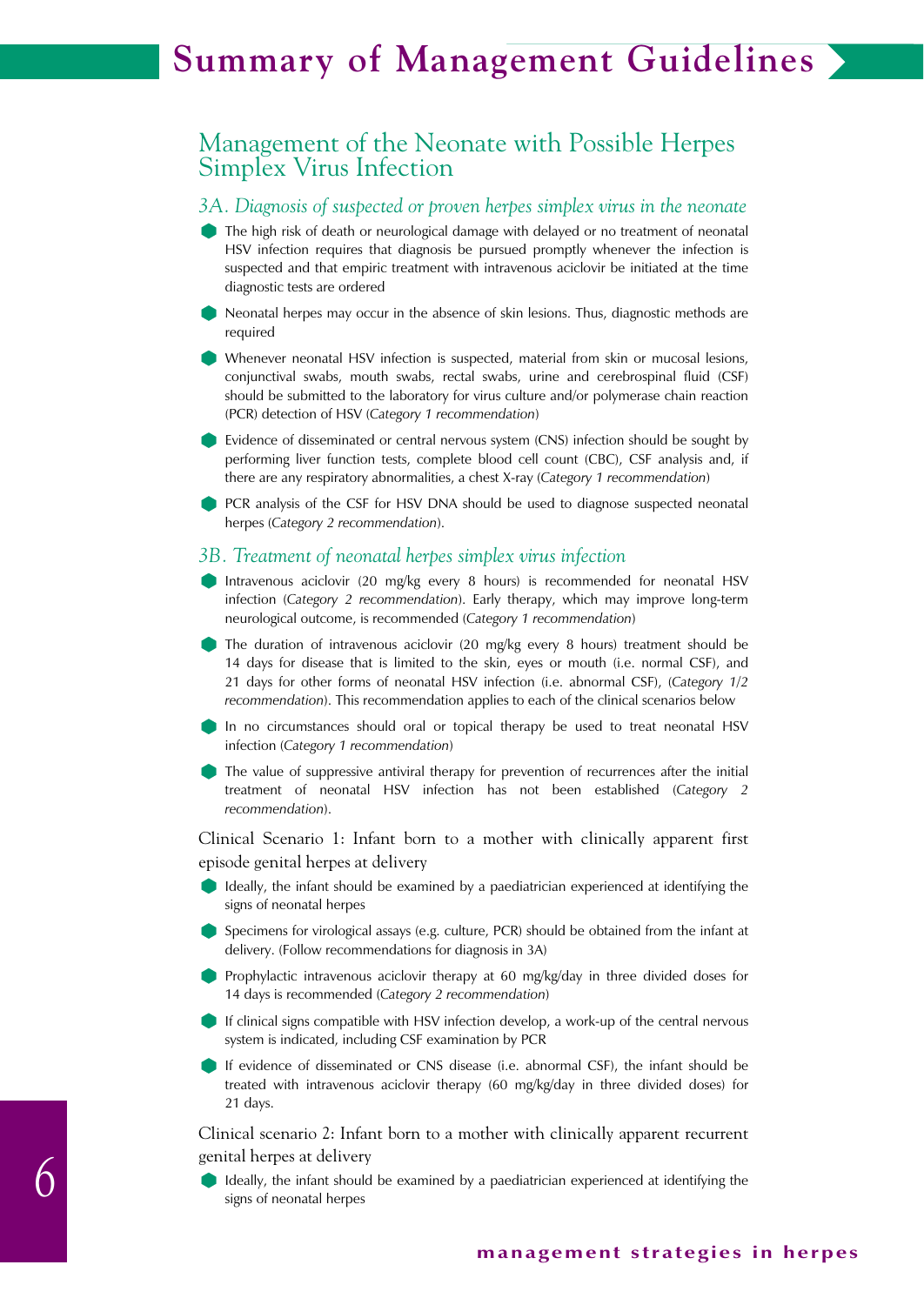- If lesions are present on the infant, collect specimens for routine culture
- The parents should be educated about the disease
- If the infant develops clinical signs compatible with neonatal HSV infection, collect specimens, including CSF, for virological assays (follow the detailed recommendations for diagnosis in 3A)
- The treatment with intravenous aciclovir (60 mg/kg/day in three divided doses for 14-21 days) started immediately (at the time diagnostic tests are ordered) pending results of the laboratory analysis and clarification of the clinical course
- If evidence of disseminated or CNS disease (i.e. abnormal CSF), the longer treatment period should be utilized (*Category 2 recommendation*)
- If a CSF analysis is not available, the longer treatment period should be used.

Clinical scenario 3: Infant born to mother with a history of genital herpes but no obvious lesions at delivery

- Ideally, the infant should be examined by a paediatrician experienced at identifying the signs of neonatal herpes
- In this setting parents should be educated about the signs of disease
- If any clinical signs compatible with neonatal herpes develop, specimens, including CSF, for virological assays should be obtained (follow the detailed recommendations for diagnosis in 3A)
- The treatment with intravenous aciclovir (60 mg/kg/day in three divided doses for 14-21 days) started immediately (at the time diagnostic tests are ordered) pending results of the laboratory analysis and clarification of the clinical course
- If evidence of disseminated or CNS disease (i.e. abnormal CSF), the longer treatment period should be utilized
- If a CSF analysis is not available, the longer treatment period should be used.

Clinical scenario 4: Infant with clinical presentation compatible with neonatal herpes simplex virus infection

- Specimens for virological assays (e.g. culture, PCR) should be obtained from the infant at delivery. (Follow recommendations for diagnosis in 3A)
- A work-up of the CNS is indicated, including CSF examination by PCR
- The treatment with intravenous aciclovir (60 mg/kg/day in three divided doses for 14–21 days) started immediately (at the time diagnostic tests are ordered) pending results of the laboratory analysis and clarification of the clinical course

If evidence of disseminated or CNS disease (i.e. abnormal CSF), the infant should be treated with intravenous aciclovir therapy (60 mg/kg/day in three divided doses) for 21 days.

#### *3C. Monitoring treatment of neonatal herpes simplex virus infection*

- Infants in whom there is persistence of HSV DNA in the CSF following completion of antiviral therapy are more likely to die or suffer serious neurological impairment than infants whose post-therapy CSF specimens are PCR negative (*Category 3 recommendation*)
- Quantitative PCR testing of serial CSF samples may also help monitor progress and be useful as a prognostic tool (*Research need recommendation*).

#### *3D. Potential diagnostic methods*

PCR of peripheral blood mononuclear cells and plasma may also be a useful diagnostic tool (*Research need recommendation*)

#### **management strategies in herpes**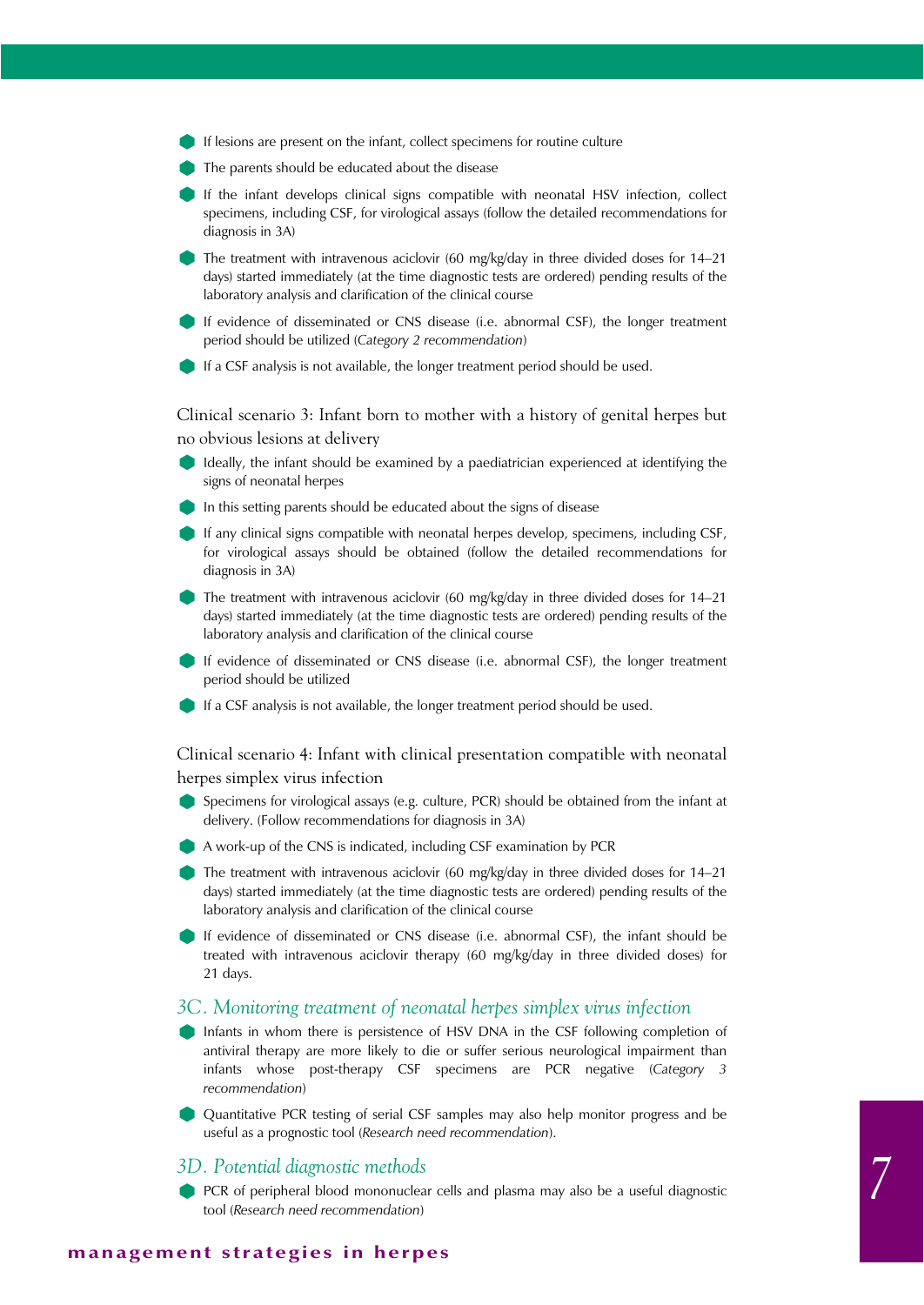# **Chapter X Summary of Management Guidelines**

PCR to detect HSV DNA in dried blood spots on Guthrie cards may be useful for retrospective detection of HSV infection (*Research need recommendation*).

### Neonatal Herpes Simplex Virus Infection – Priorities for Research

- $\blacksquare$  It is important to evaluate prospectively:
	- PCR detection of HSV DNA in the CSF and blood
	- family counselling
	- suppressive antiviral therapy (controlled trials are in progress)
- A vaccine to prevent neonatal herpes is desirable.

# **Cytomegalovirus Infection in Pregnant Women and Neonates**

# Natural History in Pregnancy

- Primary maternal cytomegalovirus (CMV) infection represents more of a risk to the fetus than recurrent maternal infection
- Primary and recurrent CMV infections in the mother are usually asymptomatic (*Category 1 recommendation*)
- Laboratory assays can reliably confirm primary infection but are not yet widely available
- No assays exist to detect recurrent infection in the mother that may be transmitted to the fetus.

### Pre-Natal Screening and Diagnosis

- Routine serological screening of pregnant women for CMV infection cannot be recommended as a standard of care at the present time. If antiviral therapy that can safely prevent or treat fetal infection is developed, then the role of maternal pre-natal screening must be reassessed. Screening some high-risk women or populations may be of value now, although choices for intervention are limited (*Research need recommendation*)
- Fetal CMV infection can be diagnosed accurately by detection of virus in amniotic fluid by culture or PCR
- Routine screening for CMV infection during pregnancy is not indicated at present. This should be reviewed if a therapeutic intervention of proven value becomes available (*Research need recommendation*).

### Screening for and Diagnosis of Congenital Cytomegalovirus Infection

- The diagnosis of congenital CMV infection should be made by the detection of virus in body fluids during the first 3 weeks of life. Urine or saliva are recommended
- As over 90% of newborns with congenital CMV infection are asymptomatic at birth, they will not be diagnosed unless newborns are screened. Screening for congenital CMV infection can be accomplished accurately by testing saliva or urine for virus. Universal screening cannot be recommended until data supporting cost-effectiveness are available
- Isolation of CMV from urine or saliva is the gold standard for diagnosis or screening. PCR detection should work well for diagnosis, but has not been adequately evaluated for screening purposes.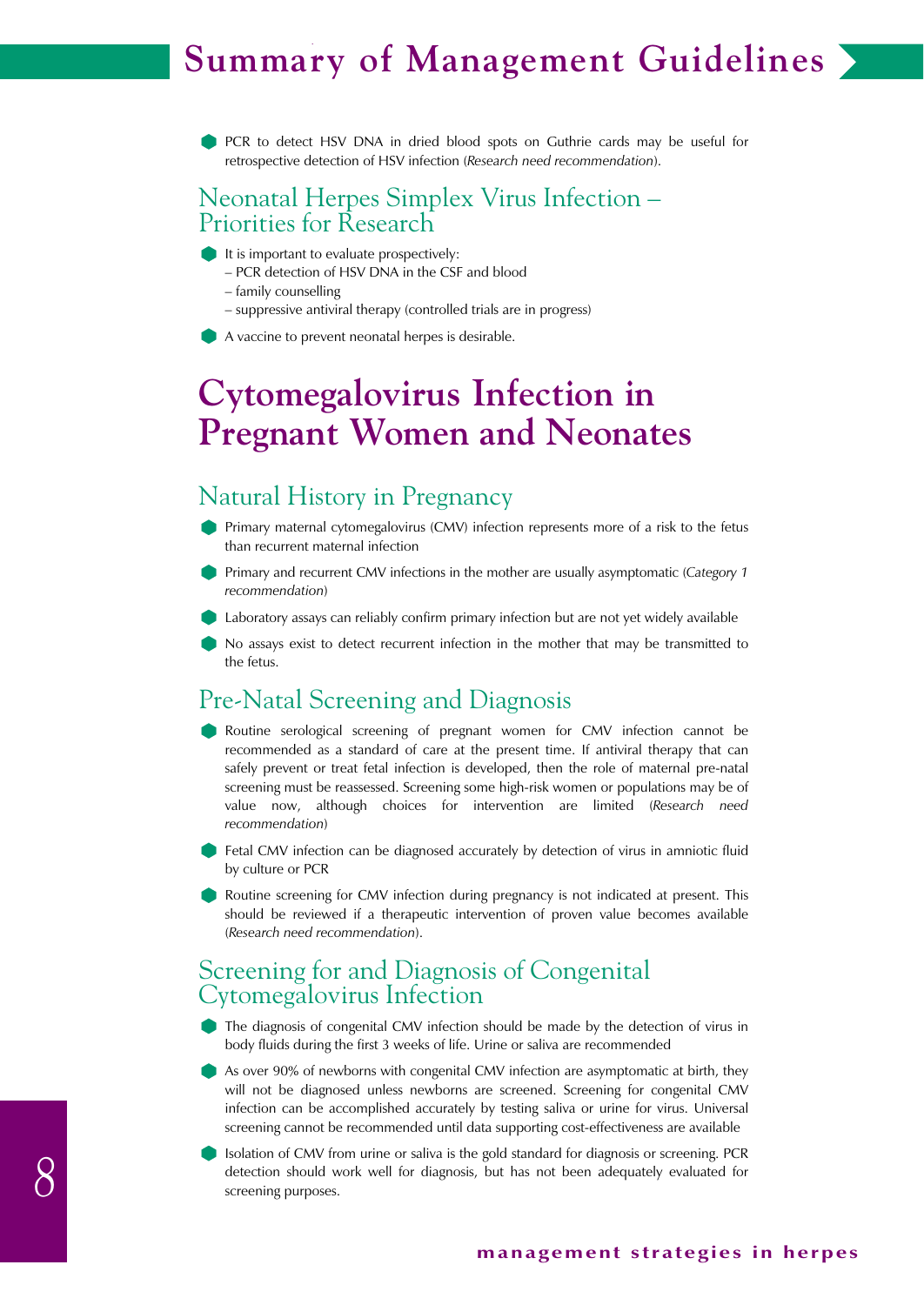### Treatment and Prevention of Congenital Cytomegalovirus Infection

- Currently, no antiviral treatment for congenital CMV infection has been shown to decrease the frequency or severity of CNS damage in controlled clinical trials
- It is possible that the use of ganciclovir in some newborns with cytomegalic inclusion disease could decrease mortality or severe morbidity in the newborn period, although this has not been demonstrated in controlled clinical trials. Compassionate use of ganciclovir in newborns with life-threatening or vision-threatening congenital CMV infection is probably justified
- There is currently no method of proven efficacy for preventing maternal CMV infection during pregnancy.

# Follow-Up

- Infants and children with congenital CMV infection should have audiological evaluations at least twice a year for the first 3 years of life and annually up to school age because of the risk of progressive and late onset hearing loss
- Every infant with congenital CMV infection should have at least one fundoscopic examination for retinal lesions. If lesions are present, the follow-up examinations are recommended at least annually
- Infants and children with congenital CMV infection should receive services aimed at maximizing their hearing, speech, vision, cognitive and motor functions if any impairments are found.

### Research Initiatives

- Development of a vaccine to prevent maternal and congenital CMV infection
- Development of antiviral therapy which can be used safely in pregnant women with primary CMV infection to prevent transmission of virus to the fetus
- Development of antiviral therapy which can be used pre-natally to treat the infected fetus
- Development of antiviral therapy which can be used safely in newborns and infants with congenital CMV infection to decrease the frequency and severity of impairments of hearing, vision, cognitive and motor functions.

# **Varicella Zoster Virus Infection in Pregnant Women and Neonates**

# Diagnosis:Pregnant Woman

- A history of previous varicella zoster virus (VZV) infection is generally accepted as proof of immunity. But, when it can be done in a timely fashion, determination of immune status by ELISA is advisable before administration of varicella zoster immune globulin (VZIG)
- VZV infection is generally suspected from clinical presentation, although laboratory testing may be required for confirmation
- The presence of immunoglobulin (Ig) G antibody in serum in the absence of symptoms indicates previous infection. The detection of IgM with a rising IgG titre in maternal serum indicates a recent infection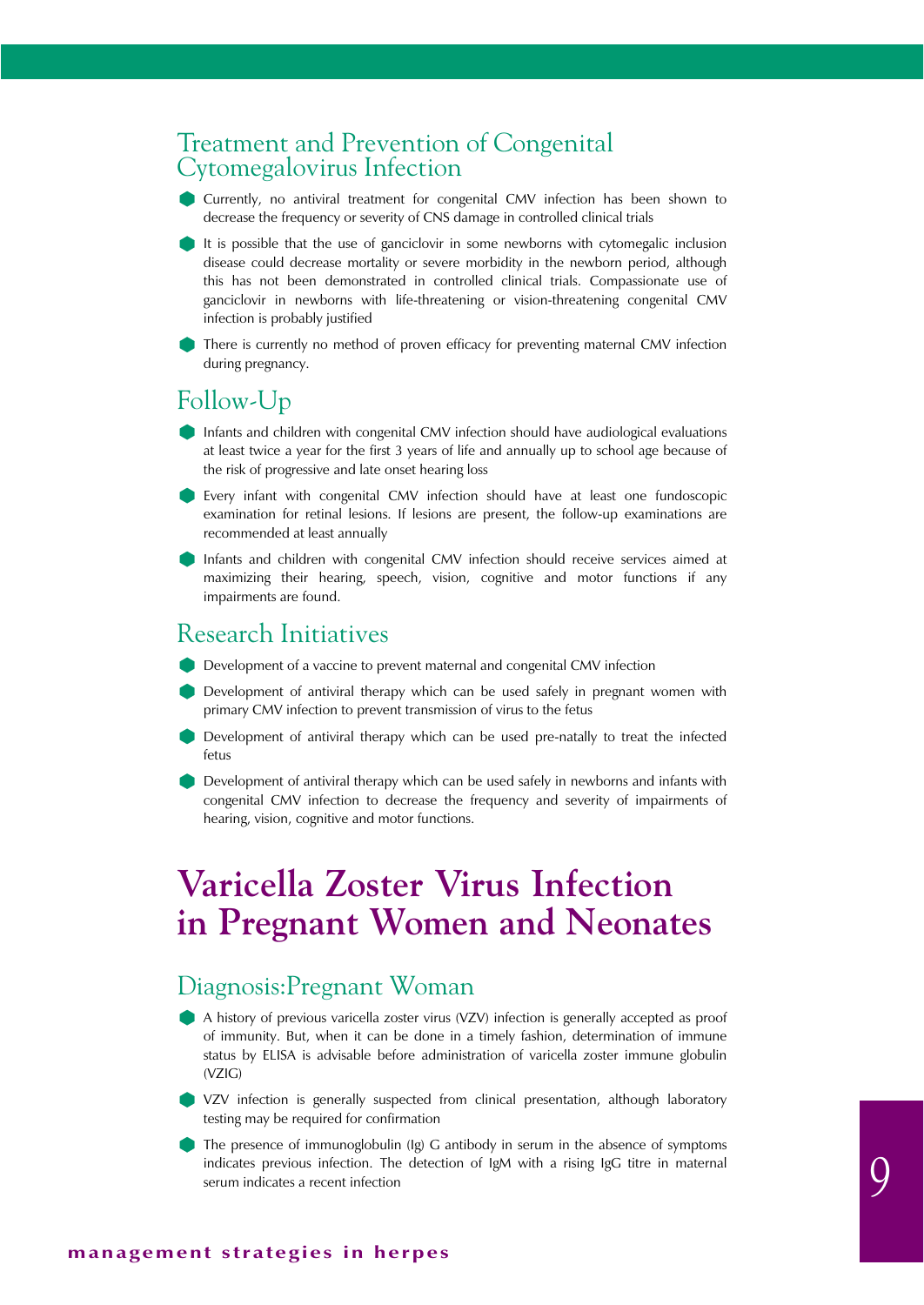# **Chapter X Summary of Management Guidelines**

Serological testing is indicated when immunity to varicella must be determined, for example, when a past history is unreliable.

### Pre-Natal Diagnosis

- As the risk of congenital varicella syndrome is low  $(1-2\%)$ , the risk associated with the invasive pre-natal diagnostic methods (amniocentesis or cordocentesis) suggests that they are unlikely to be widely used diagnostic tools for congenital varicella syndrome
- Pre-natal diagnosis of congenital varicella syndrome following maternal primary VZV infection may allow the woman to make an informed choice about termination of pregnancy
- Ultrasound screening between 19 and 23/24 weeks of gestation is recommended for all women who have varicella in the first 21 weeks of pregnancy. If the sonographic findings are abnormal, fetal blood and amniotic fluid obtained in weeks 22 to 23 of gestation should be tested for VZV DNA. Testing for VZV-specific IgM in fetal blood is not helpful (*Category 2 recommendation*).

# Diagnosis in the Newborn

The diagnosis of varicella infection in the newborn is usually based on clinical findings. The clinical course of varicella in newborns can vary in progression and severity.

### Pre-Exposure Prophylaxis:Vaccination

Vaccination of VZV seronegative women of child-bearing age who are currently not pregnant should be considered (*Category 3 recommendation*).

# Post-Exposure Prophylaxis in the Pregnant Woman

- VZIG should be administered as soon as possible to the seronegative mother following exposure to VZV in the first 20 weeks of gestation. VZIG may be administered to the susceptible woman who is exposed to VZV in the third trimester to reduce the risk of varicella (*Category 2 recommendation*)
- The value of post-exposure aciclovir prophylaxis for the susceptible pregnant woman should be assessed in clinical trials (*Research need recommendation*).

# Pregnant Woman with Varicella

- The complications of varicella are more common in adults. Given the limited Registry data available, there is no apparent reason to withhold aciclovir at any time in pregnancy (*Category 2 recommendation*). The dosage and route of administration is determined by the severity of disease. The woman should be advised about the use of a drug unlicensed in pregnancy
- More data are required on long-term follow-up of children exposed to aciclovir *in utero* (*Research need recommendation*)
- If a woman has severe or complicated disease (e.g. pneumonitis), intravenous aciclovir should be given (10 mg/kg every 8 hours for 7 days or longer), (*Category 3 recommendation*)
- Pregnant women with less severe disease should be treated with oral aciclovir (800 mg five times daily for 7 days), (*Category 3 recommendation*)
- The pregnant woman with varicella should avoid contact with all other pregnant women and neonates until her lesions have crusted.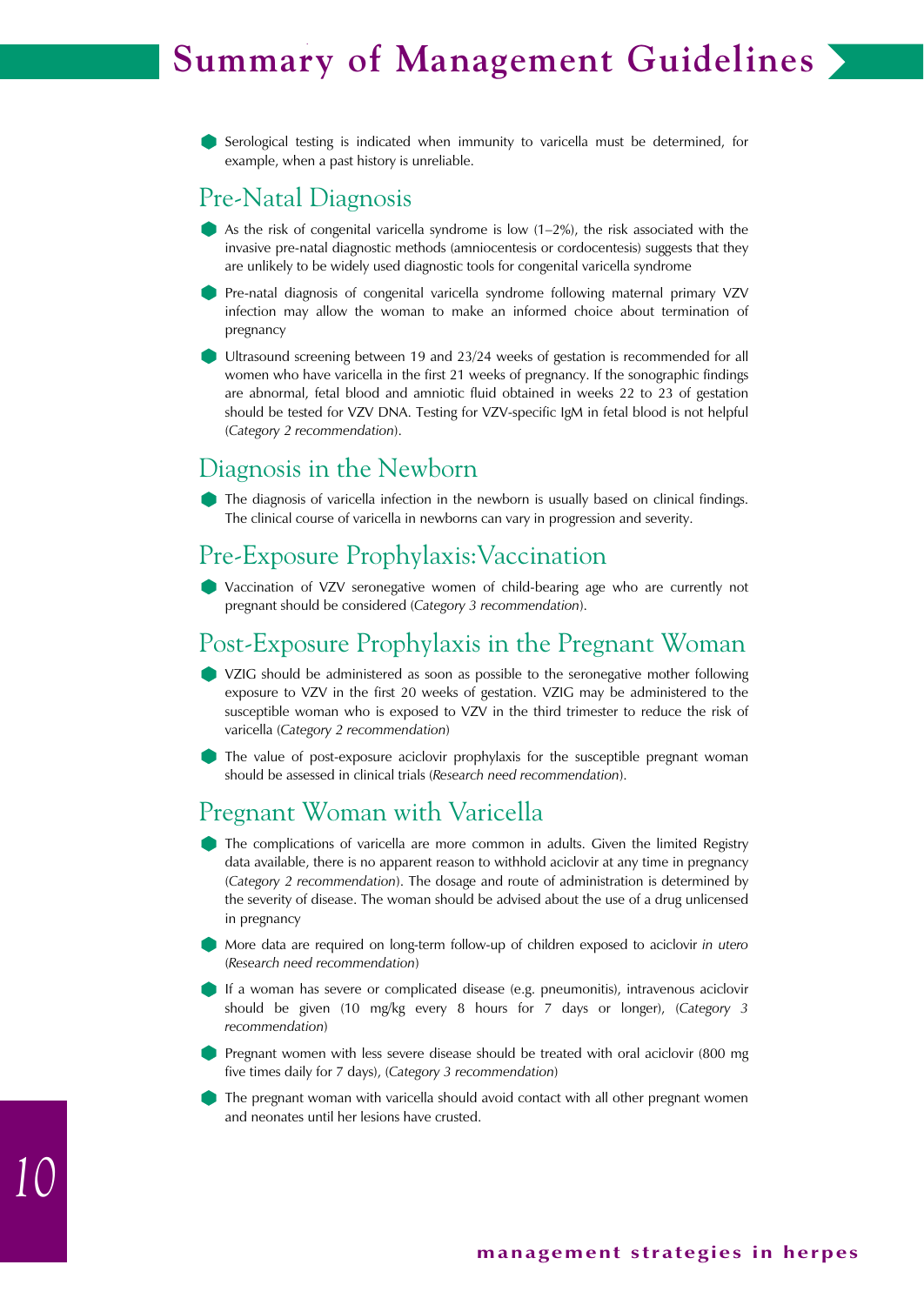# Post-Exposure Prophylaxis in the Neonate

- Administration of VZIG to the infant is advised if the mother develops varicella 7 days before or after delivery
- The neonate of a mother with active varicella should be isolated while in hospital, from birth to day 21 (or day 28 if the infant has been given VZIG), whereas neonates with congenital varicella syndrome do not need isolation from other children.

### Treatment of the Neonate

- Neonates exposed to VZV should be observed closely. If they develop vesicles, they should be treated early with intravenous aciclovir
- Occasionally, neonates may develop varicella despite receiving VZIG. This is usually mild, but therapy with aciclovir should be considered.

### Herpes Zoster in the Pregnant Woman

- Herpes zoster is not a risk to the fetus
- **Local guidelines for treating herpes zoster in adults should be followed.**

### Research Initiatives for Varicella Zoster Virus Infection

- Seroreversion in vaccinees should be monitored and the need for booster immunizations evaluated
- The neurodevelopmental effect of varicella *in utero* and herpes zoster early in life should be assessed
- As newer antivirals become available, their clinical efficacy in treating varicella-associated conditions in pregnant women and neonates should be evaluated.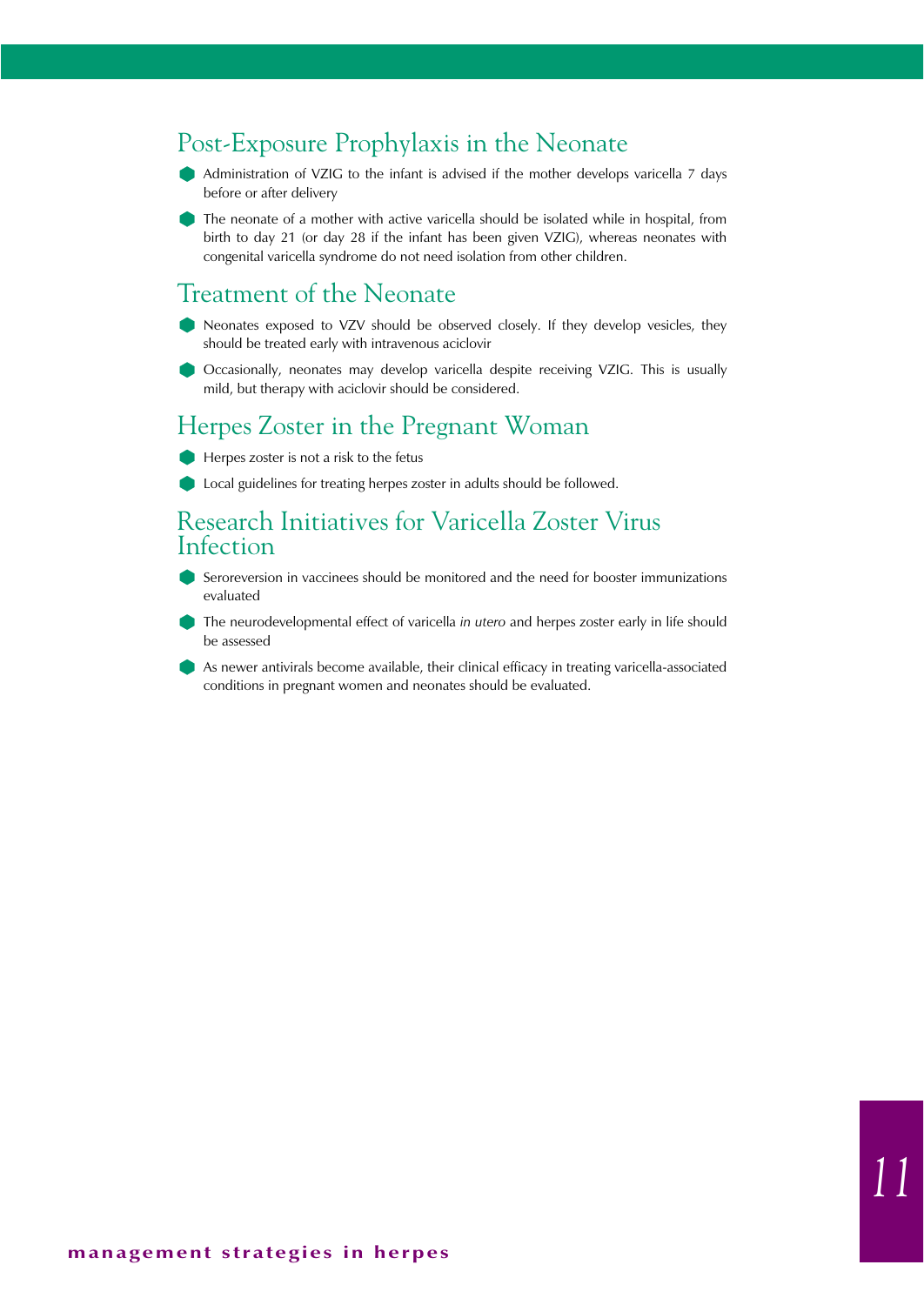# **Epidemiology and Natural History of Herpes Simplex Virus Infection in Pregnancy**

# Epidemiology of Genital Herpes in Pregnant Women and Neonatal Herpes

In most countries, herpes simplex virus type 2 (HSV-2) is the most common cause of primary genital herpes although in some countries (e.g. Japan), HSV-1 is a more frequent cause of the disease.<sup>1</sup> Both viruses can cause neonatal herpes; up to 70% of cases are due to  $HSV-2<sup>2</sup>$ which is associated with a poorer prognosis than HSV-1. $34$  To gain an appreciation of neonatal herpes, the epidemiology of infections with both HSV types should be considered.

#### *HSV-1 infection*

Primary HSV-1 infection is common in childhood. The prevalence of HSV-1 antibody increases with age and correlates with socioeconomic status.<sup>5</sup> Higher rates of seropositivity are seen in lower socioeconomic groups, presumably due to crowded living conditions that can provide more direct contact with infected individuals. Differences in the epidemiology of HSV-1 between countries are also apparent. For example, among 16-year-old Swedish females, the HSV-1 seroprevalence rate was 41%,<sup>6</sup> whereas in Ugandan villagers aged 15–19 years, the HSV-1 seropositivity rate was 95%.7

As with HSV-1 seroprevalence in the general population, HSV-1 seropositivity rates in pregnant women differ between countries. Serological surveys of pregnant women in the mid-1980s found that more than 90% of African-Americans in Atlanta (USA), Caucasians in Spain and Italy, and Orientals in Taipei (Republic of China) were HSV-1 seropositive. The rate was 70–80% in Reykjavik (Iceland), Lyon (France) and Sydney (Australia) and 60% in Sweden.<sup>8</sup> Differences within countries may also occur; from 1985 to 1989, the HSV-1 seroprevalence in Tokyo (Japan) was 50% compared with 73% in Kogoshima (Japan).<sup>9</sup>



*Figure 1: Increase in prevalence of HSV-1 associated genital herpes in the UK*

#### **management strategies in herpes**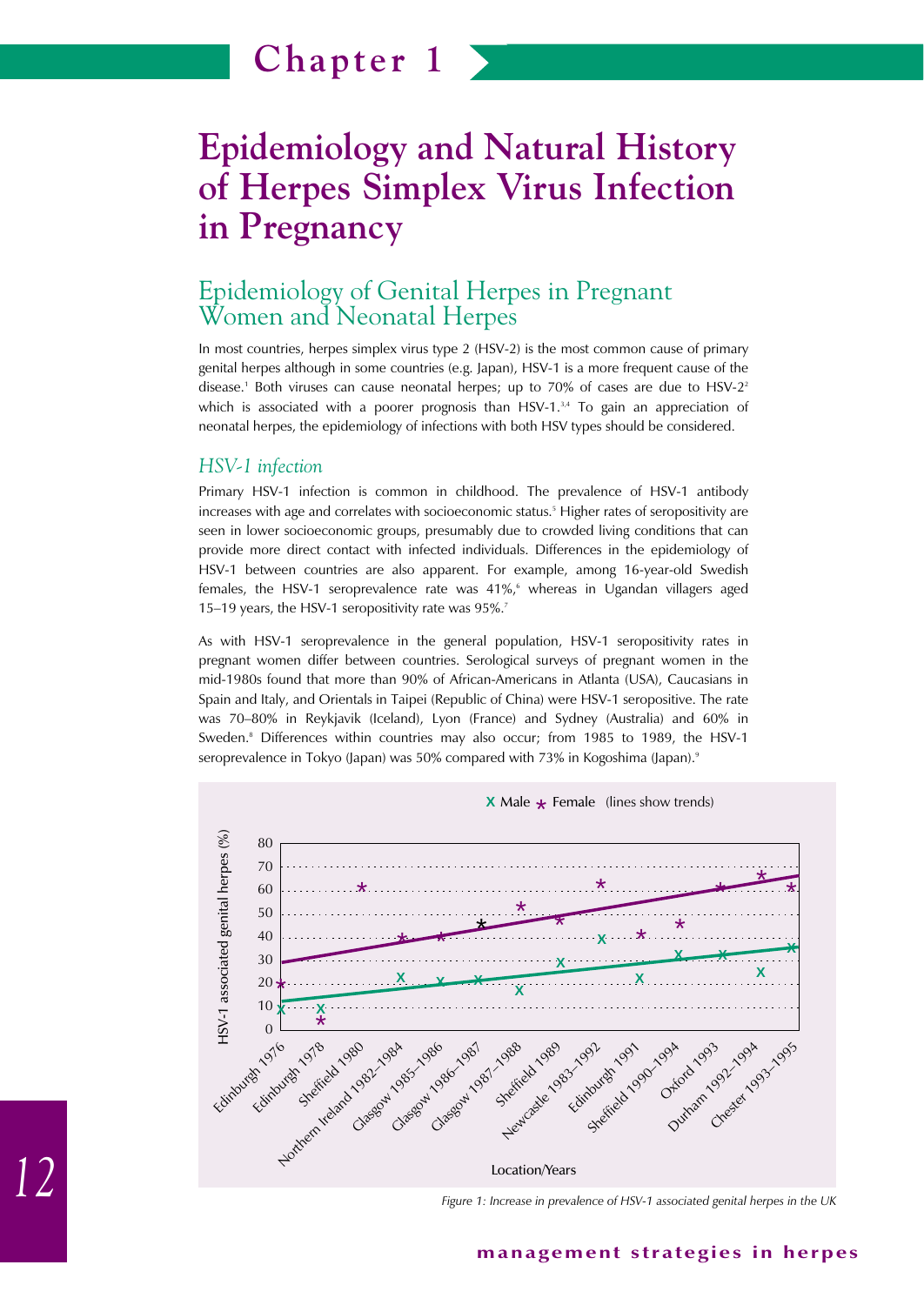The estimated risk of HSV-1 seroconversion during pregnancy is 2.3% in Seattle, USA.<sup>10</sup> However, this rate may not be generally applicable, especially as the epidemiology of HSV-1 infection is changing, with acquisition of HSV-1 occurring later in life. Improvements in socioeconomic status have been suggested to account for this age-specific decrease in the incidence of HSV-1 infection. This has been accompanied by a trend for genital HSV-1 infections to occur later in life in the UK and Northern Ireland (Figure 1), Norway and Japan, which may be partly attributable to infection resulting from orogenital contact.<sup>11-17</sup> In many of these studies, HSV-1 isolates predominated in first episodes in women, but the proportion of HSV-1 isolates from recurrences was generally less than 20%.<sup>14</sup>

#### *HSV-2 infection*

HSV-2 infection is usually acquired through sexual contact. Consequently, its prevalence increases with age and number of sexual partners. Higher rates are also observed in certain ethnic groups and lower socioeconomic groups. The sociocultural influences on these factors mean that there are widespread variations in HSV-2 seroprevalence throughout the world. For example, HSV-2 seroprevalence of the general population in the USA is 21.9%<sup>18</sup> whereas in a different, selected population, namely UK blood donors, the prevalence of HSV-2 antibodies was 7.6%.<sup>19</sup> Similarly, the seroprevalence of HSV-2 among pregnant women varies greatly throughout the world, ranging from about 7% to 33% (Table 1).

The prevalence of HSV-2 infection is increasing in some areas of the world.<sup>18</sup> For example, since the late 1970s, the seroprevalence of HSV-2 in the USA has increased by 30%; the ageadjusted seroprevalence increased from 16.0% in 1976–1980 to 20.8% in 1988–1994.18

Several studies conducted in different populations have assessed the rate of HSV acquisition. In a prospective study of low-risk college students in Columbia, South Carolina, USA, the annual rate of HSV-2 infection was approximately  $2\%$  over 4 years.<sup>20</sup> In comparison, in a high-risk population (STD clinic attendees in Seattle, Washington, USA), the annual rate of acquisition was 3%.<sup>21</sup> Other studies indicate that genital HSV infection occurs at an incidence of about 1% annually.<sup>22,23</sup> The transmission rate of HSV-2 has also been addressed in prospective studies of serologically discordant couples in which one partner had HSV infection and the other did not. These studies show that the transmission rate is 8–12% per year<sup>24–26</sup> and that women have higher rates of acquisition than men; in one study, the acquisition rate among seronegative women approached 30% per year.<sup>25</sup>

| <b>Population</b>  | $HSV-2$<br>seroprevalence (%) | Year    | Reference |
|--------------------|-------------------------------|---------|-----------|
| Sydney, Australia  | 14                            | 1990s   | 27        |
| Lyon, France       | 17.3                          | 1986    | 8         |
| Reykjavik, Iceland | 18.8                          | 1985    | 8         |
| Padua, Italy       | 8.4                           | 1985-86 | 8         |
| Tokyo, Japan       | 6.7                           | 1988    | 8         |
| Seville, Spain     | 9.7                           | 1985-86 | 8         |
| Malmö, Sweden      | 21                            | 1970-73 | 28        |
|                    | 21                            | 1979    | 28        |
|                    | 25                            | 1987-89 | 28        |
|                    | 21                            | 1990-91 | 28        |
| Stockholm, Sweden  | 17                            | 1969    | 29        |
|                    | 32                            | 1983    | 29        |
|                    | 33                            | 1989    | 29        |
| London, UK         | 10.4                          | 1980-81 | 30        |
| Seattle, USA       | 17                            | 1989-93 | 10        |

*Table 1: Prevalence of HSV-2 infection in pregnant women in different populations worldwide*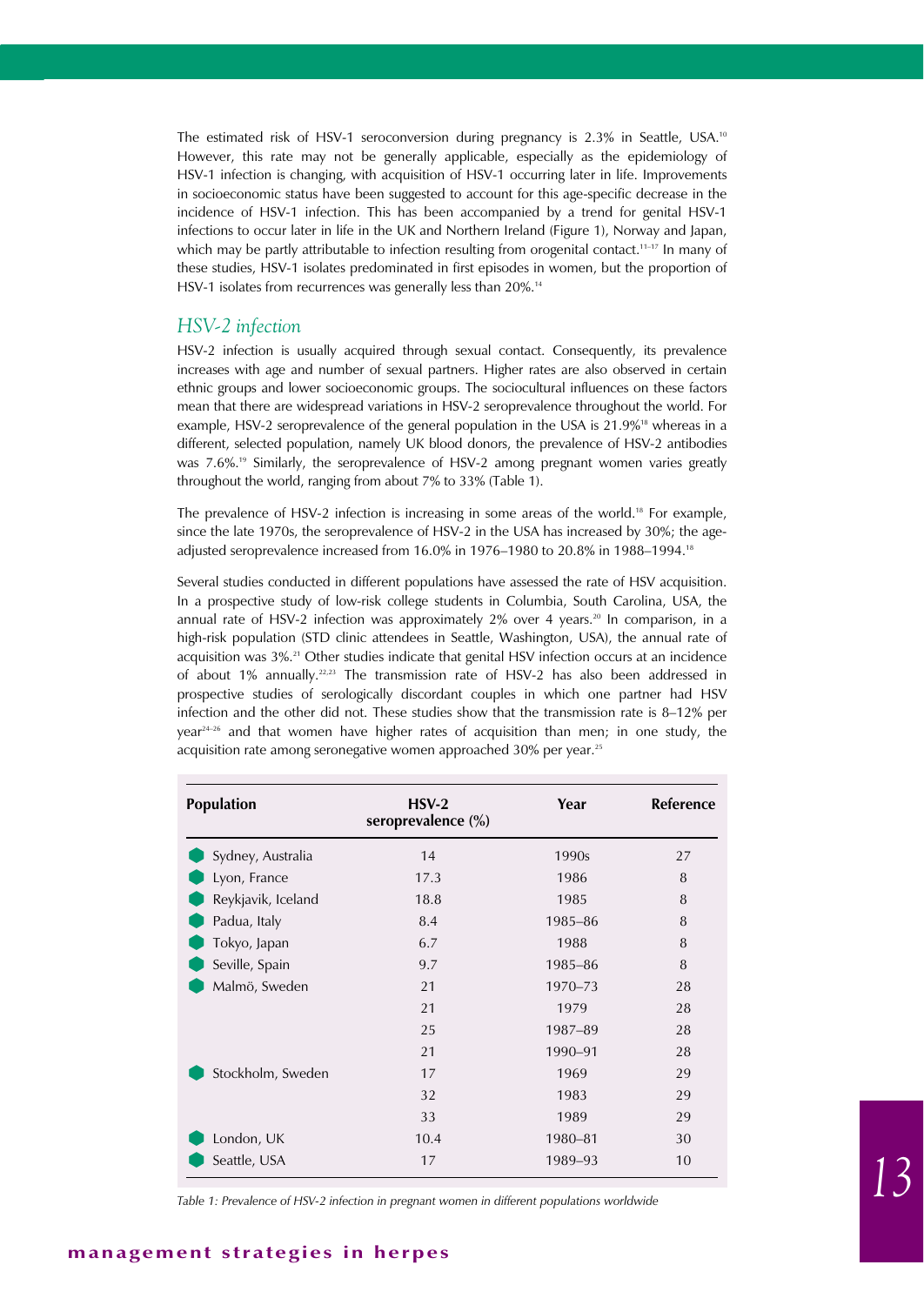

Prospective studies indicate that, adjusted for the entire gestation, the rate of HSV-2 seroconversion is 0.2–2.5%, although most seroconversions are asymptomatic and unrecognized.<sup>10,31-33</sup> In one of the largest studies, 2% of susceptible women acquired HSV-2 during pregnancy.10 The rate of HSV-2 acquisition in pregnancy varies between populations: in North Carolina (USA) it was 0.2% compared with 2.5% in Birmingham, Alabama (USA).<sup>33</sup> These studies have been conducted in the USA and there is a need to gather similar data in other regions of the world.

The acquisition rate is different if an individual is previously infected with HSV-1 versus HSV-2 as demonstrated in a study conducted in Seattle, Washington, USA. In HSV-seronegative women with HSV-2 positive partners, the acquisition rate was 33% whereas an HSV-1 positive woman with a HSV-2 positive partner had a 5% chance of acquiring HSV-2 during pregnancy.<sup>10</sup> A seronegative woman with an HSV-1 seropositive partner had a 4% chance of acquiring HSV-1 although not all of these infections were genital.<sup>10</sup>

Pregnant women can be infected with HSV at any time during gestation.<sup>10</sup> This has management implications as the effects of HSV on the neonate are greatest if primary infection occurs near delivery. In a large cohort study of 7046 women in Seattle, Washington, USA, one-third acquired infection during the first trimester, one-third in the second and one-third in the third trimester.<sup>10</sup>

#### *Neonatal herpes*

The prevalence of neonatal HSV infection varies from country to country (Table 2). In the UK, the infection is considered rare, affecting approximately 1 in 60 000 live births. $34 \text{ In}$ comparison, the prevalence in the USA is estimated to be 1 in 1800–5000 live births.<sup>31,35</sup> However, the true scale of infection is probably higher due to under-reporting and difficulties in recognizing the condition. Importantly, the definition of neonatal herpes differs between countries (e.g. skin, eye and mouth [SEM] disease is sometimes excluded from the definition of neonatal herpes). These differences in definition may account for some of the variabilities in incidence of neonatal herpes reported between countries.

| Country         | <b>Population</b>                             | Rate of<br>neonatal herpes                       | Reference |  |
|-----------------|-----------------------------------------------|--------------------------------------------------|-----------|--|
| Australia       |                                               | 1 in 10 000-11 000                               | 36, 37    |  |
| Denmark         | <b>National</b>                               | 1977-1984: 1 in 42 000<br>1985-1991: 1 in 22 000 | 38        |  |
| Japan           | <b>National</b>                               | 1 in 14 000-20 000                               | 39        |  |
| The Netherlands | <b>National</b>                               | 1981-1986: 1 in 35 000<br>1987-1992: 1 in 35 000 | 40, 41    |  |
| Norway          | National (only HSV<br>in cerebrospinal fluid) | 1 in 25 000                                      |           |  |
| Sweden          | Stockholm                                     | 1 in 15 000                                      | 42        |  |
| UK              | <b>National</b><br>voluntary reporting        | 1 in 60 000                                      | 34        |  |
| <b>USA</b>      | Seattle,<br>Washington                        | 1 in 1800                                        | 31        |  |
| <b>USA</b>      | California                                    | 1 in 8700                                        | 43        |  |

*Table 2: Prevalence of neonatal herpes*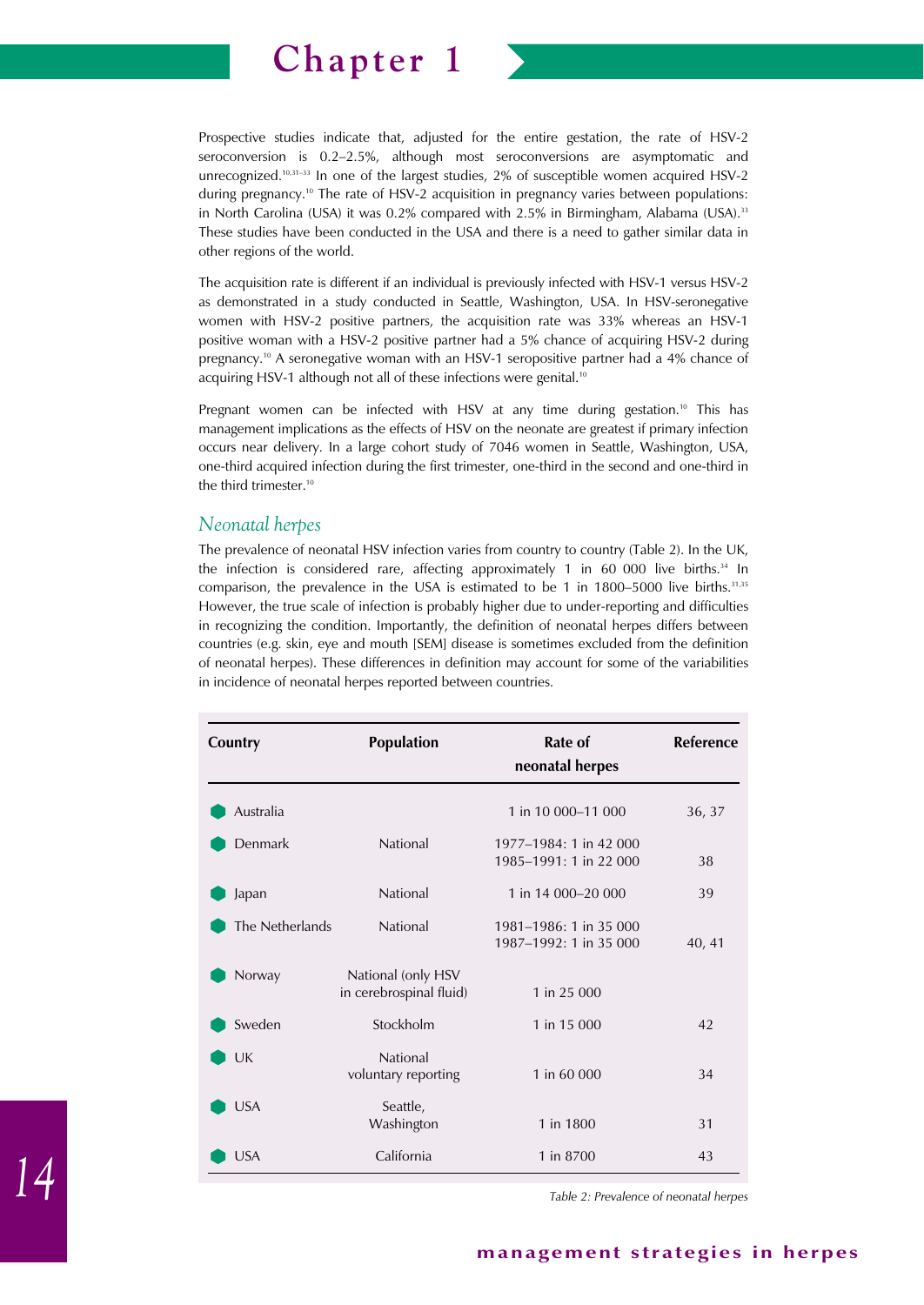The increasing HSV-2 seroprevalence in the USA $18$  has been accompanied by a rise in the incidence of neonatal HSV infection.<sup>35</sup> In King County, Washington, USA, the number of cases reported per 100 000 live births increased from 2.6 in 1966–1969 to 13.4 in 1982–1983.35

It has been suggested that the greater tendency for primary genital HSV-1 infection in the  $UK<sup>11–13,15–17</sup>$  influences the type of neonatal infection (i.e. extent and severity) and may explain why similar proportions of HSV-1 and HSV-2 neonatal infections are reported in the UK.<sup>34</sup> This is supported by observations that 40% of primary genital herpes in Tokyo is due to HSV-1,<sup>44</sup> and that HSV-1 is commonly associated with neonatal herpes in Japan.<sup>45</sup> In contrast, in the USA where the majority of neonatal herpes is caused by HSV-2,<sup>33</sup> HSV-1 accounts for less than 10% of primary genital HSV infections.<sup>8,46</sup> However, in a more recent study, 32% of primary genital herpes in the USA was due to HSV-1.47

### Transmission of HSV to the Fetus and Neonate

HSV can be transmitted to the fetus at one of three stages: intra-uterine, perinatally and postnatally.

#### *Intra-uterine infection*

Intra-uterine infections comprise 5–8% of all cases of neonatal herpes and can result from transplacental HSV transmission or an ascending HSV infection from the cervix.<sup>48,49</sup>

#### *Perinatal infection*

The main risk of HSV transmission to the neonate is at term during vaginal delivery; perinatal infection accounts for approximately 85% of all cases of neonatal herpes. The most common source of HSV in perinatal infection is the birth canal. As the neonate passes through the birth canal, it comes into contact with infected secretions; the site of entry for the virus is usually the eye, nasopharynx or an abrasion secondary to scalp electrodes or forceps. There are various sites of HSV shedding in the birth canal,<sup>50,51</sup> and it is likely that cervicovaginal shedding poses a greater risk than that from the vulva because the neonate is in close contact with the vaginal mucosa for several hours, but is only in light and transient contact with the vulva during delivery.52 Fetal scalp electrodes may increase the risk of neonatal HSV infection by creating a break in the integrity of the skin through which the virus can enter the body. $31,53$ 

#### *Post-natal infection*

Post-natal infection with HSV accounts for  $8-10\%$  of cases<sup>49</sup> and is the consequence of contact with an environmental source of HSV. The documented sources of post-natal HSV infection include infected breast milk, HSV-1 oral lesions (although lesions on the thigh and breast have been implicated), and HSV-1 lesions on fathers, other family members and medical staff.<sup>54</sup>

# Asymptomatic and Symptomatic Virus Shedding in Neonatal Herpes

The transmission of HSV to the neonate can occur both when there are symptomatic maternal recurrences or episodes of asymptomatic virus shedding. The latter occurs in the genital tract during labour as a consequence of virus reactivation or acquisition of genital herpes during pregnancy.<sup>10,31,55</sup> The rate of asymptomatic shedding at labour measured by HSV culture varies from 0.35% to 1.4% and is no higher than at other times in the pregnancy.<sup>10,31</sup>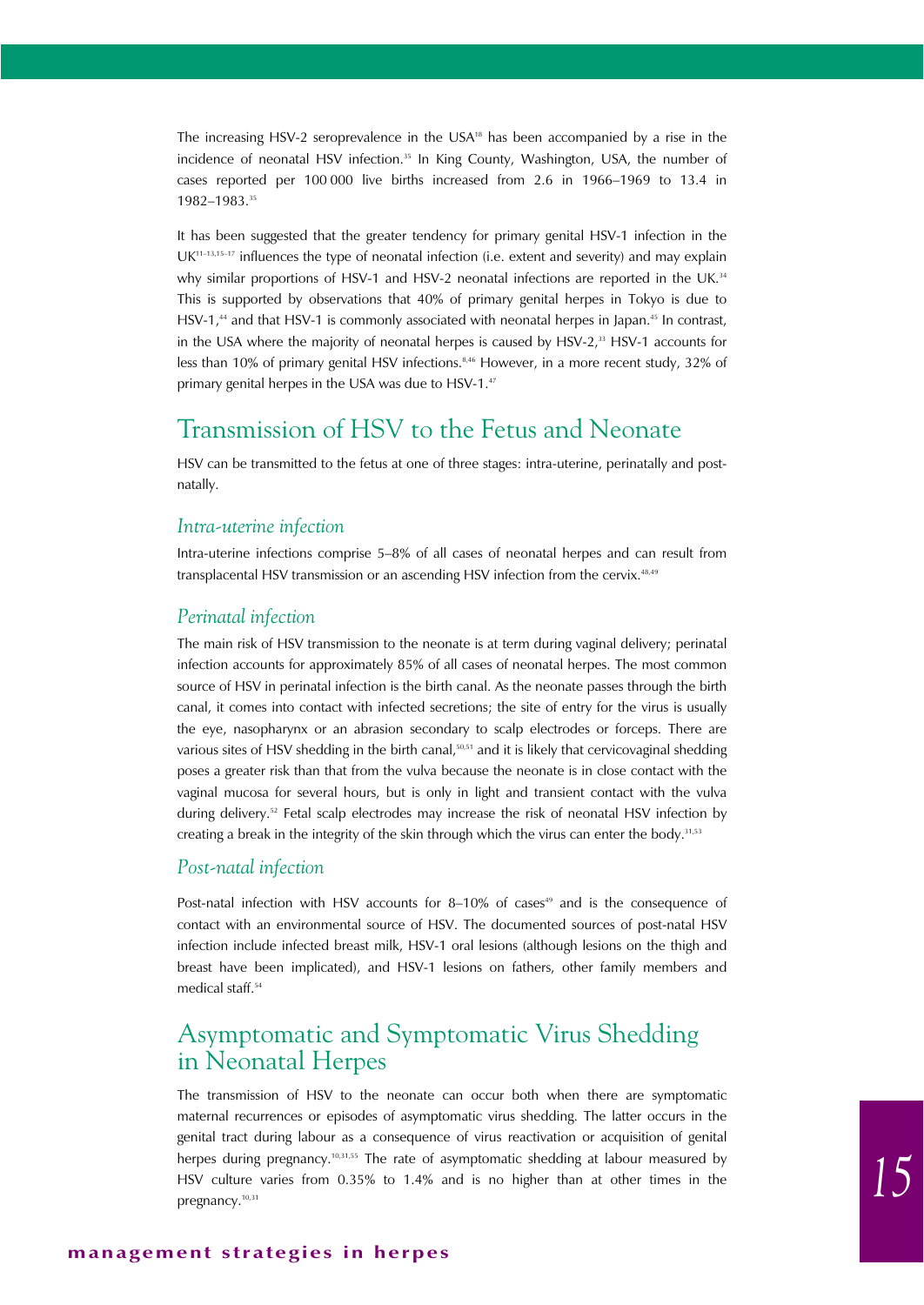

*Figure 2: HSV transmission among women with asymptomatic shedding during labour31*

In a large prospective study conducted in Seattle, Washington, USA, 15 923 asymptomatic women had cervical and vulval swabs taken within 48 hours of labour. In total, 56 women (0.35%) were found to be shedding HSV in the absence of symptoms and a further 99 women (1.2%) shedding in the presence of symptoms; thus asymptomatic virus shedding accounted for 23% (56/155) of all shedding. Of the 56 women exhibiting asymptomatic virus shedding, serological testing for HSV-1 and HSV-2 revealed that 65% had evidence of genital HSV reactivation and 35% had recently acquired infection (Figure 2).<sup>31</sup> In a subsequent study, serum samples obtained from 7046 pregnant women at risk of HSV infection were tested for HSV-1 and HSV-2 antibodies at their first antenatal visit and again at delivery; these results were correlated with the occurrence of antenatal genital infections. Seroconversion was noted in 94 women (1.3%) and 34 (64%) of these women had symptoms consistent with genital herpes.10 In another study of 414 pregnant women with a history of HSV infection who were swabbed at delivery, five of 354 who had no apparent signs or symptoms of infection shed virus  $(1.4\%)$ .<sup>56</sup>

As discussed, neonatal herpes most commonly results from contact between the newborn and infected secretions in the birth canal of an asymptomatic mother. One study indicates that 70% of infants with neonatal HSV infection were infected by mothers in whom there was asymptomatic shedding of HSV at the time of delivery usually, in women who had recently acquired HSV.<sup>31</sup> In the general population, only one in five people who are HSV-2 seropositive have received a diagnosis of genital herpes. Of the remainder, 60% are not recognized clinically as having the disease and 20% will have truly asymptomatic infection. Thus, the under-recognition and under-diagnosis of genital herpes impedes effective management of neonatal herpes.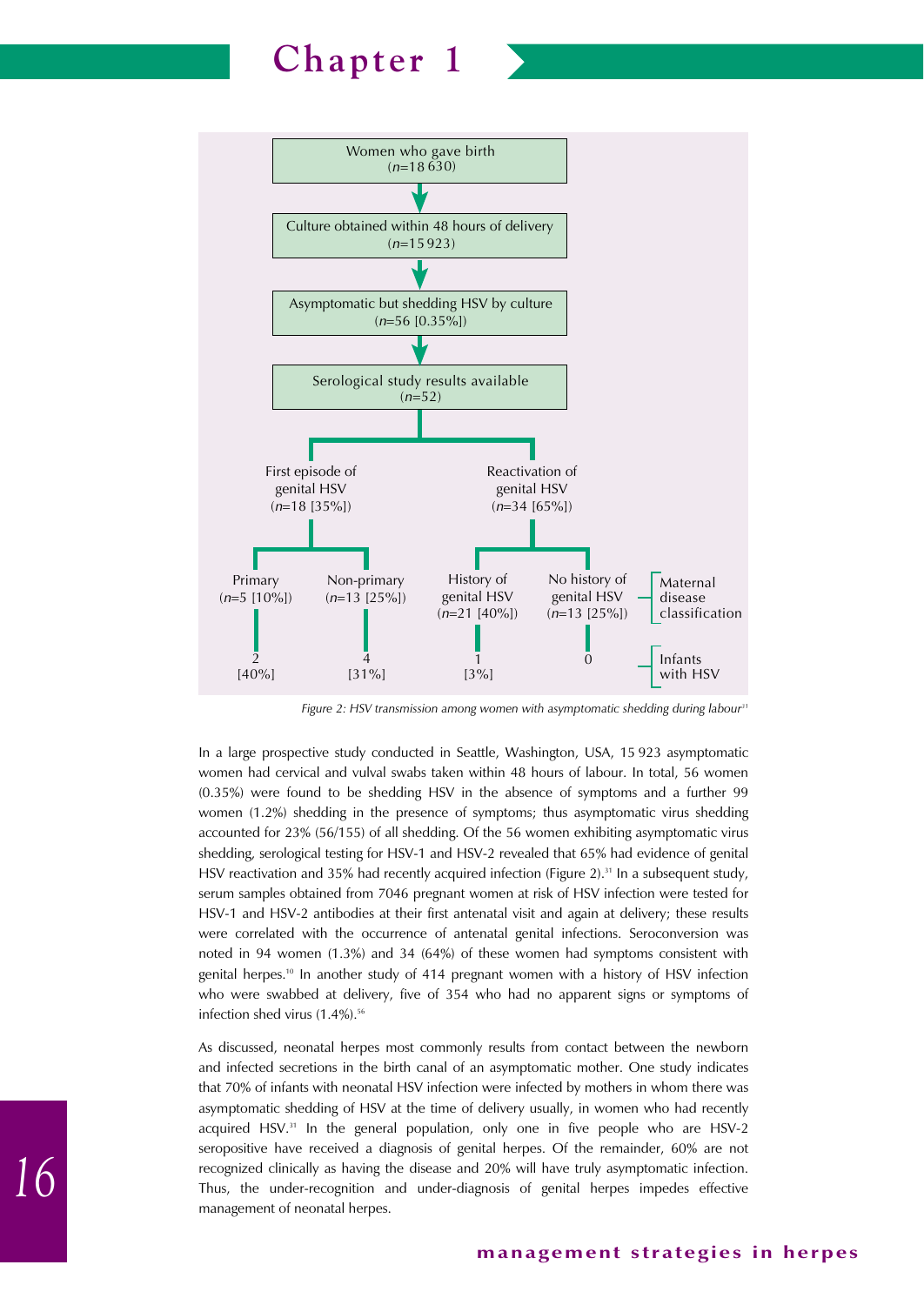### Factors Influencing Fetal Acquisition of HSV and Impact of Infection

There are several factors that influence acquisition of infection by the fetus, including:

- **Primary versus recurrent maternal infection**
- Discordancy of partners
- **Maternal antibody titre**
- Invasive obstetrical procedures.

#### *Primary versus recurrent HSV and risk of neonatal infection*

Primary symptomatic and asymptomatic maternal HSV infection near delivery carries a greater risk to the newborn than recurrences of maternal genital herpes. The relative risk of HSV transmission associated with first episode maternal disease has been established in a large prospective study conducted in the USA.<sup>31</sup> A total of 15923 pregnant women in early labour who had no symptoms or signs of genital herpes were followed and the risk of HSV transmission to the neonate was evaluated. Neonatal herpes developed in six out of 18 infants born to women with recently acquired, subclinical first episode genital HSV (i.e. women with HSV-1 antibodies in an initial serum sample and from whom HSV-2 was isolated in early labour and who were seropositive for HSV-2 in a subsequent sample) compared with only one of 34 (3%) infants born to women with recurrent disease (P<0.01), (Figure 2).<sup>31</sup>

Other studies also document a lower rate of HSV transmission in mothers with recurrent infection. In 34 cases of vaginal delivery in which the women had asymptomatic or symptomatic genital herpes recurrences (56% with lesions at delivery), none of the 34 infants developed neonatal herpes.<sup>26</sup> In 414 pregnant women with a history of genital herpes, there were 10 vaginal deliveries following reactivation but none of the neonates were infected with HSV.56 A retrospective study in Denmark in 1977–1991 identified 30 cases of neonatal herpes from hospital records of 862298 deliveries (i.e. one in 29000 live births).<sup>38</sup> Three mothers (10%) had recurrent genital herpes at delivery, three (10%) had primary genital herpes and five (17%) had oral herpes, whereas the type of infection was undetermined for the remainder. Only one neonate out of three had serious sequelae following a recognized maternal herpes recurrence compared with two out of three children born to mothers with documented primary infection.<sup>38</sup>

An analysis of five studies of genital herpes in pregnancy has also shown that presentation with first episode genital herpes in pregnancy is associated with a higher risk of transmission during delivery.<sup>57</sup> The overall transmission rate in these studies was 19/46 or 41%.<sup>57</sup> Overall, these studies have found that the risk of neonatal herpes to the infant from a woman with primary HSV infection is 50%; for HSV-2 infection from a woman with prior HSV-1 infection and new HSV-2 infection the risk is 20%, and the risk of neonatal transmission with recurrent HSV infection is less than 1%.10,26 Importantly, whether or not the mother has pre-existing antibodies to HSV-1, the outcome for a neonate whose mother has primary genital HSV-2 near term is similar.31

Taken together, the studies show that the infants of women shedding HSV as a result of recently acquired genital HSV infection are at higher risk for acquisition of neonatal HSV infection than those of women with HSV reactivation. Importantly, the risk of virus transmission is greatest if a woman has the first episode of genital herpes near the time of delivery.<sup>31</sup>

Natural history studies of genital HSV infection during pregnancy indicate that women who have first episode disease are more likely to have cervical infection and to shed larger amounts of virus for a longer period than women with a recurrence of genital herpes.<sup>31,58</sup> The increased virus load may in part account for the higher rate of transmission of HSV to the neonate in maternal primary genital herpes compared with recurrent genital herpes.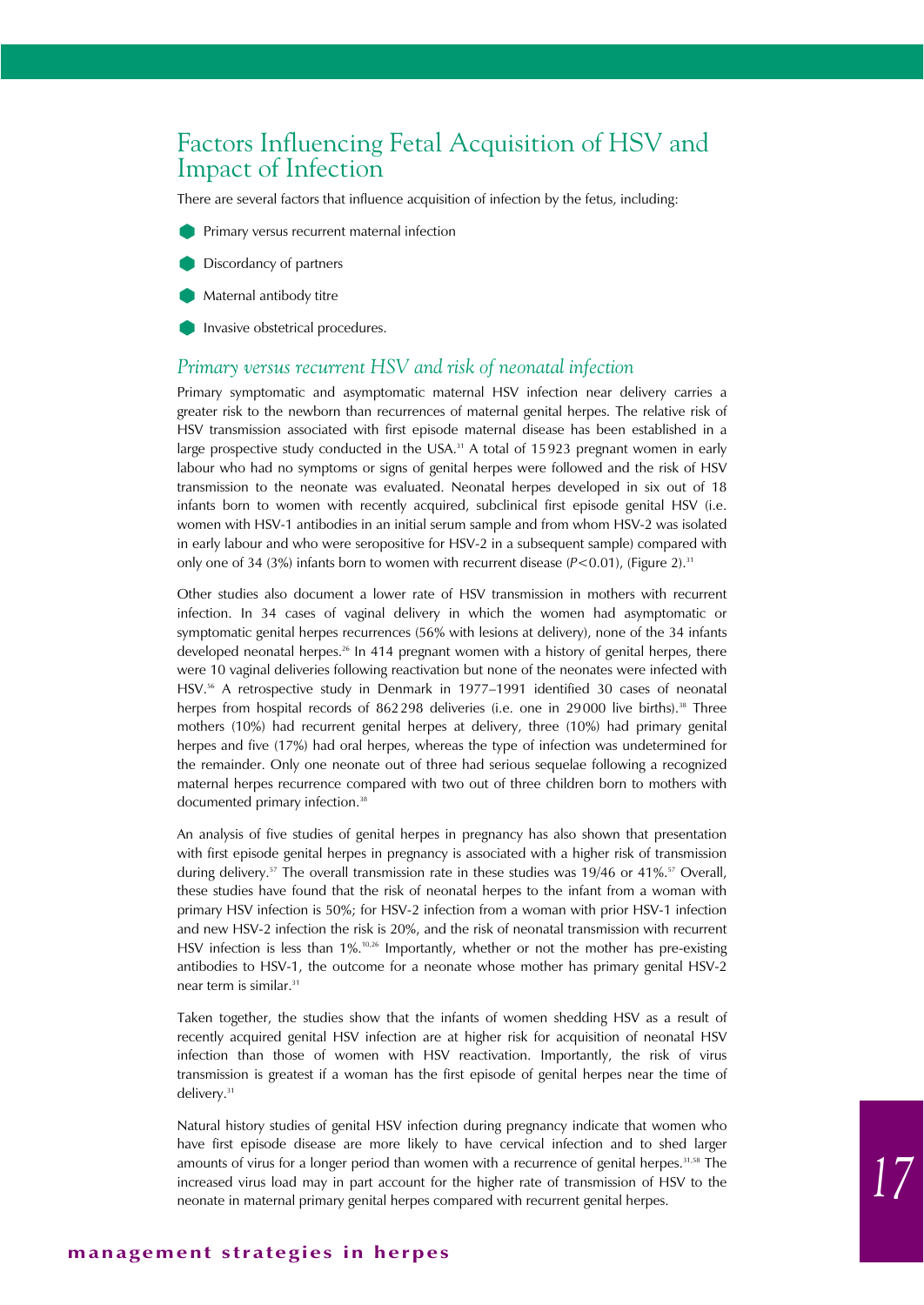

#### *Maternal antibody titre*

High titres of type-specific neutralizing antibody in the neonate convey some, albeit not total, protection and are associated with a lower risk of neonatal infection. There are significant differences in HSV antibody titres between neonates exposed to HSV at delivery who remain well (high levels of antibody) and those who develop neonatal HSV infection (low levels of antibody). This provides evidence of the protective effect of antibodies<sup>26,59,60</sup> (Figure 3). The

likelihood of neonatal herpes may be a function of the time it takes to elicit a mature antibody response; if the mother develops primary genital herpes during the third trimester, maternal or neonatal antibodies to HSV may not develop rapidly enough to protect the infant against infection. The titre is also related to disease presentation with the highest levels seen in SEM disease, lower levels in central nervous system (CNS) disease and very low levels detected in disseminated disease.





#### *Invasive obstetrical procedures*

The risk of neonatal HSV infection has been associated with the use of invasive procedures. Cases of neonatal HSV encephalitis secondary to the application of fetal scalp electrode have been reported<sup>53</sup> and in a large retrospective study, an increased risk of neonatal HSV was associated with their use.<sup>31</sup> An additional factor associated with disease acquisition is a long duration of ruptured membranes.10 Thus, invasive obstetrical procedures, such as electronic fetal monitoring scalp electrodes, early artificial rupture of the fetal membranes, forceps or vacuum extractors should be restricted.

#### *Discordancy of partners*

The HSV-seronegative woman is at risk for acquisition of HSV if her partner is seropositive.<sup>10,61</sup> As the consequences of infection during pregnancy can be serious, a woman should be asked about any history of genital herpes and whether her sexual partner(s) has (have) genital herpes. In a study of 194 serologically discordant couples, the annual rate of genital HSV acquisition was 31.8% in susceptible female partners lacking HSV-1 or HSV-2 antibodies.<sup>61</sup> In those women with prior HSV-1 infection, the annual rate of acquisition was 9.1%.<sup>61</sup>

### Impact of HSV Infection on the Pregnant Woman and Neonate

#### *Maternal infection*

HSV-2 infection is most often localized to the genitals in the infected mother and the clinical disease is self-limiting. An uncommon complication in the pregnant woman is widely disseminated HSV infection involving cutaneous dissemination and visceral sites. It leads to serious illness that, if left untreated, has a mortality rate of more than 50%.<sup>32,62,63</sup>

#### *Fetal and neonatal infection*

In contrast to the relatively rare cases of disseminated infection in the mother, HSV infection more often has serious consequences for the fetus and neonate. Transplacental transmission before week 20 of pregnancy can manifest as spontaneous abortion in up to 25% of cases.<sup>32,48,64</sup>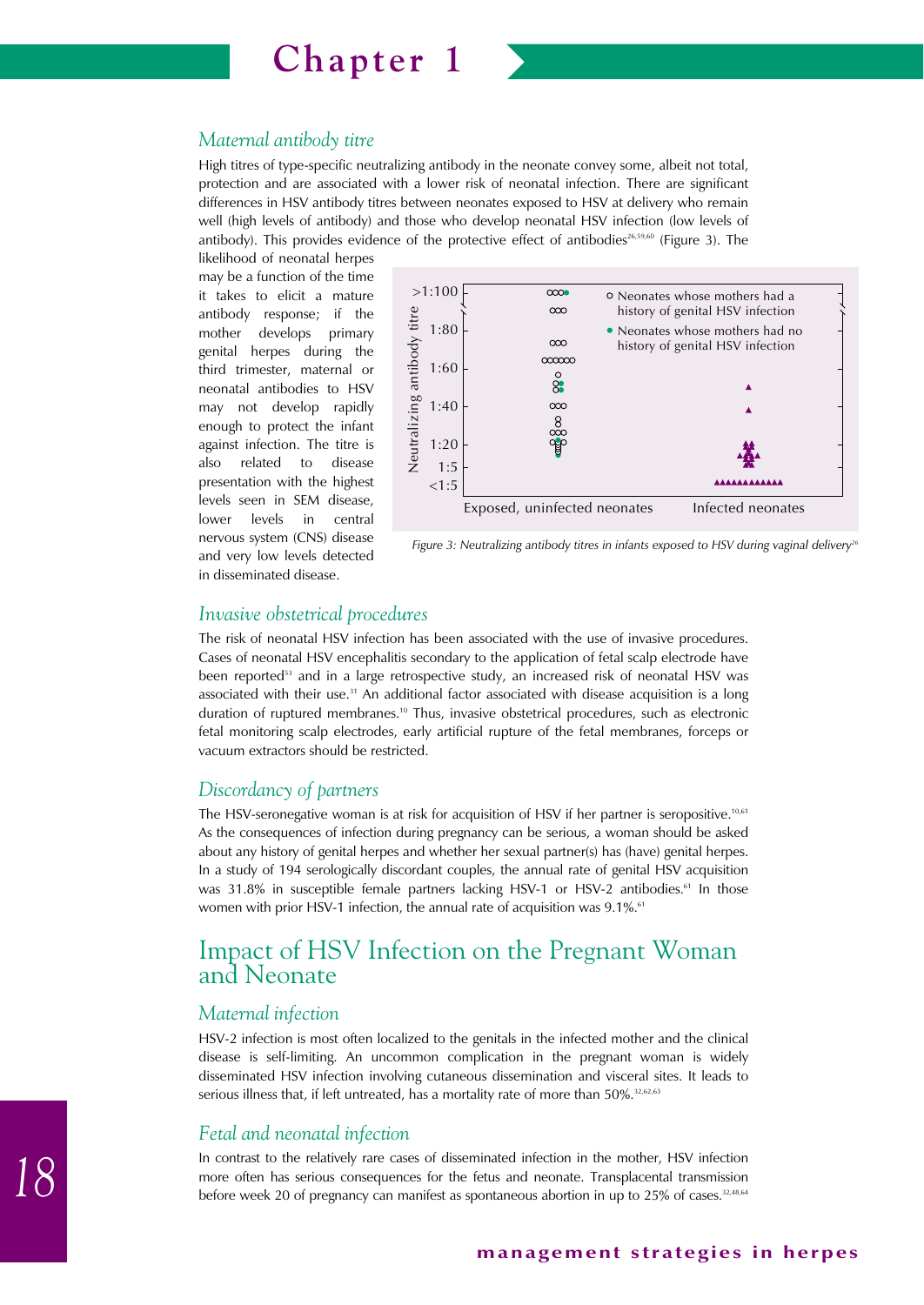Infection that occurs later in pregnancy is not associated with a greater incidence of spontaneous miscarriages.<sup>10,52,64</sup> Intra-uterine infections may also be evident as skin scarring or lesions, chorioretinitis or brain malformation (e.g. microcephaly, hydrocephalus) at birth.<sup>33,48</sup>

Symptomatic and asymptomatic first episode genital herpes during late pregnancy may be associated with prematurity and fetal growth restriction.50,58 This relationship was established in two small case control studies but was not confirmed in a larger study in which the frequency of complications was low both among women who seroconverted and those who did not.10 Thus, it is possible that HSV infection has an effect on pregnancy that could be demonstrated only by larger cohort studies.10 In contrast, asymptomatic recurrent disease is not associated with an increased risk of prematurity or decreased birth weight.10,51,56,58 Infants of women with asymptomatic shedding who recently acquired genital HSV infection were more likely to be premature (75% delivered before 37 weeks of pregnancy) and have lower birth weight than the infants of mothers shedding virus during an episode of recurrent genital HSV.<sup>58</sup>

#### *Classification and prognosis of neonatal herpes*

The clinical presentation and classification of infants with neonatal HSV infection into one of three categories reflects the site and extent of virus replication. The classification of infected neonates is mandatory for prognostic and therapeutic considerations:

- SEM infection
- CNS involvement (encephalitis) with or without SEM infection
- Disseminated infection with or without SEM infection.

The incidence, morbidity and mortality of each neonatal herpes manifestation differ considerably (Table 3).

| Category                        | $\%$ | <b>Mortality</b> | Morbidity (neurologically impaired) |
|---------------------------------|------|------------------|-------------------------------------|
| <b>Disseminated</b>             | 40   | 90%              | $\geq 95\%$                         |
| CNS infection<br>(encephalitis) | 40   | 75%              | $49 - 67%$                          |
| <b>SEM</b>                      | 20   | Uncommon         | 30%                                 |

*Table 3: Presentation, incidence and outcome in untreated neonatal herpes*

#### Disseminated infection

Neonates with disseminated infection have the worst prognosis. The disease involves multiple organs, especially the lung, liver, adrenal glands and brain. Encephalitis is a common manifestation of disseminated infection, occurring in about 60–75% of untreated children. Mortality in the absence of therapy exceeds 80% and nearly all survivors are impaired.<sup>33</sup>

#### CNS infection (encephalitis)

Approximately one-third of all infants with neonatal herpes have CNS infection only. It is thought that this represents axonal transmission of virus to the CNS. In contrast, in infants with disseminated infection, the brain is probably seeded by a blood-borne route which results in multiple areas of necrosis. In infants with CNS infection who are not treated, the mortality rate is  $50\%$ .<sup>33</sup> The long-term prognosis is poor with most survivors suffering neurological impairment.

#### SEM infection

SEM disease is rarely fatal but can be associated with morbidity. Approximately 30% of these children will eventually exhibit evidence of neurological impairment; significant findings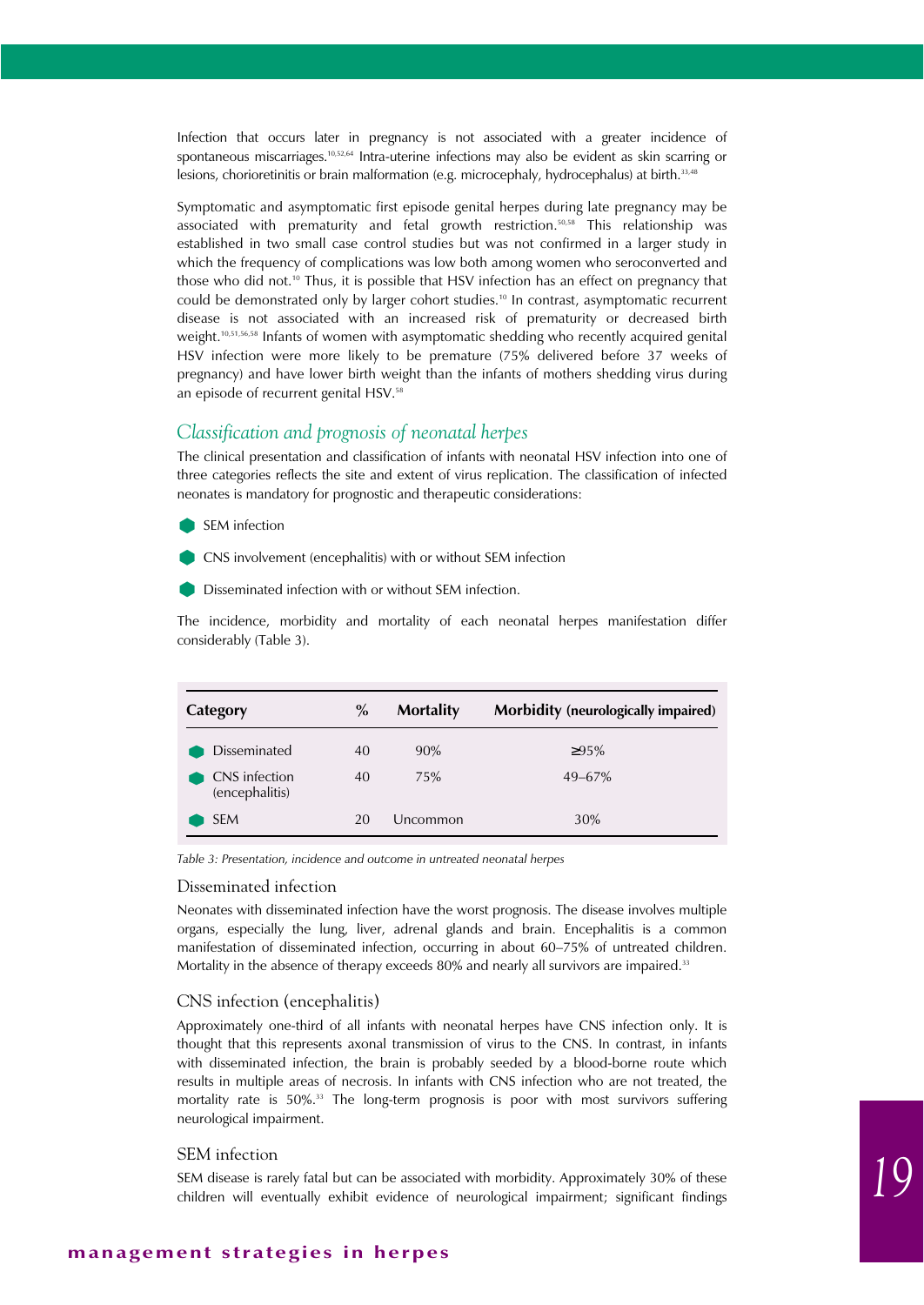

include spastic quadriplegia, microcephaly and blindness. It is likely that a widely distributed skin rash reflects widespread viraemia that can lead to the seeding of organs such as the brain. Although these infants appear healthy at birth, insidious reactivation in vital organs results in impairment. As neurological impairment becomes apparent between 6 months and 1 year of life, infants with SEM should be carefully followed.<sup>65</sup> Recent data suggest that such infants are PCR-positive for HSV DNA in their CNS. Thus, subclinical CNS infection may explain these neurological deficits.

Infants who have SEM disease will often have recurrences. Results from a small study suggest that the number of recurrences of vesicles in the first 6 months of life is predictive of neurological outcome.4 In the study, among infants with HSV-2 SEM infection, four (29%) of 14 infants with three or more recurrences of skin vesicles in the first 6 months of life developed neurological impairment compared with none of 15 infants who experienced fewer than three cutaneous recurrences  $(P=0.04)$ .<sup>4</sup>

#### *Predictors of morbidity and mortality*

Factors that influence morbidity and mortality have been established in a prospective study of 202 infants with confirmed neonatal herpes.4 Mortality was significantly higher in neonates with a decreased level of consciousness at the start of therapy, those who had disseminated intravascular coagulopathy, or who were premature. In infants with disseminated disease, HSV pneumonitis was associated with greater mortality (Table 4).<sup>4</sup>

| Clinical characteristic                                              | Relative risk |
|----------------------------------------------------------------------|---------------|
| Decreased level of consciousness at the start of therapy             | 5.2           |
| Disseminated intravascular coagulopathy with<br>disseminated disease | 3.8           |
| Prematurity                                                          | 3.7           |
| HSV pneumonitis in infants with disseminated disease                 | 3.6           |

Table 4: Clinical characteristics predictive of mortality in neonatal herpes<sup>4</sup>

In those children who survived, morbidity (impairment of normal function at 12 months) was most frequent in<br>
individuals with CNS disease, individuals disseminated infection, seizures or infection with HSV-2 (Table 5).4

# Conclusions

The epidemiology and natural history of neonatal herpes dictate the management of both the pregnant woman and the neonate. Factors that influence acquisition

| Clinical characteristic | Relative risk |
|-------------------------|---------------|
| CNS disease             | 4.4           |
| Disseminated infection  | 2.1           |
| Seizures                | 3.0           |
| Infection with HSV-2    | 4.9           |

*Table 5: Clinical characteristics predictive of morbidity in neonatal herpes* 

of HSV by the neonate include whether maternal infection is primary or recurrent, use of invasive obstetrical measures (e.g. fetal scalp electrodes) and maternal antibody titre. Thus, any management protocol must take account of these different elements, each of which contributes to the risk of neonatal herpes.

The site and extent of HSV replication influences the clinical presentation and classification of infants with neonatal herpes. The classification of infants with neonatal herpes into one of three categories is vital for prognostic purposes and dictates the therapeutic approach for an infant.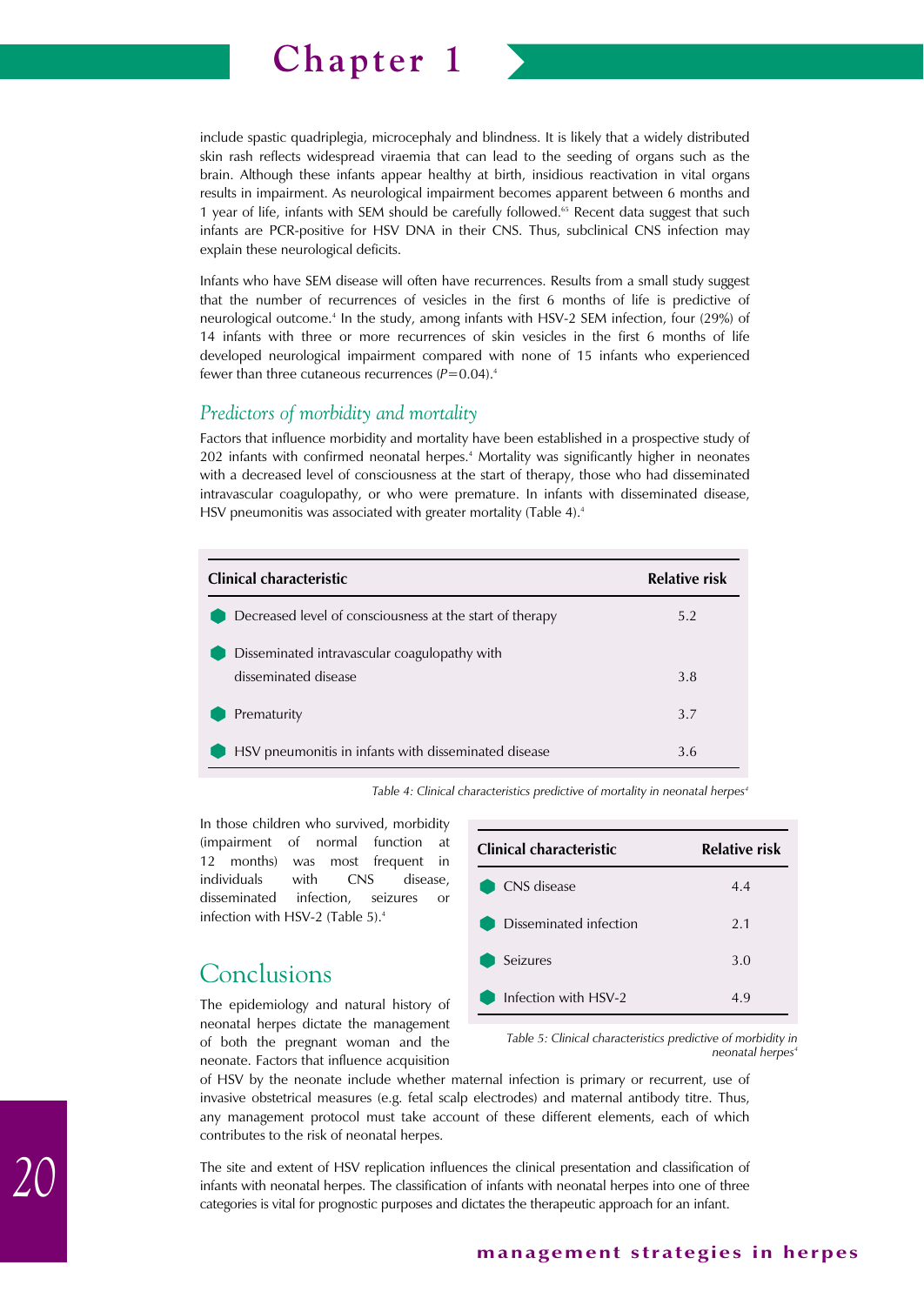With the increasing prevalence of neonatal herpes, especially in the USA, physicians should continue to consider its possibility so that early diagnosis can lead to prompt treatment.

### Summary

The incidence of neonatal herpes varies throughout the world, ranging from one in 1800 to one in 60 000. The reasons for these variations are unknown but may reflect differences in HSV seroprevalence.

Neonatal herpes is most commonly acquired through perinatal contact with HSV-infected secretions in the birth canal. It is estimated that 5% of cases are the consequence of intrauterine transmission and that in 10% HSV is acquired post-natally.

Seventy per cent of infants with neonatal herpes are born to mothers with asymptomatic HSV infection.

The risk of the neonate acquiring neonatal herpes is influenced by several factors, the most important of which is whether maternal genital disease is primary or recurrent. The risk of transmission is greatest if a formerly seronegative woman has a first episode of genital herpes near the time of delivery. Another important risk factor is maternal HSV antibody titre, high titres of type-specific neutralizing antibody appear to be protective. Other risk factors include the use of invasive obstetric procedures including fetal scalp electrodes and membrane rupture of long duration.

Intra-uterine HSV infection can manifest during the first half of pregnancy as spontaneous abortion or as scarring, chorioretinitis or brain malformations. Symptomatic and asymptomatic primary disease may be associated with prematurity and fetal growth restriction, but any relationship must be confirmed by large cohort studies. In comparison, asymptomatic recurrent disease is not associated with an increased risk of either prematurity or low birth weight.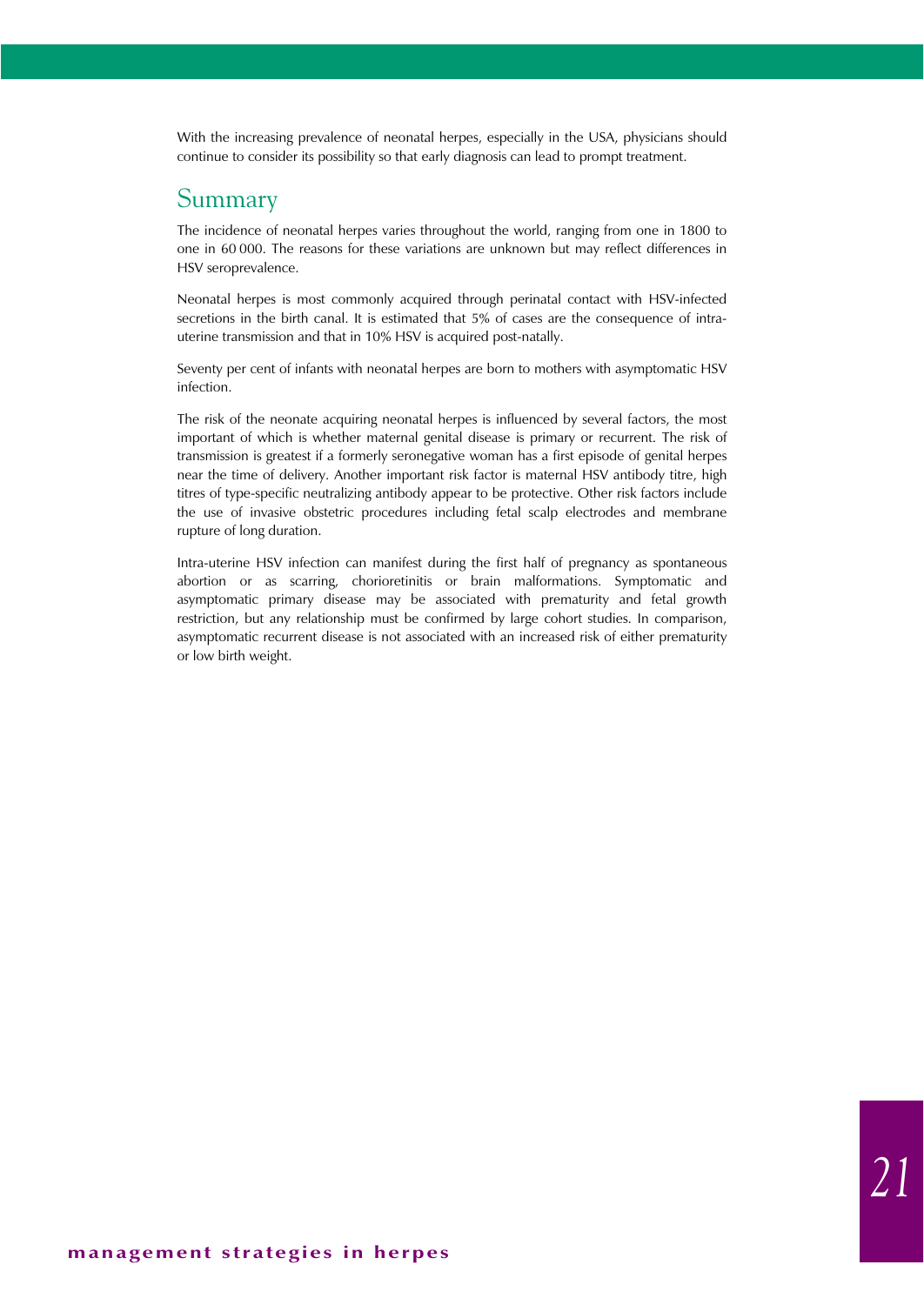# **Management of Herpes Simplex Virus Infection in the Pregnant Woman**

### Diagnosis of Genital Herpes Simplex Virus Infection in the Pregnant Woman

As most of the clinical manifestations of recurrent genital herpes are similar in non-pregnant and pregnant women,<sup>51,58</sup> the diagnosis of herpes simplex virus (HSV) infection in pregnancy should follow the guidelines for the diagnosis of the infection discussed in the *IHMF Management Strategies* publication: *Progress with diagnostic tests and vaccines for alphaherpesviruses*.

#### *Distinguishing primary and recurrent infection*

Definitive classification of genital HSV infection during pregnancy can be accomplished only where clinical evaluation is accompanied by virus culture and type-specific serological testing.66 Detailed and simple histories both have low specificity and sensitivity for diagnosis of genital herpes during pregnancy; in one study of 201 women, 9.0% gave no history of genital herpes although 30.4% were HSV-2 seropositive.<sup>67</sup> Another complicating factor is that, although the typical clinical manifestations of primary genital herpes are generally more severe and prolonged than those associated with recurrences, there is substantial overlap.<sup>68,69</sup> In a study of 23 women with symptoms clinically suggestive of primary infection in their second or third trimester, 22 had recurrent or non-primary infection as confirmed by typespecific serology or virus culture.<sup>66</sup> Similar findings were reported in a study of 498 patients presenting with signs and symptoms of first episode genital herpes.<sup>70</sup> Even with experienced clinicians, almost 10% of those they judged to have first episode disease had evidence of HSV-2 infection acquired a long time before the apparent first episode.<sup>70</sup> Thus, appropriate testing must be used for accurate identification of primary HSV infection in pregnancy.<sup>66,70</sup>

#### *Weekly virus cultures*

The use of weekly HSV cultures prior to delivery in pregnant women with a history of genital herpes is not warranted. Antepartum cultures do not predict an infant's risk of acquisition of HSV at delivery<sup>56</sup> as there is no correlation between antenatal recurrences, or virus shedding, and the presence of virus shedding at term.<sup>10,71</sup> Additionally, because the virus titre in asymptomatic shedding episodes is 10–100 times less than in symptomatic episodes, $72$  the sensitivity of virus culture for detecting HSV infection in asymptomatic individuals is likely to be low. Also, virus culture is time-consuming, with less than half of results being available within 24 hours.<sup> $73-75$ </sup> Rapid assays such as ELISA may have similar sensitivity to virus culture, but have reduced sensitivity for detecting asymptomatic virus shedding compared with symptomatic shedding. In addition, as shedding at delivery is relatively rare, currently available assays occasionally give false positives and thus the use of these assays to screen populations with low prevalence of infection means positive results have low predictive value for infection.

## Management of Genital Herpes in Pregnancy

If genital HSV infection is acquired during pregnancy, it is necessary to reduce the risk of transmission to the neonate during delivery. Caesarean section is one strategy for management and antiviral therapy is another potential option, which is currently being evaluated in clinical trials.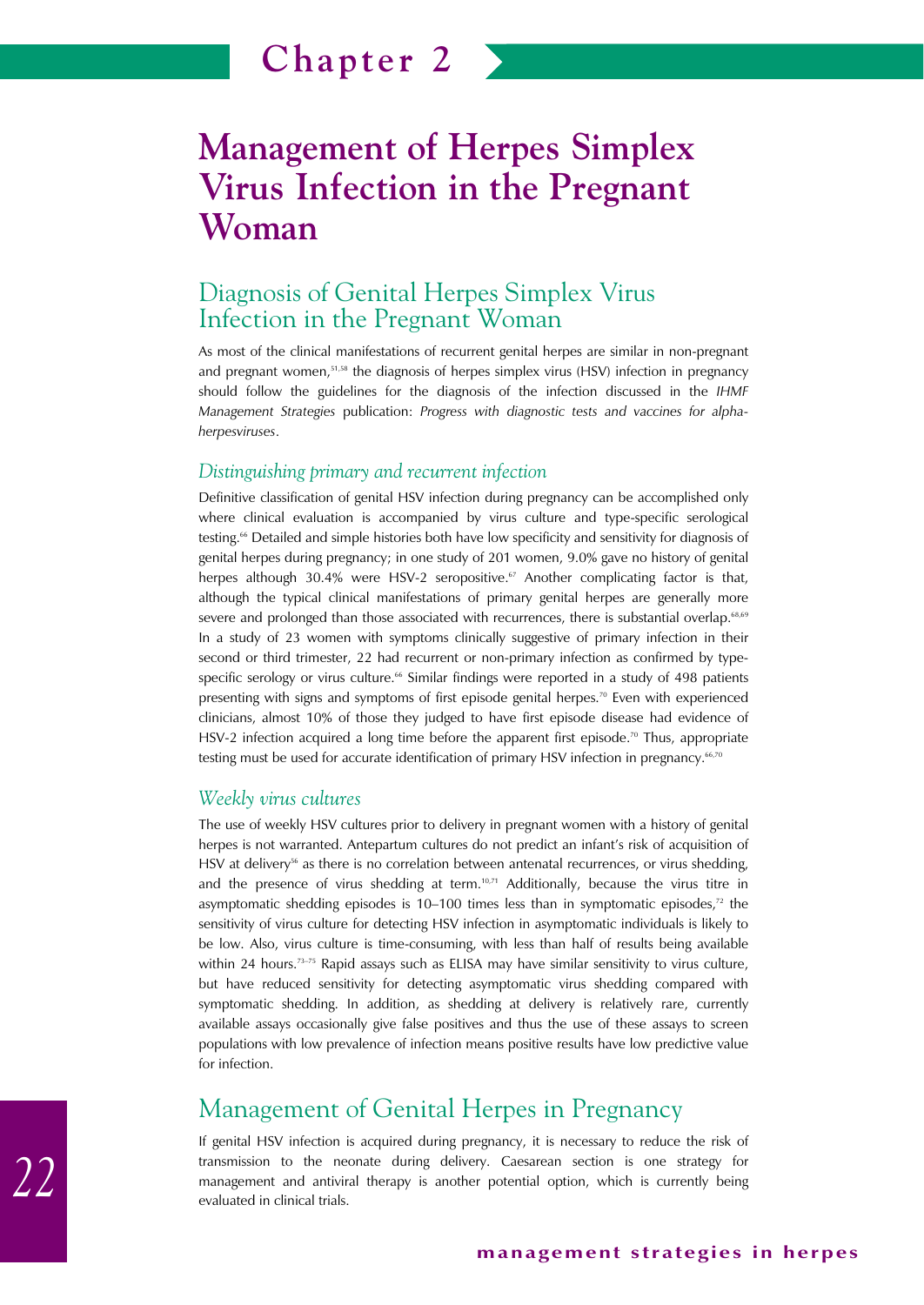#### *Antiviral treatment in pregnancy*

There are insufficient data to recommend the routine use of antiherpes therapy for any indication in pregnant women; the potential benefits of treatment should be balanced against the potential adverse outcomes for both mother and fetus. All patients should be advised that, in common with the vast majority of drugs, aciclovir, valaciclovir or famciclovir are not specifically licensed for any indication in pregnancy. Although routine antiviral therapy is not required for genital herpes in pregnancy, it may be administered for disseminated disease or presumed maternal primary infection. For this reason, it is important to characterize a first episode (e.g. primary versus non-primary) in a woman presenting in the third trimester. Intravenous aciclovir should be initiated in women who have evidence of disseminated infection. Prophylaxis with oral aciclovir or any other antiherpes agent is not currently recommended during the third trimester for women with known recurrences. Studies of this strategy are underway and their results may influence the approach to treating recurrences in pregnancy.

#### Safety

**Aciclovir:** Healthcare providers are encouraged to report all pregnancy exposures to the manufacturers as for other drugs used in pregnancy.

The main concern with use of any drug during pregnancy is teratogenicity. *The Aciclovir and Valaciclovir Pregnancy Registry* was established to monitor any potentially teratogenic effects of aciclovir. Before it was closed, the Registry collected data for over 1200 women exposed to any formulation or dose of aciclovir, including valaciclovir, during pregnancy (Table 1).

- Data from the *Aciclovir and Valaciclovir Pregnancy Registry* provide assurance to women already exposed inadvertently to aciclovir in the first trimester
- Findings to date do not indicate an increase in risk for major birth defects with aciclovir compared with those expected in the general population
- In the presence of maternal HSV infection life-threatening to neonate, intravenous aciclovir may be indicated
- Routine administration of aciclovir to pregnant women who have a history of recurrent genital herpes is not currently recommended. Trials are ongoing and their results may influence the approach

#### *Table 1: Summary of recommendations for aciclovir use in pregnancy*

As of December 1997, no apparent adverse effects had been ascribed to aciclovir use during pregnancy.76 The results were based on 1129 pregnancy outcomes recorded in the Registry with two-thirds (712) of exposures in the first trimester. In an earlier analysis of the Registry data,<sup>77</sup> 21 birth defects were recorded (2.2%), which is similar to the 2–7% rate observed in the general population.<sup>78,79</sup> The rate of birth defects in the first trimester following aciclovir exposure was 3.0% (15/493 [95% confidence interval (CI) 1.8–5.1%]), which is also within the range observed in the general population.77 Additionally, the birth defects reported to the *Aciclovir and Valaciclovir Pregnancy Registry* do not show a pattern suggestive of a common aetiology.

In reviewing the data from the *Aciclovir and Valaciclovir Pregnancy Registry*, the *Centers for Disease Control* (CDC) considers that the number of pregnancies evaluated is insufficient to draw definitive conclusions about the risks associated with aciclovir during pregnancy.<sup>78</sup> In considering the risks, as the kidney eliminates aciclovir, it is important to confirm whether there is any renal risk to the fetus; ongoing studies should answer this question.

**Newer antivirals:** There are very few data on the safety of newer antivirals in pregnant women. In non-pregnant adults, the bioavailability of aciclovir after the oral administration of valaciclovir is 3–5 times greater than that after the administration of oral aciclovir.<sup>80</sup> In a study comparing oral valaciclovir (500 mg twice daily) with oral aciclovir (400 mg three times daily)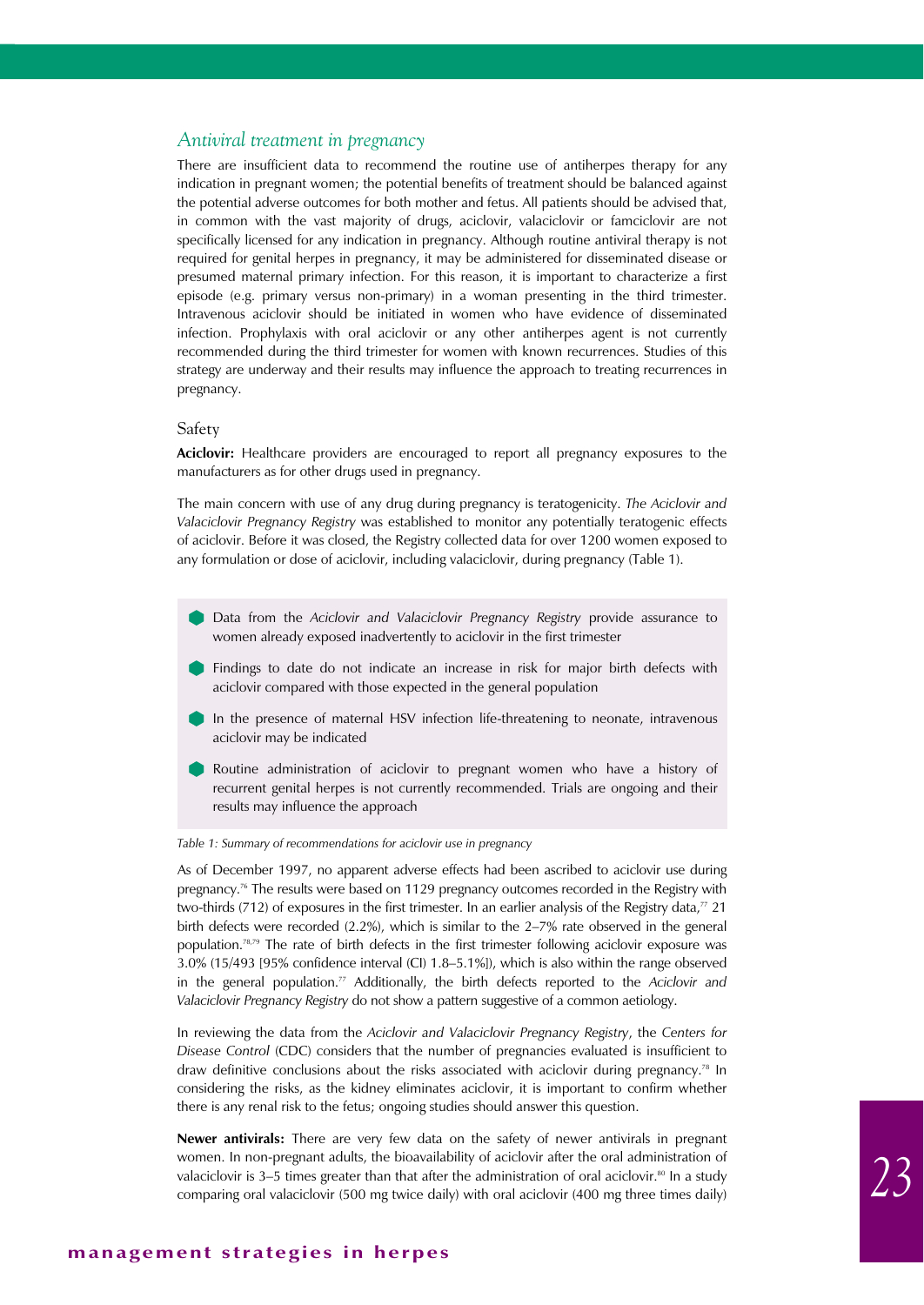

from 36 weeks' gestation, valaciclovir demonstrated higher bioavailability than aciclovir, with no aciclovir accumulation in the fetus (maternal/infant plasma ratio: valaciclovir=1.7;  $aciclov$ i $r=1.3$ ).<sup>81,82</sup> Despite the extensive physiological changes in pregnancy, the pharmacokinetic values for aciclovir and valaciclovir were similar to those reported in non-pregnant adults.82 This finding is supported by studies with aciclovir which also demonstrated similar pharmacokinetic values for women in late pregnancy and in non-pregnant adults.<sup>81,83</sup> In the pharmacokinetic study of valaciclovir in pregnant women, none of the study participants had either genital HSV recurrence or asymptomatic virus shedding at delivery.<sup>82</sup> There are no substantial data on the safety of penciclovir or famciclovir during pregnancy.<sup>84</sup>

#### **Efficacy**

It is well established that in non-pregnant women, aciclovir shortens the duration and lessens the severity of symptoms of a genital herpes episode as well as decreasing the duration of virus shedding,68,85 but there has been a limited number of studies evaluating aciclovir in pregnancy. In a randomized, double-blind, prospective study, aciclovir reduced the number of positive virus cultures at delivery in women with first episode genital herpes at any time during pregnancy and, hence, the need for Caesarean section.<sup>86</sup> The effect of oral suppressive aciclovir therapy (200 mg four times daily) from 36 weeks' gestation to delivery was compared with placebo in 46 pregnant women who presented with first episode genital herpes during pregnancy.<sup>86</sup> The protocol permitted vaginal delivery if there was no evidence of lesions; otherwise a Caesarean section was performed. At delivery, none of the 21 women treated with aciclovir had clinical evidence of recurrent genital herpes compared with nine of 25 women (36%) in the placebo group ( $P=0.002$ ), (Table 2),<sup>86</sup> and this was reflected in the proportion of Caesarean sections (*P*=0.002). No women in either treatment group experienced asymptomatic virus shedding at delivery and no infants had neonatal herpes or suffered any adverse effects due to treatment.

|                                                 | <b>Aciclovir</b><br>$n=21$ (%) | Placebo<br>$n = 25$ (%) | P value |
|-------------------------------------------------|--------------------------------|-------------------------|---------|
| Clinical recurrences                            | 0(0)                           | 9(36)                   | 0.002   |
| Caesarean sections for HSV                      | 0(0)                           | 9(36)                   | 0.002   |
| Overall rate of Caesarean sections              | 4 (19)                         | 10(40)                  |         |
| Neonatal herpes                                 | $\Omega$                       | $\Omega$                |         |
| Note: includes women non-compliant with regimen |                                |                         |         |

*Note: includes women non-compliant with regimen*

*Table 2: Effect of aciclovir on clinical recurrences, number of Caesarean sections, cases of neonatal herpes* and HSV shedding in pregnant women<sup>86</sup>

Another randomized, placebo-controlled trial of suppressive aciclovir (200 mg four times per day) during late pregnancy in 63 women with recurrent genital herpes demonstrated that aciclovir significantly reduced the number of clinical recurrences.<sup>87</sup> The trial was too small to demonstrate conclusively a difference between aciclovir and placebo on the rate of Caesarean section, although there was a trend towards fewer Caesarean sections with treatment (Table 3).<sup>87</sup> Of note is that two women who were receiving aciclovir had a clinical recurrence during labour.

In a non-randomized, uncontrolled study, aciclovir reduced symptomatic recurrences and virus shedding in pregnant women with recurrent genital herpes.<sup>88</sup> A total of 46 women received aciclovir 200 mg four times daily generally within 1 week before expected term and an unmatched cohort of 46 women were untreated. Aciclovir was given for an average of 10 days (range 3–27 days). No woman in the aciclovir group had a symptomatic recurrence during treatment, excreted virus during delivery or required Caesarean section because of herpes. In contrast, 12 (26%) untreated women had symptomatic recurrences within 10 days of delivery (Table 4).<sup>88</sup> Of these 12 women, nine had a Caesarean section because of herpes.<sup>88</sup>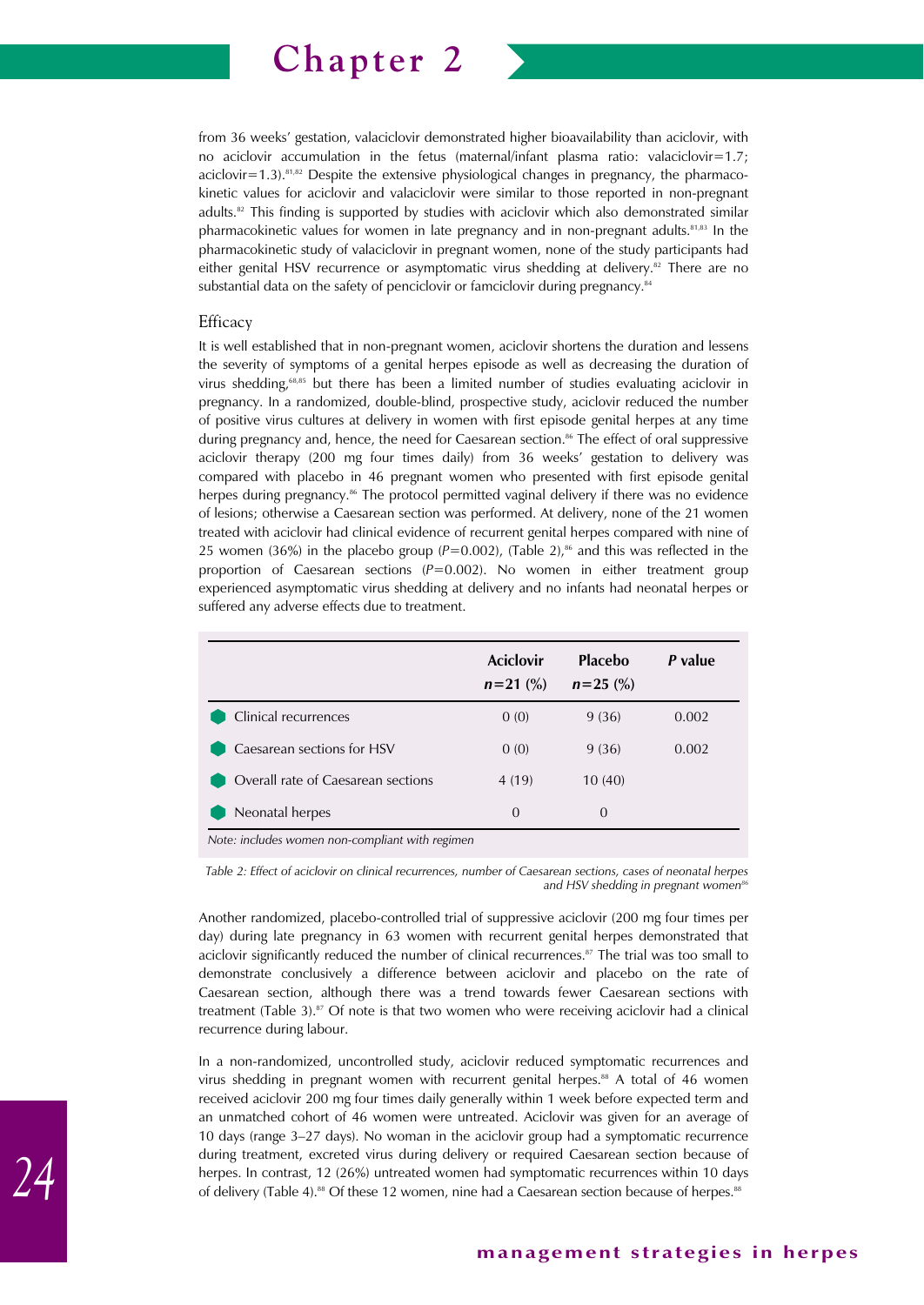|                                       | <b>Aciclovir</b><br>$(n=31)$ | Placebo<br>$(n=32)$ | Odds ratio<br>$(95\% \text{ Cl})$ |
|---------------------------------------|------------------------------|---------------------|-----------------------------------|
| Clinical recurrence after trial entry | 1                            | 8                   | $0.10(0.00-0.86)$                 |
| Clinical recurrence at time of labour | $\overline{2}$               | 6                   | $0.30(0.03-1.9)$                  |
| Caesarean section for HSV             | $\overline{4}$               | 8                   | $0.44(0.09-1.94)$                 |
| Caesarean section for other reasons   | 3                            | 2                   | $1.61(0.17-20.43)$                |
| <b>Total Caesarean sections</b>       | 7                            | 10                  | $0.64(0.18-2.27)$                 |
| Infants with neonatal herpes          | $\Omega$                     | $\Omega$            |                                   |

*Table 3: Pregnancy outcome in a randomized, placebo-controlled trial of aciclovir87*

| <b>Outcome</b>                  | Aciclovir $(n=46)$ | No treatment $(n=46)$ |
|---------------------------------|--------------------|-----------------------|
| HSV recurrence/positive culture |                    |                       |
| <10 days before delivery        | $\Omega$           | 8(17%)                |
| During delivery                 | $\Omega$           | 4(9%)                 |
| Total                           | $\Omega$           | 12(26%)               |
| <b>Caesarean section for</b>    |                    |                       |
| Herpes                          | $\Omega$           | $9(20\%)$             |
| Obstetric reasons               | 6(13%)             | 6(13%)                |
| Total                           | 6(13%)             | 15 (33%)              |

*Table 4: Recurrences and Caesarean section in an uncontrolled trial of aciclovir in late pregnancy88*

Overall, these trials in pregnant women suggest that aciclovir may reduce the clinical recurrence rate and lower the Caesarean section rate. However, the sample sizes are too small for definitive conclusions to be drawn. In the USA, three studies of HSV suppression for women in late pregnancy with known recurrences or third trimester presumed primary infection are underway. There have been no trials of intrapartum antiviral therapy in women with recurrent infection; large scale trials of the impact of this strategy on neonatal herpes are required.

There are several studies exploring the use of valaciclovir in pregnancy. Among them is a study of the effect of valaciclovir 500 mg twice daily on shedding and recurrence rate. Another ongoing randomized, double-blind trial is assessing valaciclovir 500 mg or 1000 mg once daily from 36 weeks on Caesarean section rates and recurrence rates.

#### Economic analysis of antiviral treatment

Economic modelling of suppressive aciclovir from 36 weeks' gestation shows that it is costeffective compared with no therapy in the management of recurrent genital herpes in pregnancy.89 The model used was based on USA treatment practices and costs, and it was assumed that vaginal delivery would take place if no recurrence was present. In the analysis, the estimates of HSV recurrence risk and likelihood of Caesarean section in aciclovir-treated patients used were derived from a literature review and the authors' own prospective surveillance.<sup>89</sup>

Suppressive aciclovir from 36 weeks' gestation decreased the average cost for obstetrical care and delivery, primarily by decreasing the costs associated with Caesarean section.<sup>89</sup> Treatment of pregnant women with a history of HSV recurrences resulted in estimated average savings of US\$183 per patient or US\$36.6 million per year at a national level. For a pregnant women with first episode herpes or frequent recurrences (six or more reactivations per year), the cost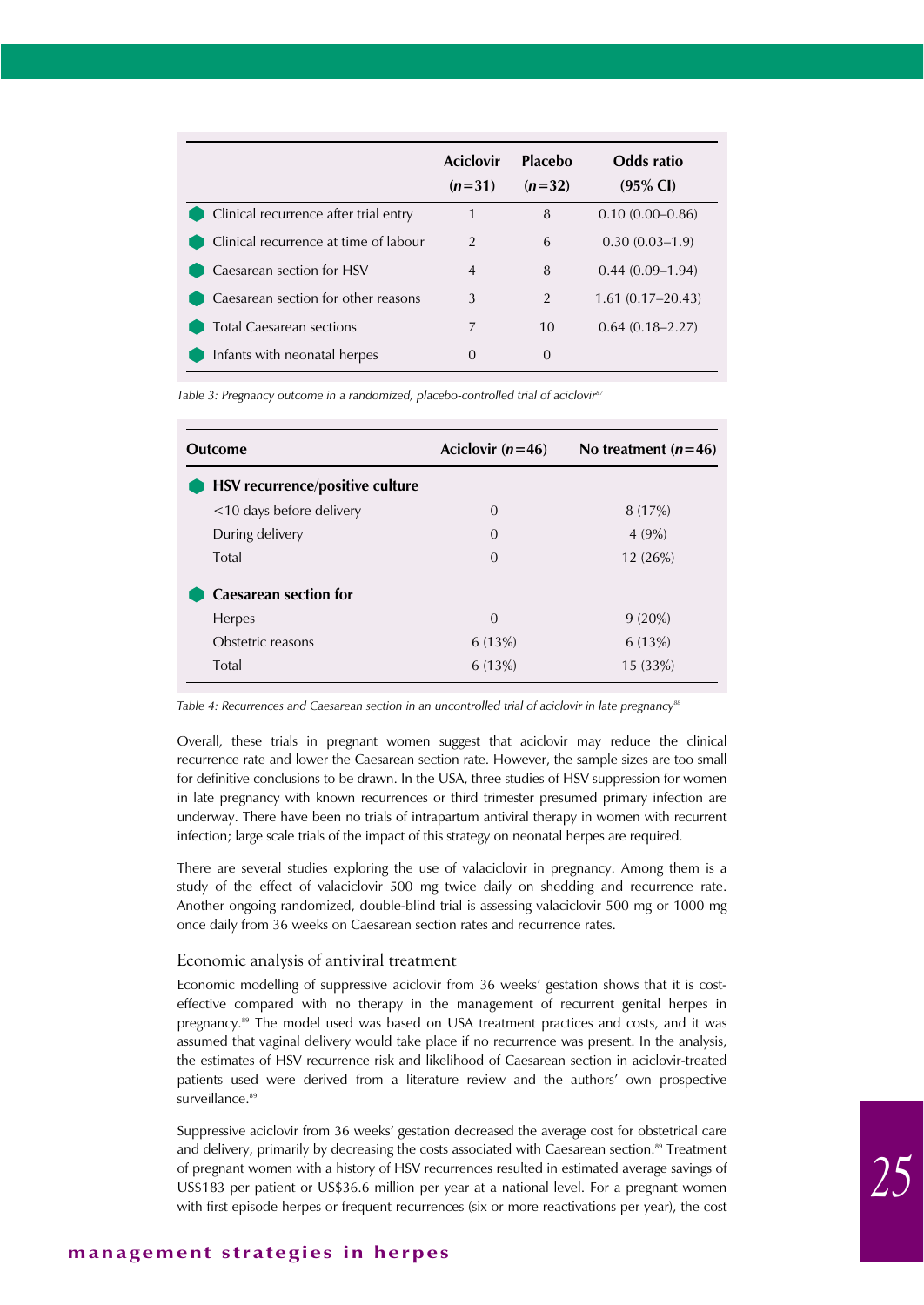

savings were greater: US\$455 and US\$391, respectively. The analysis did not include the indirect costs associated with Caesarean deliveries (e.g. increased morbidity and mortality); it was anticipated that if these had been incorporated, the cost savings with aciclovir would have been much higher. Moreover, the analysis used conservative estimates of compliance with antiviral therapy and efficacy of Caesarean delivery.

#### *Caesarean section*

Elective Caesarean section before the onset of labour or the rupture of membranes has the potential to reduce exposure of the neonate to HSV in the birth canal. At present, the evidence for the effectiveness of this intervention is limited and it has not been evaluated in controlled trials. A protective effect of Caesarean section is suggested by small, uncontrolled studies in women with positive genital cultures 1–2 weeks before delivery or with positive cervical cultures at delivery.64,90,91 None of these studies differentiated primary from recurrent HSV infection.

Large case series suggest that Caesarean section is not completely protective for neonatal herpes; in these studies 13–33% of newborns with HSV infection were delivered by this method.2,38,92,93 Information on the effectiveness of Caesarean delivery in women with asymptomatic genital herpes is provided from a large cohort study in which virus cultures were taken from pregnant women in early labour with or without symptoms of genital HSV infection.<sup>31</sup> Fourteen per cent  $(6/43)$  of neonates who had vaginal delivery became infected with HSV compared with 8% (1/13) delivered by Caesarean section (all Caesarean sections were for obstetrical reasons). It is difficult to draw firm conclusions as the sample size was not large enough to achieve statistical significance and, therefore, it is not possible to define categorically the benefit of Caesarean section in either symptomatic or asymptomatic women.

A survey conducted in Denmark estimated 414 excess Caesarean sections had to be performed for each case of neonatal herpes prevented.<sup>38</sup> Moreover, the study also found that of ten cases of neonatal herpes who developed serious sequelae or died, four were delivered by Caesarean section. Thus, as noted above, this method of delivery does not always protect against neonatal herpes. The mode of delivery, therefore, may be based on clinical findings at the time of delivery. The presence of herpetic lesions is a relative indication for Caesarean section.

Although Caesarean section for HSV recurrences may be advised on ethicolegal grounds (e.g. to avoid litigation) or may be requested by the woman, there is much evidence that routine Caesarean section in these cases is unnecessary. In the Netherlands, where Caesarean section for women with recurrent genital herpes lesions at delivery is no longer performed, there has been no apparent increase in the number of cases of neonatal herpes.<sup>41</sup> Similarly, a survey conducted in California, USA, from 1985 to 1995 found that although there was a 10% decrease in deliveries by Caesarean section, there was no change in the incidence of neonatal herpes (approximately one case per 8700 births). This lack of change in the rate of neonatal herpes was in the face of an increase in the proportion of women with a diagnosis of genital HSV infection for whom delivery was vaginal (8% in 1985 to 35% in 1995) and an almost two-fold increase in clinical diagnoses of HSV infection.<sup>43</sup>

These findings of an unchanged incidence of neonatal herpes, despite changes in practice, are also corroborated by a smaller USA study. A 37% decrease in Caesarean sections for women with genital herpes (from 57 Caesarean sections/90 women with genital herpes in 1984–1986 to 81/217 in 1988–1991) was reported following recommendations by the American College of Obstetrics and Gynecology in 1988. Despite this, an increased incidence of neonatal herpes was not documented.94

Thus, Caesarean section has been used widely but it, and other management options, should be discussed with the patient. Controlled trials of management policies to reduce the use of Caesarean section are required. The mode of delivery may be based on clinical findings at the time of delivery. The presence of herpetic lesions is only a relative indication for Caesarean section. In a woman with a primary genital HSV infection after 34 weeks, delivery by elective Caesarean section should be considered.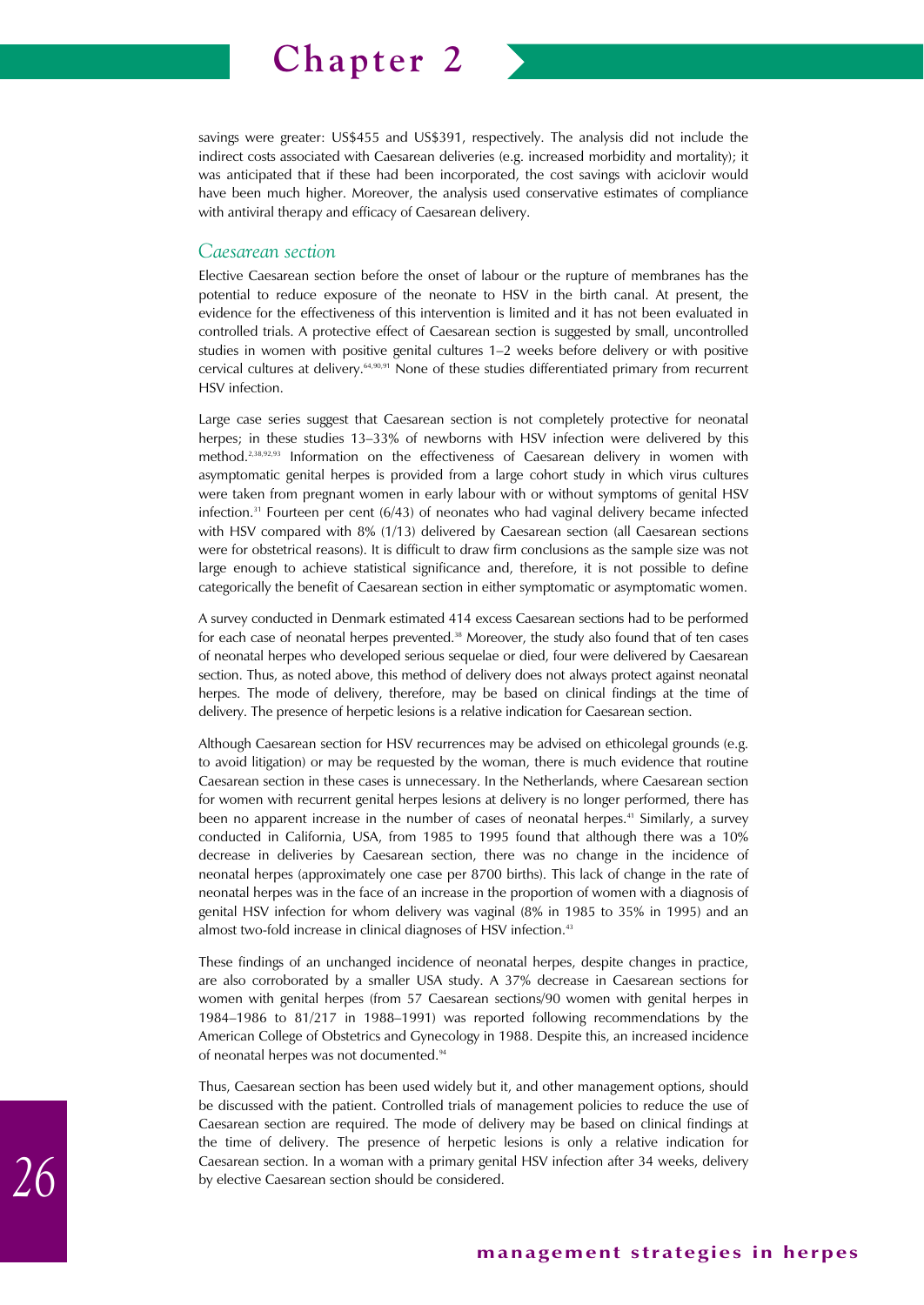#### Economic analyses of Caesarean section

Economic analyses indicate that Caesarean delivery for women with a history of genital herpes with lesions that recur at delivery results in increased maternal morbidity and mortality at substantial financial expense compared with a vaginal delivery.<sup>95</sup> The analysis, which was based on a literature survey and applying 1993 USA costs, estimated that this practice resulted in more than 1580 excess Caesarean sections (i.e. performed solely for HSV infection) for every case of neonatal herpes prevented.<sup>95</sup> This analysis calculated a cost of US\$2.5 million per case of neonatal herpes averted and a cost of US\$203 000 per quality adjusted life-year (QALY). In contrast, Caesarean section for women who present with their first clinical episode of genital herpes at delivery has lower costs per neonatal benefit. It resulted in nine excess Caesarean sections per case of neonatal herpes avoided and was costsaving (US\$38 758 saved per case of neonatal herpes avoided) compared with Caesarean section for women with a history of genital herpes.<sup>95</sup>

The analysis determined that the strategy of Caesarean section for lesions at delivery in women with recurrent genital herpes resulted in 0.57 maternal deaths for every neonatal death prevented.95 The estimates from the model are sensitive to the risk of vertical transmission (estimated to be 1%) and to the efficacy of Caesarean section (estimated to be 80%); reductions in either of these parameters could result in maternal deaths exceeding neonatal mortality.<sup>95</sup> For women with no history of genital herpes, Caesarean section for lesions at delivery would result in 0.004 maternal deaths per neonatal death prevented.<sup>95</sup> It is suggested that there is excessive financial costs associated with Caesarean section in women with a history of genital herpes and other strategies should be examined.<sup>95</sup>

#### Cost-effectiveness analysis of aciclovir prophylaxis and Caesarean section

Economic modelling indicates that oral aciclovir prophylaxis in late pregnancy for women with recurrent genital herpes is more cost-effective than the strategy of Caesarean delivery for all women with recurrent genital herpes who present with lesions.<sup>96</sup> In the analysis, clinical outcomes and direct costs were evaluated. The probabilities of clinical outcome were based on expert opinion and the literature, whereas cost data were based on hospital costs and a cohort of herpes-infected neonates.

The analysis found that to prevent one neonatal HSV infection, 1818 women with recurrent genital herpes would have to follow the strategy of aciclovir prophylaxis during late pregnancy followed by Caesarean delivery for women with genital lesions. This strategy would have an incremental cost (i.e. above no intervention) of over US\$493 000 per neonatal infection prevented and US\$1.1 million per neonatal death or disability prevented (Table 5).<sup>96</sup>

|                                                                                          | Aciclovir prophylaxis<br>during late pregnancy<br>followed by Caesarean<br>delivery for women<br>with genital lesions | <b>Caesarean section</b><br>for genital herpes<br>lesions at delivery |
|------------------------------------------------------------------------------------------|-----------------------------------------------------------------------------------------------------------------------|-----------------------------------------------------------------------|
| Number of women required to<br>follow strategy to prevent<br>one case of neonatal herpes | 1818                                                                                                                  | 286                                                                   |
| Incremental cost per neonatal<br>infection prevented (US\$)                              | 493 000                                                                                                               | 1.3 million                                                           |
| Incremental cost per neonatal<br>death or disability prevented (US\$)                    | 1.1 million                                                                                                           | 3 million                                                             |

Table 5: Cost-effectiveness of aciclovir prophylaxis<sup>96</sup>

In comparison, Caesarean section for genital herpes lesions at delivery requires 286 women with recurrent herpes to undergo Caesarean section to prevent one neonatal infection, at a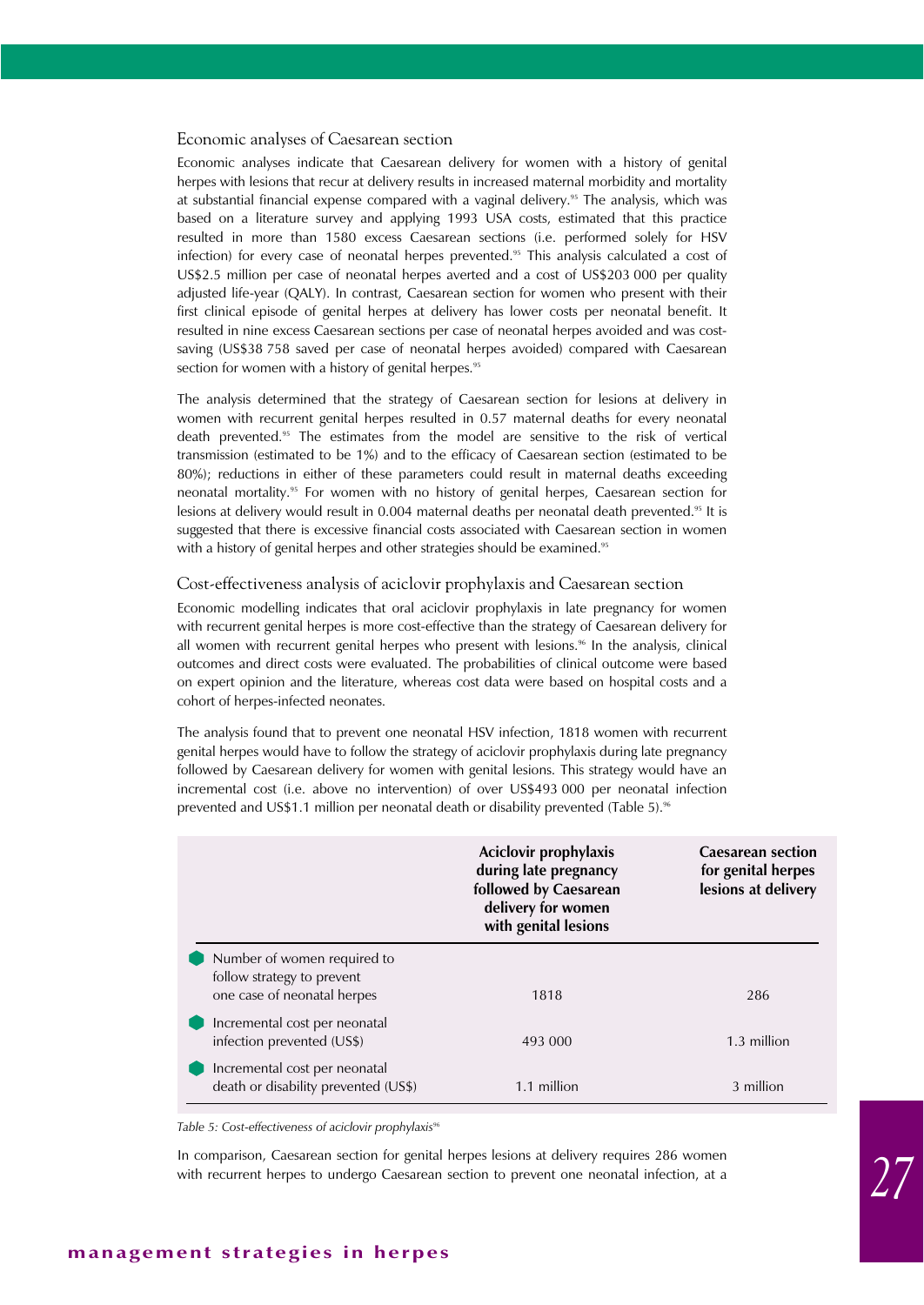

cost of more than US\$1.3 million per neonatal infection prevented and more than US\$3 million per neonatal death or disability prevented (Table  $5$ ).<sup>96</sup> If aciclovir is given and herpes lesions still occur, the incremental cost of requiring Caesarean delivery for these women over vaginal delivery with culture and follow-up of exposed infants is more than US\$1.4 million per neonatal infection prevented.<sup>96</sup>

# Prevention of Infection

The morbidity and mortality of neonatal herpes could be either reduced or avoided by preventing HSV acquisition in seronegative pregnant women, but limiting exposure to HSV-2 during pregnancy is difficult as transmission is sexual. There are a number of interventions that have potential value but their efficacy needs to be established.

#### *Abstinence and behavioural change*

For a pregnant woman who is HSV seronegative, abstinence can prevent acquisition of HSV infection but it is unlikely that couples will adhere to this behavioural intervention. In a study in which pregnant women and their partners were screened for type-specific antibodies to HSV, 10% (18 of 190) women were HSV seronegative but had seropositive partners. Of these, seven of 18 continued to have unprotected intercourse after being informed of their serological status and one of seven seroconverted during pregnancy. $97$  Consequently, new approaches to counselling should be developed and their ability to change risk behaviour evaluated.

#### *Antivirals*

Clinical trials have demonstrated a significant reduction in HSV shedding with antiviral therapy which, therefore, offers a potential means of reducing HSV transmission/acquisition in discordant couples. Definitive proof of reduced transmission to partners still awaits the completion and analysis of ongoing trials; one such trial is evaluating the effect of valaciclovir (500 mg/day) versus placebo on HSV-2 transmission in discordant couples.<sup>98</sup> A North American trial of valaciclovir in pregnant women is ongoing and may provide evidence of the value of suppressive therapy in reducing the risk of HSV acquisition by the neonate.

#### *Condoms*

*In vitro* evaluations of condoms demonstrate that they provide an effective physical barrier to HSV<sup>99,100</sup> although their efficacy in preventing HSV transmission during sexual intercourse has not been demonstrated. Moreover, shedding and acquisition may occur at sites which are not covered by the condom.

#### *Vaccination*

There are currently no licensed vaccines for HSV. Inactivated whole virion HSV (e.g. Skinner vaccine, Lupidon vaccine, Dundarov vaccine, Kutnova vaccine, Cappell vaccine) has not been proven to be effective in well-controlled, clinical trials.<sup>101,102</sup> A subunit vaccine developed by the Chiron Corporation and containing HSV-2 glycoprotein (g) D and gB with the adjuvant MF59 reportedly failed to protect against HSV infection in two large clinical trials.103

A second subunit vaccine containing HSV-2 gD combined with the adjuvant monophosphoryl lipid A (MPL) has been developed by SmithKline Beecham Biologicals and shown to be immunogenic in man.<sup>104,105</sup> The vaccine is currently in a Phase III trial, the primary end-point is prevention of clinical disease.<sup>106</sup>

Other vaccines are also in development. A replication-impaired (disabled infectious single cycle, DISC) vaccine is in Phase II trials after proving to be immunogenic in Phase I trials.<sup>107</sup> Other candidate vaccines (live genetically [gamma 34.5 gene deleted] attenuated HSV) are in pre-clinical development or in Phase I clinical trials (nucleic acid [DNA] vaccines).<sup>106</sup>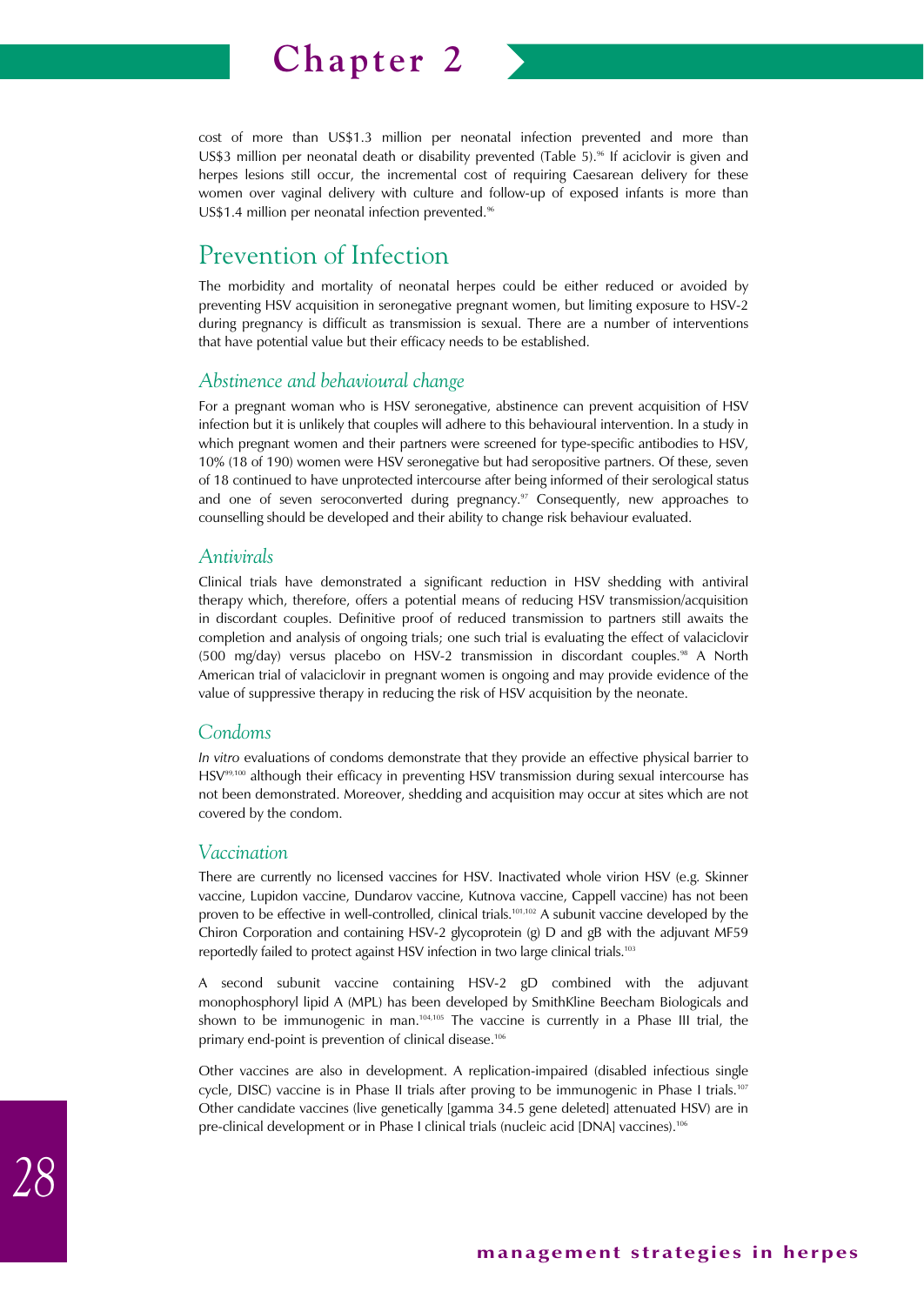## Potential Strategies to Screen for HSV Infection

A benefit of serotesting for HSV infection is to identify seronegative pregnant women who are at risk of seroconversion. For these women, determination of serostatus may be valuable because of the risks associated with acquisition of infection in late pregnancy, although the efficacy of any intervention and the impact of knowledge of serostatus on HSV acquisition have not been established. Women identified as seronegative could be advised about the risk of acquiring HSV and the strategies for avoiding acquisition. Thus, type-specific serological testing for HSV-1 and HSV-2 may have value in the management of the pregnant woman and neonate. Depending on test performance and local epidemiology, it has the potential to identify previously infected individuals and, if samples are taken sequentially, it is possible to distinguish seroconverters. If both partners are tested, it is possible to identify discordant couples, which may help the woman understand the risk of acquiring genital herpes and its implications. It should be noted that type-specific serological testing alone cannot differentiate between genital HSV-1 infection and possible orolabial HSV-1 infection.

There are two potential strategies for identification of pregnant women at risk of HSV infection: targeted (methodical testing of at-risk populations) and universal (broad) testing. The relative merits of these two approaches have not yet been fully defined. Universal testing has the advantage that, as everyone would be tested, there may be destigmatization of genital herpes. However, it would be necessary to test many people who are at very low risk. This not only has a potential economic cost but, depending on sensitivity and specificity of the test employed, has the potential of false positive or negative tests with the attendant psychosocial costs. Targeted testing is potentially more cost-effective; but, it can be difficult to identify those at high risk. A potential target population is pregnant women with no history of genital herpes and, even more so, female partners of men with a history of recurrent genital vesiculoulcerative lesions.

Identification of pregnant women with genital herpes might also lead to a potential intervention that could have an impact on the rate of neonatal herpes.108 For example, identification of seropositive pregnant women could alert a physician to the possibility of virus shedding at term and, hence, avoid instrumentation at delivery, including the use of scalp electrodes. It could also inform the physician about the possibility of neonatal herpes as a cause of illness within 4 weeks of birth.

The decision to initiate any testing programme should be based on strong evidence that such a programme will do more good than harm.109 The interventions used to prevent neonatal herpes (e.g. behavioural interventions, condoms, antiviral therapy) are not proven (see page 28) and, thus, it is important that screening should not result in excess, unproven and costly interventions. The only rigorous way to evaluate a testing programme would be a randomized, controlled trial.109 Such a trial could assess outcomes following testing compared with no screening, the relative impact of the two different approaches, or explore the costeffectiveness of each strategy.

#### Potential strategies for the management of the pregnant woman based on type-specific serological testing

A potential management strategy for the pregnant woman may be based on type-specific HSV serology in early pregnancy, with selective partner testing and treatment of the male partner with genital herpes (Figure 1). Here, counselling of the couple is mandatory. If the pregnant woman is HSV seronegative, and her partner is HSV-1 seropositive, they should be counselled on the risks of orogenital contact, and condoms or abstinence should be advocated. If the partner is HSV-2 seropositive, and the pregnant woman is HSV seronegative or HSV-1 seropositive, suppressive antiviral therapy for the male partner may be considered, although proof of its efficacy on transmission awaits the outcome of an ongoing trial of valaciclovir. Condoms and abstinence should be considered. Invasive procedures at delivery should be avoided.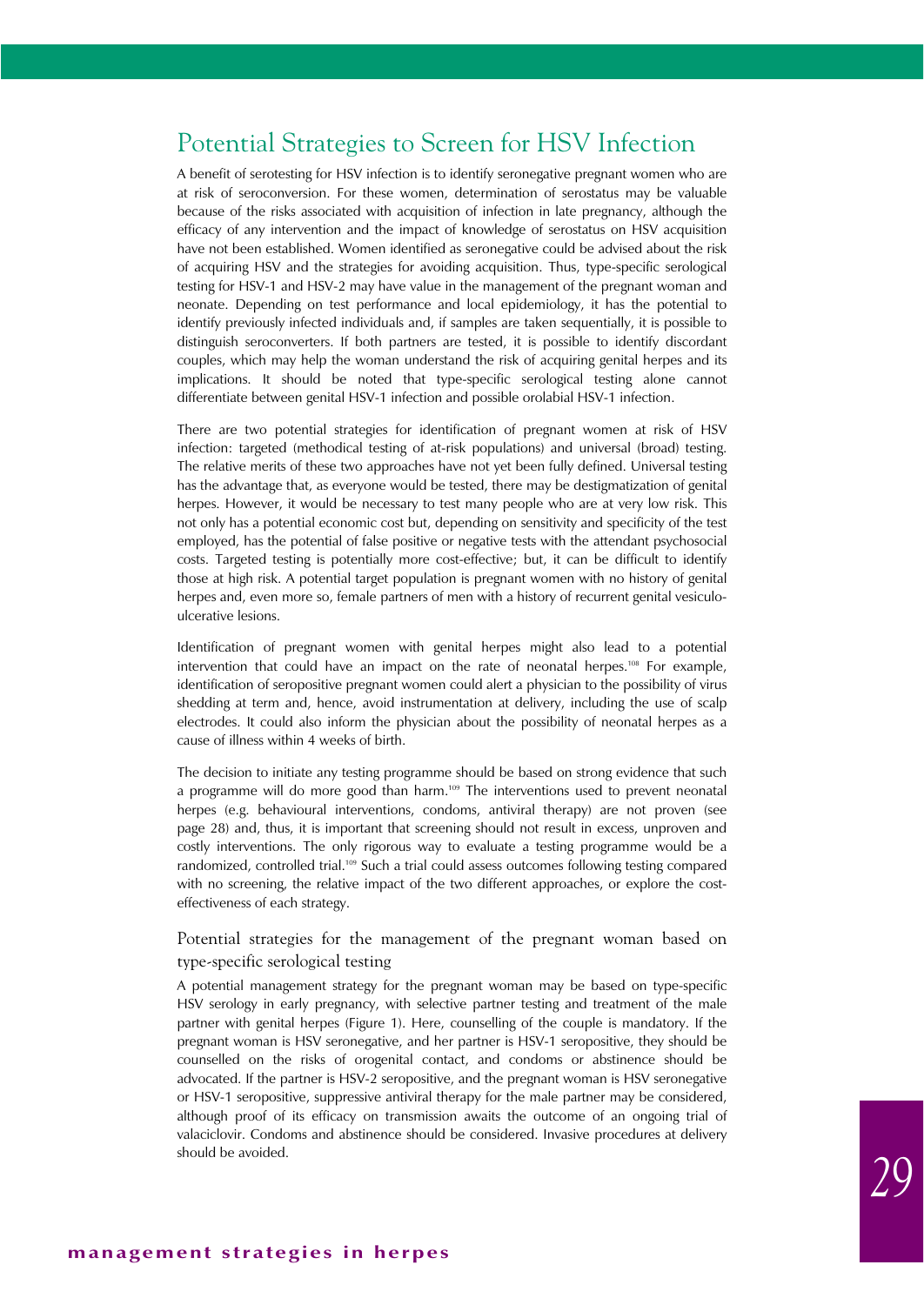

*Figure 1: Potential management strategies of the pregnant woman based on type-specific serological testing*

# Management Approaches for the Pregnant Woman with Genital Herpes

#### *Diagnosis*

The diagnosis of genital herpes in the pregnant woman should follow that for the rest of the adult population.

Definitive classification of genital HSV infection during pregnancy as either primary, initial or recurrent, can be accomplished only where clinical evaluation is accompanied by virus culture and type-specific serological testing.

The use of weekly virus cultures in pregnant women with a history of genital herpes is not warranted as it does not predict the neonatal risk of HSV exposure at delivery.

#### *Antiviral treatment in pregnancy*

If a woman is pregnant, the potential benefits of treatment should be balanced against potential adverse outcomes for both mother and fetus. All patients should be advised that, in common with the vast majority of drugs, aciclovir, valaciclovir or famciclovir are not specifically licensed for any indication during pregnancy.

Antiviral therapy is not routinely required for genital herpes in pregnancy, although it may be administered for severe primary maternal infection and disseminated disease. Intravenous aciclovir should be initiated in women who have evidence of disseminated infection.

There is insufficient documentation of pregnant women's exposures to aciclovir to draw definitive conclusions on the risks associated with aciclovir during pregnancy, including risks for the fetus.

In one small trial, aciclovir therapy from 36 weeks' gestation has been shown to reduce the number of positive virus cultures, Caesarean sections, recurrences and frequency of virus shedding in women who presented with their first episode at any time during pregnancy. However, the sample sizes of this and other trials are too small for definitive conclusions to be drawn. There have been no trials of antiviral therapy administered at the time of delivery.

Economic modelling of suppressive aciclovir from 36 weeks' gestation indicates that it is costeffective compared with no therapy or Caesarean section in the management of recurrent genital herpes in pregnancy.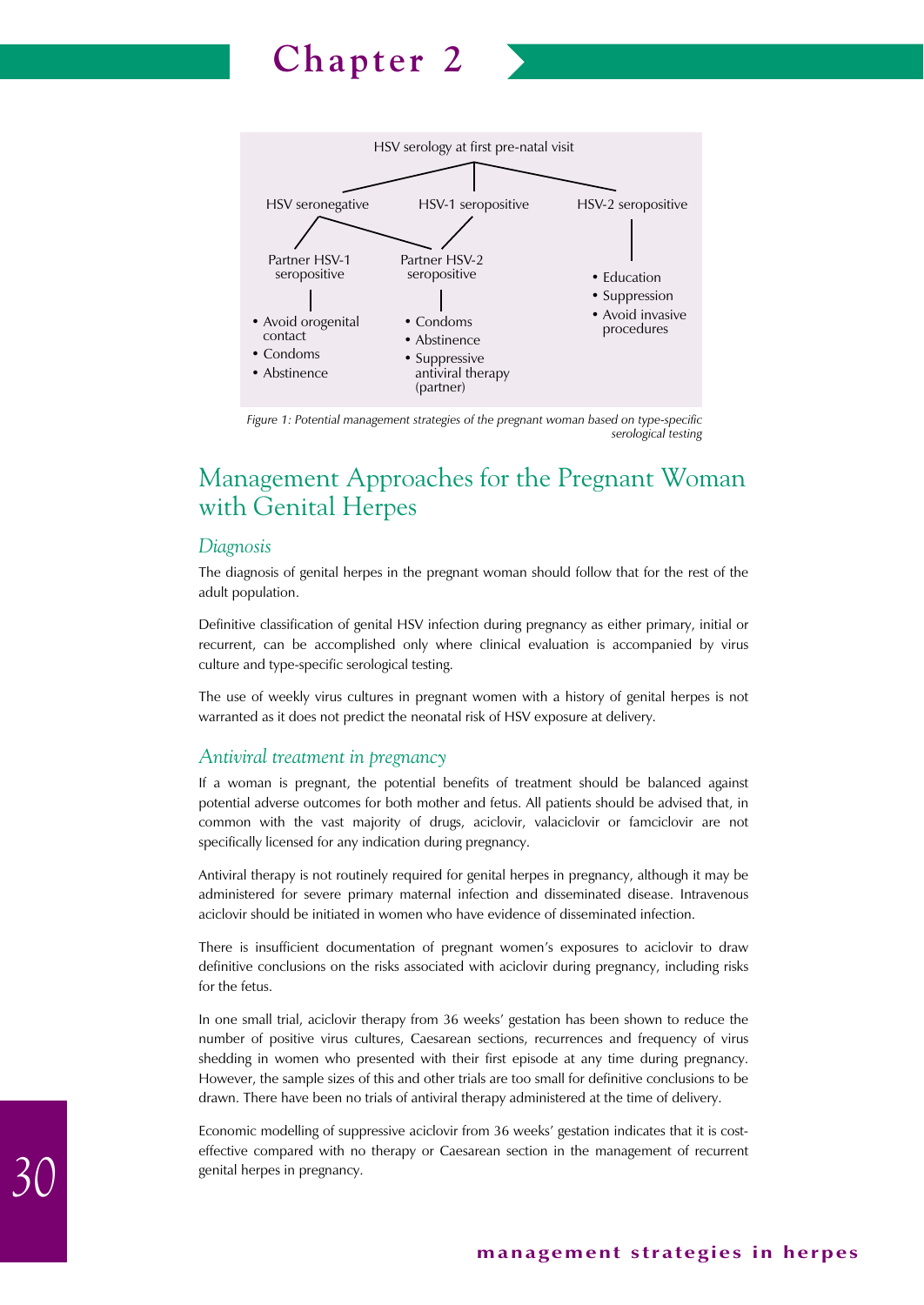#### *First episode genital herpes during pregnancy*

#### Recommendations

Disseminated or presumed maternal primary HSV infection should be treated with antivirals (*Category 2 recommendation*). Maternal mortality from disseminated HSV infection has been shown to decrease with empirical aciclovir, and the severe or painful symptoms of primary infection may be alleviated with antiviral therapy.

For a woman presenting with a first episode in the third trimester, every effort should be made to characterize it serologically (e.g. primary versus non-primary).

In women with a primary HSV infection after 34 weeks, delivery by elective Caesarean section should be considered (*Category 2 recommendation*).

#### *Recurrent maternal genital herpes during pregnancy*

Aciclovir prophylaxis in late pregnancy for women with known recurrences is not currently recommended (*Category 2 recommendation*). However, it may decrease maternal HSV shedding, but, if administered during labour, could load the fetus/neonate with aciclovir with attendant risk for nephrotoxicity. Additional studies are underway and, thus, this recommendation should be reviewed as results become available *(Research need recommendation).*

#### *Pre-natal type-specific serological testing for maternal HSV infection*

Type-specific serological testing for HSV-1 and HSV-2 may have value in the management of the pregnant woman and her partner, although, the impact of serological testing on the rate of acquisition of HSV has not been established. Depending on the local epidemiology and test performance, it has the potential to identify previously infected individuals, those who seroconvert and discordant couples (*Category 1 recommendation*). The results of testing may help guide management of the individual and can provide information to the pregnant woman about her risk of acquiring HSV from her partner, and transmitting HSV infection to her infant. As noted, type-specific serological testing alone will not distinguish genital HSV infection from orolabial HSV infection. The value of serological testing should be assessed in clinical trials together with the benefit of universal or targeted screening of pregnant women.

#### *Management of HSV infection at delivery*

Asymptomatic recurrence at delivery has a low (0–3%) risk for resultant neonatal herpes. There are three different management options for women with recurrent HSV who have lesions at delivery:

- Vaginal or Caesarean delivery discussed with the mother who then decides
- Planned vaginal delivery
- Planned Caesarean delivery.

#### Elective Caesarean section

Caesarean section has the potential to reduce the neonatal exposure to HSV, but evidence for the effectiveness of this intervention is limited and has not been evaluated in controlled trials. Case series studies show that elective Caesarean section is not completely protective for neonatal herpes.

An economic analysis indicates that elective Caesarean section for women with recurrent genital herpes who have lesions at delivery is associated with complications, and substantial financial cost. In comparison, elective Caesarean section for women with first episode genital herpes is cost-saving. However, the model employed is very sensitive to the risk of vertical transmission and the efficacy of Caesarean section.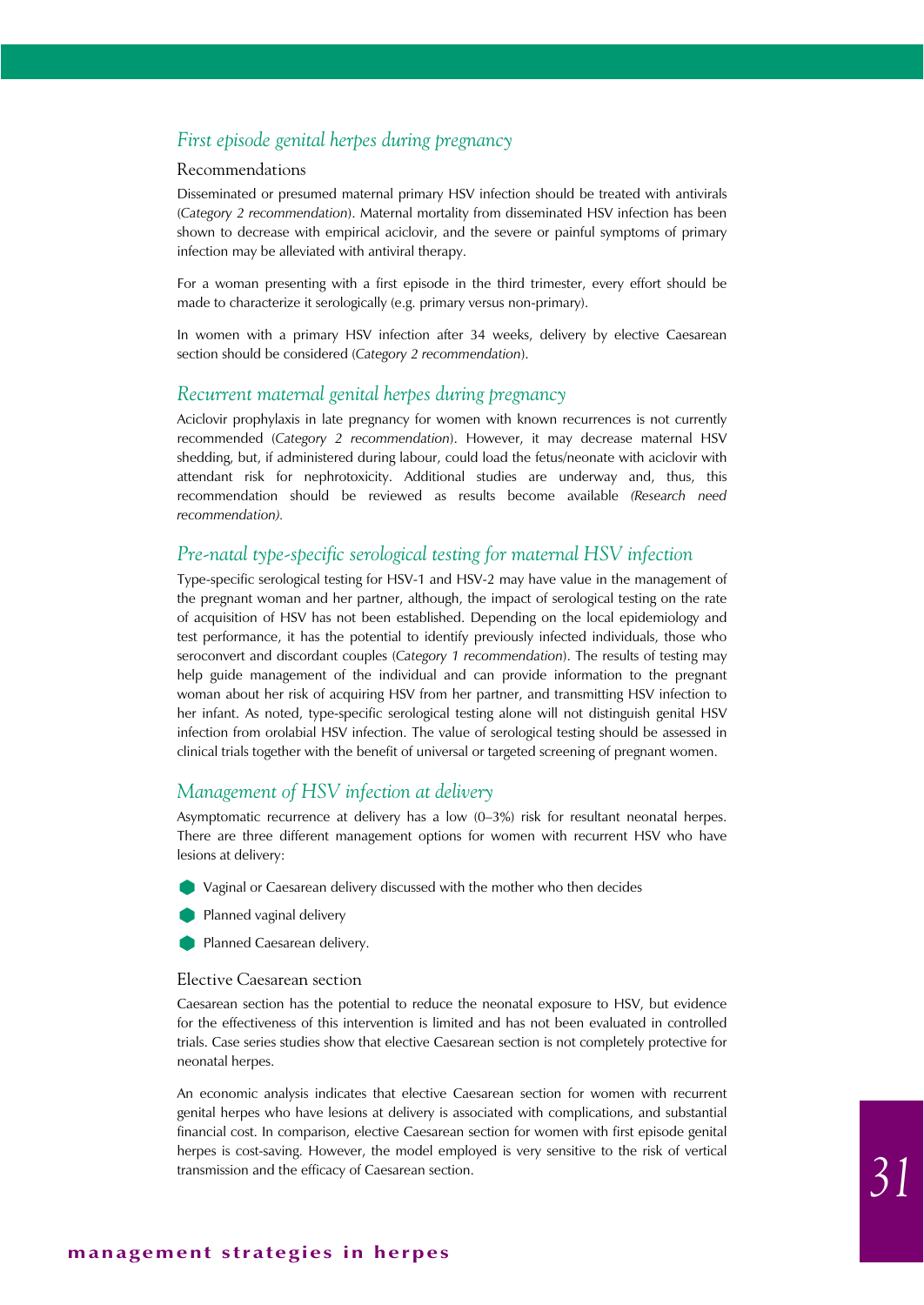

Mode of delivery: indications for Caesarean section

- In the past, Caesarean section has been used widely but Caesarean section and other management options should be discussed with the patient (*Category 3 recommendation*)
- Controlled trials of management policies to reduce the use of Caesarean section are required (*Research need recommendation*)
- Mode of delivery may be based on clinical findings at the time of delivery (*Category 2 recommendation*). The presence of obvious herpetic lesions is only a relative indication for Caesarean section.

#### *Avoidance of invasive monitoring*

Invasive monitoring of the neonate should only be used for defined obstetrical indications (*Category 3 recommendation*). The cases of neonatal herpes averted should be balanced against the possibility of missing some fetal complications (e.g. intrapartum asphyxia).

#### *Strategies to reduce maternal HSV acquisition during pregnancy*

There are a number of interventions (e.g. antivirals, condoms, abstinence) that have the potential to limit transmission, but their efficacy should be established.

If the partner has recurrent genital HSV and the woman has no history of genital HSV, sexual abstinence or condom use from week 34 of gestation should be advised (*Category 3 recommendation*).

#### *Potential strategies for screening for HSV infection*

There are two potential strategies for identification of pregnant women at risk of HSV infection, targeted and universal (broad) testing. The relative merits of these two approaches should be assessed in clinical trials.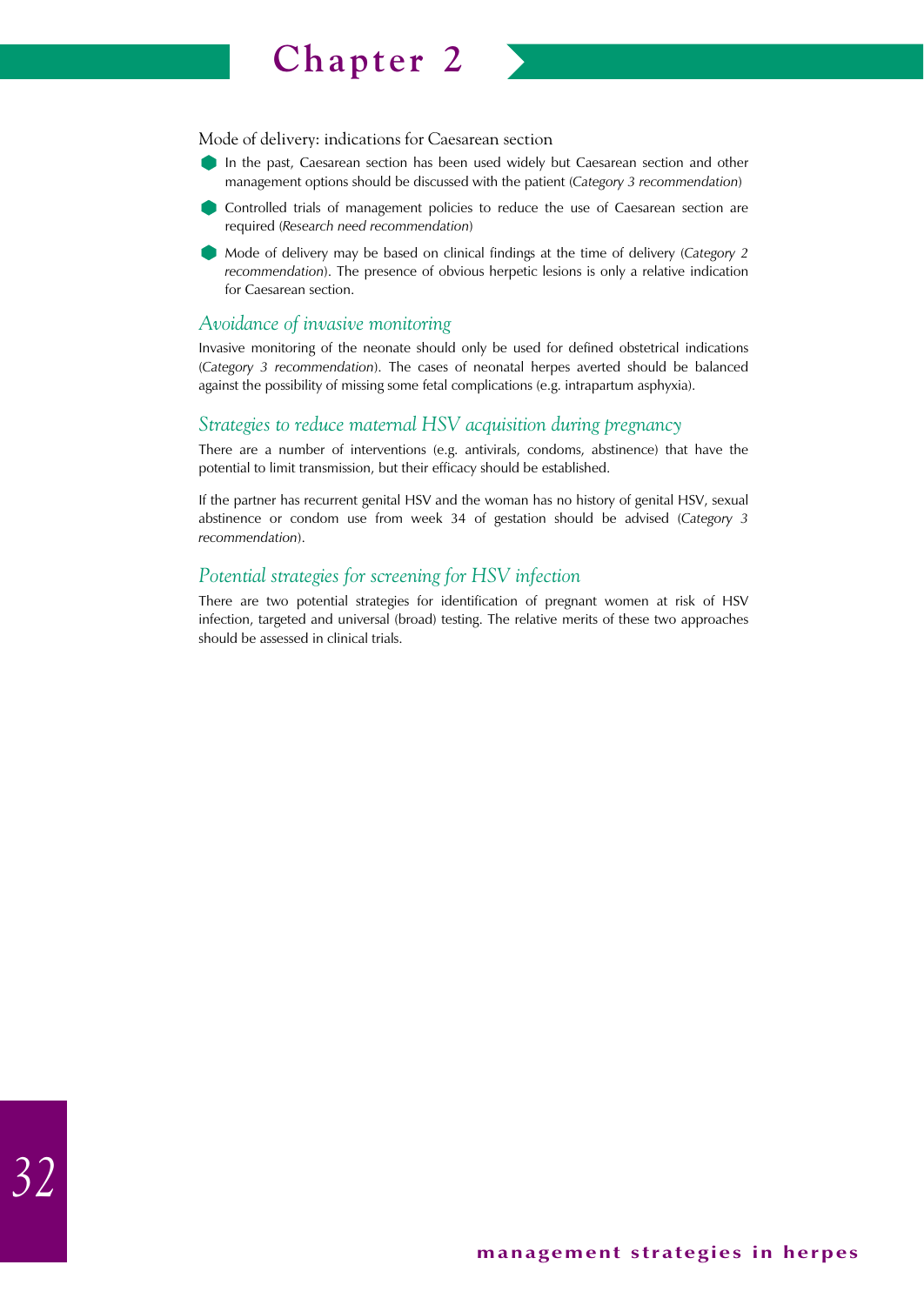# **Management of the Neonate with Herpes Simplex Virus Infection**

# Diagnosis of Neonatal Herpes: Clinical and Laboratory Findings

Successful management of neonatal herpes relies on a high index of suspicion of herpes simplex virus (HSV) infection and early instigation of therapy. The extent of disease can be assessed using physical evaluation, biochemical tests along with cultures or polymerase chain reaction (PCR) to detect HSV. Thus, an understanding of the presentations of the different categories of neonatal disease<sup>110</sup> can help in management.

The symptoms of infection that should alert the physician to neonatal HSV infection include a progressive febrile illness without bacterial cause, associated with one or more of the following: skin vesicles, seizures, liver dysfunction, coagulopathy or pneumonitis unresponsive to antibiotics.

#### *Skin, eye and mouth lesions*

Skin lesions should be carefully sought and examined. However, only approximately onethird of neonates present with cutaneous lesions, whereas one-third develop cutaneous disease later in life and one-third never develop lesions. Moreover, in central nervous system (CNS) disease, 55–60% of cases are devoid of skin lesions at presentation.33 Even when cutaneous manifestations are present, they may be difficult to detect without careful examination. Thus, diagnostic methods are required.

#### *CNS disease*

Infants with CNS disease usually present with fever, and changes in consciousness ranging from lethargy to coma. These changes in sensorium may be followed by focal or generalized seizures that are difficult to control.

Where disease involves only the CNS and is not disseminated, neonatal transmission of HSV to the CNS tends to result in unitemporal involvement with subsequent bitemporal illness as disease progresses.<sup>111</sup>

Typical findings in the cerebrospinal fluid (CSF) include:

50–100 white blood cells/mm<sup>3</sup> that are predominantly mononuclear

Elevated protein concentration.

#### *Disseminated disease*

The clinical findings in neonates with disseminated disease include jaundice, bleeding with associated coagulopathy, haemorrhagic pneumonitis, vascular instability, hepatomegaly, hepatitis and neurological deterioration with signs or symptoms of meningitis or encephalitis.

Liver enzymes should also be assessed. If they are progressively abnormal, the index of suspicion for disseminated neonatal herpes is increased, especially in the first week of life.

### Diagnostic Methods

As the initial symptoms of neonatal herpes are non-specific and lesions may be absent or not obvious, other diagnoses are often proposed (e.g. sepsis) and this can lead to a delay of several days before initiating appropriate therapy. The high risk of death or neurological damage with delayed or no treatment of neonatal infection requires that diagnosis be pursued promptly whenever an infection is suspected and empiric treatment with intravenous aciclovir initiated at the time diagnostic tests are ordered. There is, therefore, a need for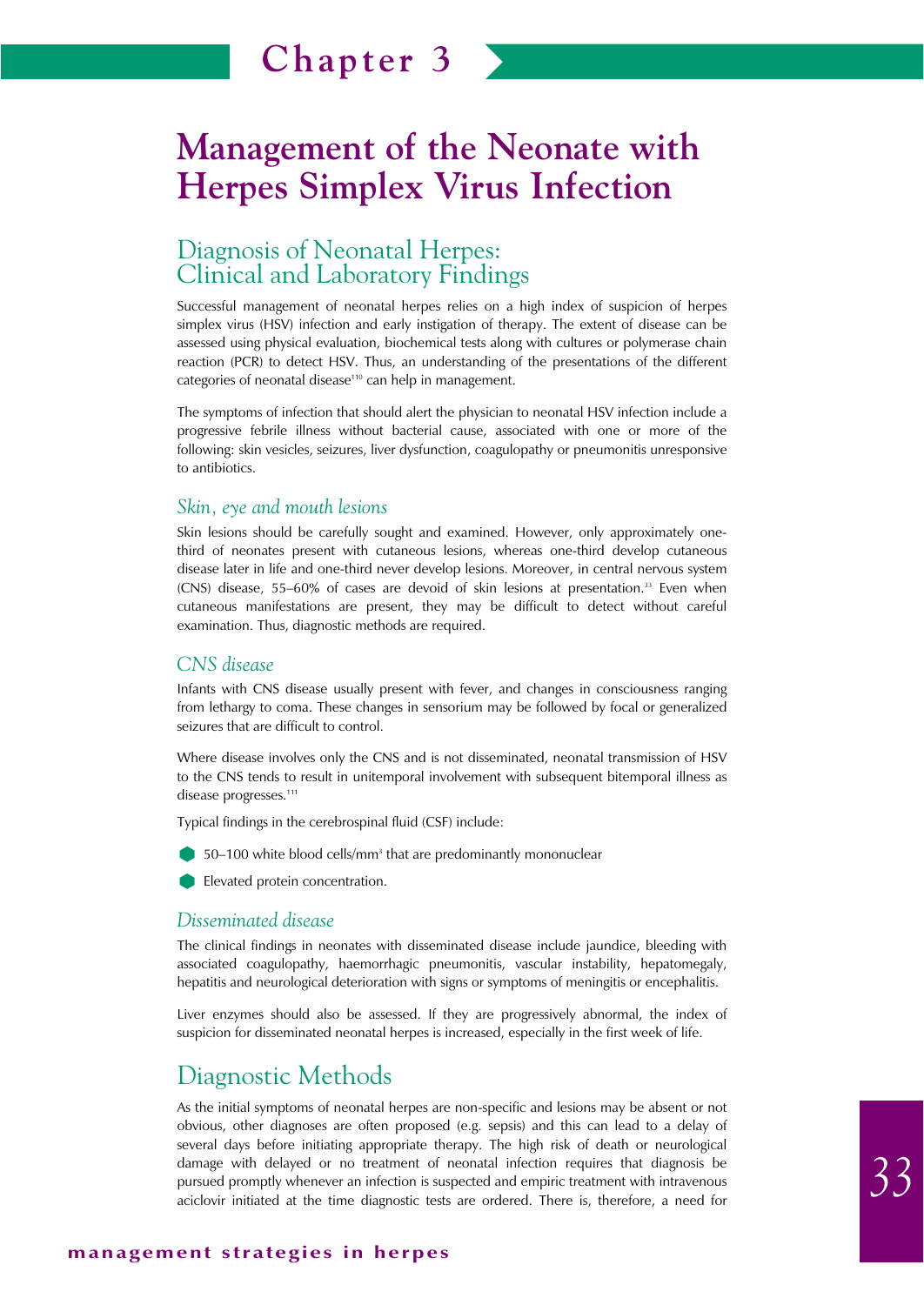

*Figure 1: Sensitivity of diagnostic tests for neonatal HSV infection*

accurate and rapid diagnostic methods to help reduce the mortality and incidence of serious neurological sequelae in surviving children. However, the available tests vary in their sensitivity (Figure 1).

The importance of obtaining evidence of infection suggests that specimens should be collected and tested as

early as possible. Caution is advised as a positive culture result for samples obtained from the skin immediately after delivery may represent infant contamination (i.e. transient colonization from mother to infant during birth) rather than true neonatal infection. Taking samples at 36–48 hours may reduce the chances of a false-positive diagnosis, but a delay in diagnosis should be balanced against any delay in initiating treatment.

#### *Culture*

The current standard for diagnosis of neonatal HSV infection is virus culture. About 80% of cultures produce a visible cytopathic effect within 2 days and 99% by 4 days.112 In contrast to the relatively high sensitivity of viral cultures of mucocutaneous lesions, fewer than 20% of newborns with CNS disease have positive virus cultures of the CSF.92

#### *PCR*

PCR has contributed greatly to the rapid diagnosis of neonatal HSV infection, particularly HSV infections in the CNS. In addition to being more sensitive than virus culture, it avoids many of the problems associated with culture methods, such as inadequate quantity of specimen, bacterial contamination and inactivation of virus by suboptimal handling. Where performed by an experienced laboratory, PCR is highly sensitive and specific. It is, therefore, important that there is stringent quality control at the testing laboratory, and to document the sensitivity and specificity of the assay.

#### PCR Analysis of the CSF

PCR is a highly sensitive and specific assay for the diagnosis of HSV infection of the CNS. In patients with biopsy-proven herpes simplex encephalitis, PCR of the CSF had a sensitivity of 98% and a specificity at 94%.113 Other studies, in which diagnosis of HSV encephalitis was based on criteria other than isolation of HSV from brain tissue, have reported that PCR of the CSF is also highly sensitive and specific.<sup>114</sup> In neonatal herpes encephalitis, the sensitivity for demonstration of HSV DNA in CSF has been reported to range from 71% to 100%.115–119Accordingly, the sensitivity of PCR is often considered to be lower in neonatal herpes CNS disease than in adults.<sup>118</sup> However, the majority of infants in this neonatal herpes study were receiving treatment. Antiviral treatment lowers the HSV DNA concentration in the CSF; in one study after 1 week of therapy, only 80% of CSF samples were PCR positive for HSV DNA.<sup>116</sup> Consequently, it is difficult to make meaningful determination of the sensitivity of a technique where patients are receiving treatment.

A retrospective analysis of CSF specimens from 77 neonates enrolled in a comparative trial of aciclovir and vidarabine validated the use of PCR in the management of infected infants.116 The infants were classified as having SEM, CNS or disseminated disease, and CSF samples were analysed for HSV DNA (Table 1). In this study, HSV DNA was detected in the CSF of 24% of infants with presumed SEM disease suggesting that HSV can infect the CNS without symptoms.<sup>116</sup> The significance of this finding, and the implications of a positive PCR result in infants with no evidence of CNS involvement, requires further prospective study.

PCR analysis of the CSF for HSV DNA should be used to diagnose neonatal herpes. However, its application should be investigated further. The technique may also help to predict therapeutic outcome. In addition, PCR can use samples from different sites, although their diagnostic utility needs to be determined fully.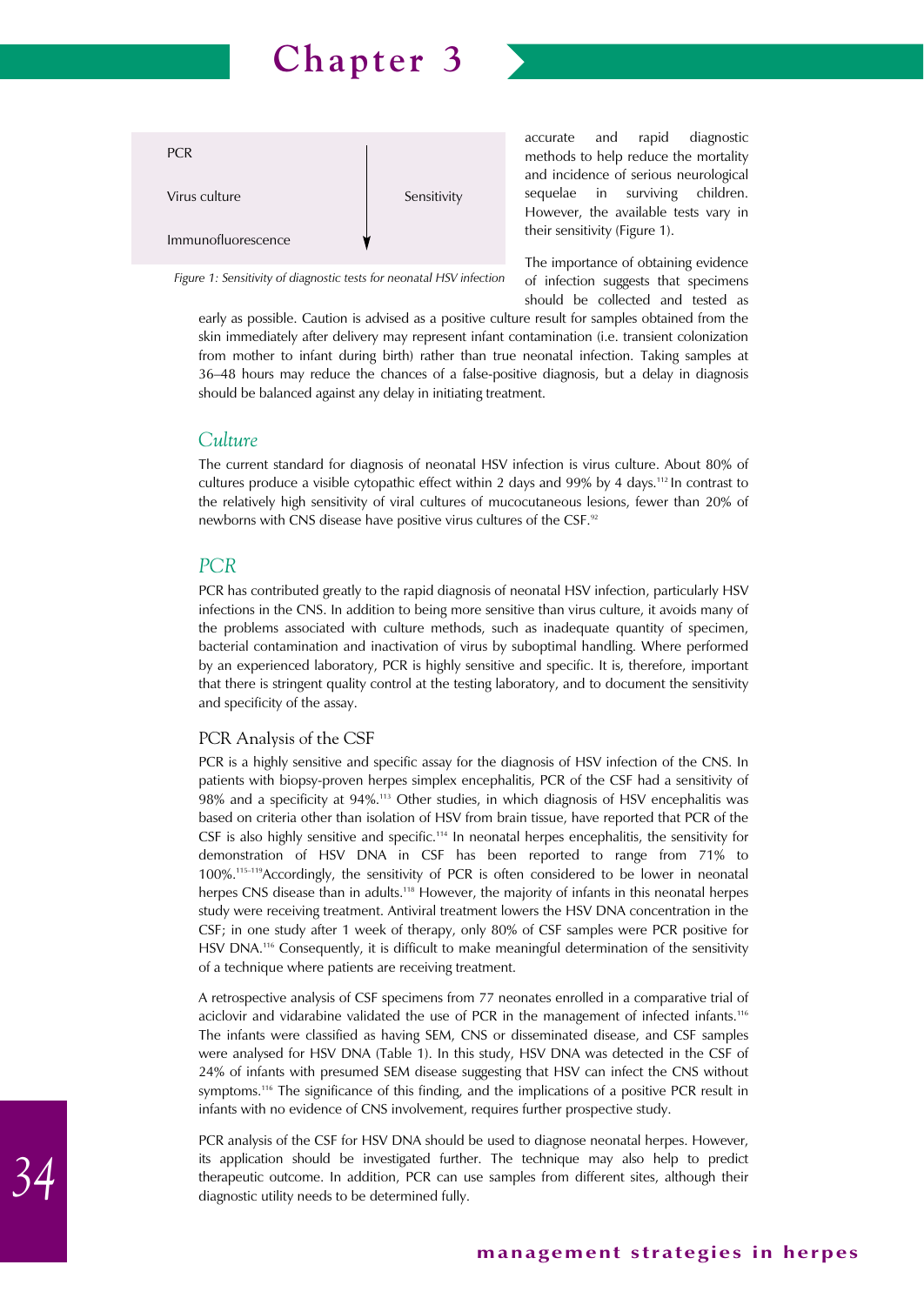| <b>PCR</b> result for CSF |                        | Disease classification |                                 |
|---------------------------|------------------------|------------------------|---------------------------------|
|                           | <b>SEM</b><br>$(n=29)$ | <b>CNS</b><br>$(n=34)$ | <b>Disseminated</b><br>$(n=14)$ |
| Positive                  | 7(24%)                 | 26(76%)                | 13 (93%)                        |
| Negative                  | 22 (76%)               | $8(24%)$ *             | 1(7%)                           |

*\*On treatment for an average of 10 days* 

*SEM: skin, eye and mouth*

*Table 1: PCR results of HSV DNA detection in CSF in neonatal herpes116*

#### Potential PCR-based diagnostic methods

PCR analysis of the peripheral blood mononuclear cells (PBMC) and plasma may be a useful diagnostic tool in neonatal herpes.120 In a series of 11 consecutive cases of neonatal HSV infection, PCR was performed in specimens from at least one site. HSV DNA was detected in the PBMC of 60% (six of 10) of infants tested, in the plasma of 67% (four of six tested) and the CSF of 36% (four of 11 tested). These data suggest that HSV viraemia is more frequent than previously appreciated and PCR of plasma and PBMC could be used to establish a diagnosis of HSV infection earlier.<sup>120</sup>

Preliminary results indicate that PCR to detect HSV DNA in dried blood spots on Guthrie cards is useful for retrospective diagnosis of neonatal HSV infection.<sup>121</sup> Guthrie cards from four infants with suspected neonatal herpes and 73 controls were analysed by PCR. Three of the four suspected cases were positive for HSV-2 DNA and one was positive for HSV-1 DNA; of the controls, two were HSV-1 DNA positive whereas the remainder were HSV-1 and HSV-2 DNA negative. Thus the sensitivity of this test was 100% and the specificity was 97%.<sup>121</sup> In considering this test, strict procedures are needed to monitor potential cross-contamination from adjacent Guthrie cards.

### *Direct immunofluorescence*

Antigen detection of HSV in skin lesions by direct immunofluorescence is the least sensitive technique (sensitivity of 41–70% compared with culture), $122-125$  but it has the advantage that, if lesion scrapings are used, a diagnosis can be made within hours. In general, as the amount of diagnostic material is often limited, culture (and/or PCR) should be used in preference to this technique. Moreover, many neonates have no visible lesions. Where there are multiple skin lesions and samples have already been obtained for culture (or PCR), it is reasonable to carry out direct immunofluorescence if there are remaining vesicles to sample.

## Treatment

Aciclovir and vidarabine have been shown to reduce the morbidity and mortality of HSV infection in the neonate.<sup>4,126,127</sup> A study comparing aciclovir (10 mg/kg every 8 hours for 12 days) with vidarabine (10 mg/kg/ every 8 hours for 12 days) demonstrated that both drugs reduced overall mortality from SEM, disseminated disease or encephalitis to approximately 19% and reduced morbidity.4 In comparison, the mortality rate of untreated neonatal herpes is high for infants with disseminated disease  $(90\%)$  and CNS disease  $(50\%)$ .<sup>32,62,63</sup> For both treatments, the outcome varied according to the extent of disease; no infants with SEM disease died whereas the mortality rate was 14% in CNS disease and over 50% in neonates with disseminated disease (see Figure 2).<sup>4</sup>

The morbidity for all treatment groups showed no statistical difference when comparing vidarabine and aciclovir (Figure 2). Of the infants who survived, on average, development was normal in 95% of those with SEM involvement, 45% of those with CNS disease and in 65% of those with disseminated manifestations. In addition, the proportion of children returning to normal function was significantly greater than in earlier trials, which may reflect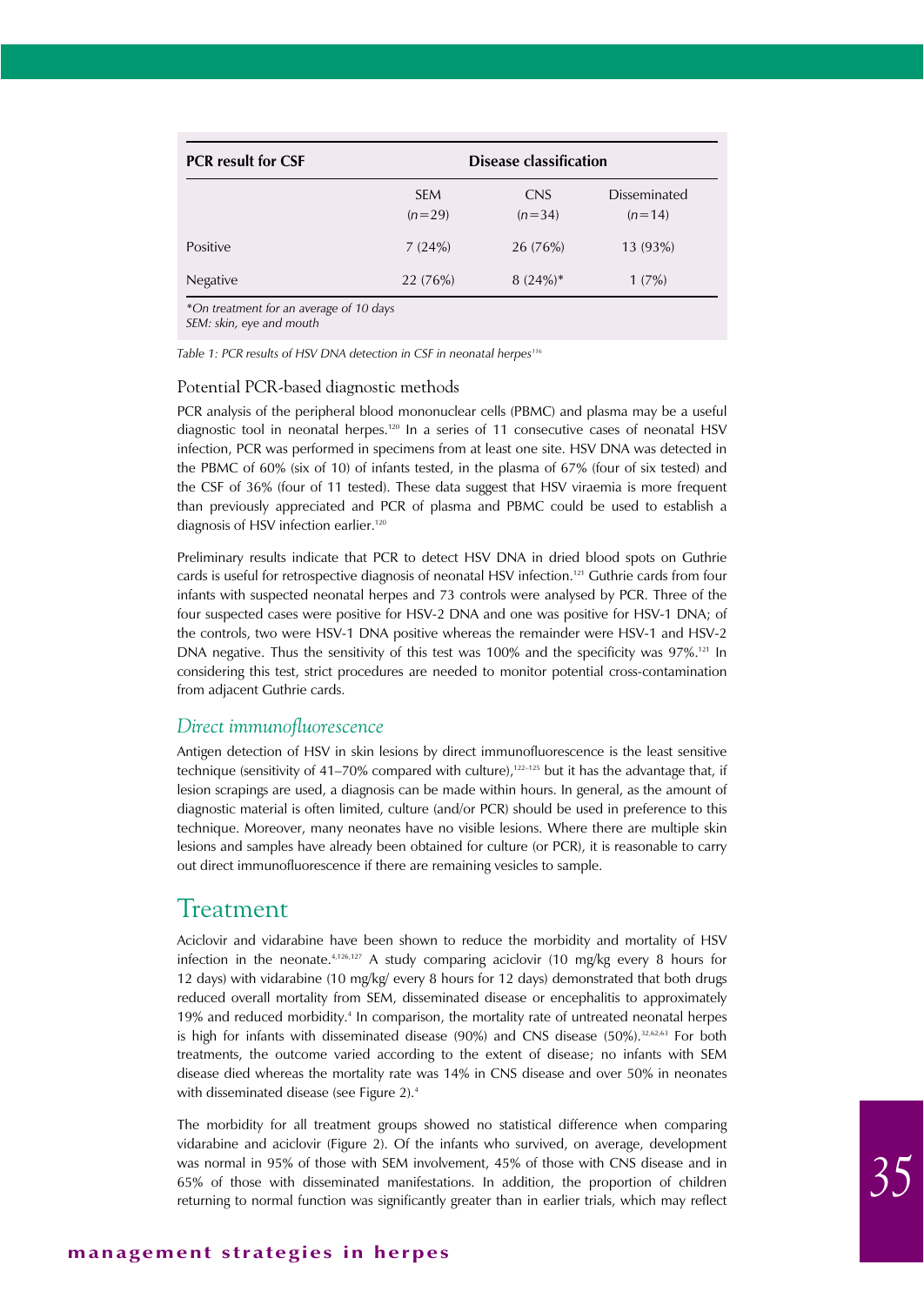

*Figure 2: Morbidity and mortality in neonatal herpes for which treatment was indicated after a mean of 4 days disease4*

the prevention of disease progression with early therapy. In the study, the mean duration of disease for all children before therapy was administered was 4 days and, thus, there is the opportunity for even earlier intervention.

In practice, aciclovir is used because of its safety profile and convenient dosage regimen compared with vidarabine.<sup>4</sup> Preliminary results from an ongoing study indicate that increasing the aciclovir dose to 60 mg/kg/day (20 mg/kg every 8 hours) for 21 days reduces morbidity and mortality in infants with CNS or disseminated disease compared with historic controls (Table 2).<sup>128</sup> The only adverse event judged to be treatment-related was neutropaenia (absolute neutrophil count <1000) which occurred in 14 (19%) of 74 infants receiving the higher dose of aciclovir. The neutropaenia resolved either spontaneously or soon after the 21 days of treatment.<sup>128</sup>

|                             | Mortality at 12 months of age                       |                           | <b>Surviving infants developing</b><br>normally after 12 months<br>follow-up |                                  |  |
|-----------------------------|-----------------------------------------------------|---------------------------|------------------------------------------------------------------------------|----------------------------------|--|
|                             | <b>Aciclovir</b><br>$30 \text{ mg/kg}/\text{day}^+$ | Aciclovir<br>60 mg/kg/day | <b>Aciclovir</b><br>$30 \text{ mg/kg/day}^+$                                 | <b>Aciclovir</b><br>60 mg/kg/day |  |
| <b>CNS</b> disease          | $14\% (n=35)$                                       | $4\% (n=24)$              | $29\% (n=28)$                                                                | $31\% (n=13)$                    |  |
| <b>Disseminated disease</b> | $61\%$ (n=18)                                       | $30\% (n=33)$             | $60\% (n=5)$                                                                 | $79\%$ (n=19)                    |  |
| <i>Historic controls</i>    |                                                     |                           |                                                                              |                                  |  |

*Table 2: Mortality and normal development in survivors in infants with CNS or disseminated HSV infection treated with aciclovir 60 mg/kg/day128*

## *Monitoring treatment of neonatal HSV infection*

An analysis of CSF specimens from the neonates enrolled in the comparative trial of aciclovir and vidarabine discussed above found that one of the seven SEM infants with HSV DNA in the CSF developed severe neurological impairment within 1 year of cessation of intravenous antiviral therapy.116 This suggests that detection of HSV DNA in the CSF may have clinical relevance. Moreover, infants who had HSV DNA detected in the CSF following completion of antiviral therapy were more likely to die or suffer serious neurological impairment than those whose post-therapy CSF specimens were PCR negative (Table 3).<sup>130</sup> It should be noted that the limitations of this study (e.g. possible sampling bias; differences in disease classification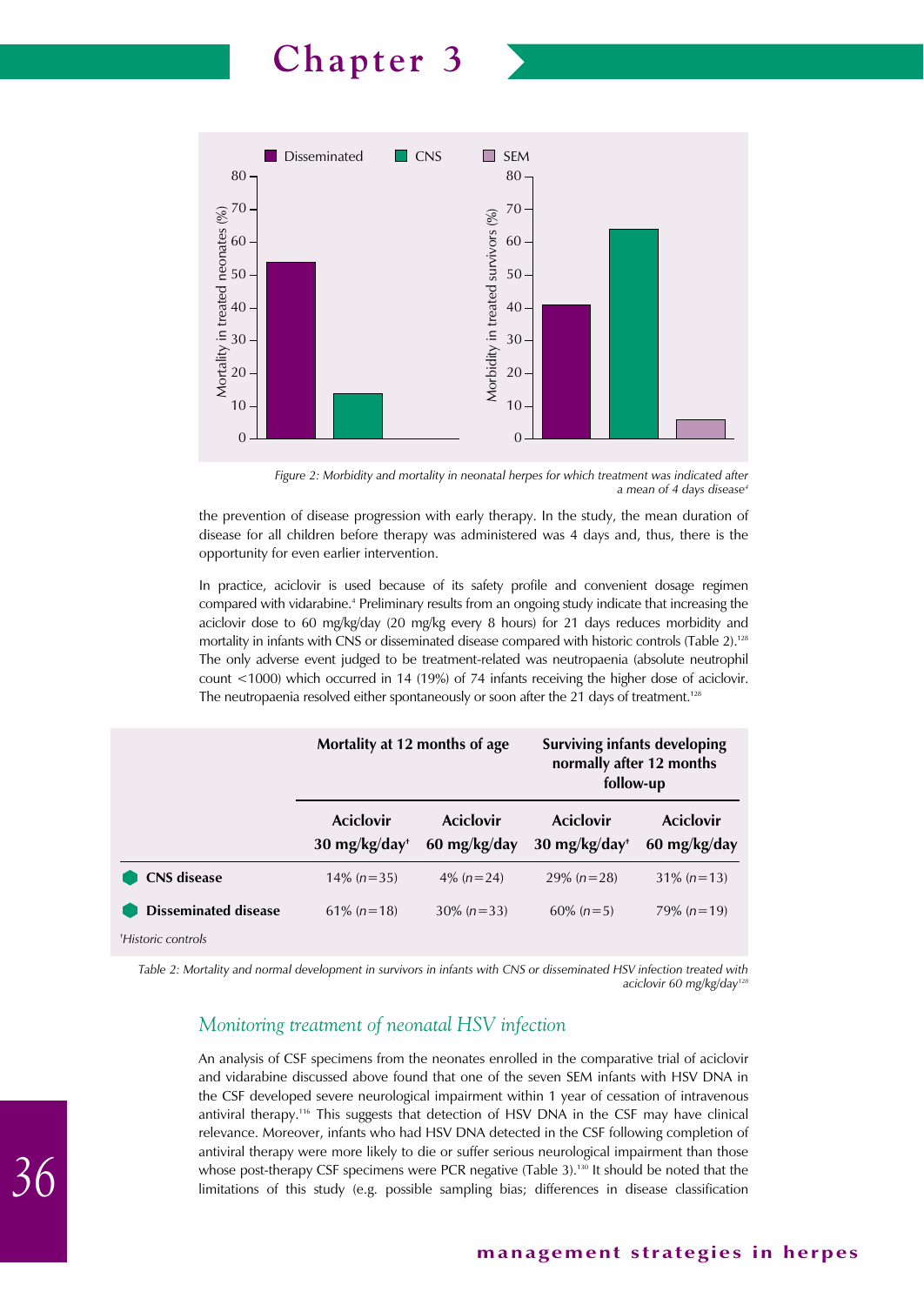| Infant characteristic                   |                 | <b>PCR</b> result      |         |
|-----------------------------------------|-----------------|------------------------|---------|
|                                         | Negative $(\%)$ | Positive $\frac{9}{6}$ | P value |
| Disease classification                  |                 |                        |         |
| <b>CNS</b>                              | 4(36.4)         | 14(73.7)               | < 0.001 |
| Disseminated                            | 0(0.0)          | 5(26.3)                |         |
| <b>SEM</b>                              | 7(63.6)         | 0(0.0)                 |         |
| <b>CSF</b> indices                      |                 |                        |         |
| Normal                                  | 6(54.5)         | 1(5.3)                 |         |
| Abnormal                                | 3(27.3)         | 17(89.4)               |         |
| Morbidity and mortality after 12 months |                 |                        |         |
| Normal                                  | 6(54.5)         | 1(5.3)                 | < 0.001 |
| Mild                                    | 0(0.0)          | 0(0.0)                 |         |
| Moderate                                | 1(9.1)          | 3(15.8)                |         |
| Severe                                  | 2(18.2)         | 10(52.6)               |         |
| Non-survival                            | 0(0.0)          | 5(26.3)                |         |
| Unknown                                 | 2(18.2)         | 0(0.0)                 |         |

*Table 3: PCR results of HSV DNA detection in CSF in infants with neonatal herpes following completion of* antiviral therapy<sup>13</sup>

between PCR-negative and PCR-positive groups) make it difficult to draw definitive conclusions.116 Another study found that the persistence of HSV DNA in the CSF after the end of intravenous aciclovir treatment was associated with a poor prognosis.118 This persistence of virus may reflect the inability of the host to control the infection despite antiviral therapy.

It is likely that the HSV DNA copy number in an individual during or after treatment is a marker of therapeutic effect. Recent data suggest that the initial CSF titre of HSV DNA determined by quantitative PCR is prognostic in adults; concentrations of more than 100 copies/ml correlated with both reduced level of consciousness at presentation and with likelihood of future neurological impairment.<sup>129</sup> Quantitative PCR testing of serial CSF samples may also help to monitor the progress of treatment of neonatal HSV infection and may be used as a prognostic tool. With aciclovir, quantitative PCR detected lowered HSV copy number in the CSF of five neonates although the study did not relate the outcome to the reduction in HSV DNA.<sup>115</sup> In a neonatal herpes treatment study, PCR testing of serial CSF samples revealed that a rapid decrease in virus load to a non-detectable level after a 14-day course of drug therapy (20 mg/kg every 8 hours) was associated with a significantly lower likelihood of serious neurological impairment than if the virus remained detectable. Infants who retained some virus burden were at high risk of developing CNS disease and substantial neurological impairment.128

## *Cost-effectiveness of antiviral therapy for neonatal herpes*

There are little data on cost-effectiveness of treatment of neonatal herpes. In one analysis antiviral therapy for neonatal herpes has been shown cost-effective compared with no treatment.131 Information on disease occurrence and survival was based on data from therapeutic trials and historical reviews. In the analysis, treatment approaches for any form of the disease were considered and compared with no treatment. The elements measured included direct medical costs, institutional care and special education, and were valued at 1995 levels.

The analysis revealed that treating neonatal herpes with antiviral therapy can reduce societal costs and save lives where the disease is of the SEM form.131 Where the disease has progressed to the more serious CNS and disseminated multiorgan forms, antiviral therapy involves incremental societal costs per additional life saved (Table 4).

The finding that treating SEM disease is more cost-effective than treating CNS disease or disseminated disease reflects the probability of a normal outcome being higher where SEM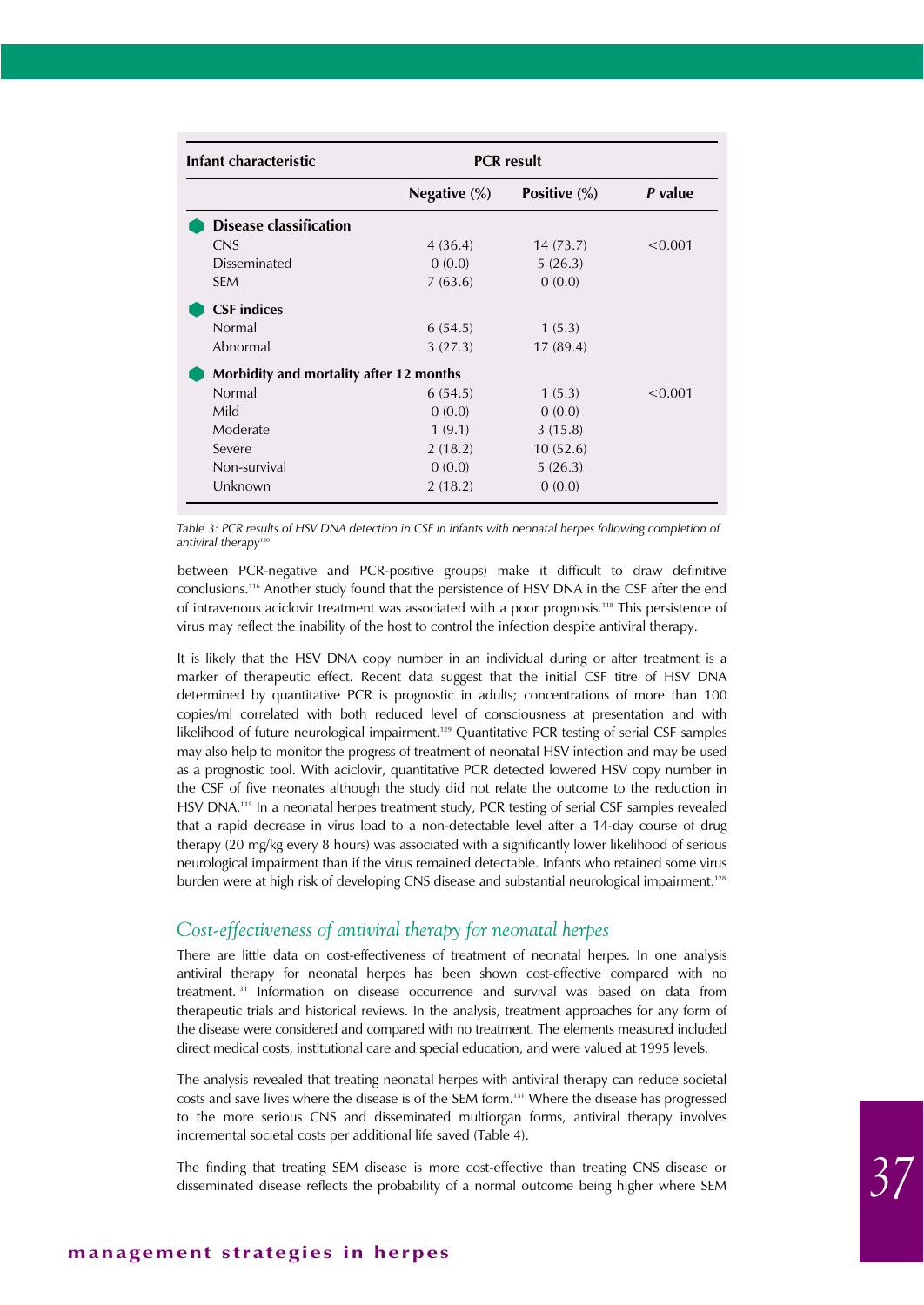

| <b>Strategy</b>     | Cost<br>(US\$) | <b>Marginal</b><br>cost<br>(US\$) | Life<br>years<br>saved | Marginal<br>lives<br>saved | Cost per<br>life year<br>saved (US\$) | <b>Marginal</b><br>$cost$ (US\$)/<br>Marginal<br>lives saved |
|---------------------|----------------|-----------------------------------|------------------------|----------------------------|---------------------------------------|--------------------------------------------------------------|
| <b>SEM</b>          |                |                                   |                        |                            |                                       |                                                              |
| No drug             | 98 474         | 78 601                            | 1.1                    | $-0.8$                     | 90 444                                |                                                              |
| <b>Drug</b>         | 19 873         |                                   | 1.9                    |                            | 10 4 6 7                              | Cost saving                                                  |
| <b>CNS</b>          |                |                                   |                        |                            |                                       |                                                              |
| No drug             | 120859         |                                   | 0.7                    |                            | 167 336                               |                                                              |
| Drug                | 172 808        | 51 950                            | 1.4                    | 0.7                        | 122 233                               | 75 125                                                       |
| <b>Disseminated</b> |                |                                   |                        |                            |                                       |                                                              |
| No drug             | 69 054         |                                   | 0.4                    |                            | 173 045                               |                                                              |
| Drug                | 86 714         | 17 660                            | 0.8                    | 0.4                        | 111 476                               | 46 619                                                       |

*Table 4: Marginal cost per additional life year saved in neonates treated and not treated with antiviral therapy131*

disease is treated than for either CNS or disseminated disease. Thus, a much larger gain occurs where the SEM case is treated, whereas antiviral drug treatment of the more serious manifestations produces a gain in lives saved, but only at a greater expense to society. Notably, antiviral therapy compares favourably with many other healthcare interventions (e.g. a cost per life year saved of US\$24 305 for respiratory syncytial virus infection).<sup>131</sup>

### *Suppressive antiviral therapy in neonatal herpes*

The value of suppressive therapy (long-term therapy to control recurrent HSV reactivation) in neonatal herpes has not yet been established. Suppressive oral aciclovir  $(300 \text{ mg/m}^2)$  twice daily or three times daily) was administered for 6 months to 26 neonates aged 1 month or younger who had virologically confirmed SEM disease.132 Antiviral therapy prevented cutaneous recurrences of HSV-2 after SEM disease in 13 of 16 (83%) children, seven of these 16 infants experienced recurrences following cessation of the drug.

Of note, 12 of 26 in the suppressive phase of the study developed neutropaenia (<1000 cells/mm<sup>3</sup>) that resolved without dosage alteration in ten children, with dosage adjustment in one child and after withdrawal of therapy in the remaining infant.<sup>132</sup> Further, in one infant, HSV DNA was detected in the CSF during a cutaneous recurrence, and an aciclovir-resistant HSV mutant was isolated from another patient during the course of the study.<sup>132</sup>

In conclusion, oral aciclovir prevented cutaneous recurrences of HSV-2 following neonatal herpes in this small trial. The effect of such therapy on cutaneous recurrences and on neurological outcome should be assessed in larger studies before routine use of suppressive therapy can be recommended. A clinical trial is being initiated that will evaluate the efficacy of long-term suppressive therapy with oral aciclovir in infants with CNS disease with or without evidence of dissemination to other organs.

## Management of Suspected or Proven Neonatal HSV Infection

There are four clinical scenarios that must be considered for the infant born to a woman with genital HSV infection:

- Infant born to mother with clinically apparent first episode genital herpes at delivery
- Infant born to a mother with clinically apparent recurrent genital herpes at delivery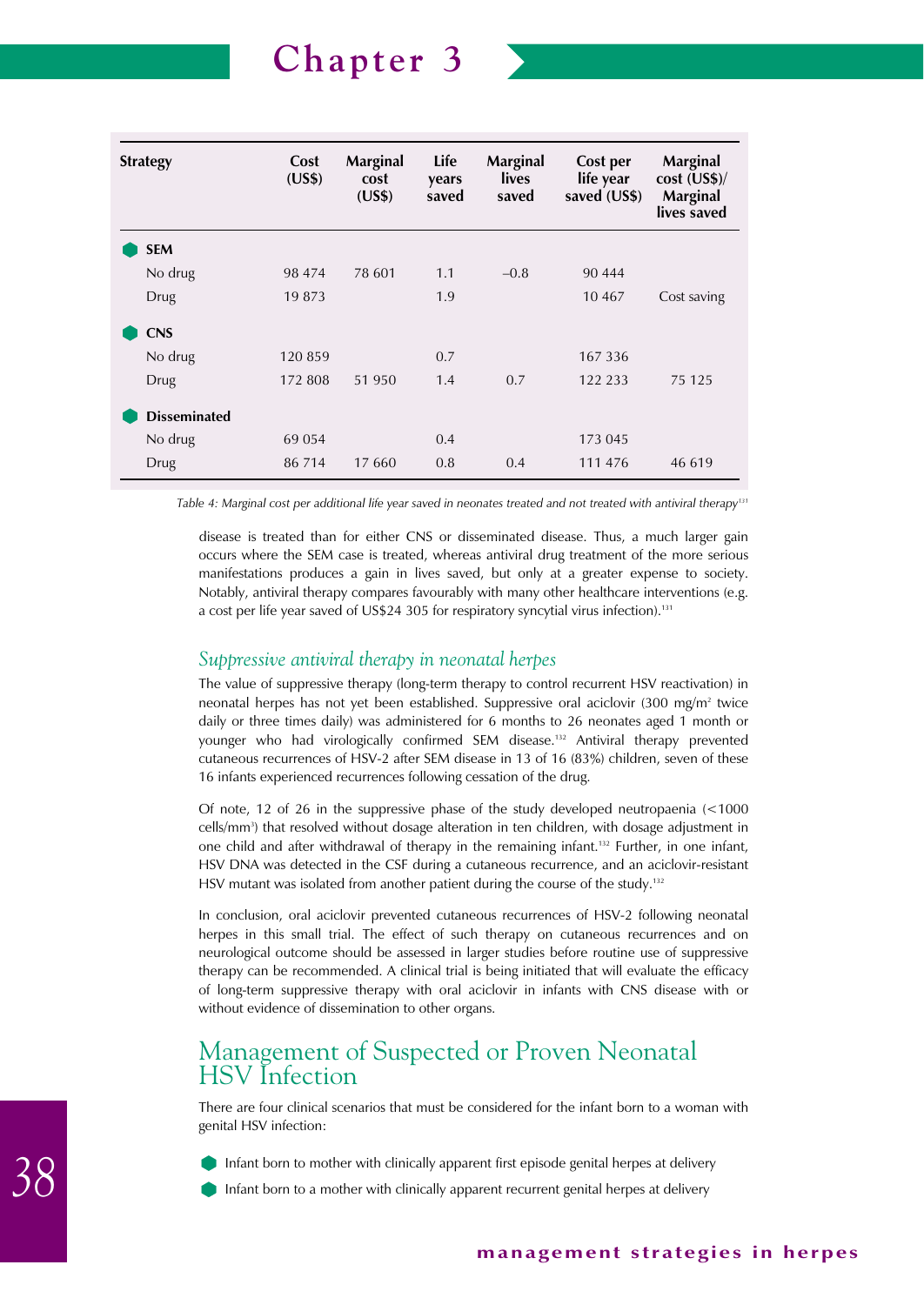Infant born to mother with a history of genital herpes but no obvious lesions at delivery

Infant with clinical presentation compatible with neonatal HSV infection.

For the first three scenarios, the history and presentation of a woman with genital HSV infection at delivery influences the likelihood of neonatal herpes and, therefore, the approach to diagnosis and treatment. For the newborn with a clinical presentation compatible with neonatal herpes, immediate treatment with intravenous aciclovir and prompt diagnosis are mandatory. In all four clinical scenarios, the approach to diagnosis and treatment is the same when neonatal HSV infection is suspected.

#### *Diagnosis*

The high risk of death or neurological damage with delayed, or no treatment, of neonatal HSV infection requires that diagnosis be pursued promptly if the infection is suspected. At the same time that diagnostic tests are ordered, empiric treatment with intravenous aciclovir must be initiated.

Ideally, a paediatrician experienced at identifying the signs of neonatal herpes should examine the infant. It is not sufficient to rely solely on the presence of skin lesions for diagnosis as neonatal herpes can occur in their absence. Therefore, diagnostic methods are required whenever neonatal HSV infection is suspected. Material should be collected from **all** the following sites and submitted to the laboratory for virus culture and/or PCR detection of HSV:

- Skin or mucosal lesions
- **Conjunctiva**
- **Mouth and throat**
- Rectum
- Urine
- CSF.

Evidence of disseminated or CNS infection should be sought by performing liver function tests, complete blood cell count (CBC), CSF analysis and, if there are any respiratory abnormalities, a chest X-ray. Whenever possible, PCR analysis of the CSF for HSV DNA should be used to diagnose suspected neonatal herpes; a finding of HSV DNA in the CSF is evidence of disseminated or CNS infection.

#### *Treatment*

Intravenous aciclovir (20 mg/kg every 8 hours) is recommended for suspected or proven neonatal HSV infection (*Category 2 recommendation*). Early therapy, which may improve long-term neurological outcome, is vital and, therefore, treatment should be started at the time diagnostic tests are ordered.

The duration of the intravenous aciclovir treatment depends on whether or not neonatal herpes is localized. If the disease is limited to the skin, eyes or mouth (i.e. normal CSF), the treatment should be for 14 days. For other forms of neonatal HSV infection (i.e. abnormal CSF), administration for 21 days is recommended. If a CSF analysis is not available, the longer treatment period should be used.

In no circumstances should oral or topical therapy be used to treat neonatal HSV infection.

Given this common approach to diagnosis and treatment when neonatal HSV infection is suspected, the differences in management for each of the clinical scenarios are provided below.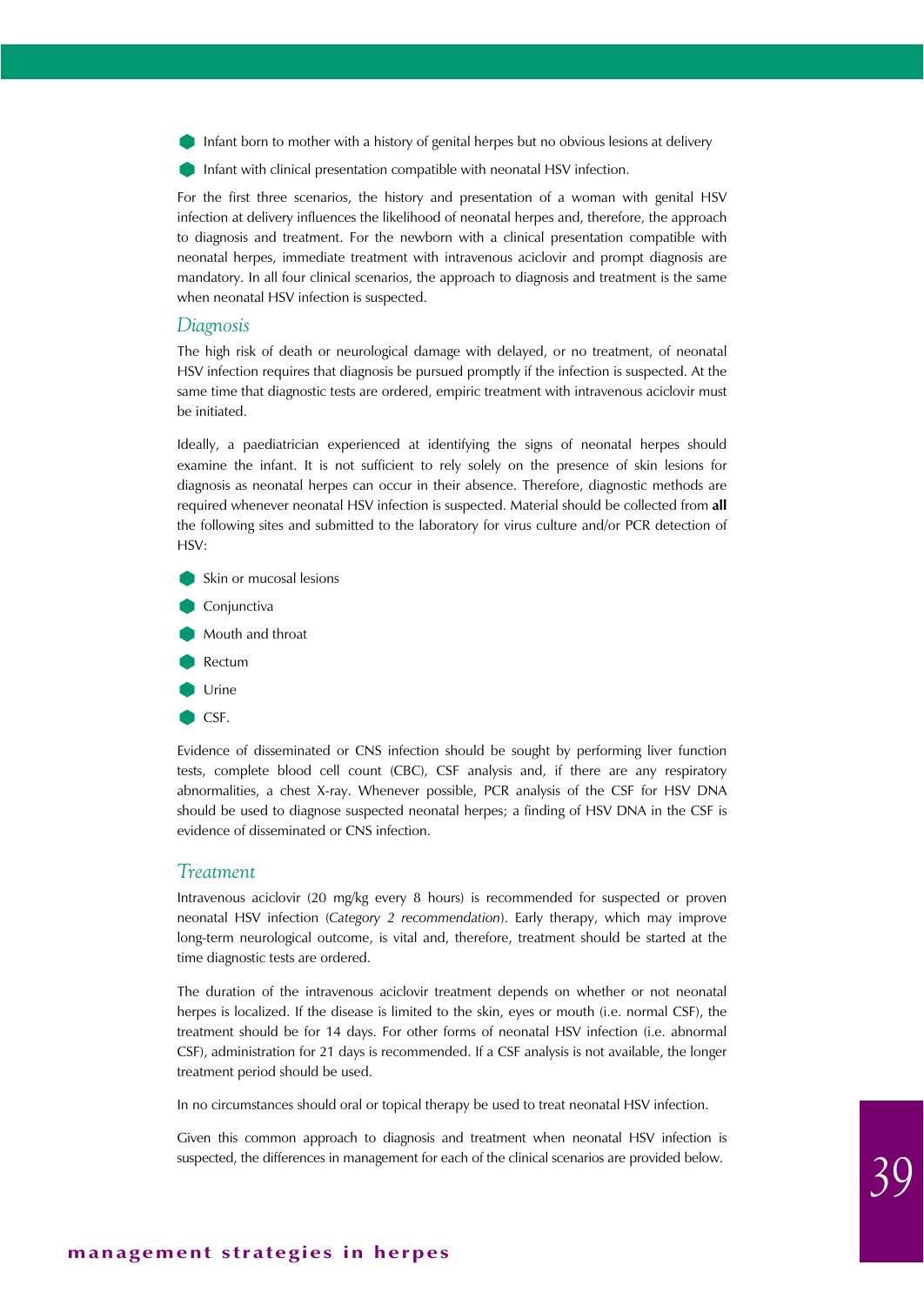

Specimens (but not a CSF sample) for virological assays should be obtained from the infant at delivery, rather than 36–48 hours postpartum, because of the importance of rapid diagnosis. Prophylactic intravenous aciclovir therapy at 60 mg/kg/day in three divided doses for 14 days is recommended. If disease develops, a work-up of the central nervous system is indicated, including CSF examination by PCR. The infant should be treated with intravenous aciclovir therapy at 60 mg/kg/day in three divided doses for 21 days if there is evidence of disseminated or CNS infection.

## *Infant born to a mother with clinically apparent recurrent genital herpes at delivery*

The parents should be educated about the signs of the disease. Prophylactic therapy is not appropriate because the risk of HSV transmission to the infant is low and the risk of developing disease is very small.

## *Infant born to mother with a history of genital herpes but no obvious lesions at delivery*

In this setting, parents should be educated about the signs of disease. As above, prophylactic therapy is not appropriate.

### *Infant with clinical presentation compatible with neonatal HSV infection*

Specimens for virological assays (e.g. culture, PCR) should be obtained from the infant at delivery and a work-up of the CNS that includes CSF examination by PCR is indicated. As for all other scenarios, empiric treatment with intravenous aciclovir must be started immediately (at the time diagnostic tests are ordered).

## Reducing the Delay between Onset of Symptoms and Treatment Initiation

The average delay between onset of neonatal herpes symptoms and hospital admission is 4 days.4,36 A number of factors contribute to this delay; one is that although the delivering obstetrician may be aware of maternal genital herpes, the physician assessing the symptomatic infant often is not. Additionally, parents may not understand the risks of vertical transmission and therefore may not seek medical advice when the child first becomes ill. The situation is complicated further because the signs and symptoms of neonatal herpes can be non-specific and usually develop after the infant has been taken home.<sup>36</sup>

Educating parents with known genital herpes about risks to the child is one way to increase the possibility of earlier diagnosis. They should be familiarized with the signs and symptoms of neonatal herpes infection, and should receive explicit instructions as to when and how to seek medical attention for their newborn.

## Further Considerations in the Management of the Infant with Neonatal Herpes

### *Acute management*

In addition to the administration of antiviral therapy, there are other considerations in the acute management of the infant with neonatal herpes (Table 5).

### *Long-term management*

Long-term follow-up of infants with neonatal herpes should be instituted to monitor sequelae. The evaluations, which should be conducted on an annual basis, include: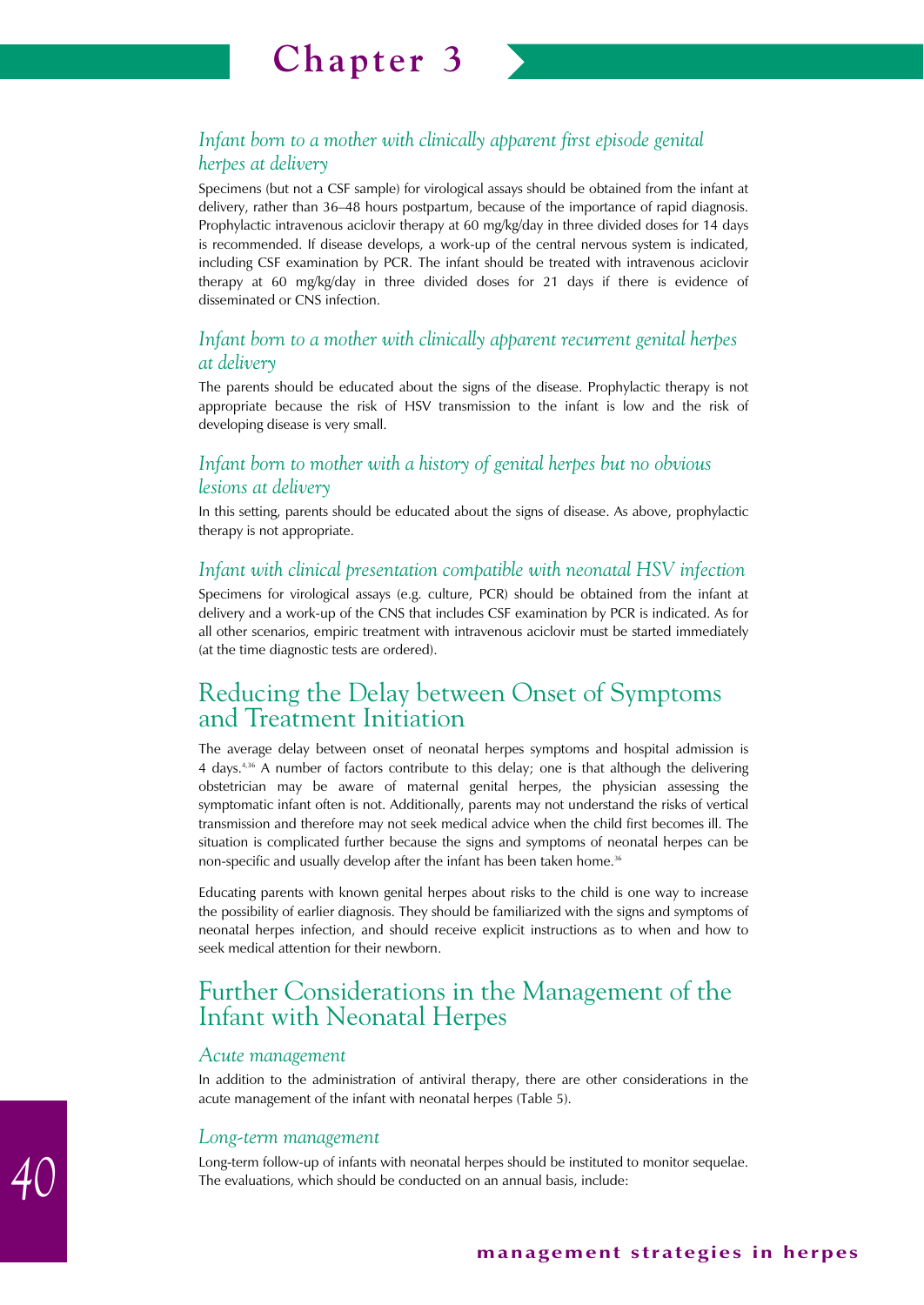Neurodevelopmental assessments



Hearing assessments.

#### *Management of cutaneous recurrences of neonatal herpes*

Management of the cutaneous recurrences in infants with SEM is a contentious issue. Suppressive antiviral therapy may reduce the risk of neurological impairment and a trial is underway to test this hypothesis. The benefit of suppressive antiviral therapy has yet to be established; episodic therapy may also have a role in managing cutaneous recurrences.



*Table 5: Additional considerations in the acute management of the infant with neonatal herpes*

## Impact of Neonatal Herpes on the Family

Neonatal herpes can have a major impact not only on the infected infant but also on siblings and parents. There can be substantial stress caused by concern about an infant with a potentially life-threatening infection, and this may be exacerbated by guilt about transmission of a sexual pathogen. The emotional, physical and financial burden of the long-term care for a neurologically impaired child can be very high and the sequelae, which can be widespread, include divorce and behavioural problems with siblings. Family counselling interventions may help reduce the effects of neonatal herpes although their success should be evaluated.

## Counselling the Pregnant Woman with a Diagnosis of Genital Herpes or with a Child who has Neonatal Herpes

### *The requirements of counselling*

Counselling should be client-centred, providing for each individual's needs. It should be a participatory process that facilitates the client's insights, confidence and skills to help them make informed decisions. To this end, a critical principle of counselling is listening. Another important element is to have no agenda for an outcome as this could impart the counsellor's views rather than addressing the needs of the client.

An important principle of counselling is to share information and be honest. Clients who find that they have been misinformed, or not fully informed, may lose confidence in their healthcare provider. Another vital aspect is to address the implications as well as the clinical facts of the disease and to discuss the possible outcomes of a suggested intervention, or lack of one, with the client. This will allow the client to reach an informed decision about the available options. This can be a challenge to the counsellor who must assist each client to see the full spectrum of issues, and help to facilitate the decision-making. In all these contexts, it is vital to 'translate' the medical terminology and thereby minimize barriers to understanding.

Of all the aspects of counselling, one of the most important principles is to provide follow-up resources. This may be a psychologist, websites (e.g. **www.herpesweb.net**), or support groups. The provision of follow-up resources is necessary as the client may have issues and questions that develop with time.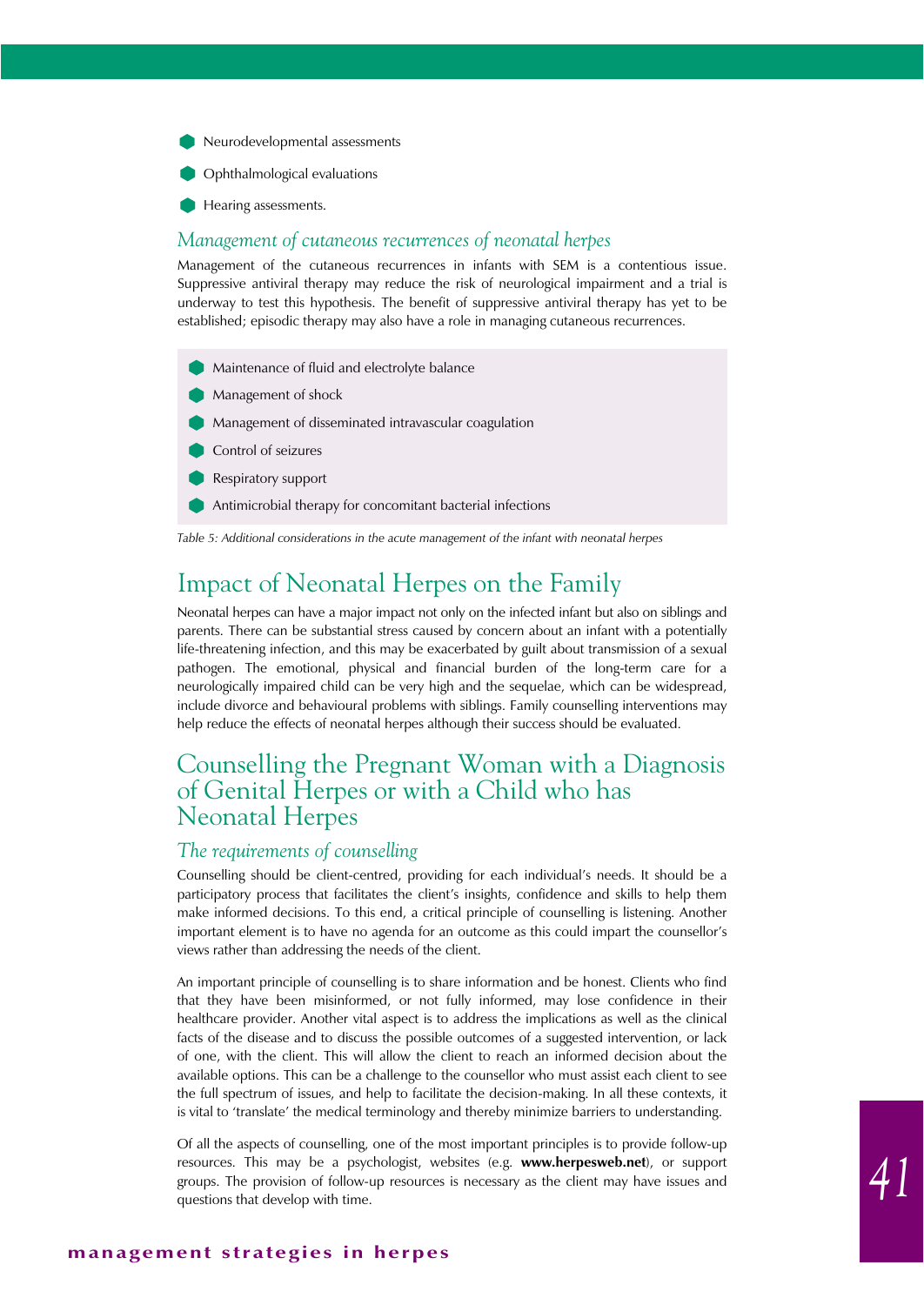

## *Challenges to effective counselling*

#### Stigma

The stigma associated with a diagnosis of herpes makes counselling difficult. In a qualitative survey of telephone calls to the *American Social Health Association* (ASHA), a number of common concerns arose, which included:

'I have herpes, can I have an infant?'



'I have herpes. Will everyone know this when I have an infant?'

'I want to become pregnant, but I am afraid to tell my doctor that I have herpes, is that OK?'

These questions allude to the shame and embarrassment associated with genital herpes, as well as to uncertainties about the effect of genital herpes during pregnancy and on the unborn child. Even in those who seem to have adjusted to their diagnosis, stigma is still harboured.

### Guilt

The guilt associated with the transmission of 'genital herpes' to the neonate can be reduced by destigmatizing genital herpes and placing the risk of neonatal herpes in context.

### Other considerations

When counselling, the woman may be willing to undergo personal risk, such as the risks associated with elective Caesarean section, to avoid harming her child (this is not unique to genital herpes).

### *Status issues*

There are issues of status (power) in counselling, some of which are the result of the physician/counsellor–patient relationship and whereas others are the consequence of physical factors. Power differences may be addressed by recognizing the perception of a difference in status between physician and patient. Similarly, differences in gender, race and education should be acknowledged and mimimized. It is also important to provide an environment in which people feel comfortable, such as a quiet office, and not talking across a table or chair, to minimize any power differences.

### *Time constraints*

One of the major barriers to effective counselling by the healthcare provider is lack of time and provision of in-depth counselling may be unrealistic. Thus, a paradigm may be that the provider makes the diagnosis and has an initial discussion with the client who is then referred to a counsellor. The decision as to who provides and delivers counselling (e.g. practice nurse, counsellor at an STD clinic) will depend on the preferences of the physician and the healthcare system in which they operate.

# Research Needs

It is important to reassess continually the natural history of neonatal herpes. Other aspects that should be evaluated prospectively include:

- PCR detection of HSV DNA in CSF and blood
- Family counselling
- The value of suppressive antiviral therapy controlled trials are in progress.

A vaccine that could prevent neonatal herpes is desirable.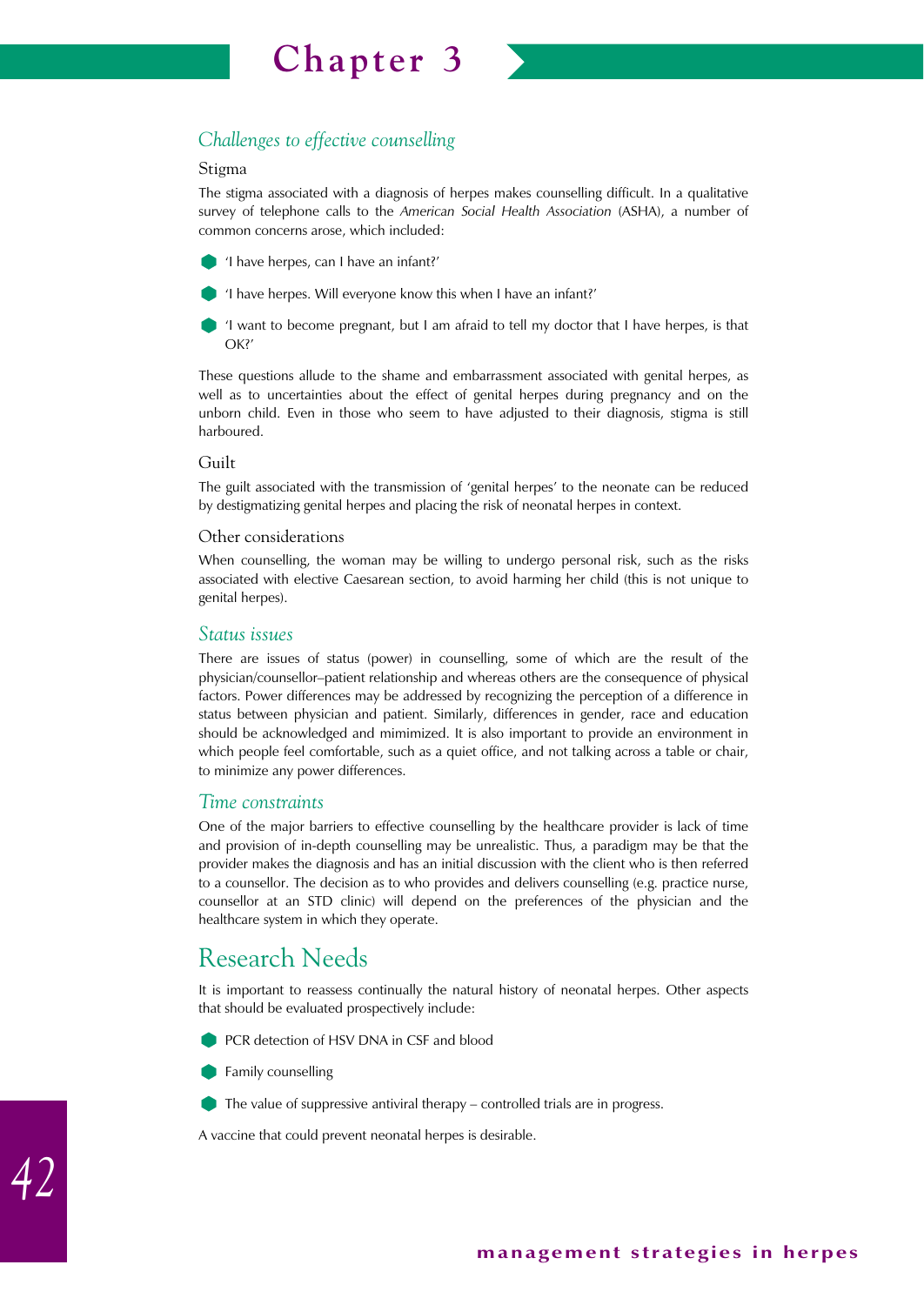## Summary

### *Management of the neonate with possible HSV infection*

#### Diagnosis

The high risk of death or neurological damage with delayed or no treatment of neonatal HSV infection requires that diagnosis be pursued promptly whenever the infection is suspected and that empiric treatment with intravenous aciclovir be initiated at the time diagnostic tests are ordered.

Neonatal herpes may occur in the absence of skin lesions and, thus, diagnostic methods are required. Whenever neonatal HSV infection is suspected, material from skin or mucosal lesions, conjunctival swabs, mouth swabs, rectal swabs, urine and CSF should be submitted to the laboratory for virus culture and/or PCR detection of HSV (*Category 1 recommendation*).

Evidence of disseminated or CNS infection should be sought by performing liver function tests, CBC, CSF analysis and, if there are any respiratory abnormalities, a chest X-ray (*Category 1 recommendation*). PCR analysis of the CSF for HSV DNA should be used to diagnose suspected neonatal herpes (*Category 2 recommendation*).

### Treatment

Intravenous aciclovir (20 mg/kg every 8 hours) is recommended for neonatal HSV infection (*Category 2 recommendation*). Early therapy, which may improve long-term neurological outcome, is recommended (*Category 1 recommendation*). The duration of intravenous aciclovir (20 mg/kg every 8 hours) treatment should be 14 days for disease that is limited to the skin, eyes or mouth (i.e. normal CSF), and 21 days for other forms of neonatal HSV infection (i.e. abnormal CSF) (*Category 1/2 recommendation*). This recommendation applies to each of the clinical scenarios outlined in Table 6.

In no circumstances should oral or topical therapy be used to treat neonatal HSV infection (*Category 1 recommendation*).

The value of suppressive antiviral therapy for prevention of recurrences after the initial treatment of neonatal HSV infection has not been established (*Category 2 recommendation*). A preliminary trial demonstrated that oral aciclovir (300 mg/m2 three times daily) prevented HSV recurrences after SEM disease but was associated with reversible neutropaenia in 46% of infants.

#### Monitoring treatment of neonatal herpes simplex virus infection

Infants in whom there is persistence of HSV DNA in the CSF following completion of antiviral therapy are more likely to die or suffer serious neurological impairment than infants whose post-therapy CSF specimens are PCR negative (*Category 3 recommendation*).

Quantitative PCR testing of serial CSF samples may also help monitor progress and be useful as a prognostic tool (*Research need recommendation*).

### *Potential diagnostic methods*

PCR of peripheral blood mononuclear cells and plasma may be a useful diagnostic tool (*Research need recommendation*).

PCR to detect HSV DNA in dried blood spots on Guthrie cards may be useful for retrospective detection of HSV infection (*Research need recommendation*).

### *Impact of neonatal herpes on the family*

Neonatal herpes is a cause of substantial stress to the family. This may be due to concern about a potentially life-threatening infection, and may be exacerbated by the guilt about the transmission of 'genital herpes'. Also it may be caused by the need for long-term care of the neurologically impaired child and the associated medical expense. The impact of neonatal infection may extend to divorce and behavioural problems with other siblings. Because of the severe psychosocial sequelae of neonatal herpes, family education and counselling are mandatory.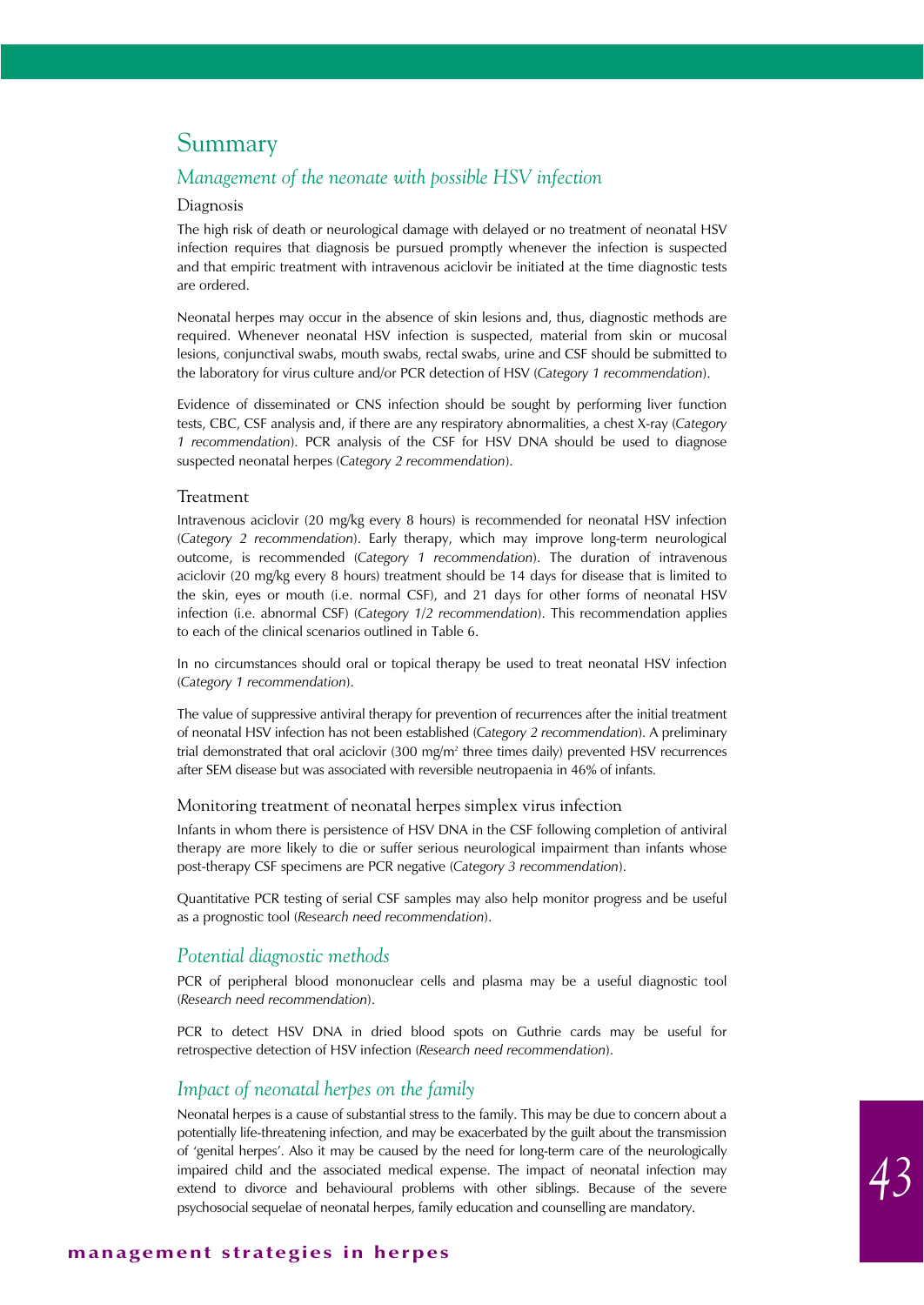

|                                                                                                |                                    | <b>Diagnosis</b>                                            |                                                                                                               |                                              |                 | <b>Treatment</b>                                                                                                            |
|------------------------------------------------------------------------------------------------|------------------------------------|-------------------------------------------------------------|---------------------------------------------------------------------------------------------------------------|----------------------------------------------|-----------------|-----------------------------------------------------------------------------------------------------------------------------|
| Infant born to<br>mother with, at<br>delivery                                                  | Paediatrician to<br>examine infant | Collect<br>specimens for<br>virology studies<br>at delivery | If signs of<br>neonatal HSV<br>infection,<br>collect<br>specimens<br>including CSF<br>for virology<br>studies | Inform<br>parents about aciclovir<br>disease | Prophylactic iv | Commence empiric iv<br>aciclovir<br>If CSF normal - 14 days<br>If CSF abnormal - 21 days<br>If CSF not obtainable - 21 days |
| <b>Clinically</b><br>apparent first<br>episode genital<br>herpes                               | Yes                                | Yes<br>(not CSF)                                            | Yes                                                                                                           | Yes                                          | Yes             | Yes                                                                                                                         |
| Clinically<br>apparent<br>recurrent<br>genital herpes                                          | Yes                                | No                                                          | Yes                                                                                                           | Yes                                          | No              | Yes                                                                                                                         |
| History of<br>genital herpes<br>but no obvious<br>lesions                                      | <b>Yes</b>                         | No                                                          | Yes                                                                                                           | Yes                                          | No              | Yes                                                                                                                         |
| <b>Infant with</b><br>clinical<br>presentation<br>compatible with<br>neonatal HSV<br>infection | Yes                                | Yes<br><i>(include)</i><br>CSF)                             |                                                                                                               | Yes                                          |                 | Yes                                                                                                                         |

*Table 6: Treatment recommendations for neonatal herpes*

## *Counselling*

The principles of counselling are to:

- Listen
	- Have no agenda for outcome
- Be honest:
	- do not withhold information
	- 'translate' medical jargon
	- be pragmatic about the disease
- Discuss outcome possibilities
- Provide follow-up resources.

There are several issues which can make counselling difficult. A major obstacle is the guilt and stigma associated with herpes. These can be reduced by pragmatic discussion of the infection and its consequences. Status differences between the counsellor and client (e.g. gender, race, education) may also hamper the counselling process; these should be recognized and their influence minimized.

Another barrier to effective counselling is lack of time. An approach may be for the healthcare provider to make the diagnosis and have initial consultations with the patient before referral to a counsellor. The counsellor may be in the physician's practice or at a separate institution.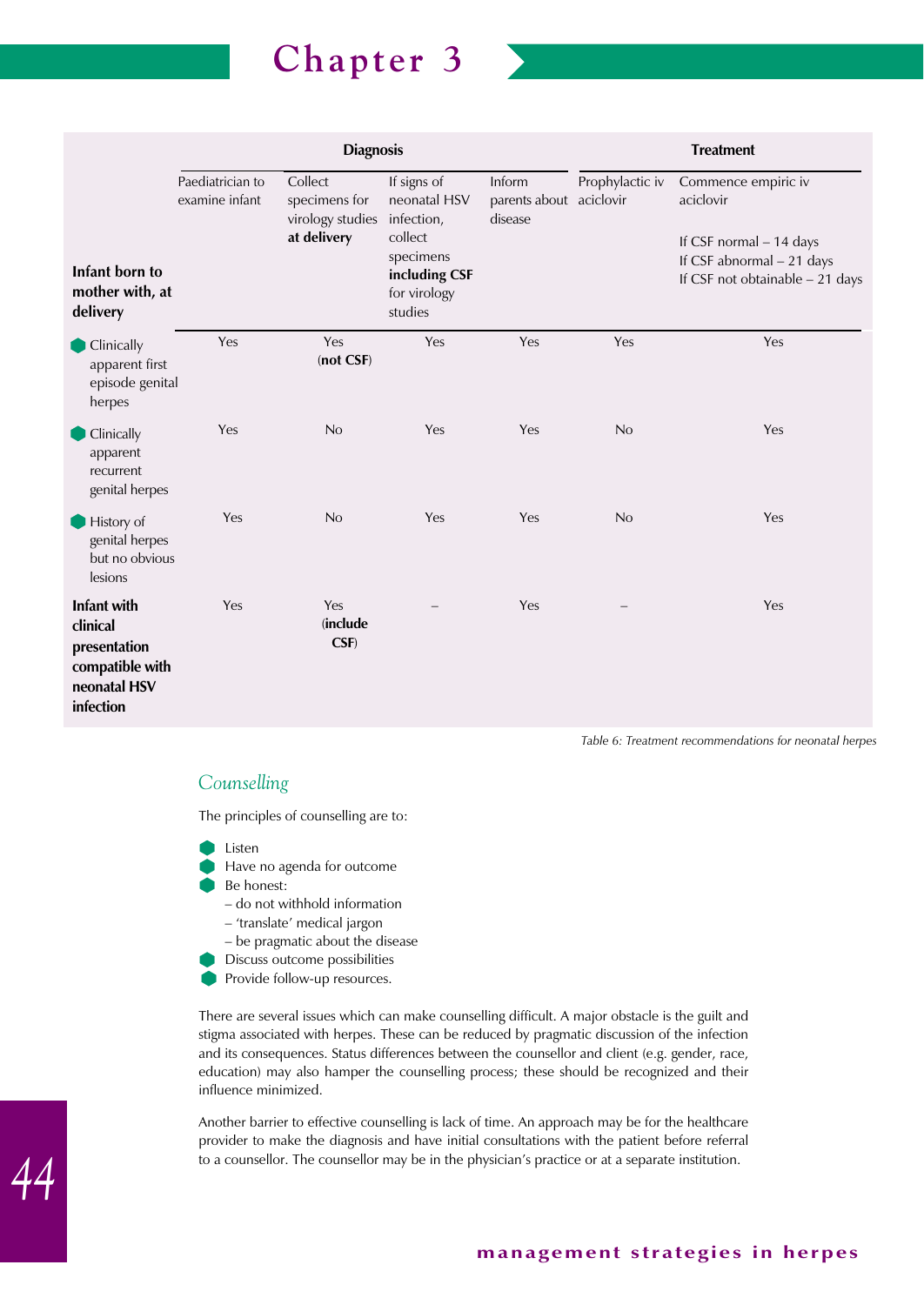## *Priorities for research*

It is important to evaluate prospectively:

**PCR** detection of HSV DNA in the CSF and blood to diagnose neonatal herpes and assess response to treatment

The overall benefit of family counselling.

Controlled trials of suppressive therapy to prevent HSV recurrences after neonatal herpes are in progress.

A vaccine to prevent neonatal herpes is desirable.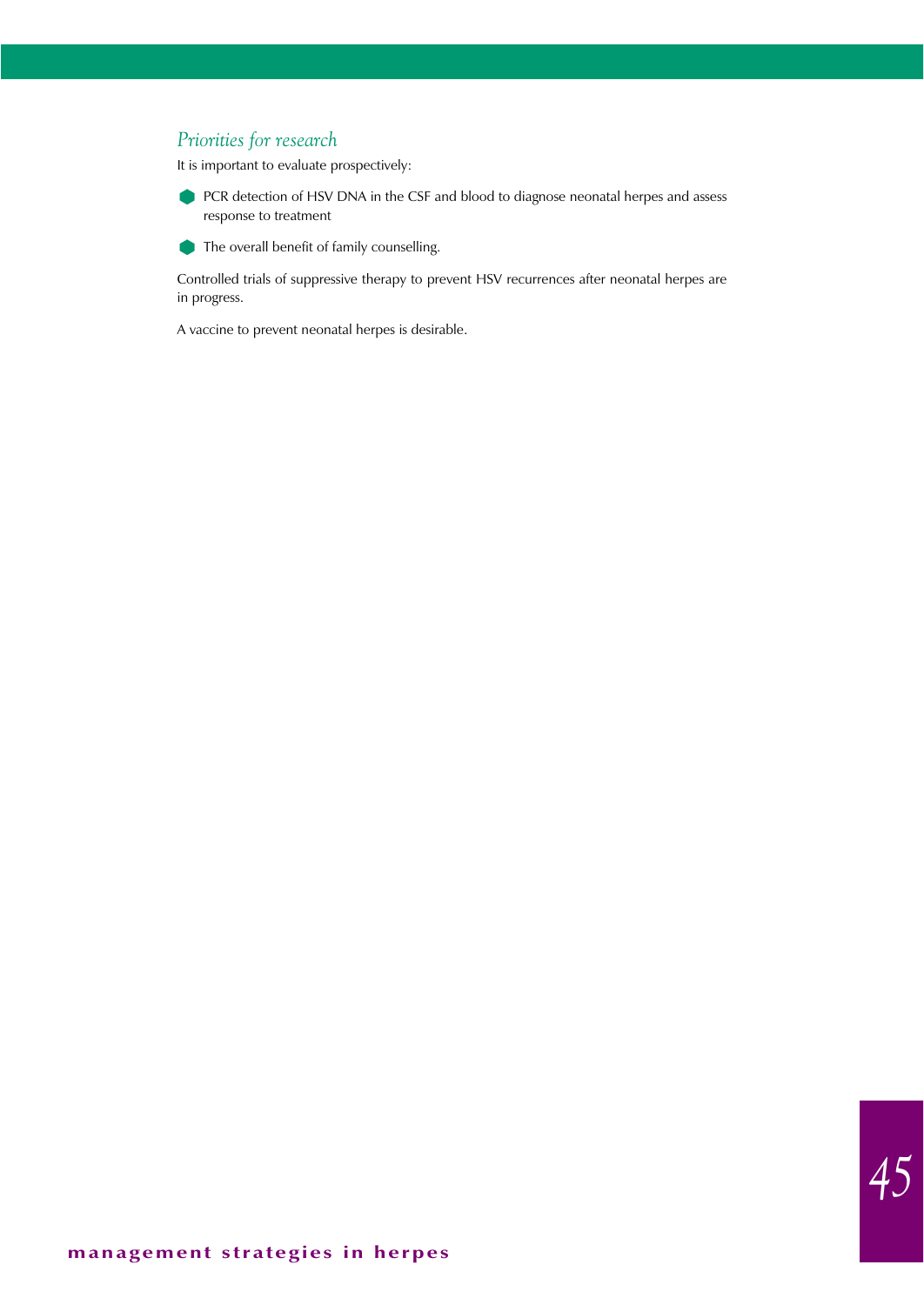## Introduction

Cytomegalovirus (CMV) is an important cause of perinatal and congenital morbidity and mortality. Congenital infection occurs through transplacental transfer of the virus from mother to fetus whereas contact of the newborn in the immediate post-natal period produces perinatal infection. Primary sources for such perinatal infections include breast milk as well as transfusion-associated passage of infected white blood cells. The two types of neonatal infection, which differ in both their epidemiology and impact on the neonate, are discussed below.

# Epidemiology of Congenital CMV Infection

CMV is the leading cause of congenital virus infection in the world. Approximately 1% of all infants are congenitally infected with CMV, with the prevalence of infection ranging from  $0.2\%$  to 2.2%.<sup>133</sup> In comparison, approximately  $1-15\%$  of infants are perinatally and postnatally infected with CMV by 6 months in the USA.134

By the end of their first year, 10–40% of children excrete virus in urine with the actual rate depending on maternal seropositivity and breast-feeding practice.135,136 Children with CMV infection can shed CMV in their urine and saliva for many years.<sup>135</sup>

Evidence for the source of CMV comes from case reports, seroepidemiological studies and molecular-epidemiological studies.<sup>137</sup> In most of these studies, the CMV source was a young child and acquisition rates of 43–53% have been observed.137 In the USA, an increased risk of transmission has been shown for women working at day care centres, nursery schools or preschools who care for young children.<sup>138</sup> The annual rate of CMV acquisition in women who work in such environments range from 8% to 20% as compared with 3–5% in the general population.138–142 In comparison, there is no increased risk of congenital CMV infection for women working in the healthcare profession.<sup>137</sup>

In the UK, a prospective study in London demonstrated that child-to-mother transmission of CMV plays a significant part in the acquisition of CMV infection in adult life.143 Sexual activity is also an important source of maternal CMV infection in epidemiological studies conducted in the USA.144,145

In adolescents and young adults, the persistence of CMV in saliva, cervical secretions and semen indicates that infection may be spread through kissing and sexual contact.146 A less common source of infection is blood product transfusion.

Sociodemographic factors, such as urban residence, ethnic origin and socioeconomic status, also affect the rate of CMV acquisition. In the UK and USA, 40–60% of adults in middle to upper socioeconomic strata are CMV seropositive compared with 80% or greater of adults of lower socioeconomic status.134,147,148 Higher rates of CMV seropositivity are evident in developing countries, with 80% of 3-year-old children and most adults being infected with CMV.149–151

# Mechanism of Infection

It is thought that CMV is transmitted to the fetus via cytotrophoblast cells that are infected by maternal leucocytes.152,153 However, there may be other routes of virus transmission. Even if *in vitro* data do not substantiate transplacental migration of infected white blood cells, it is possible that the virus may first infect placental tissues and later amniotic cells.<sup>154</sup>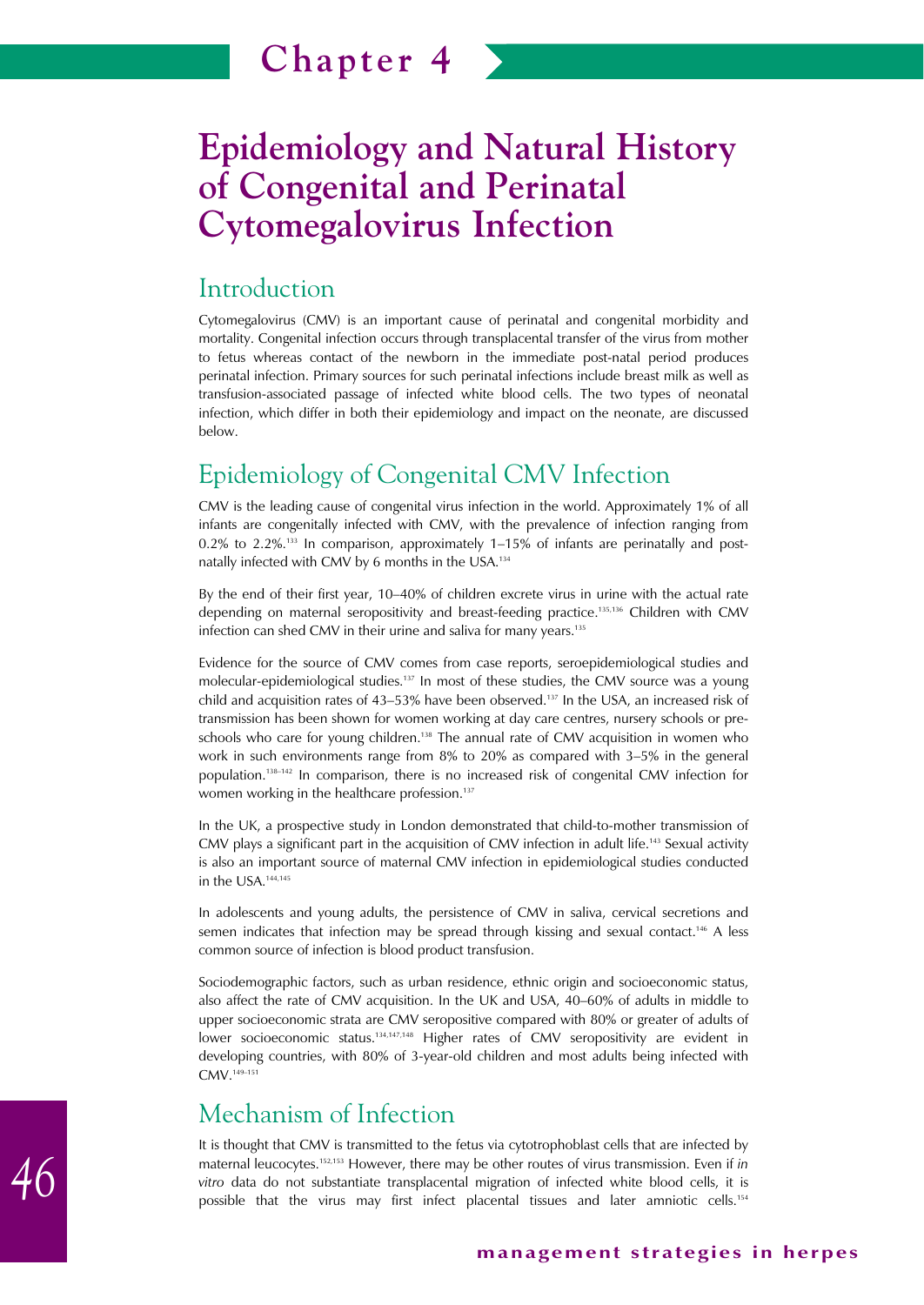Consequently, infected amniotic cells would be ingested by the fetus, after which the virus could replicate in the oropharynx and invade the fetal circulation to reach target organs, including the central nervous system (CNS), liver, inner ear, bone marrow, kidney, adrenals, and ductal epithelium and vascular endothelium in many sites.

### *Timing of maternal infection*

Transmission of CMV from mother to fetus is assumed to occur during all three trimesters with equal frequency and occurs by transplacental passage of the virus after maternal viraemia.147,148,155 Severe adverse neurological outcome following primary infection in pregnancy is greater when the infection occurs before 27 weeks' gestation although studies that conclusively demonstrate this risk have not been conducted.<sup>147,148,155-157</sup>

# Factors Influencing *In Utero* Transmission of CMV

Several factors influence the transmission of CMV infection to the fetus and the consequences of fetal infection. The major ones are:





Maternal age.

### *Primary versus recurrent infection*

Primary infection with CMV occurs in 0.7–4.1% of pregnancies, with a mean reported transmission rate to the fetus of 40% (reported range 24–75%).<sup>134,147,155,157-159</sup> CMV is unusual among viruses causing congenital infections in that it can be transmitted from mother to fetus during both a primary infection and a recurrence. In contrast to the high transmission rate in primary infection, the transmission rate during recurrent infection is much lower (1-2.2%).<sup>134,160</sup> A prospective study of women known to be seropositive before conception recorded an incidence of congenital infection of 1.9% (Table 1), which was similar to the 2.2% rate of congenital CMV infection reported in the general infant population.<sup>134</sup>

|                                            | <b>Total</b> | No. infected $(\%)$ |
|--------------------------------------------|--------------|---------------------|
| General infant<br>population               | 1412         | 31(2.2)             |
| Documented recurrent<br>maternal infection | 541          | 10(1.9)             |

*Table 1: Incidence of congenital CMV infection in a low income population134*

The intra-uterine transmission in the presence of substantial humoral immunity has been attributed to reactivation<sup>134</sup> as well as infection with exogenous virus.

Evidence of the importance of CMV reactivation comes from epidemiological studies of congenital CMV. These have shown a direct relationship between its incidence and the rate of maternal seropositivity (Table 2). A partial explanation for this phenomenon is the observation that the virus can be

transmitted from the mother to the fetus by reactivation of a latent infection, even when the woman is known to have been infected months or years before conception.<sup>134</sup>

Although, it is thought that reactivation is a more important cause of intra-uterine transmission than infection with exogenous virus, this must be confirmed in large-scale studies.<sup>161</sup>

### *CMV-specific antibody response*

There are differences in CMV-specific antibody responses between women who transmit the virus to their offspring and those who do not.162 Women with CMV disease, and those with subclinical infection and intra-uterine transmission, have a more prolonged and enhanced serum antibody response compared with those who do not transmit CMV *in utero*. 163,164 The properties of the antibody response to glycoprotein B (gB) have been determined in a study of 58 women with primary CMV infection during pregnancy. It characterized differences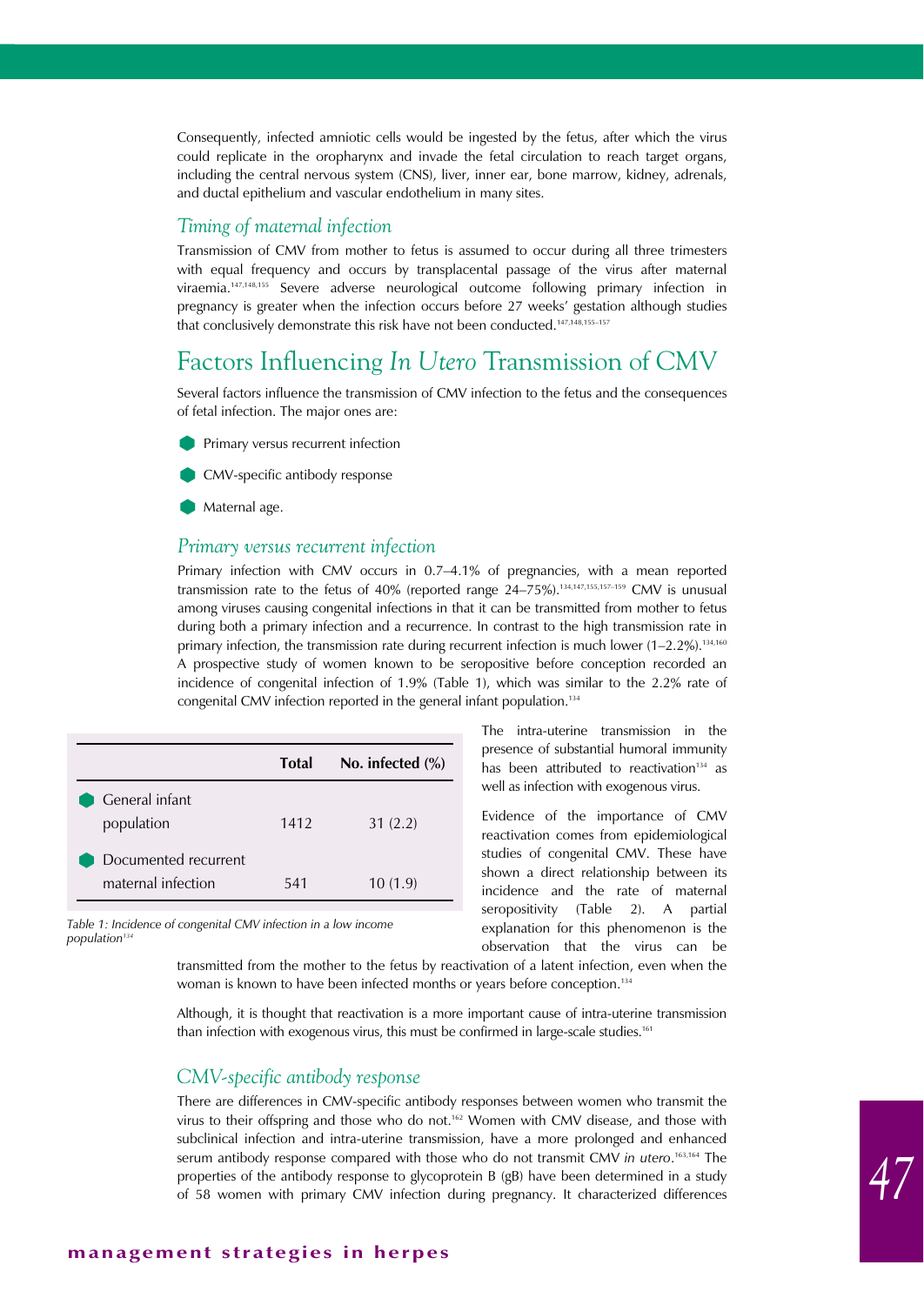| Country                 | <b>Congenital CMV</b><br>infection $(\%)$ | <b>Maternal</b><br>seropositivity (%) |
|-------------------------|-------------------------------------------|---------------------------------------|
| England (Manchester)    | 0.24                                      | 25                                    |
| Denmark (Aarhus-Viberg) | 0.4                                       | 52                                    |
| Canada (Hamilton)       | 0.42                                      | 44                                    |
| Canada (Halifax)        | 0.55                                      | 37                                    |
| USA (Alabama)           | 0.6                                       | 60                                    |
| USA (Texas)             | 0.6                                       | 50                                    |
| England (London)        | 0.69                                      | 58                                    |
| USA (Texas)             | 1.2                                       | 83                                    |
| Ivory Coast             | 1.38                                      | 100                                   |
| Japan (Sendai)          | 1.4                                       | 83                                    |
| Chile (Santiago)        | 1.7                                       | 98                                    |
| Finland (Helsinki)      | 2.0                                       | 85                                    |
| USA (Alabama)           | 2.2                                       | 85                                    |

between seropositive women who transmit CMV infection *in utero* (transmitters) and those who do not (non-transmitters).<sup>162</sup> Glycoprotein B is a major envelope glycoprotein of CMV and is the major target of the anti-envelope antibody response and virus neutralizing activity.

In this study of maternal antibody response, the anti-gB Immunoglobulin (Ig) G antibody titre was significantly higher (*P*<0.05) in transmitters than non-transmitters (Figure 1).<sup>162</sup> In addition, the IgM response to CMV was also significantly higher in transmitters than non-transmitters (*P*<0.05), (Figure 1). This suggests that the amount of antibody does not reflect protection from transmission, $162-164$  a finding which has also been reported in a study of HIV-infected patients with retinitis.165 Possibly, the higher antibody levels in the transmitters reflect higher levels of virus replication or more prolonged replication.

*Table 2: Incidence of congenital CMV infection according to the rate of maternal immunity in different studies134*

Women who do or do not transmit CMV can also be differentiated based on their neutralizing antibody titre. Lower titres are present in transmitters versus non-transmitters (Figure 2), suggesting an association between neutralizing antibodies and intra-uterine transmission.<sup>162,166</sup>



*Figure 1: CMV-specific antibody responses in pregnant women who transmitted or did not transmit CMV* in utero.*162 \*Measured in semiquantitative radioimmunoassay*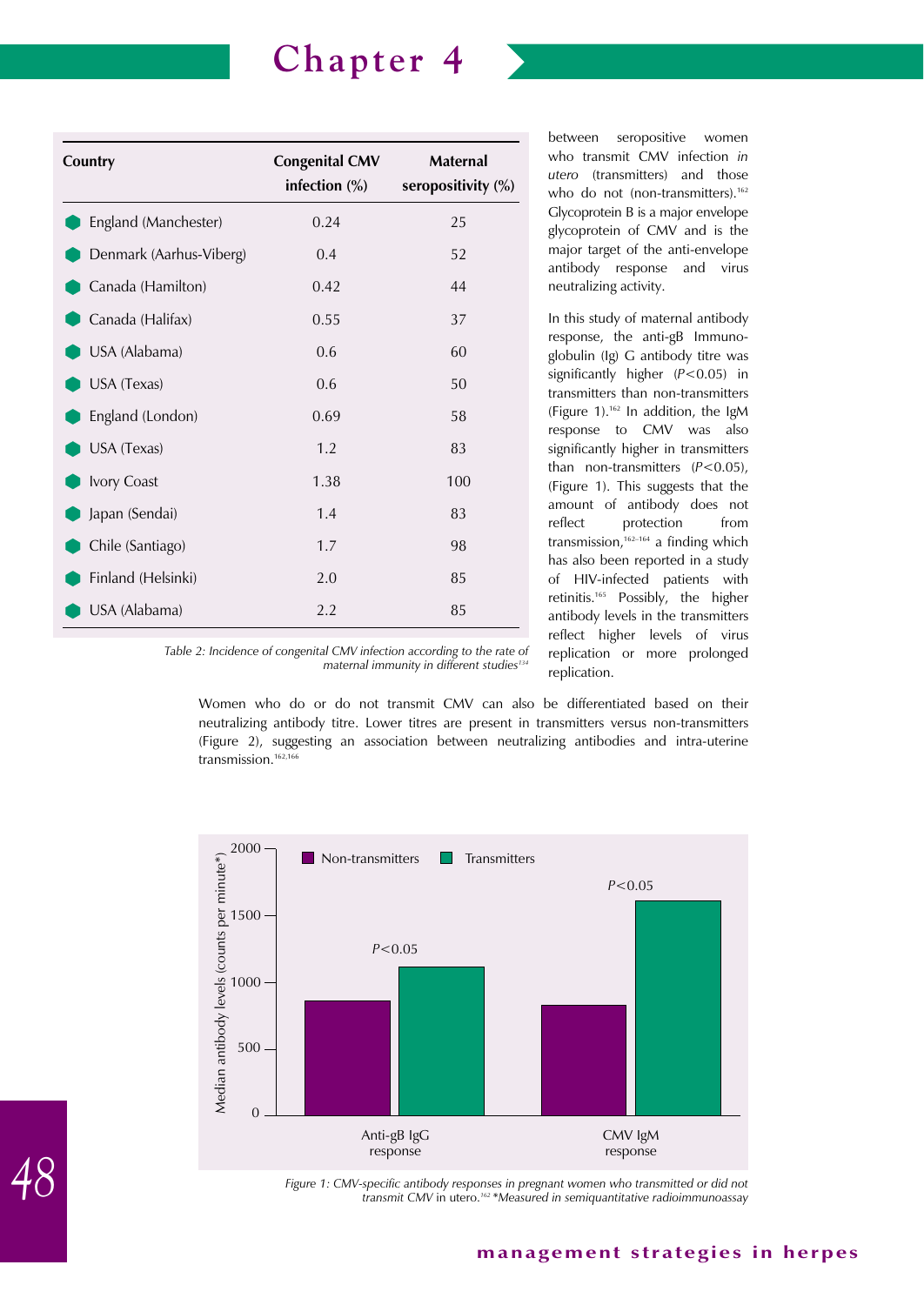

*Figure 2: CMV-specific neutralizing antibody titres in pregnant women who transmitted or did not transmit*  $CMV$  in utero<sup>16</sup>

Further characterization of antibody response revealed a marked difference in the antibody avidity between the two groups of women.<sup>162</sup> The avidity of an antibody is indicative of its functional affinity for an antigen. During the first weeks following infection, antibodies show a low avidity for antigen but as the immune response matures, the antibodies show progressively higher avidity.166

High avidity antibody was detected in the serum of more non-transmitters than transmitters.<sup>166</sup> The importance of the avidity of anti-CMV antibodies in outcome has been shown in other studies<sup>167</sup> and for other infections. For example, infants with congenital rubella had significantly lower anti-rubella avidity antibodies than did children who were infected *ex utero*. <sup>168</sup> Because both neutralizing antibody levels and avidity develop relatively slowly (compared with the appearance of antibody) after primary infection, these data suggest that mothers who transmit CMV are in the early stages of primary infection during pregnancy. The failure to produce high-affinity, neutralizing antibodies may result in a greater likelihood of virus dissemination and infection of distant organs including the placenta. This in turn may increase the probability of fetal transmission.

### *Maternal age*

The risk of congenital CMV infection is highest in adolescent women.169 In an 11-year study in Birmingham, Alabama in the USA, 17 163 newborns of mainly low income, non-white women who delivered at a public hospital, and 9892 offspring of predominately mid to upper income white women who delivered at a private hospital were screened for congenital CMV infection. The study found that in both populations the highest prevalence of clinically apparent infection in newborns was in adolescent women (Figure 3). In both hospitals, the highest prevalence of symptomatic infection was observed in the newborns of mothers younger than 20 years of age.169 Further, the offspring of the non-white, low income adolescents were at greatest risk for congenital CMV infection and more damaging sequelae.<sup>169</sup> However, a study in the UK found that social class was not associated with the risk of congenital CMV infection.170

The occurrence of symptomatic congenital infection usually indicates a primary maternal infection.160 Thus, the high prevalence of CMV infection in the younger women, especially the non-white, low income teenagers, suggests that a high proportion of congenital CMV infection is due to recent maternal infection and not reactivation of infection. This may be due to more recent, and possibly more frequent, exposure to CMV.<sup>169</sup> In several studies,

### **management strategies in herpes**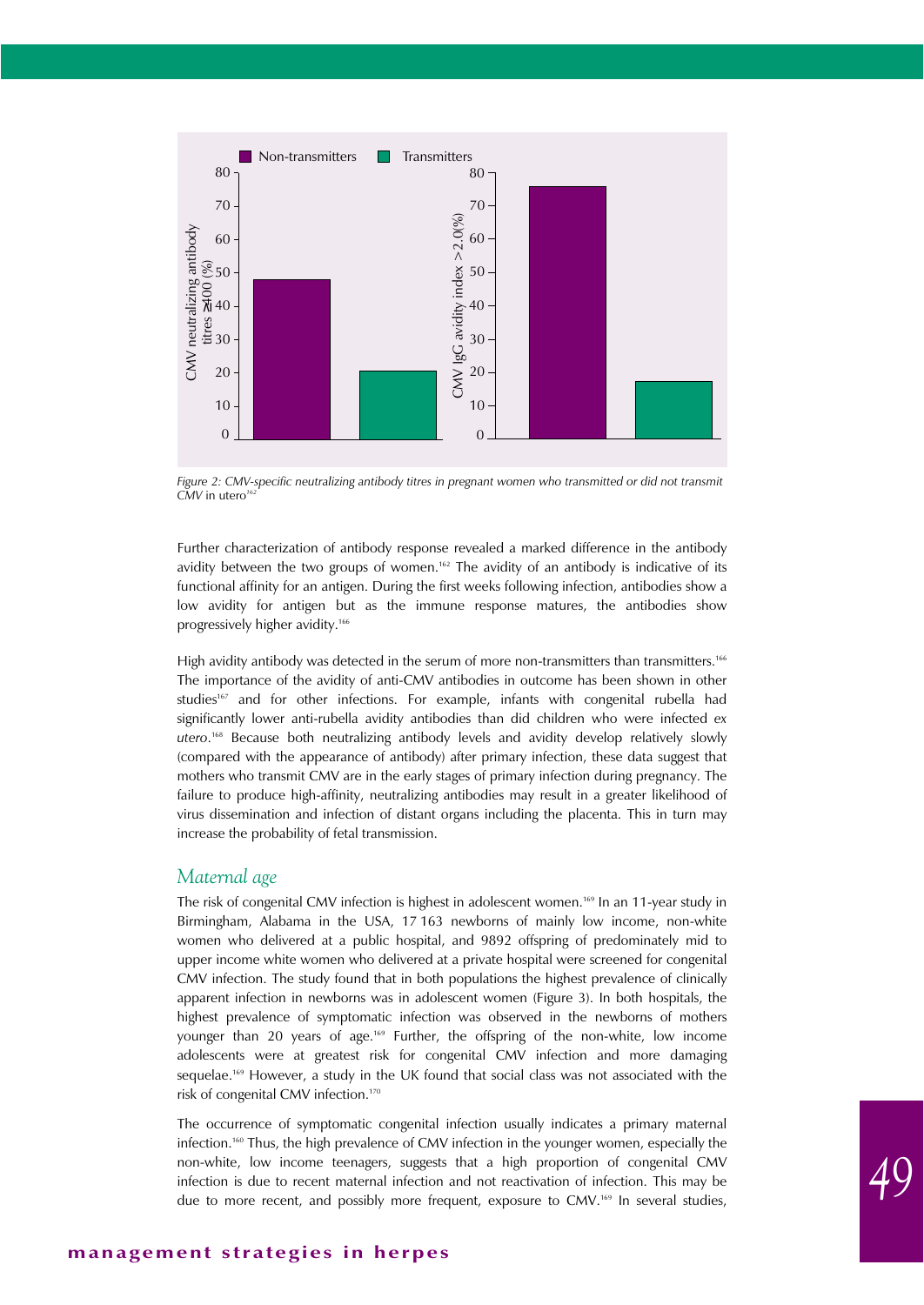25 Low income congenital CMV infection Congenital CMV infection 20 (per 100 live births) (per 100 live births) Mid income15 10 5 0  $< 20$  20–24 25–29  $\geq 30$ Maternal age (years)

*Figure 3: Prevalence of congenital CMV infection by maternal age for newborns screened at two hospitals in Birmingham, Alabama, USA, 1980–1990169* 

seropositivity to CMV has been correlated with the following factors:<sup>144,171</sup>

- Young age at sexual debut
- Number of lifetime partners
- Number of years of sexual activity
- Presence of chlamydial or gonococcal infection.

These studies indicate that sexual activity provides an opportunity for a high level of CMV exposure and may account for the increased risk of congenital CMV infection in non-white, young women.169 In contrast, the study in Birmingham, Alabama, USA found no association between young maternal age and congenital CMV infection in higher income groups, suggesting that frequent sexual exposure to CMV in adolescence is probably not the principal source of maternal and congenital infection in this population.<sup>169</sup>

Other factors may also contribute to the higher risk of younger women having a newborn with congenital CMV infection. In another study in Birmingham, Alabama, it was found that the prevalence of CMV excretion decreased steadily with age.172 In 1101 women, the prevalence of CMV excretion peaked at 8% and 15% in the urinary and genital tracts of girls aged 11–14 years and then decreased to undetectable levels in women older than 30 years of age. It is unlikely that the inverse relationship between virus shedding and age is explained by a reduced level of exposure to the virus with increasing age. $32$  It has been proposed that the interaction of an age-related factor with recent exposure to the virus in young women may enhance CMV infection during pregnancy and increase the risk of transmission to the fetus.<sup>169</sup>

# Impact of CMV Infection on the Pregnant Woman

Most primary and recurrent CMV infections in pregnant women are asymptomatic, although a small proportion may have a variety of clinical symptoms, including an infectious mononucleosis-like illness.

## Impact of Congenital CMV Infection on the Neonate

The nature of the maternal infection is a major pathogenetic factor for congenital CMV infection. Primary infection is more likely to be transmitted to the fetus and is more likely to cause fetal injury than recurrent infection.160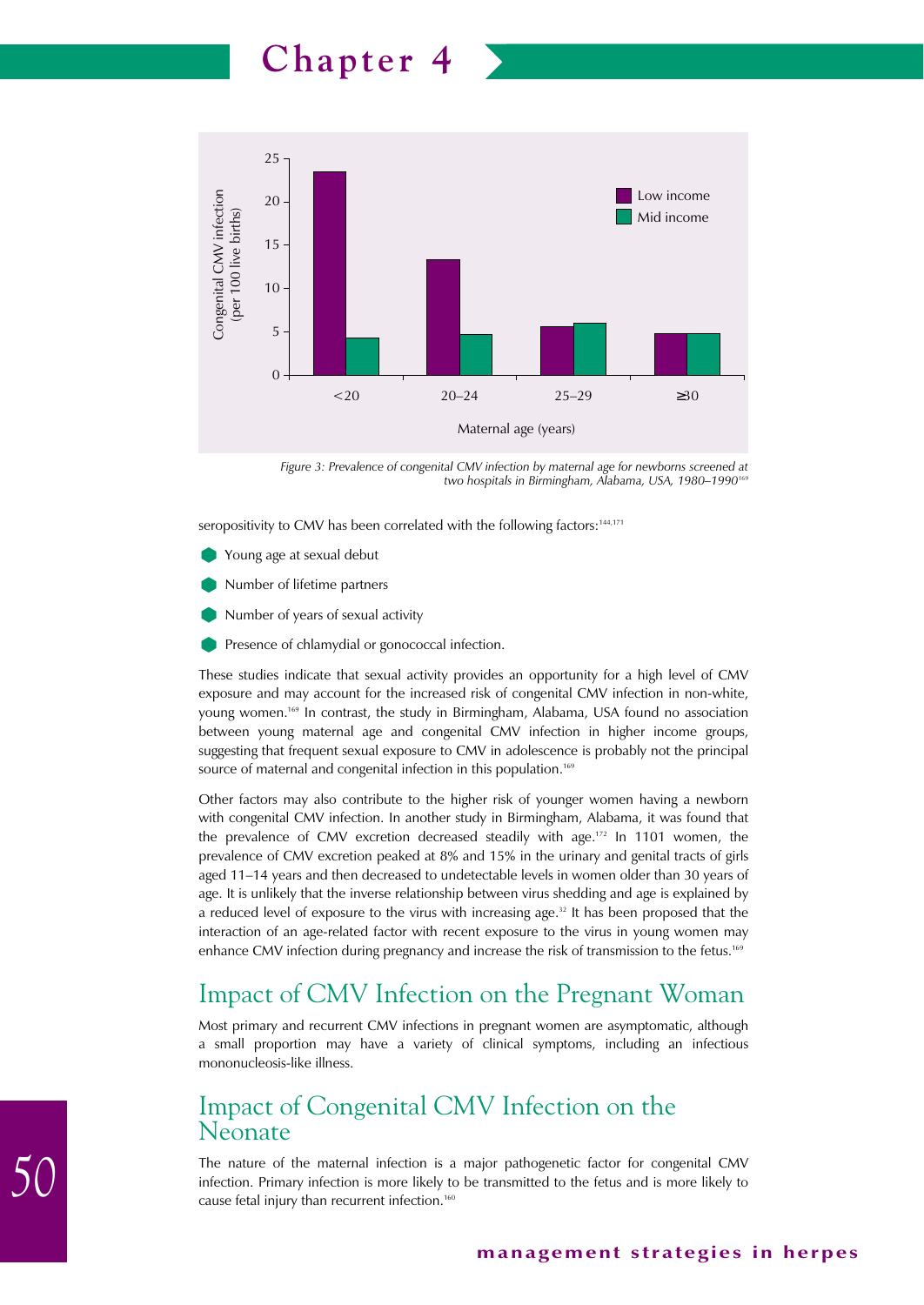| Sequelae                                                 | Per cent<br>symptomatic (no.) | Per cent<br>asymptomatic (no.) |
|----------------------------------------------------------|-------------------------------|--------------------------------|
| Sensorineural hearing loss                               | 58 (58/100)                   | 7.4 (22/299)                   |
| Bilateral hearing loss                                   | 37 (37/100)                   | 2.7(8/299)                     |
| Speech threshold:<br>$-$ moderate to profound (60-90 dB) | 27(27/100)                    | 1.7(5/299)                     |
| Chorioretinitis                                          | 20.4 (19/93)                  | 2.5(7/281)                     |
| IQ < 70                                                  | 55 (33/60)                    | 3.7(6/159)                     |
| Microcephaly, seizures or<br>paresis/paralysis           | 51.9 (54/104)                 | 2.7(9/330)                     |

Table 3: Sequelae in children following congenital CMV infection<sup>173</sup>

As pre-existing maternal antibodies lessen the severity of the sequelae of congenital infection, children of mothers with primary infection are more likely to have symptoms at birth than children of mothers with recurrent infection. The former are also more likely to have functionally important sensorineural hearing loss or be mentally disabled.<sup>160</sup>

The prognosis also differs greatly between infants with congenital CMV infection who are symptomatic at birth and those with no apparent signs of CMV infection at birth (i.e. asymptomatic congenital CMV infection), (Table 3).<sup>173</sup> The risk of CNS sequelae in children born with symptomatic congenital CMV infection is high; approximately 50–90% will experience hearing loss, impaired vision, mental retardation or cerebral palsy, although the severity of handicap varies.<sup>174</sup>

In comparison with children born with sympomatic infection, most children with asymptomatic congenital infection will have normal cognitive and intellectual development within the first 4 years of life.<sup>173,174</sup> However, long-term neurological sequelae will develop in 8-15% of infants with asymptomatic congenital CMV infection.<sup>173,174</sup> The most common outcome is sensorineural hearing loss (see below), although more severe neurodevelopmental deficits, including quadriparesis and microcephaly, have been described.<sup>161</sup> The correlation of asymptomatic congenital CMV infection with learning difficulties is controversial and the impact of this type of infection on development requires further study. Several follow-up studies have demonstrated similar effects of asymptomatic and symptomatic infection neurodevelopment.161 In contrast, a study in which 18 children with asymptomatic CMV infection were compared with 18 controls matched for age, gender, race, school class (grade) and socioeconomic status found that children with asymptomatic congenital CMV infection and normal hearing were not at increased risk of developing mental impairment.<sup>161</sup>

#### *Sensorineural hearing loss*

CMV infection is one of the most important causes of deafness in childhood.175 The virus can replicate in many structures of the inner ear, the distribution of CMV antigens being more extensive than cytolysis.<sup>176,177</sup> Immune damage may also be a contributing factor to deafness as inflammatory responses are observed in the inner ear.

Sensorineural deafness occurs in up to 58% of newborns with symptomatic congenital CMV infection and up to 15% of children born with asymptomatic infection.<sup>174</sup> The severity of hearing loss is greater in symptomatic children, $174$  although it can be progressive in both groups.178 A cohort of 388 children with congenital CMV infection received audiological evaluations at 3–8 weeks of age, 6 months, 12 months and then annually to assess hearing loss.178 Sensorineural hearing loss of >20 dB thresholds was detected in 5.2% of all infants at birth, with late onset throughout the first 6 years of life. By the age of 6 years, the cumulative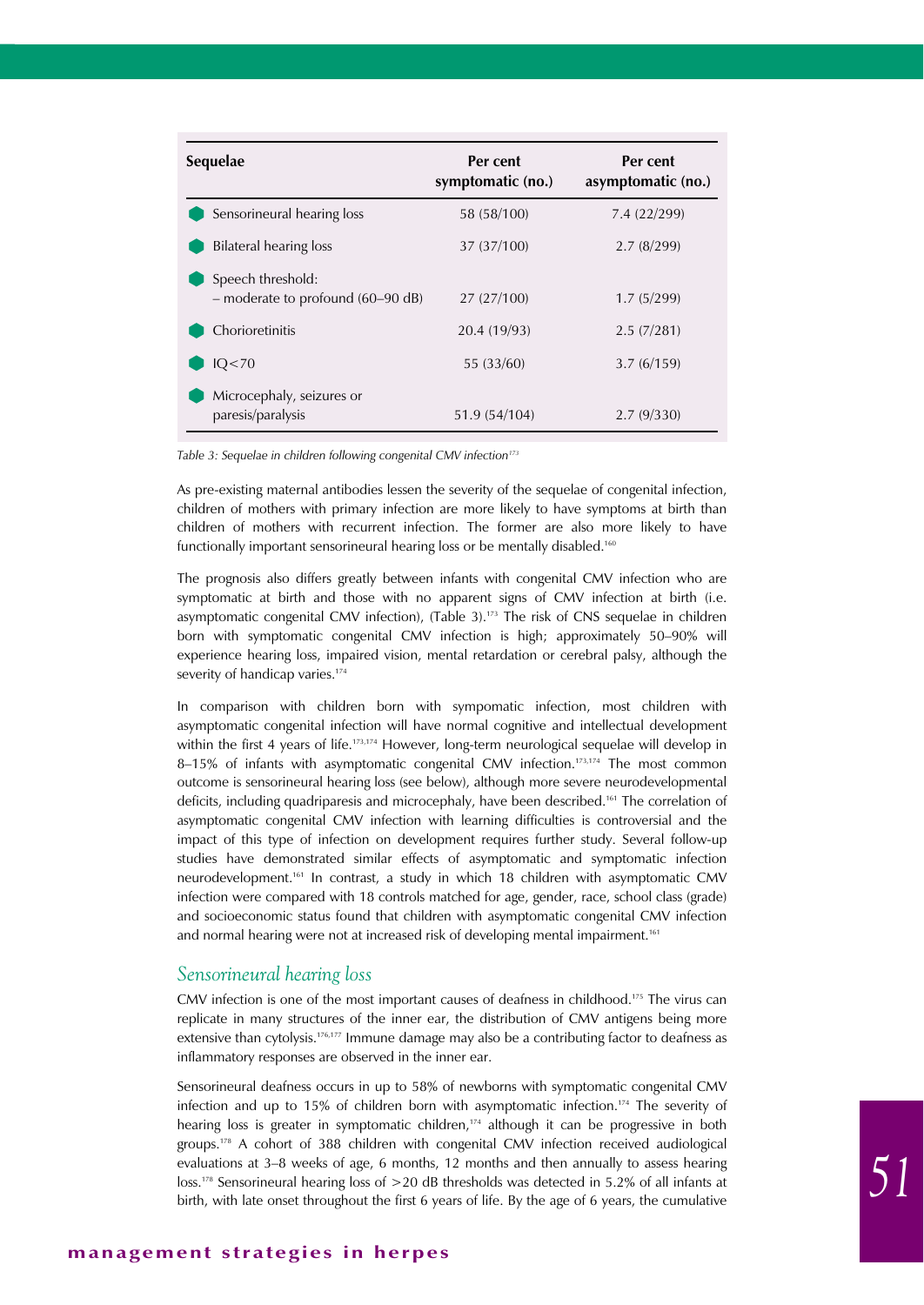

incidence was 15.4%. The rate of hearing loss was higher in children who were symptomatic at birth than in those without apparent disease (22.8% versus 4.0% at 3 months and 36.4% versus 11.3% at 72 months of age). These findings suggest that universal screening of hearing in neonates will detect less than half of all cases of sensorineural hearing loss caused by congenital CMV infection. Moreover, because most infants with congenital CMV infection are asymptomatic at birth, they will not be recognized as being at risk of sensorineural hearing loss and will not receive further hearing evaluations to detect late-onset hearing loss.

# Predictive Features in Congenital CMV Infection

Virus burden in early infancy has promise as a predictor of outcome in congenital CMV infection.179 CMV viruria and DNA in peripheral blood lymphocytes (PBL) were examined in 82 infants. The presence of CMV DNA in PBL did not correlate with an adverse outcome although virus burden did. In children in whom CMV burden was quantified, children with sequelae had a higher virus load and also higher urine CMV titres than those without sequelae.

Studies examining clinical abnormalities in relation to mental retardation found that chorioretinitis, microcephaly and an abnormal neurological examination or cranial computed tomographic (CT) scan at infancy had predictive value.<sup>180</sup>

### *Retinitis*

The presence of retinitis, which is found in 10–15% of symptomatic neonates, correlates best with neurological damage.<sup>174,180</sup> A long-term study that followed up 32 symptomatic children found that all children with retinitis had significant mental retardation whether or not they were visually impaired.<sup>180</sup>

### *Microcephaly*

Microcephaly at birth is predictive of later neurological sequelae, although the risk is not as great as for retinitis.<sup>180</sup> This clinical finding is present in over  $50-70\%$  of infants who are symptomatic at birth,<sup>161,181</sup> although symptomatic newborns with a normal head circumference may become microcephalic.<sup>181</sup>

### *Other neurological findings*

Abnormal neurological examination result at 1 year of age is associated with later mental retardation. Whether or not other abnormal neurological findings such as lethargy, hypotonia, poor suck and seizures can predict sequelae is not known.

### *Reticuloendothelial involvement*

In contrast to CNS involvement, evidence of reticuloendothelial system involvement, as indicated by thrombocytopenia and hepatic abnormalities, as well as prematurity and growth retardation have not been shown to be predictive of neurological outcome (Table 4).

### *CT scan findings*

In neonates with symptomatic congenital CMV infection, a computed tomography (CT) scan is a good predictor of an adverse neurodevelopmental outcome.<sup>182</sup> In a retrospective analysis, data from 56 children with symptomatic congenital CMV infection who underwent CT scans as newborns, and who were enrolled in a long-term follow-up study were analysed. Abnormal CT scans were noted in 70% of subjects, with the most common finding being intracerebral calcification. The majority of children with an abnormal newborn CT scan (90%) developed at least one sequela, compared with 29% of those with a normal finding. Newborn CT abnormalities were associated with low  $IQ$  ( $\lt$ 70), an abnormal hearing screen at birth and hearing loss on follow-up. None of the neonatal neurological findings were predictive of an abnormal CT scan.<sup>182</sup> The study also examined the relationship between CT scan results and other newborn findings (clinical and laboratory), and found that they did not predict neuroradiographic abnormalities.<sup>182</sup> Thus, the appearance of clinical findings of CNS involvement at birth can help the physician counsel parents and plan long-term follow-up for these children.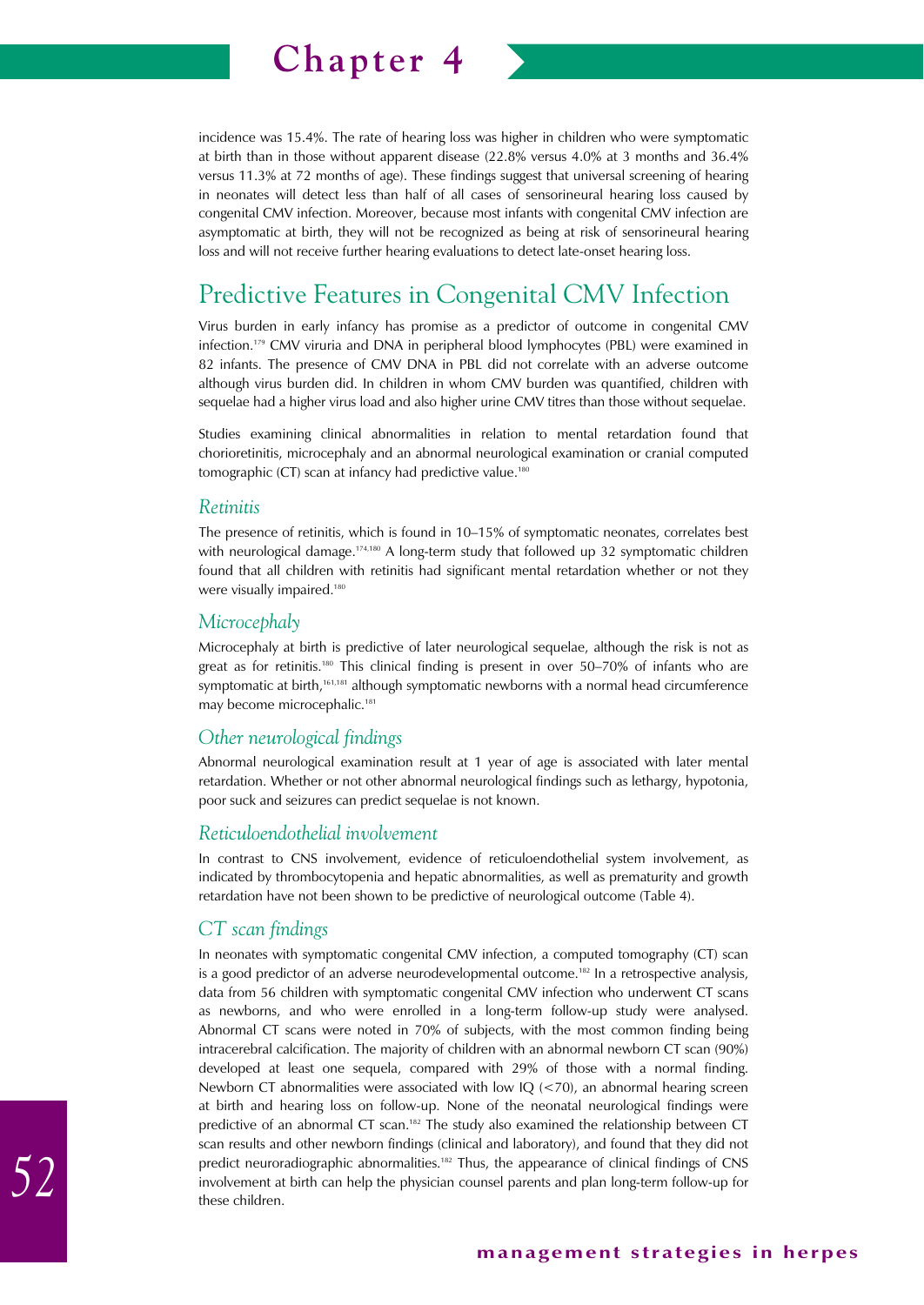| Only site of maternal infection | No. of infants<br>infected/no. exposed | (%)      |
|---------------------------------|----------------------------------------|----------|
| <b>Breast milk</b>              |                                        |          |
| Breast-fed infant               | 19/30                                  | 63       |
| Bottle-fed infant               | 0/9                                    | $\Omega$ |
| Cervix                          |                                        |          |
| Third trimester and post-partum | 8/14                                   | 57       |
| Third trimester                 | 18/68                                  | 26       |
| Second and third trimester      | 1/8                                    | 12       |
| Urine                           | 0/11                                   | $\Omega$ |
| <b>Saliva</b>                   | 0/15                                   | $\Omega$ |
| Non-excreting women             |                                        |          |
| Breast-fed infant               | 0/125                                  | $\Omega$ |
| Bottle-fed infant               | 0/11                                   | $\Omega$ |

*Table 4: Association between maternal excretion of CMV from various sites and infection of infant183*

# Perinatal CMV Infection

Perinatal or post-natal CMV transmission in infants occurs during exposure to infected genital secretions at birth, through breast milk, or through blood transfusion from a seropositive donor.183 The two most common sources of transmission in the perinatal period are the genital tract and breast milk (Table 4).<sup>183</sup> Infected breast milk has been demonstrated to account for 63% of perinatal acquisitions whereas the infected genital tract, particularly in late gestation, was associated with transmission in 26–57% of cases.183 The incubation period of perinatal CMV infection ranges from 4 to 12 weeks. The infection is chronic, with shedding persisting for years.<sup>133</sup>

Whether resulting from transmission during delivery, via breast milk or, less commonly, through blood transfusion, perinatal CMV infection is associated with much less morbidity compared with congenital CMV infection. Perinatal infection often involves the hepatobiliary tract but rarely causes clinical manifestations in normal individuals and is occasionally associated with protracted interstitial pneumonitis.<sup>158</sup>

## Conclusions

The factors that influence the transmission of CMV to the neonate and mediate damage to the fetus have not been defined fully. A pre-existing CMV-specific humoral response can lessen the deleterious effects on the fetus, but in contrast to congenital rubella or toxoplasmosis, maternal antibody does not completely protect the fetus. Thus, although congenital CMV infection is more likely in a seronegative pregnant woman who has primary CMV infection during pregnancy, CMV-infected infants can be born to women with recurrent infection.

Symptomatic infection occurs in 5–10% of congenitally infected infants, with over 90% of these children experiencing motor, visual, cognitive or auditory sequelae. The remaining 90% of congenitally infected infants will have no obvious signs or symptoms of CMV infection but many of these (approximately 11%) will subsequently develop sensorineural hearing loss. Overall, intra-uterine CMV infection is one of the major causes of sensorineural hearing loss worldwide.

The neurodevelopmental sequelae associated with congenital CMV infection and the developmental consequences of CMV-induced sensorineural hearing loss are such that identification of the pregnant woman or neonate may have value, but any diagnostic or screening measure should be balanced against the availability, and efficacy, of an intervention.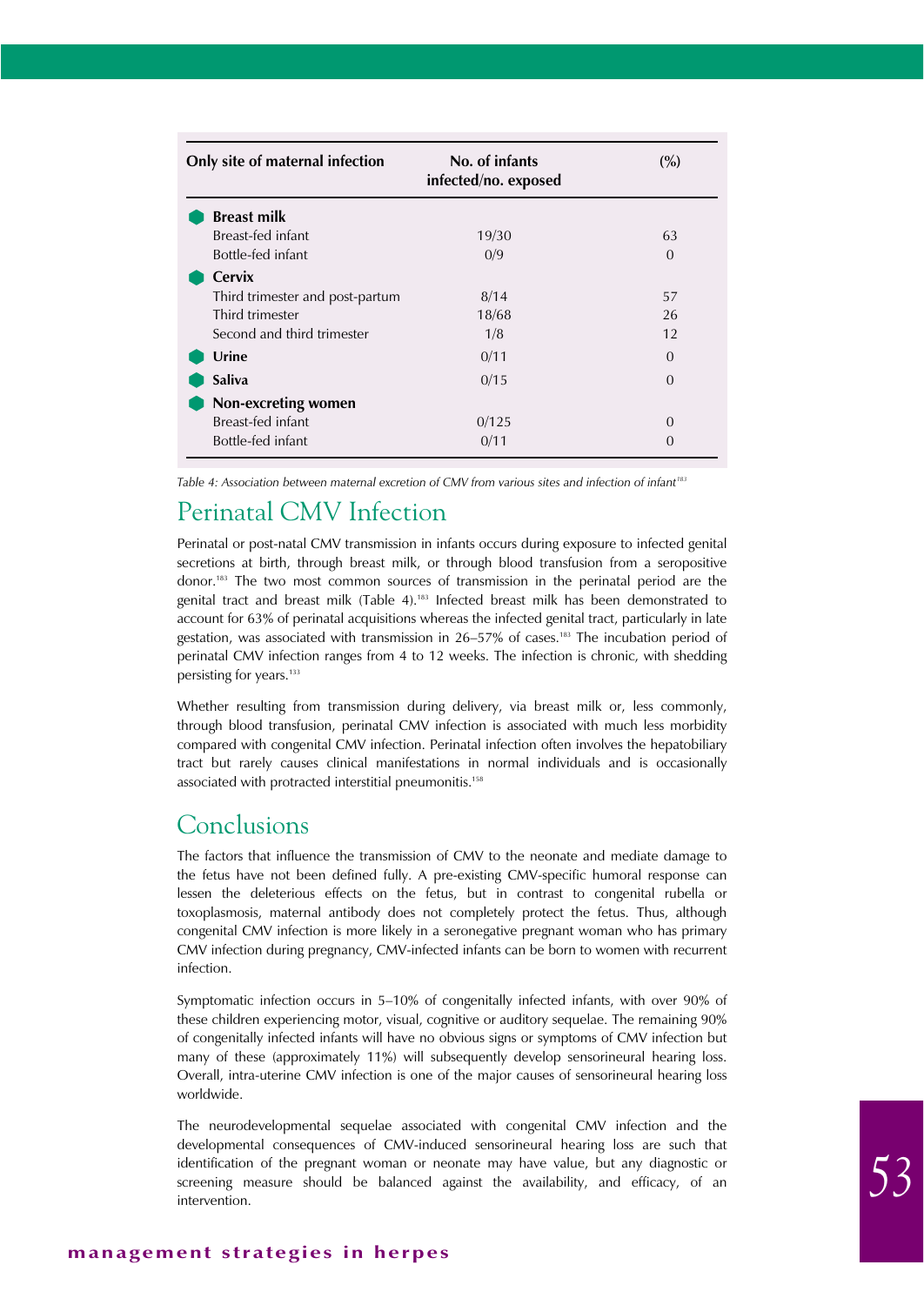

## Summary

CMV is the leading cause of congenital virus infection in the world. Approximately 1% of all infants are congenitally infected; the prevalence of infection ranges from 0.2% to greater than 3%.

Sociodemographic factors such as urban residence, ethnic origin and socioeconomic status affect the rate of CMV acquisition. In women of child-bearing age, intrafamilial and sexual transmission of CMV are important.

Transmission of CMV from mother to fetus may occur during all three trimesters. The consequences of infection on the fetus are generally worse when it occurs in the first half of pregnancy.

CMV is unusual among viruses causing congenital infections in that it can be transmitted *in utero* and cause disease during primary or recurrent infections. The transmission rate is higher during primary infection than in recurrent infection indicating that maternal immunity provides some protection against congenital CMV infection.

The presence of maternal immunity to CMV before conception lessens the risk of *in utero* transmission. The IgG and IgM antibody titres are higher in women who transmit CMV *in utero* compared with those who do not. Moreover, the titres of neutralizing antibody and avidity index are higher in women who do not transmit virus.

The prognosis differs greatly between infants with congenital CMV infection who are symptomatic and those who are asymptomatic at birth. The risk of CNS sequelae in children born with symptomatic congenital CMV infection is high. Most children with asymptomatic congenital infection will have normal cognitive and intellectual development, but 8–15% of these infants will have complications of which the most common outcome is sensorineural hearing loss.

Studies examining clinical abnormalities in relation to mental retardation found that virus burden, chorioretinitis, microcephaly and an abnormal neurological examination or CT scan at infancy have predictive value for adverse neuroimpairment. Virus load may also be predictive of outcome.

Perinatal CMV infection is largely asymptomatic with no apparent adverse effects on growth, motor or psychosocial development.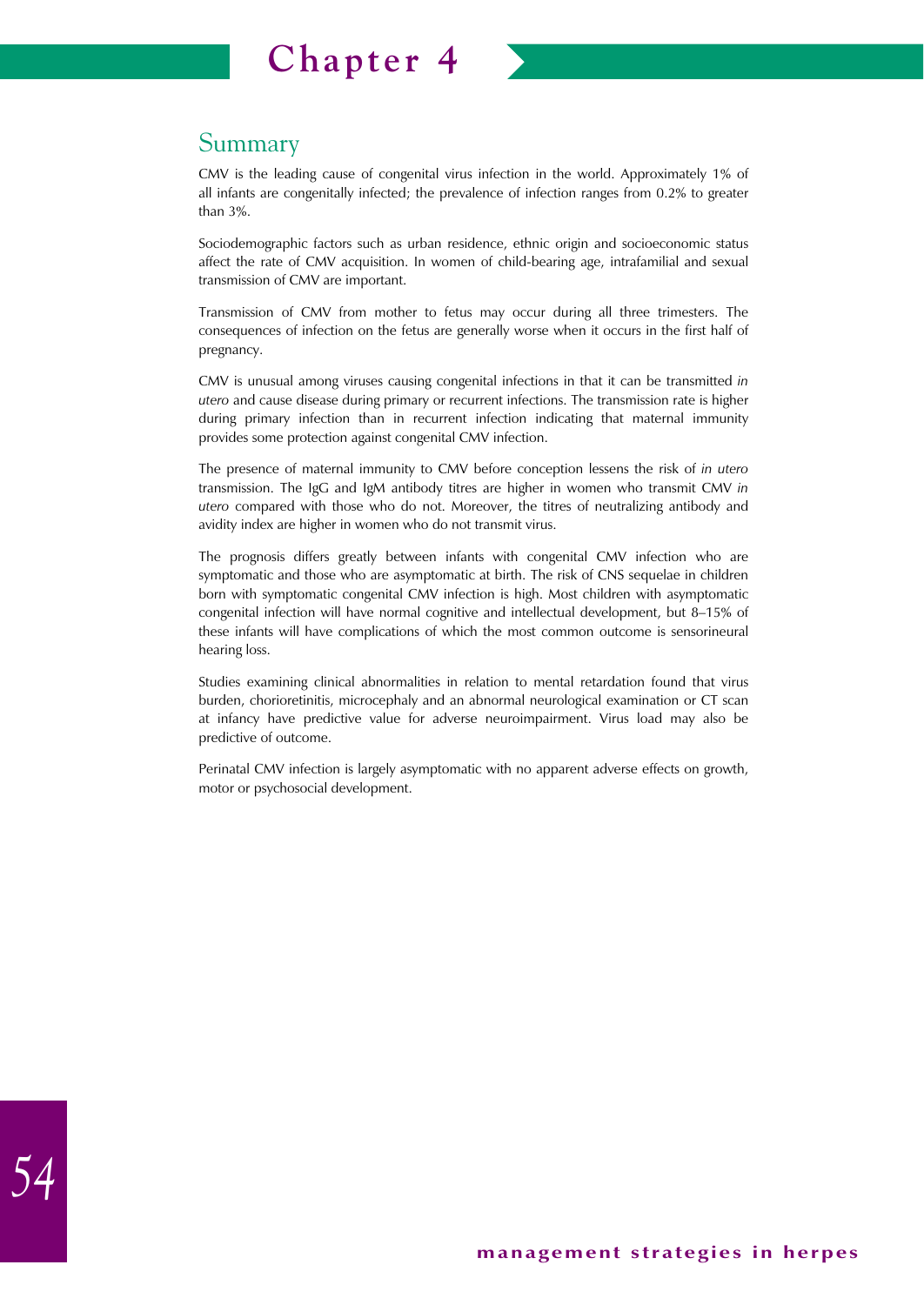# **Management of Cytomegalovirus Infection in the Pregnant Woman and Neonate**

## Diagnosis of Cytomegalovirus Infection in the Pregnant Woman

Over 90% of cytomegalovirus (CMV) primary infections in pregnant women, as in most otherwise healthy individuals, are asymptomatic and likely to remain undetected by the woman and her physician. In addition, symptomatic infection is usually accompanied by symptoms that are non-specific for CMV, including fever, fatigue, headache, myalgia and sore throat. Given the impact of CMV infection on the fetus, definitive identification of the serostatus of the pregnant woman and whether or not the infection is active are necessary. A differential approach based on pre-conception serostatus is provided below (Figure 1).

# Determination of Pre-Conception Serostatus

## *Woman whose CMV serostatus before conception is known*

For women who are known to be seropositive for CMV before conception, the rate of fetal infection is less than  $1\%$ <sup>134</sup> and, even where transmission occurs, it is linked to less severe sequelae of congenital CMV infection than infection in seronegative women.<sup>160</sup> Thus, for women who are known to be seropositive before conception, there is no requirement for laboratory CMV testing unless indicated by particular clinical characteristics of the mother or fetus (Figure 1).

In comparison, women seronegative for CMV before conception are susceptible to primary CMV infection. Good hygiene practice and advice on sex (e.g. use of condoms, abstinence, frequent handwashing, avoiding direct contact with secretions) should be given to these women. This is of particular importance for those who routinely come into contact with



*Figure 1: Proposed scheme for diagnosis of pregnant women according to their CMV serological status*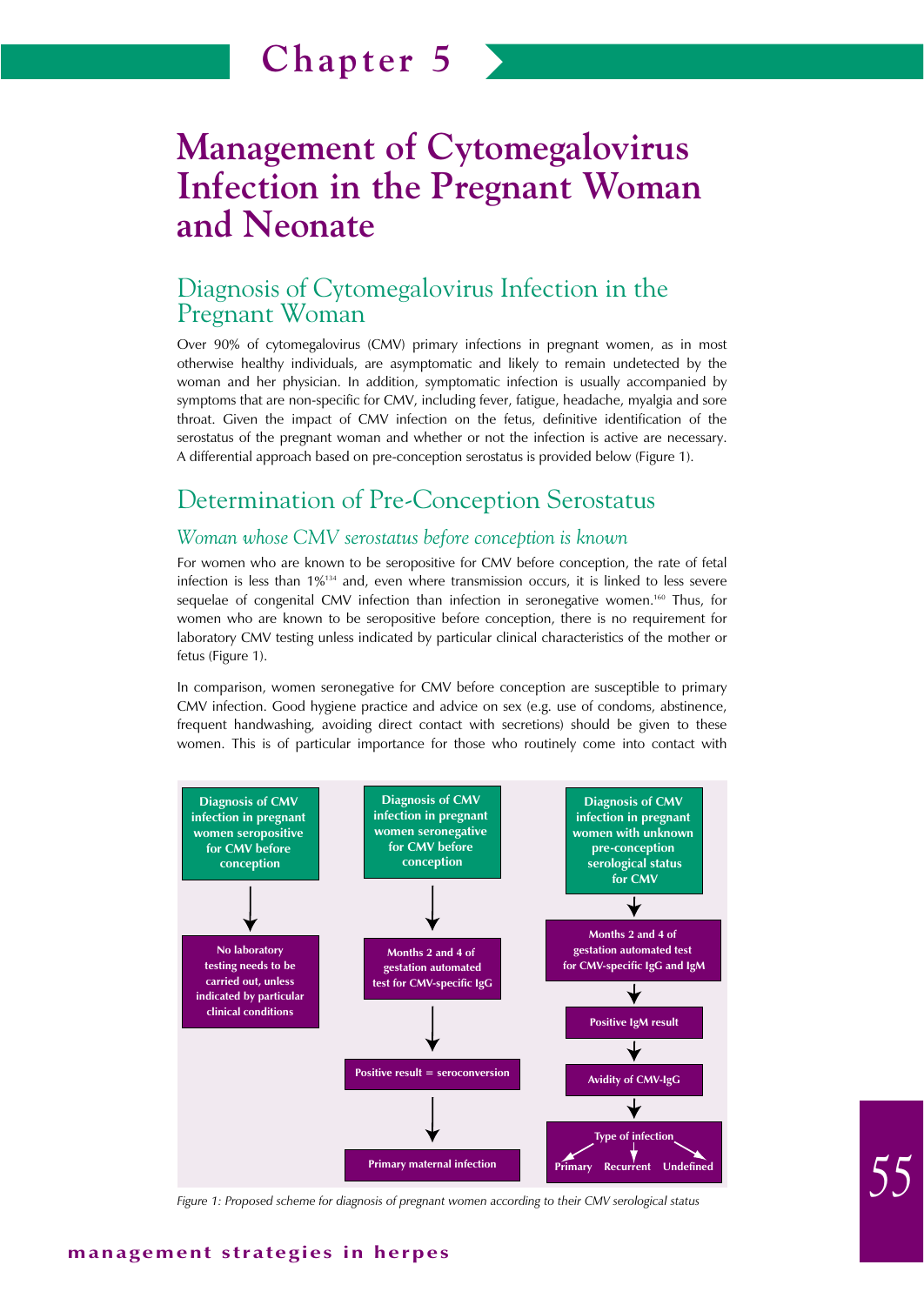young children as they can excrete virus for months in the absence of clinical signs. However, such mechanical measures may be impracticable, especially for mothers of young children.

In seronegative women, serological testing for CMV-specific immunoglobulin (Ig) G may be performed at two different time points during pregnancy (i.e. months 2 and 4). If the women is seronegative at both tests, follow-up may be suspended. Where seroconversion is detected, pre-natal diagnosis should be offered to determine the likelihood of intra-uterine infection and the risks associated with the diagnostic procedure explained (Figure 1).

Serological testing for IgG can be performed using available commercial tests. These have reasonable sensitivity and specificity, although there is cross-reactivity with other members of the Herpesviridae family184 which can give rise to false positives. Assays are being developed that use selected recombinant antigens instead of virus particles or lysates, which should reduce the problem of cross-reactivity.

### *Woman whose pre-pregnancy serological status is unknown*

The diagnosis of CMV infection is complex in the woman whose pre-pregnancy serological status is unknown. As most CMV infection is asymptomatic, it is difficult to identify pregnant women undergoing acute, asymptomatic infection. A solution is to screen all pregnant women, although many countries do not screen for CMV disease during pregnancy because of:

- Cost
- Unreliability of tests
- It is not possible to identify fetuses at risk where women with a primary infection are identified
- Lack of treatment options.

The most appropriate procedure for screening pregnant women is CMV-specific IgM detection. However, the correlation between results obtained from commercial assays that detect IgM is poor, which limits their value.<sup>185,186</sup> Serological diagnosis may be improved with the advent of a new generation of serological tests containing a mixture of genetically defined CMV antigens.187–189 The high sensitivity and the relatively low cost of these tests makes them suitable screening tests for pregnant women whose pre-conception CMV serostatus is unknown.

Routine serological screening of pregnant women for CMV infection cannot be recommended as a standard of care at the present time. If antiviral therapy which can safely prevent or treat fetal infection is developed then the role of maternal pre-natal screening must be reassessed. Screening some high-risk women or populations may be of value now, although choices for intervention are limited.

It may be appropriate to store the first antenatal screening blood sample for a minimum of 12 months and to analyse it where indicated clinically (e.g. fever of unknown origin; cervical lymphadenopathy).

# Identification of Primary CMV Infection

Diagnosis of primary CMV infection in the mother can be performed by serological and virological methods.

### *Serological tests: CMV-specific IgM*

CMV-specific IgM is a sensitive indicator of ongoing or recent infection but, although it indicates a primary infection, less than 10% of IgM positive women will have a congenitally infected fetus or newborn.190 This is partly because IgM is often produced during reactivation or re-infection, and the IgM titre at the beginning of an infection may be similar to that during a recurrence<sup>191-193</sup> with the result that false positives are common. Thus, the presence of IgM, or a high titre of IgM, should not be the sole method for identifying primary CMV infection; a positive IgM test should be considered only as the starting point for a more thorough diagnostic evaluation.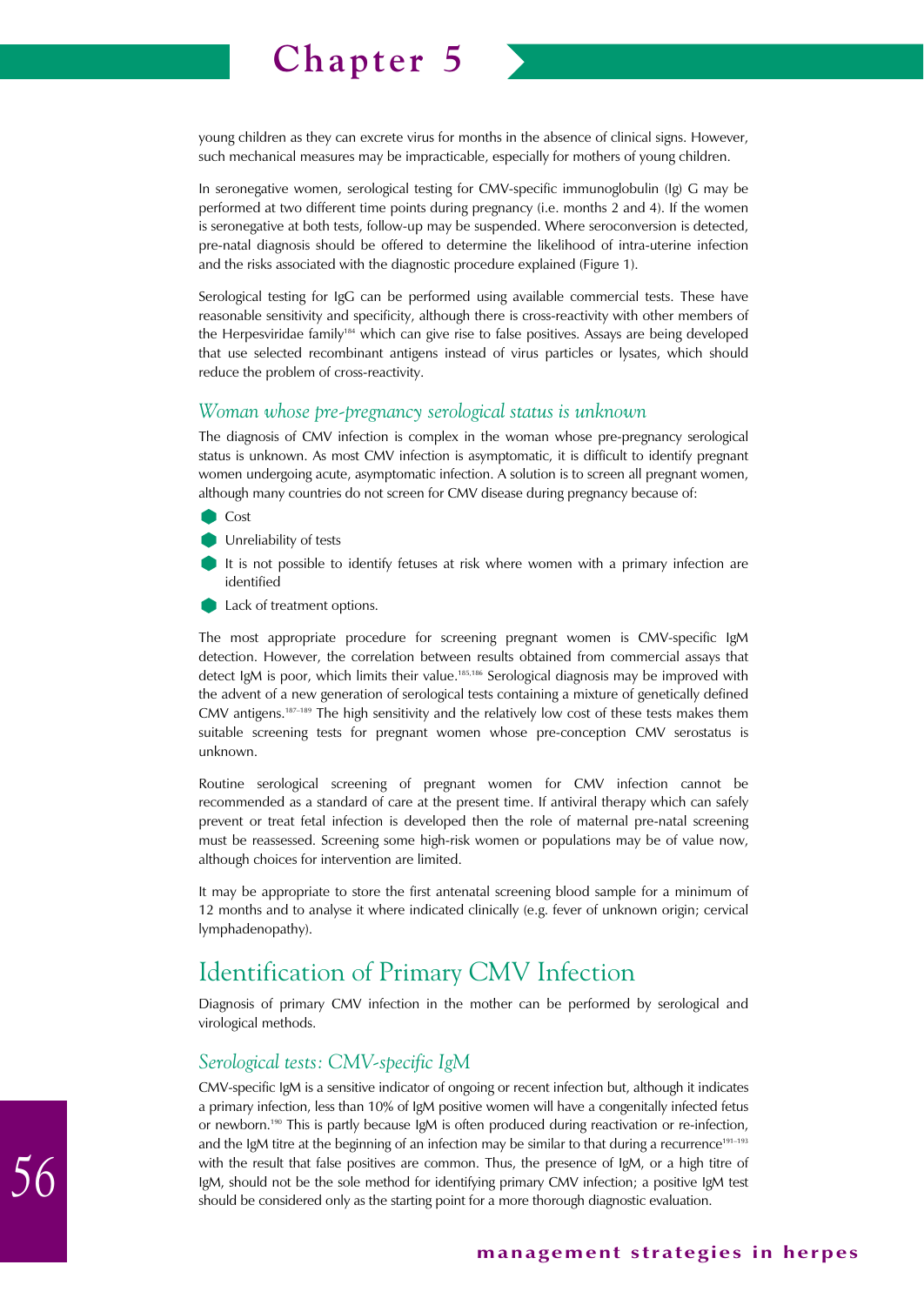### *Serological tests: IgG avidity and IgM reactivity by immunoblot*

Primary infection can be reliably determined by measuring IgG avidity. A low IgG avidity is a marker of primary CMV infection in immunocompetent subjects for 18–20 weeks after the onset of symptoms.186,194 In both pregnant and solid organ transplant recipients, anti-CMV IgG avidity, determined using a commercially available enzyme immunoassay, reliably distinguishes between primary and non-primary CMV infection.167 In more than 90% of primary infections, IgG to CMV was of low avidity whereas low avidity IgG was not detected in non-primary infections.<sup>167</sup>

In serum obtained during the first trimester of pregnancy, a CMV IgG avidity index above 65% is not associated with congenital CMV infection.195 In a study of 78 women without a documented seroconversion history, and with a CMV-specific IgM response or equivocal result on first testing during pregnancy, eight cases of congenital CMV infection occurred in women whose avidity index was less than 50%. Congenital infection in the first trimester was not associated with an intermediate or high CMV IgG avidity index.195 The results of the above investigation are corroborated by a study in 41 women with CMV-specific IgM and without seroconversion. Of 41 infants, four had congenital CMV infection and each of these was born to a mother with a CMV IgG avidity index below 30%.<sup>194</sup>

The reactivity of IgM to different CMV proteins, as detected by immunoblotting, has also been shown to be useful for identifying pregnant women at risk of transmitting the virus to their fetus.<sup>186</sup> The utility of these two measures in determining the risk of transmission was examined in a study of 87 pregnant women.<sup>196</sup> The results indicated that if the anti-CMV IgM antibody avidity is measured before 18 weeks' gestation, it can identify all pregnant women who will give birth to an infected newborn. In contrast, IgM detected by immunoblotting showed a sensitivity of only 69%. Later in gestation (20–23 weeks), the sensitivity of IgM detection by immunoblot is greater than that obtained by avidity (75% and 63%, respectively). Thus, the early determination of anti-CMV antibody avidity is a helpful tool to identify a subgroup of women at risk of transmitting infection whereas if assessment is performed later in pregnancy, an IgM immunoblot may be of value. A major drawback for the use of immunoblot is that the test is not commercially available.

Although laboratory assays can identify primary CMV infections, no assays exist to detect recurrent infection that may be transmitted to the fetus.

#### *Antigen detection*

The use of maternal CMV viraemia or CMV antigenaemia for diagnosis has received little attention because of the difficulty of isolating the virus or antigens in blood, and as CMV can be detected in the blood of pregnant women during recent primary or ongoing infections.<sup>197,198</sup> Initial findings in one study indicate that the risk of congenital CMV infection is increased 10-fold in viraemic mothers compared with those without evidence of viraemia.197 In contrast, another study found that virus levels determined by antigenaemia, viraemia and DNAaemia were low and did not correlate with clinical course of infection, intra-uterine transmission or severity of outcome.<sup>198</sup> In this latter study, the sensitivities of the antigenaemia and viraemia tests were low, detecting only 50% and 25% of patients in the first month after infection, whereas at 2 months only 25% of patients were antigenaemia-positive and none were positive for viraemia. CMV DNA was detected in peripheral blood leucocytes in 100% and 90% of subjects examined after 1 and 2 months, respectively, and persisted for 6 months. The persistence of CMV DNA for 3 months or longer was not associated with a higher risk of fetal infection.

## Pre-Natal Diagnosis (Amniocentesis)

Definitive pre-natal diagnosis is required, as the only available intervention for congenital CMV infection is termination of pregnancy. Pre-natal diagnosis could be offered to pregnant women who develop a primary infection or an undetermined type of CMV infection characterized by a high virus load (as shown by viraemia) during the first half of gestation. In approximately 70% of cases, the results will indicate an absence of fetal infection, preventing unnecessary termination of uninfected fetuses and allowing women to continue their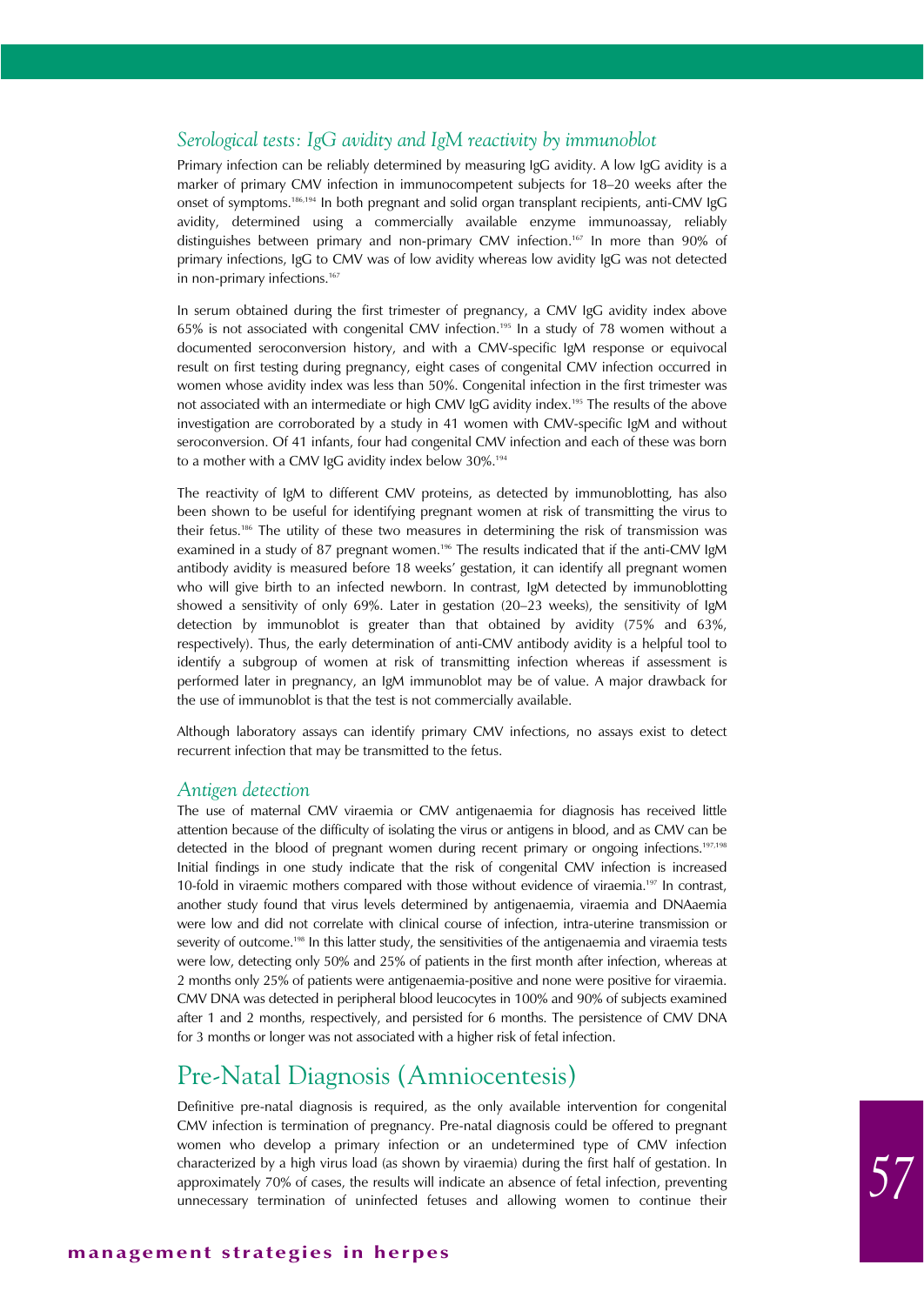

### *How to perform pre-natal diagnosis*

#### Material to test

Amniotic fluid is a suitable choice of body fluid for the pre-natal diagnosis of CMV infection as, although the precise mechanisms of fetal infection are not fully understood, the fetus excretes CMV via urine into the amniotic fluid.<sup>201-207</sup>

#### Optimum time to perform amniocentesis

The optimum time to perform amniocentesis is between 21 and 23 weeks' gestation as:

- False negative results have been reported before this age, as fetal diuresis becomes established only after 20–21 weeks' gestation
- In most cases, 6–9 weeks must elapse from the time of maternal infection before virus can be detected in amniotic fluid, and CMV infection is correlated with severe fetal disease principally when it occurs during the first 12 weeks' gestation.<sup>208</sup>

It is possible that CMV infection occurring at the beginning of the pregnancy may not be detected with amniocentesis, but this is unlikely as fetal excretion of the virus may last for months, as in congenitally infected newborns. Amniotic fluid taken at 21–23 weeks' gestation should still test positive even when the infection has occurred during the first weeks of pregnancy. Importantly, as terminations are not legally allowed after 20 weeks in some countries, pre-natal diagnosis may have to be performed earlier. The lower sensitivity of the test in this situation should be taken into account.

### Choice of assay

A large-scale study compared polymerase chain reaction (PCR) with virus isolation for pre-natal diagnosis of congenital CMV infection using amniotic fluid from 82 pregnancies at risk of transmitting CMV (Table 1).193 In 50 cases, fetal blood was also obtained and both antigenaemia and PCR performed. The results indicated that amniotic fluid is better for prenatal diagnosis than fetal blood (Table 1).

| <b>Test</b>              | <b>Sensitivity</b><br>$\frac{0}{0}$ | <b>Specificity</b><br>(%)                                      | <b>PPV</b> | <b>NPV</b> |
|--------------------------|-------------------------------------|----------------------------------------------------------------|------------|------------|
| <b>PCR</b>               | 100                                 | 83.3                                                           | 0.48       | 1.00       |
| Shell vial assay         | 50                                  | 100                                                            | 1.00       | 0.94       |
| <b>PCR</b>               | 66.6                                | 85.5                                                           | 0.33       | 0.96       |
| Rapid virus<br>isolation | 16                                  | 98.2                                                           | 0.50       | 0.92       |
|                          |                                     | DDV: positive prodictive value: NDV: perstive prodictive value |            |            |

*PPV: positive predictive value; NPV: negative predictive value*

Table 1: Performance of antigenaemia and PCR in the detection of congenital CMV infection<sup>193</sup>

The positive predictive value of 0.48 for PCR in the study indicates that detection of CMV DNA in amniotic fluid is of limited diagnostic value. A positive isolation is indicative of congenital infection but false negatives are not uncommon because intact virus particles are required to be infectious for detection in culture. To avoid the risk of false negative results, 3–6 replicates of amniotic fluid samples (depending on the available amount of the sample) should be amplified independently in routine diagnosis.<sup>206</sup>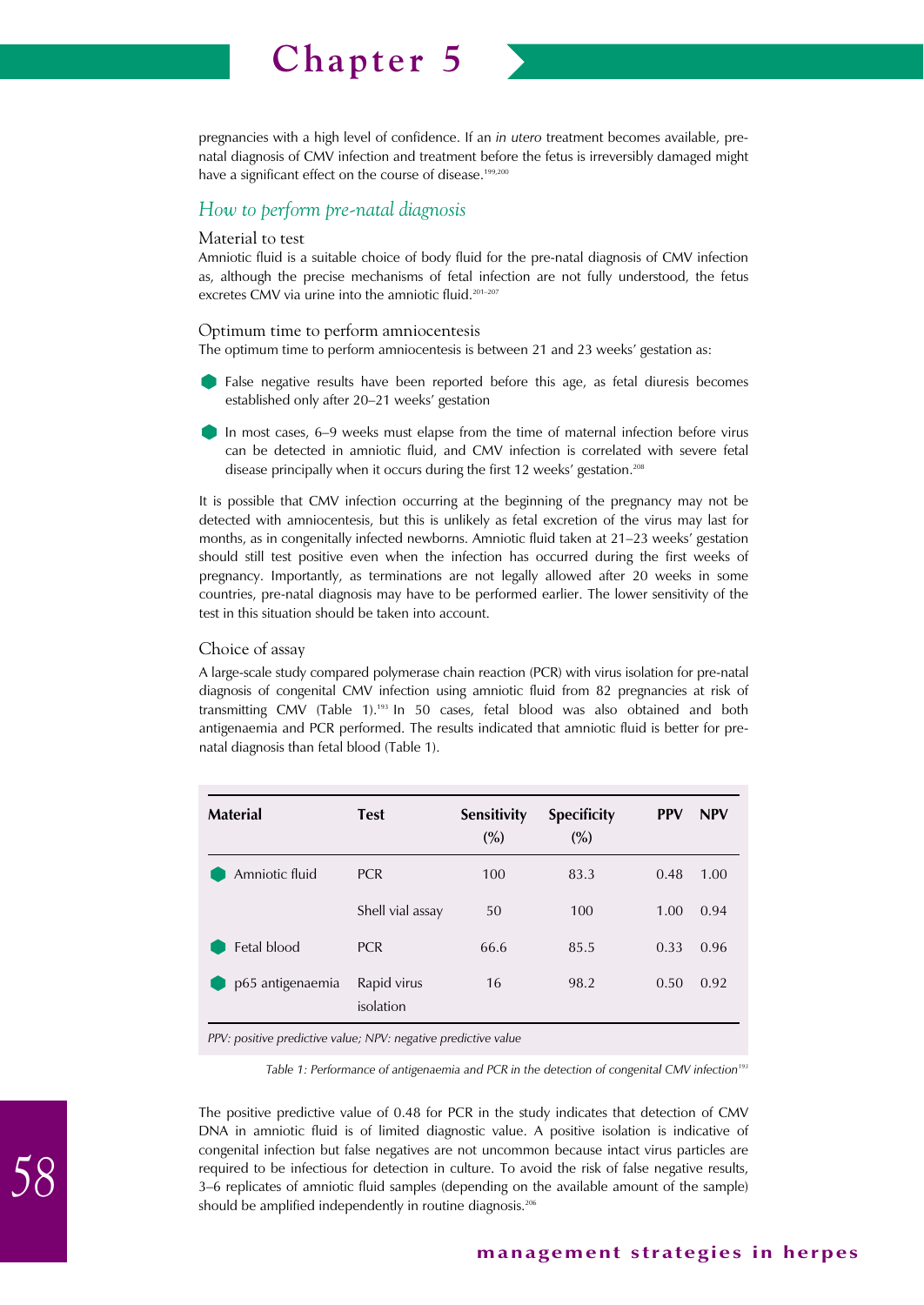# How to Identify Fetuses at Risk of CMV Disease



*\*qPCR: quantitative PCR*

*Figure 2: Proposed scheme for prenatal diagnosis of fetal CMV infection.*  In approximately 30% of cases, intra-uterine transmission will be documented, but does not necessarily mean that the fetus will have disease. Therefore, a further diagnostic problem of identifying fetuses at risk of severe CMV disease arises.

Until recently, fetuses at high risk of infection have been identified by fetal ultrasound as part of a woman's routine pre-natal care. As other intra-uterine infections (herpes simplex virus, varicella zoster virus, HIV, rubella, syphilis and toxoplasmosis) can cause similar clinical findings, a differential diagnosis should be made.<sup>209,210</sup> In many cases, clinical signs may be identified too late to allow pregnancy termination. In those cases with documented CMV transmission, determination of virus load in the amniotic fluid by quantitative PCR seems to be able to identify fetuses at higher risk of developing a severe infection.196 A management scheme for pre-natal diagnosis of fetal CMV infection is proposed in Figure 2.

# Post-Natal Diagnosis

The standard diagnostic test for congenital CMV infection is detection of virus in urine and/or saliva collected as soon as possible, certainly within the first 3 weeks of life. An alternative is CMV-specific IgM determination in serum, although CMV-specific IgM can only be detected in about 70% of newborns.<sup>211</sup>

PCR of the serum for CMV DNA has proven to be a rapid, sensitive and specific method for the diagnosis of congenital CMV infection in infants who are asymptomatic at birth. In a comparison of urine CMV culture (gold standard) with IgM determination and serum PCR in infants with congenital CMV infection, serum PCR was the most sensitive and specific test (Table 2).<sup>212</sup> PCR of the urine also has high sensitivity compared with tissue culture,<sup>213,214</sup> and PCR of the cerebrospinal fluid (CSF) may also be of value in the rapid diagnosis of CMV infection in neonates.<sup>215</sup>

|                                               |                                                                              | No. of patients $(\%)$                                                     |                            |                                                                                                                                     |  |  |
|-----------------------------------------------|------------------------------------------------------------------------------|----------------------------------------------------------------------------|----------------------------|-------------------------------------------------------------------------------------------------------------------------------------|--|--|
| Laboratory evaluation                         | With<br>symptomatic<br>congenital<br><b>CMV</b><br>infection<br>$n = 18$ (%) | With<br>asymptomatic<br>congenital<br><b>CMV</b><br>infection<br>$n=2$ (%) | Uninfected<br>$n = 32$ (%) | Sensitivity (%)<br>and specificity $(\%)$<br>compared with<br>urine CMV<br>culture in<br>symptomatic<br>congenital CMV<br>infection |  |  |
| Urine CMV culture positive                    | 18 (100)                                                                     | 2(100)                                                                     | 0(0)                       |                                                                                                                                     |  |  |
| CMV IgM positive                              | 4(22)                                                                        | 0(0)                                                                       | 0(0)                       | Sens: $22$<br>Spec: 100                                                                                                             |  |  |
| Serum PCR positive by<br>liquid hybridization | 18 (100)                                                                     | 1(50)                                                                      | 0(0)                       | Sens: 100<br>Spec: 100                                                                                                              |  |  |

Table 2: Results of urine CMV culture, serum PCR and serum IgM antibody in congenitally infected and uninfected neonates<sup>212</sup>

After 21 days – because serology and virus detection will not distinguish pre- and post-natal infection – diagnosis should rely on clinical suspicion based on the typical pattern of signs and symptoms.<sup>216</sup> Clinical findings and neuroimaging allow diagnosis of CMV infection in the neonate. Some of the more common clinical manifestations are shown in Table 3.217

### **management strategies in herpes**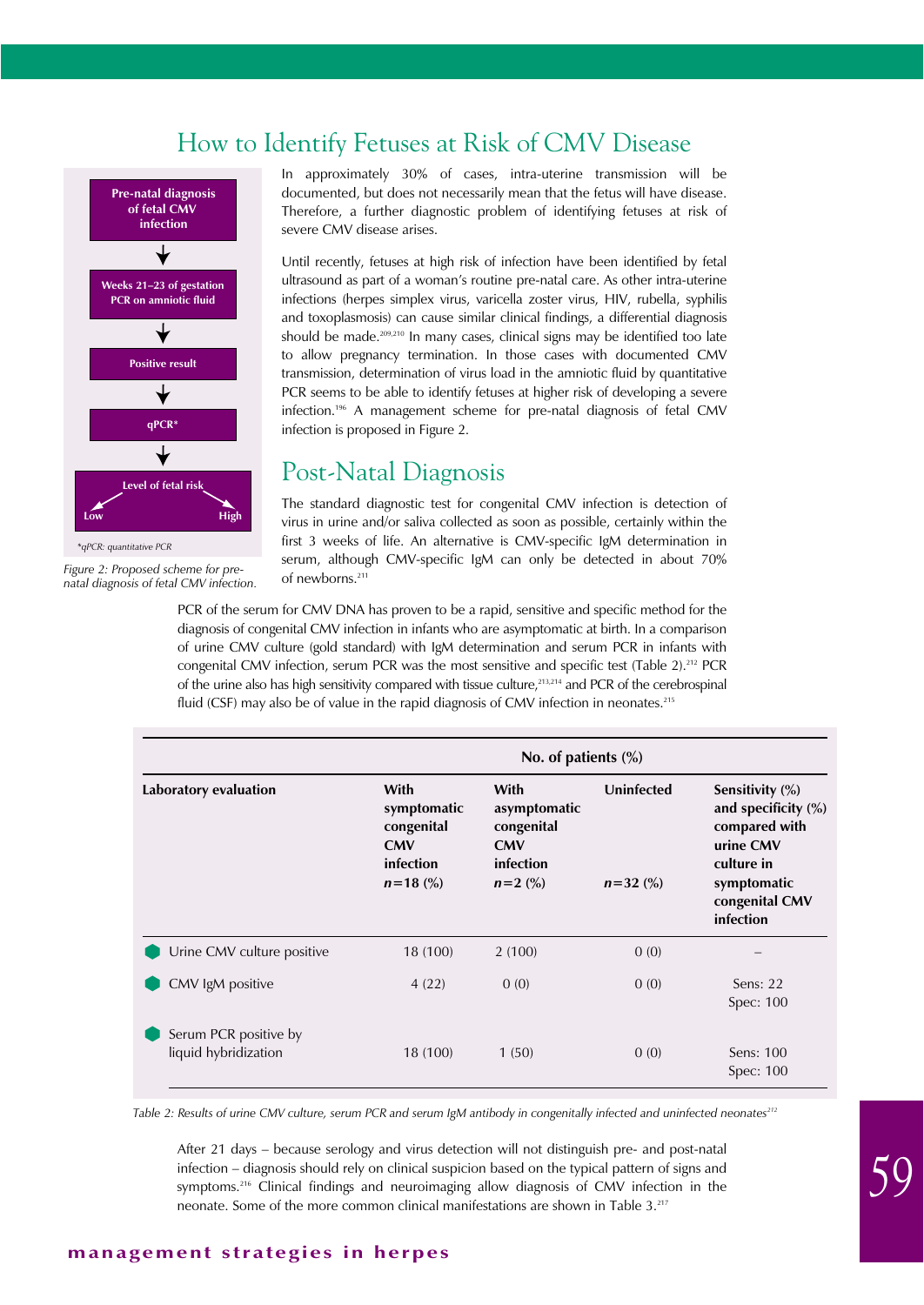



Table 3: Physical and laboratory findings in congenital CMV infection<sup>21</sup>

| <b>Finding</b>                                      | Per cent affected <sup>+</sup> |
|-----------------------------------------------------|--------------------------------|
| No abnormalities                                    | 30                             |
| Intracerebral calcifications                        | 70                             |
| $\bullet$ Calcifications + other abnormality        | 56                             |
| Ventricular dilation                                | 10                             |
| Cortical and/or migration abnormality               | 8                              |
| *Neonates with symptomatic congenital CMV infection |                                |

*Table 4: Cranial CT scans in 56 newborns with symptomatic congenital* CMV infection<sup>182</sup>

As over 90% of newborns with congenital CMV infection are asymptomatic at birth, they will not be diagnosed unless newborns are screened. Screening for congenital CMV infection can be accomplished accurately by testing saliva or urine for virus but universal screening cannot be recommended until data supporting cost-effectiveness are available. Although isolation of CMV from urine or saliva is the gold standard for diagnosis or screening, PCR detection should work well for diagnosis, but it has not been adequately evaluated for screening purposes.

Neuroimaging may reveal intracranial calcifications, dilated ventricles, enlarged subarachnoid space, oligo/pachygyria, abnormal myelination and paraventricular cysts (Table 4).182,218 These sequelae are clinically more prominent following infection early in pregnancy than later.<sup>216</sup> A cranial computed tomographic (CT) scan is a good predictor of adverse neurodevelopmental outcome in neonates with symptomatic congenital CMV infection.<sup>182</sup>

PCR performed on dried blood stored on filter paper has been shown to allow retrospective diagnosis of congenital CMV

infection.219 Consideration, however, should be given to the possibility of contamination from adjacent blood samples. Demonstration projects are required to determine if Guthrie cards can distinguish between intra-uterine and post-natally acquired CMV infection.

# Follow-Up

There are no available means to prevent hearing loss in infants and children infected with CMV *in utero*. Despite this, the ability to detect CMV in the pre-natal or post-natal period has several benefits as it can:<sup>148</sup>

- Provide explanations for hearing loss in otherwise healthy infants
- Justify serial audiometry given the possibility of progressive hearing loss
- Facilitate implementation of intervention programmes designed to maximize speech and language development
- Allow cochlear implants to be used to treat sensorineural hearing loss in children.<sup>220,221</sup>

Universal screening of hearing in neonates will detect less than half of all cases of sensorineural hearing loss caused by congenital CMV infection and most infants are asymptomatic at birth but are at risk of progressive hearing loss. Therefore, infants and children with congenital CMV infection should have audiological evaluations at least twice a year for the first 3 years of life and annually up to school age because of the risk of progressive and late onset hearing loss. Every infant with congenital CMV infection should have at least one fundoscopic examination for retinal lesions. If lesions are present, the follow-up examinations are recommended at least annually. If any impairments are found,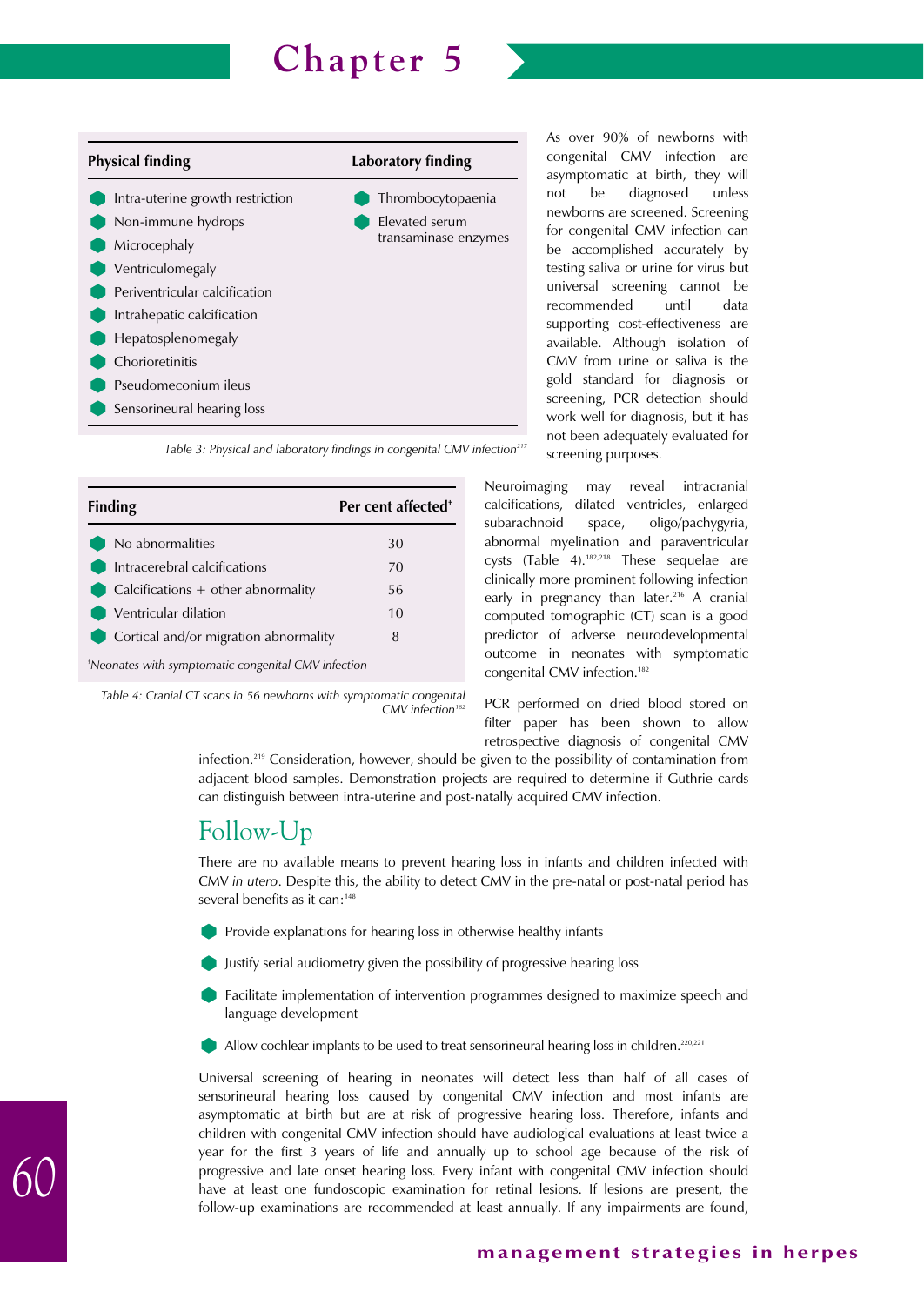

Figure 3: Comparison of CMV titres in urine of children who received ganciclovir 8 versus 12 mg/kg/day<sup>200</sup>

infants and children with congenital CMV infection should receive services aimed at maximizing their hearing, speech, vision, cognitive and motor functions.

## Treatment

## *Ganciclovir*

Ganciclovir, foscarnet and cidofovir are used for the treatment of life- or sight-threatening CMV disease in immunosuppressed patients, particularly those with AIDS. Of these agents, only ganciclovir has been evaluated in the treatment of infants with symptomatic congenital CMV disease.<sup>200, 222</sup>

An uncontrolled Phase II pharmacokinetic, pharmacodynamic and safety evaluation of ganciclovir included preliminary estimates of neurological efficacy (e.g. hearing loss). The agent was selected for use because of its significant antiviral activity but, owing to the drug's known toxicity, only children at exceedingly high risk of death or severe neurological impairment were selected for entry into the protocol.<sup>200</sup>

Ganciclovir 8 or 12 mg/kg daily was administered in divided doses at 12-hour intervals for 6 weeks. A total of 14 and 28 infants received 8 and 12 mg/kg day, respectively, with five infants receiving ganciclovir on a compassionate basis.

The most common adverse event observed was absolute neutropaenia (≤500 mm3 ), which was evident in 10 children (63%) who received 8 mg/kg/day and in six (19%) who received 12 mg/kg/day. This adverse event required dosage adjustment. Other adverse events, which were encountered in a significant number of children and required dosage modification, were thrombocytopaenia and elevated results of liver function tests. Overall, 81% of the children completed the 6-week treatment course with ganciclovir.

Ganciclovir 12 mg/kg/day produced a more pronounced antiviral effect, as measured by CMV titres in the urine, compared with the lower dose (Figure 3). All children who excreted virus in the urine had a subsequent return of virus in urine following discontinuation of therapy, although the levels were slightly lower than those at the initiation of treatment. Throat wash cultures and white blood cell (WBC) cultures were also assessed in a subset of infants. A significant reduction in the quantity of virus at these sites was found (Table 5).

### **management strategies in herpes**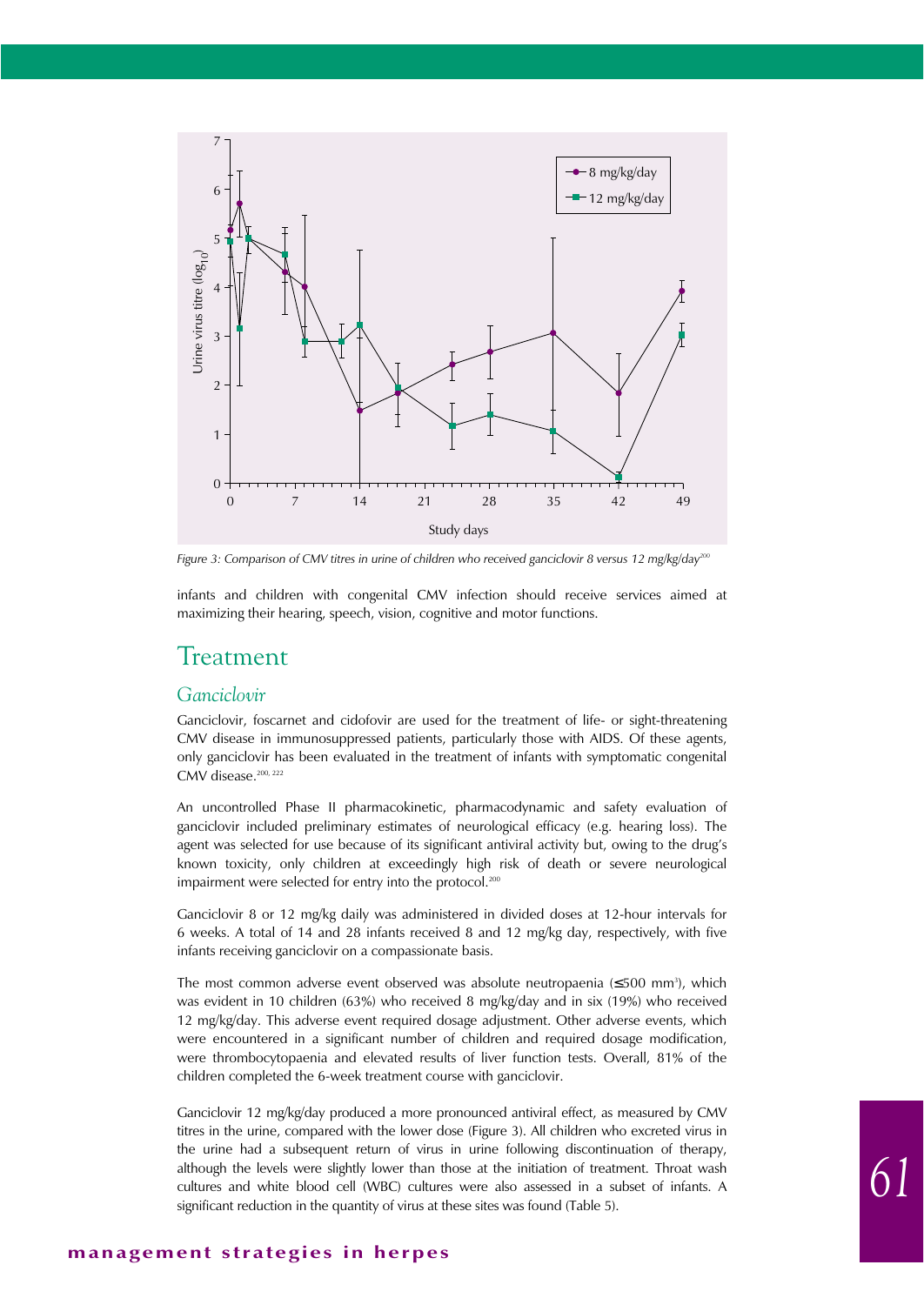

*Table 5: Virological evaluations of ganciclovir therapy*

The efficacy of ganciclovir was indicated by its effects on the infants' hearing. Hearing improvement or stabilization occurred in five of 30 infants (16%) at 6 months or later (Table 6). It was also noted that the CMV-related mortality rate of 6% was possibly lower than

| Audiology evaluation at 6 months<br>(Brainstem-evoked potential) | Number $\frac{6}{6}$<br>$(n=30)$ |
|------------------------------------------------------------------|----------------------------------|
| Normal $\rightarrow$ Normal                                      | 2(6)                             |
| Abnormal $\rightarrow$ Normal                                    | 3(10)                            |
| Normal $\rightarrow$ Abnormal                                    | 11(37)                           |
| Abnormal $\rightarrow$ Abnormal                                  | 14 (47)                          |

*Table 6: Clinical outcome in children receiving ganciclovir 8 or 12 mg/kg/day* in retrospective studies in patient populations significantly less ill than those in this trial of ganciclovir. In addition, the percentage of study children who appeared to be developing normally 2 years after the onset of therapy (24%) was judged to be in excess of that anticipated from the literature. In considering the results, the authors emphasized that, owing to the small sample size of this Phase II trial, the data do not provide adequate evidence of efficacy to warrant routine use.<sup>200</sup>

A second study has evaluated ganciclovir in 12 children with CMV infection. Six infants were given ganciclovir, 5 mg/kg twice daily for 2 weeks

(Group 1); the other six infants received 7.5 mg/kg twice daily for 2 weeks and 10 mg/kg three times weekly for 3 months (Group 2).<sup>222</sup> Adverse effects of ganciclovir were observed only in infants in Group 2; all effects were mild and transient and none required discontinuation. Virological and laboratory data also indicated that efficacy of ganciclovir was related to higher dosage or longer duration of therapy or both. Normal clinical outcome was observed in only two patients in Group 1. In comparison, clinical improvement was evident in five infants in Group 2, although one had later development of mild psychomotor retardation and in another infant, severe psychomotor retardation and hearing loss developed after transient improvement. In common with the trial described above, the small sample size limits the conclusions about the efficacy of ganciclovir. Importantly, the expected course of untreated symptomatic congenital CMV infection is spontaneous improvement of newborn hepatic and haematological abnormalities during the first few weeks of life.174

In summary, currently, no antiviral treatment for congenital CMV infection has been shown to decrease the frequency or severity of CNS damage in controlled clinical trials. It is possible that the use of ganciclovir in some newborns with cytomegalic inclusion disease could decrease mortality or severe morbidity in the newborn period. Compassionate use of ganciclovir in newborns with life-threatening or vision-threatening congenital CMV infection is probably justified. It should be noted that there is currently no method of proven efficacy for preventing maternal infection during pregnancy.

#### *Future treatment options*

There are two time periods for the treatment of congenital CMV infection: *in utero* and postdelivery. Each of these options has its own challenges for the development of treatments.

#### *In utero* treatment

*In utero* treatment is limited currently by the inability to identify infected women at risk of intra-uterine transmission of CMV. More accurate approaches are in development for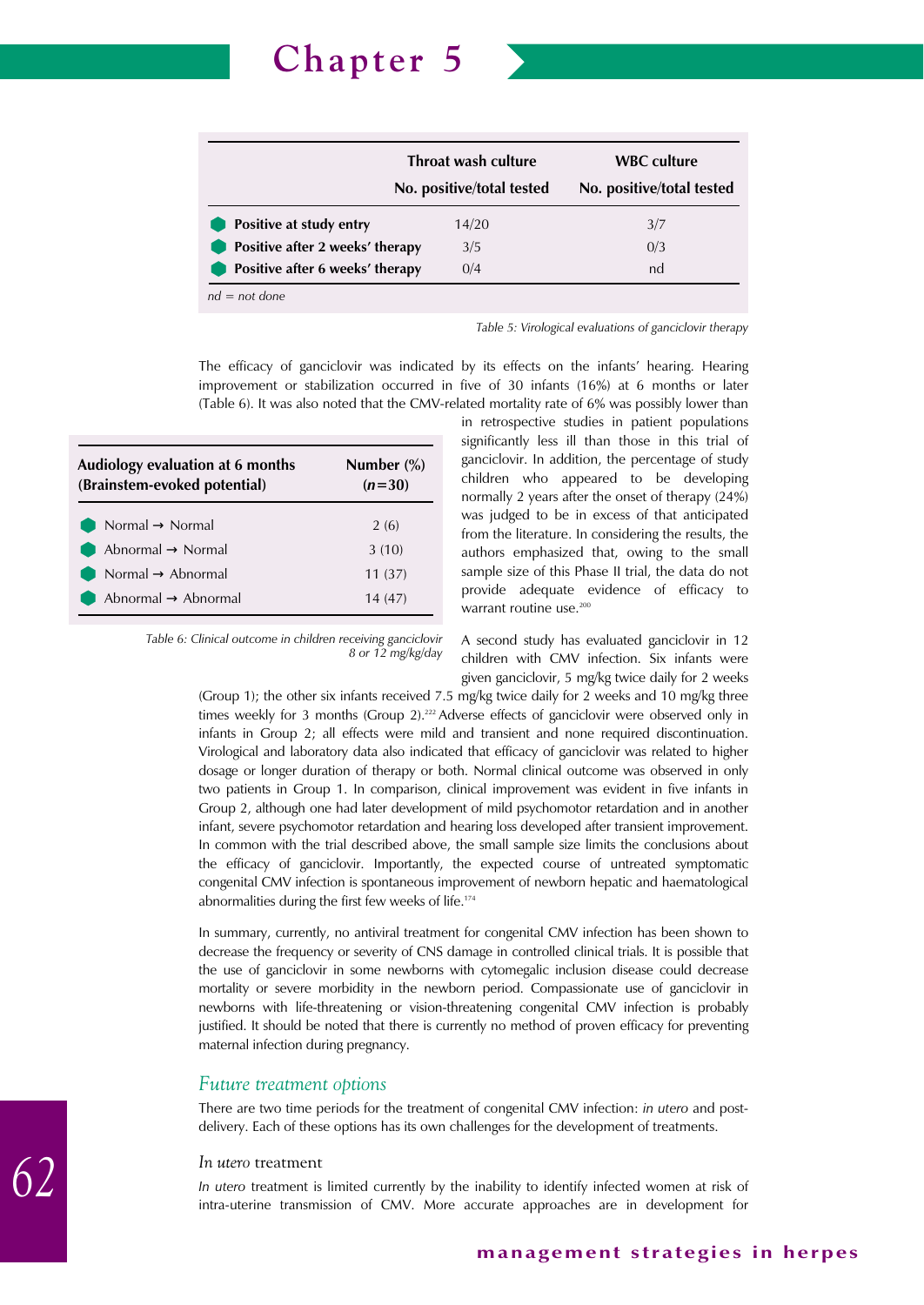identifying the risk of transmission during primary infection, but there is no pre-natal marker for immune mothers who will transmit CMV or for the fetus with disease. Ganciclovir is limited by its potential for toxicity and mutagenicity. Any antiviral developed must have a low risk for fetal toxicity, especially given that in recurrent maternal infection the risk of CMV damage to the fetus is 0.8/1000 births.

#### Benzimadazole ribonucleosides

Possible candidates for the treatment of maternal and congenital CMV infection are the benzimadazole ribonucleosides. They inhibit CMV replication late in the cycle without inhibiting viral DNA synthesis. This is achieved by inhibiting formation of the monomeric genome from the polygenic concatemer.<sup>223</sup> This inhibition of DNA maturation is probably mediated through interaction with a terminase, which is thought to be the UL89 gene product. As mammalian DNA maturation does not involve a DNA maturation step, compounds such as the benzimadazole ribonucloesides should be selective and safe.223 The benzimadazole, benzimdizir, has also been shown to be an inhibitor of UL97, a phosphotransferase. As a class, the benzimadazoles show a potent anti-CMV effect, a favourable pre-clinical toxicity profile and good oral bioavailability.223,224

#### Passive immunotherapy

Passive immunotherapy is a potential alternative to antiviral treatment. In the first report of fetal immunotherapy, CMV hyperimmunoglobulin was injected into the fetal abdominal cavity at 28 and 29 weeks of pregnancy.199 Urine cultures at birth were positive and a brain CT scan performed at 2 weeks revealed signs of congenital CMV infection. In a second case report, high-titre CMV neutralizing antibodies were administered to a woman with primary infection and placental involvement of a twin fetus. After infusion of the CMV immunoglobulin, placental oedema reduced and the infected fetus started to grow again. CMV DNA was detected in the other twin 1 week after birth.<sup>225</sup> It is difficult to draw any conclusions about the efficacy of CMV hyperimmunoglobulin from these two case studies.

## Prevention of Congenital CMV Infection

There is currently no method of proven efficacy for preventing maternal CMV infection during pregnancy.

#### *Vaccination*

A vaccine for CMV may be able to prevent primary infection, but is unlikely to reduce *in utero* transmission as a result of reactivation. Despite this, preventing primary infection alone may be worthwhile because of the greater risk associated with this type of infection.

As yet, there is no licensed vaccine for active immunization and none has been specifically tested in pregnant women. A number of candidate vaccines are in development (Table 7). A live attenuated strain of CMV (Towne) has been shown to achieve immunity similar to that provided by wild type infection in three open-label trials involving 68 men, 63 women of childbearing age and 13 children, respectively.<sup>226</sup> Lymphoproliferative responses to CMV were measured in 45 subjects and all had positive responses. Neutralizing antibody titres were maximal at 2 to 4 months' post-immunization, were dose-dependent and were similar to those induced by natural infection. Although these studies were not conducted in pregnant women, their results support further evaluation of the Towne strain of CMV in women at risk of acquiring CMV infection during pregnancy.

A recombinant subunit (gB) vaccine administered with MF59 adjuvant is currently being developed. It is well tolerated and immunogenic although the antibody response wanes with time.<sup>227</sup> A Phase II trial is being considered in women who are seronegative at the birth of their first child and who are followed to their next pregnancy. The primary outcomes will be maternal infection and rate of congenital CMV infection in a subsequent pregnancy.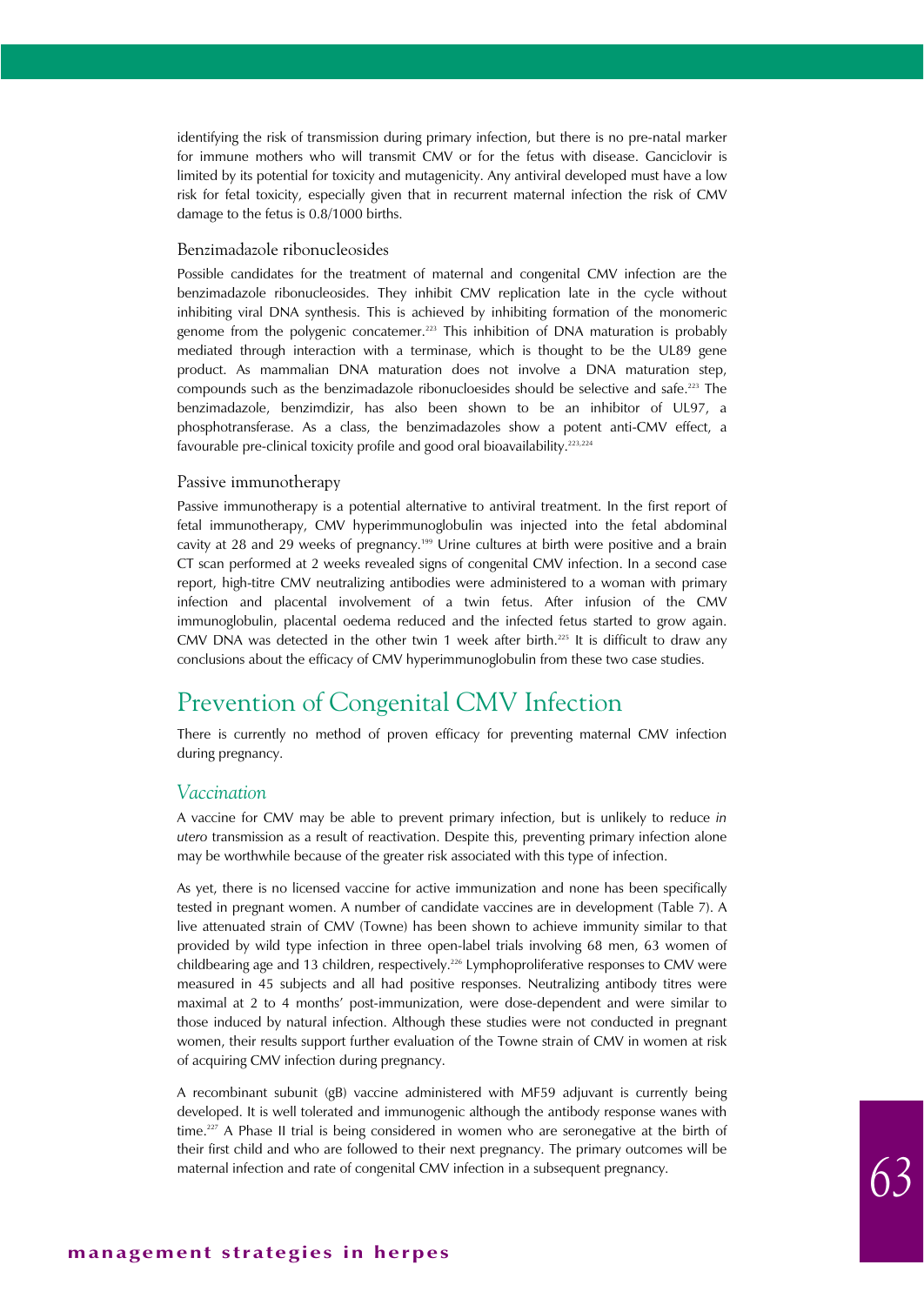

*Table 7: Investigational CMV vaccines*

Other candidate vaccines include a Canarypox vaccine (ALVAC) incorporating recombinant gB. This has completed early Phase I trials and is now in a Phase I trial in which it is administered together with the recombinant gB vaccine. A live chimera of Towne and Toledo CMV strains is in clinical development.

### *Behavioural intervention*

A study evaluating behavioural approaches to reduce child-to-parent transmission suggests that advice on protective behaviours (e.g. frequent handwashing, avoiding intimate contact) is not particularly effective.139 In CMV seronegative mothers who received education about protective behaviours either with or without social reinforcement, up to 36% seroconverted over 8 months compared with  $47\%$  in the control group.<sup>139</sup> Thus, it is unlikely that measures involving hygiene precautions alone will reduce the risk of a seronegative woman acquiring CMV. This is especially true if the woman already has children or is employed in child care. However, preventative hygienic strategies should continue to be investigated.

# Summary and Management Recommendations

### *Natural history of CMV infection in pregnancy*

Most maternal CMV infection is asymptomatic. Those infections that are symptomatic are usually accompanied by non-specific symptoms. As maternal CMV infection, particularly primary infection, can have adverse consequences for the fetus, definitive identification of the seronegative pregnant woman is required.

Primary maternal CMV infection represents more of a risk to the fetus than recurrent maternal infection. Primary and recurrent CMV infections in the mother are usually asymptomatic (*Category 1 recommendation*).

Laboratory assays can reliably identify primary infection but are not yet widely available. No assays exist to detect recurrent infection in the mother that may be transmitted to the fetus (*Research need recommendation*).

### *Pre-natal screening and diagnosis*

For women known to be seropositive before conception, no further laboratory tests for CMV need be performed. For the woman who is known to be seronegative before conception, testing for CMV-specific IgG can be considered at two different time points during pregnancy if she is at risk (i.e. day care workers, those who work with children or who have multiple partners). If seronegativity persists, follow-up can be suspended but if seroconversion takes place, then prenatal diagnosis should be offered.

Consideration should be given to testing women whose pre-conception serostatus is unknown for CMV-specific IgM using a reliable assay. The presence of IgM is an indicator of ongoing or recent infection, but by itself is not a specific indicator of primary infection.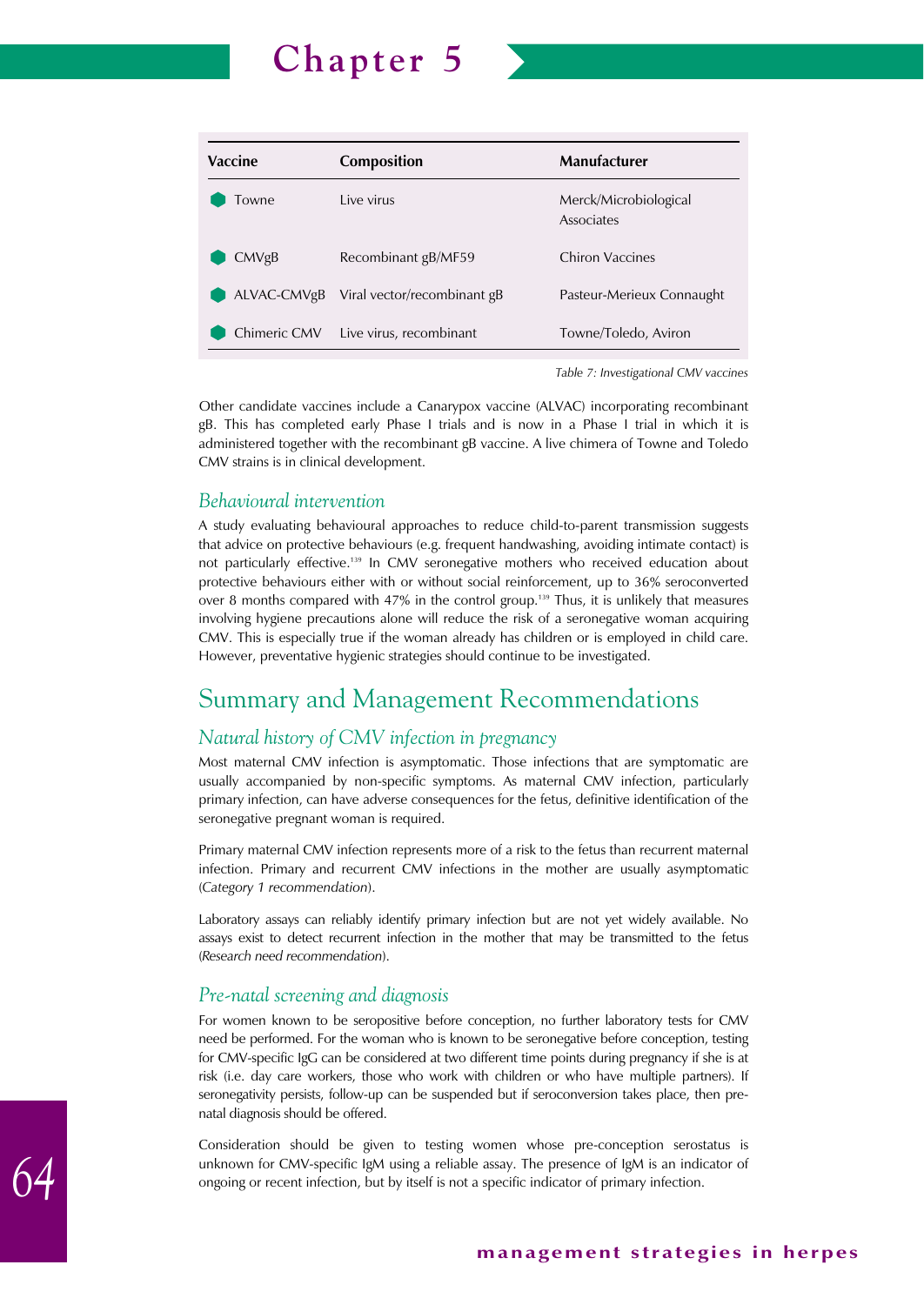The most reliable indicator of CMV infection is low avidity CMV specific IgG which should be performed before 18 weeks' gestation and should be considered by reference laboratories.

Routine serological screening of pregnant women for CMV infection cannot be recommended as a standard of care at the present time. If antiviral therapy that can safely prevent or treat fetal infection is developed then the role of maternal pre-natal screening must be reassessed. Screening some high-risk women or populations may be of value now, although choices for intervention are limited (*Research need recommendation*).

The optimum time to perform amniocentesis is between 21 and 23 weeks' gestation as CMV infection is correlated with severe fetal disease when it occurs in the first 12 weeks of pregnancy, at least 6 weeks must pass from the time of maternal infection before virus can be detected in the amniotic fluid. Further, fetal diuresis only becomes established after 20–21 weeks' gestation. The virus in amniotic fluid can be detected by PCR or culture but neither can predict fetal outcome. Preliminary results suggest that virus load, as determined by quantitative PCR, can identify fetuses at higher risk of developing a severe infection. In countries where termination after 20 weeks is illegal, consideration should be given to performing the test before 20 weeks.

Fetal CMV infection can be diagnosed accurately by detection of virus in amniotic fluid by culture or PCR. However, routine screening for fetal CMV infection during pregnancy is not indicated at present. This should be reviewed if a therapeutic intervention of proven value becomes available (*Research need recommendation*).

### *Screening for and diagnosis of congenital CMV infection*

The diagnosis of congenital CMV infection should be made by the detection of virus in body fluids (urine or saliva are recommended) during the first 3 weeks of life.

As over 90% of newborns with congenital CMV infection are asymptomatic at birth, they will not be diagnosed unless newborns are screened. Screening for congenital CMV infection can be accomplished accurately by testing saliva or urine for virus although universal screening cannot be recommended until data supporting cost-effectiveness are available.

Although isolation of CMV from urine or saliva is the gold standard for diagnosis or screening, PCR detection should work well for diagnosis but it has not been adequately evaluated for screening purposes.

### *Follow-up*

Infants and children with congenital CMV infection should have audiological evaluations at least twice per year for the first 3 years of life and annually up to school age because of the risk of progressive and late onset hearing loss.

Every infant with congenital CMV infection should have at least one fundoscopic examination for retinal lesions. If lesions are present, the follow-up examinations are recommended at least annually.

Infants and children with congenital CMV infection should receive services aimed at maximizing their hearing, speech, vision, cognitive and motor functions if any impairments are found.

### *Treatment and prevention of congenital CMV infection*

### Ganciclovir

In a Phase II trial, ganciclovir therapy led to a transient reduction in the overall quantity of CMV in the urine and other sites. Neutropaenia, thrombocytopaenia and elevated values for liver function tests were observed in a significant number of children, and required dose modification. Nevertheless, most children completed the 6-week treatment course.

The mortality rate was as low or lower than in historical trials. Moreover, the percentage of study children who were developing normally was in excess of that anticipated from the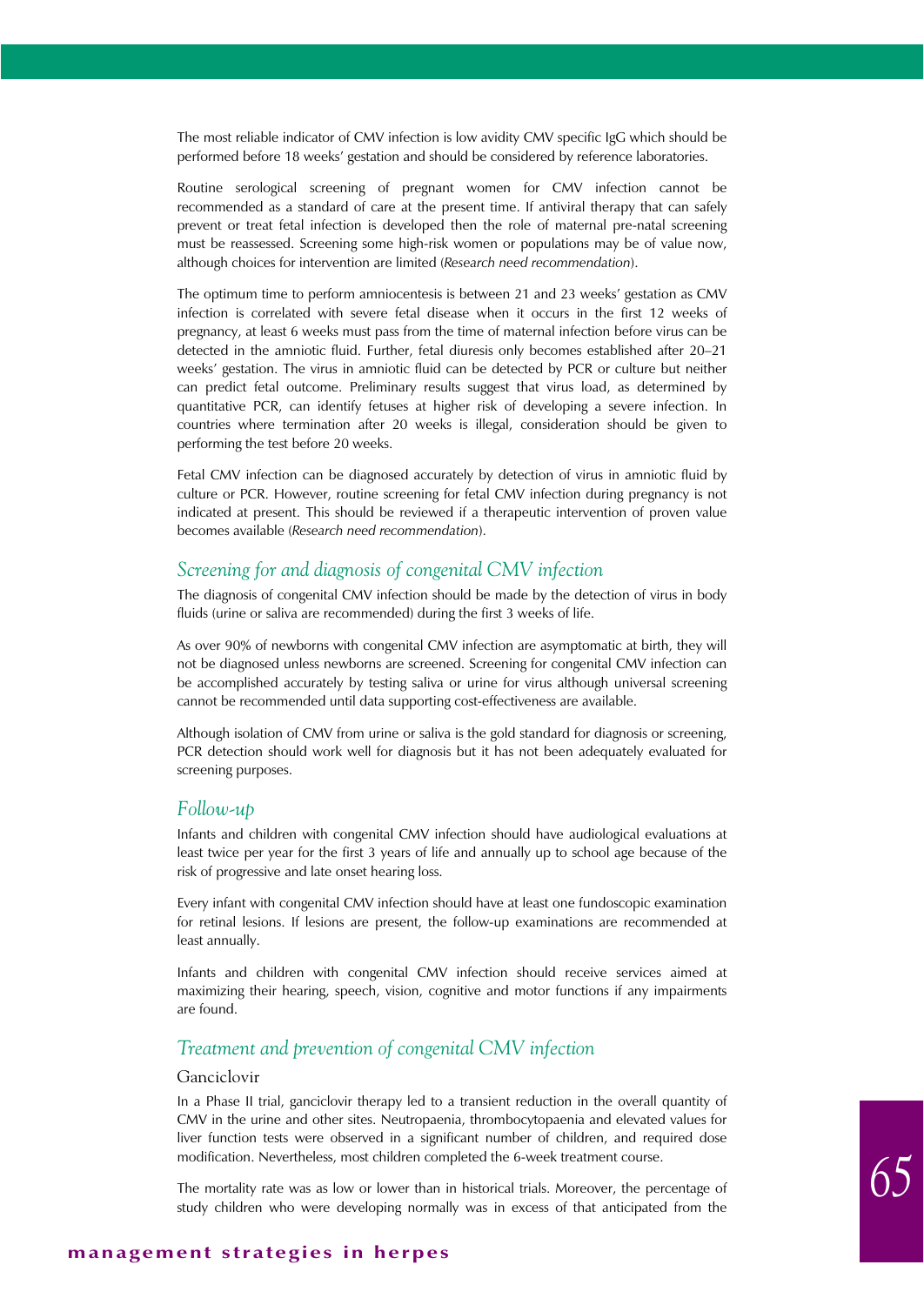

literature. Hearing improvement or stabilization occurred in 16% of infants at 6 months or later. These improvements are notable as the children enrolled in the study had severe congenital CMV disease. However, this Phase II investigation was insufficient to draw definitive conclusions as to the therapeutic efficacy of antiviral therapy in the management of infants with symptomatic congenital CMV disease. Ganciclovir has also been studied in 12 children with CMV infection but, although encouraging, the sample size was too small to allow conclusions regarding efficacy to be drawn.

Currently, no antiviral treatment for congenital CMV infection has been shown to decrease the frequency or severity of CNS damage in controlled clinical trials. It is possible that the use of ganciclovir in some newborns with cytomegalic inclusion disease could decrease mortality or severe morbidity in the newborn period though this has not been demonstrated in controlled clinical trials.

Compassionate use of ganciclovir in newborns with life-threatening or vision-threatening congenital CMV infection is probably justified.

#### *In utero* treatment

Pre-clinical studies of benzimidazole ribonucleosides suggest that they hold promise for the treatment of maternal and congenital CMV infection. They have a potent anti-CMV effect, a favourable toxicity profile and good oral bioavailability.

There is currently no method of proven efficacy for preventing maternal CMV infection during pregnancy.

#### Vaccination

At present, there is no licensed CMV vaccine and none has been specifically tested in pregnant women. Several candidate vaccines are under development.

#### Behavioural intervention

It is likely that hygienic precautions (e.g. frequent handwashing after contact with young children) will not be sufficiently effective to prevent acquisition of CMV infection by seronegative women.

### *Research initiatives*

The following initiatives are required:

- Development of a vaccine to prevent maternal and congenital CMV infection
- Development of antiviral therapy which can be used safely in pregnant women with primary CMV infection to prevent transmission of virus to the fetus
- Development of antiviral therapy which can be used pre-natally to treat the infected fetus
- Development of antiviral therapy which can be used safely in newborns and infants with congenital CMV infection to decrease the frequency and severity of impairments of hearing, vision, cognitive and motor functions.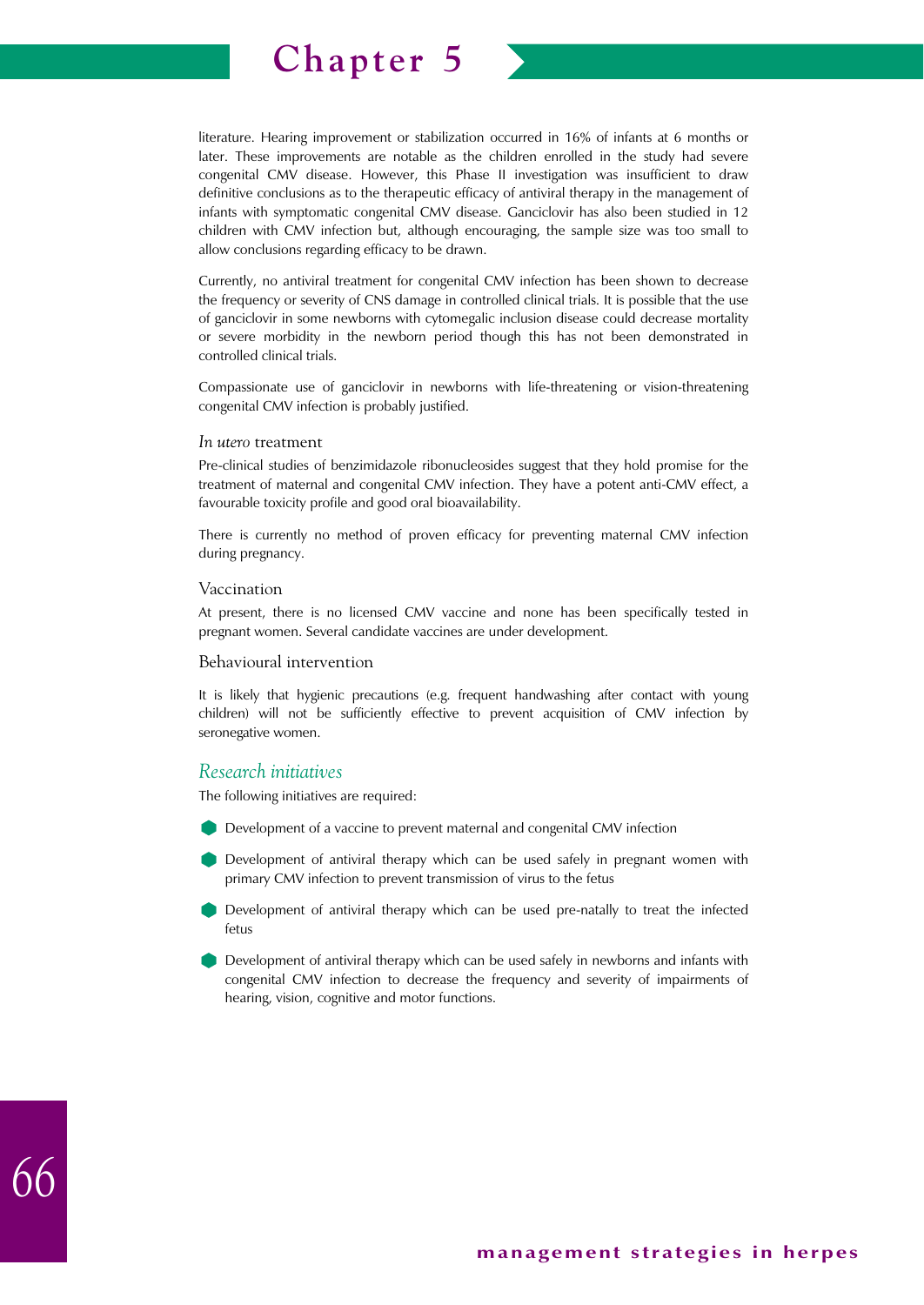# **Epidemiology and Natural History of Varicella in Pregnancy**

## Geographical Differences in the Incidence of Varicella

In immunocompetent populations, the epidemiology of varicella zoster virus (VZV) infection differs between tropical and temperate countries. In temperate countries, most primary infections occur before 10 years of age. This is demonstrated by age-specific seroprevalence of VZV in the USA, UK (Figure 1) and Germany which increases sharply in young children and after the age of 15 years, less than 10% of individuals remain susceptible to VZV infection.<sup>228-231</sup>



*Figure 1: Cumulative age-specific incidence of seropositivity to VZV228*

There can be epidemiological differences between temperate countries. For example, in Scotland where varicella has been a notifiable disease since 1988, 20% of cases are in those of 15 years or older,<sup>232</sup> whereas among cases reported to the Massachusetts Department of Health from 1952 to 1961, only 2.6% were in this age group.<sup>233</sup> Later statistics from three reporting areas in the USA (Massachusetts, Illinois and New York City) demonstrate a mean percentage of 5.1% cases in this age group in the period 1972–1978. The differences between Scotland and the USA may partly reflect true differences in the age distribution of varicella. Age-specific consultation rates will influence the age distribution of cases reported by physicians, and the patterns of consultation may vary in countries with different primary healthcare systems. These substantial differences may also reflect a recent increase in the proportion of cases of varicella in adults, especially as the UK data were collected up to 30 years later than the USA data.<sup>228</sup>

In comparison with temperate countries, primary VZV infection is apparent much later in life in tropical countries, with peak seroprevalence only being reached in adults over 40 years of age. Retrospective analyses of seroprevalence studies from the mid-70s and early-80s show that the mean age of infection in most tropical countries is over 20 years of age and that the overall VZV seroprevalence in those over 15 years of age appears to be low (41–72%) compared with that found in temperate climates.<sup>234</sup> In countries with intermediate climates,

*67*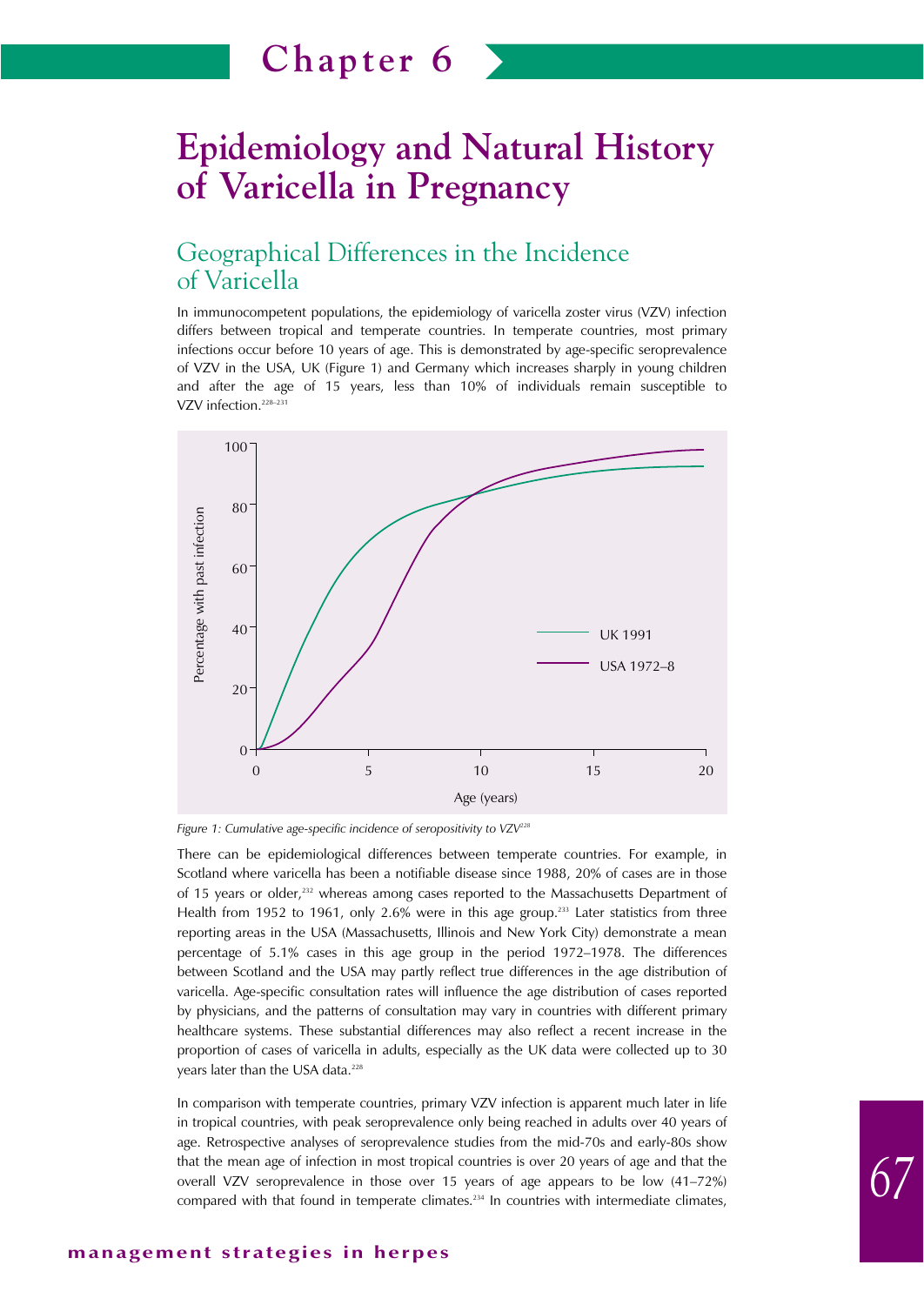the seroprevalence of VZV appears to fall between the two extremes. For example, in Nepal, the overall seroprevalence in adults is about 80%, between that found in St Lucia (60%) and the USA, Japan or Europe (95%).<sup>235</sup>

The differences in the age-distribution of varicella in different countries means that individuals from low endemicity countries (low seroprevalence of VZV) may be considered high-risk groups for acquisition of varicella when they emigrate to countries of high VZV endemicity.

### *Change in the age of infection*

The mean annual rate of varicella infection in the UK is estimated to be about 600 cases per 100 000 people which is approximately the same as the birth rate. The same is true in the USA, but some recent studies in the UK and USA suggest that the mean age of acquiring varicella may be rising, with an increasing trend in the number of cases occurring in adults.<sup>236-238</sup>



Figure 2: Varicella cases in persons 15 years or older reported in England and Wales<sup>228</sup>

In England and Wales, surveillance data show an increase both in the proportion of varicella cases and in the consultation rates in the past 25 years for persons 15 years or older, with a plateau (Figure 2) in the 1990s.<sup>228</sup> The proportion of cases in this age group rose from 6.9% in 1967 to 20.0% in 1995; the consultation rates for varicella in 15–44-year-olds showed a 2.3-fold increase, from an average of 118 per 100 000 between 1967 and 1970 to 272 per 100 000 between 1991 and 1994.228 It is unlikely that the reported change in the age distribution of varicella results from these changes in the age-specific consultation rates as varicella mortality rates also rose over the same period.<sup>228</sup>

Similar trends have emerged from a study in the USA which reported an increase in hospitalizations due to adult varicella among military recruits.<sup>236</sup> Hospital records for 10687 adult varicella admissions were reviewed and showed an 18-fold increase among naval recruits in the number of admissions from 1975 to 1988 and a four-fold increase between 1980 and 1988 among army personnel. Of these cases, 57% were in those aged 17–20 years, suggesting an increase in the VZV susceptibility of the young adult population.<sup>236</sup> Earlier reports recorded an increase in the average proportion of cases in persons 15 years or older from 2.6% in 1952–1961 (cases reported to Massachusetts Department of Health) to 5.1% for 1972–1978 (cases reported in Massachusetts, Illinois and New York City).233,239 Studies in USA military personnel have also revealed that individuals from tropical countries are more likely to be seronegative<sup>240,241</sup> and at greater risk of hospitalization from the complications of varicella.<sup>242</sup>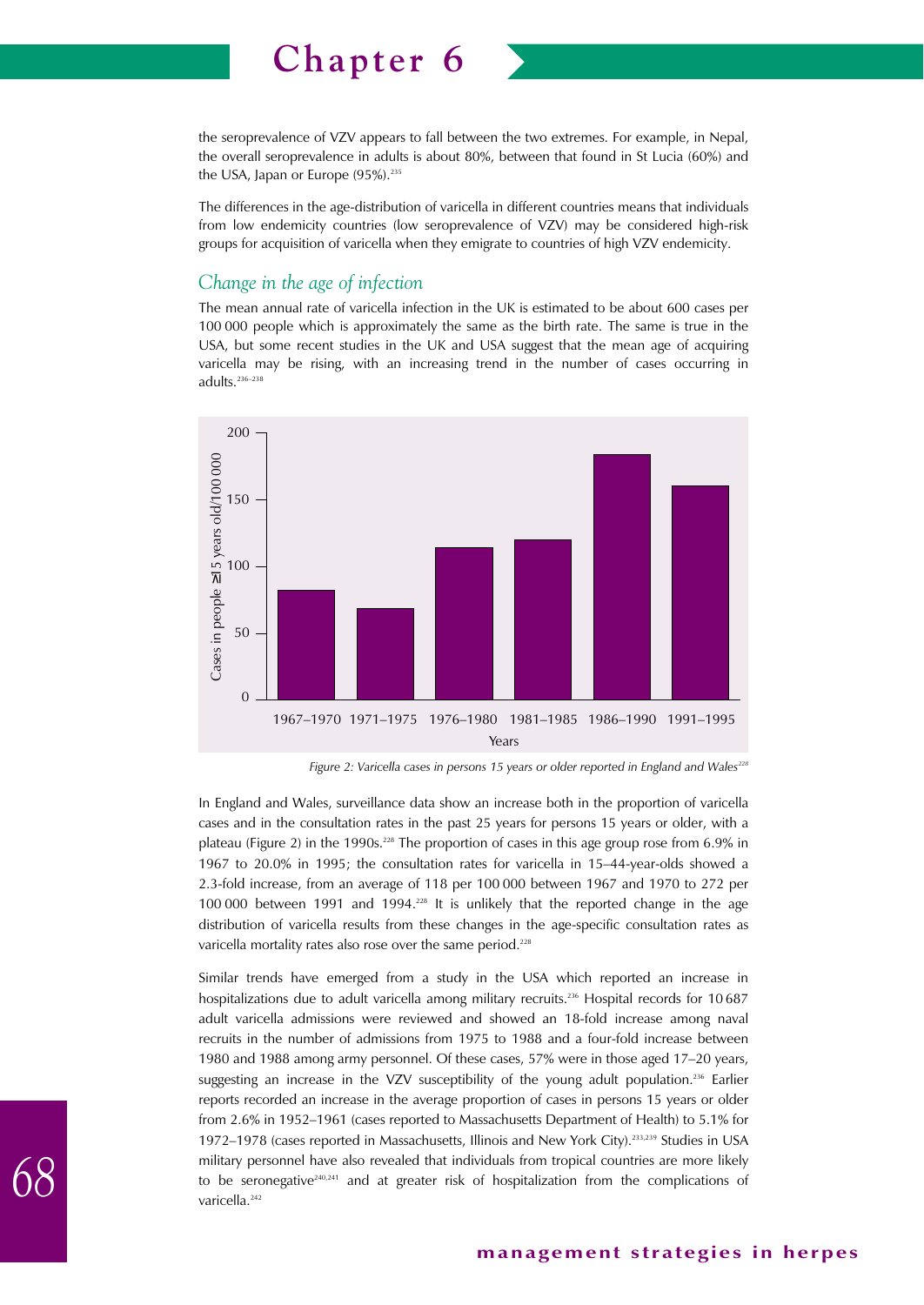A change in age distribution has not occurred in all countries. For example, in Japan, comparison of two seroepidemiological surveys in 1973 and 1984 does not reveal any evidence of a major change in epidemiology.<sup>243</sup> The reasons for the apparent shift in age distribution in the USA and UK are unclear, but it is unlikely to have resulted from immigration of susceptible adults from tropical countries as, in the UK, the number of immigrants would not have been sufficient to account for the observed changes.<sup>228</sup>

If this epidemiological change in the age of VZV infection proves to be substantiated, then it will have important implications for future morbidity and mortality and for infection in pregnant women.

# Epidemiology of Varicella in Pregnancy

In North America, an estimated 6% of varicella cases occur during childbearing age, $244$ although only 0.05–0.07% of pregnancies are complicated by VZV infection.245 In the UK, it has been estimated that 0.3% of gestations are associated with VZV infection.<sup>238</sup>

## Herpes Zoster in Pregnancy

Herpes zoster in old age reflects the inability of the host to mount a specific cellular immune response to VZV. There is, however, no consistent evidence that herpes zoster occurs more frequently in later pregnancy due to the waning of VZV-specific immunity. In a study of 14 women, nine (64%) developed herpes zoster during the third trimester as compared with only one  $(7%)$  in the first trimester.<sup>246</sup> In comparison, another study of 366 (pregnant) women reported that herpes zoster occurred with almost equal frequency in each trimester.<sup>247</sup>

# Complications of Varicella

### *Children and non-pregnant adults*

The complications of VZV infection are rare in immunocompetent children with less than two reported deaths per 1000 000 cases in those aged 1-14 years.<sup>248</sup> Varicella-associated complications and deaths are more frequent in adults. The most common serious complication of varicella is pneumonia with up to 30% of adults having some evidence of pulmonary involvement.237,238,245,249 Its severity ranges from a mild illness to life-threatening disease characterized by cough, tachnypea, dyspnoea, haemoptysis, chest pain and cyanosis. Typical radiographical changes include diffuse, peribronchial infiltrates. Other manifestations of disseminated disease occur less frequently. The greater mortality associated with VZV



Figure 3: Age-related mortality associated with VZV infection<sup>228</sup>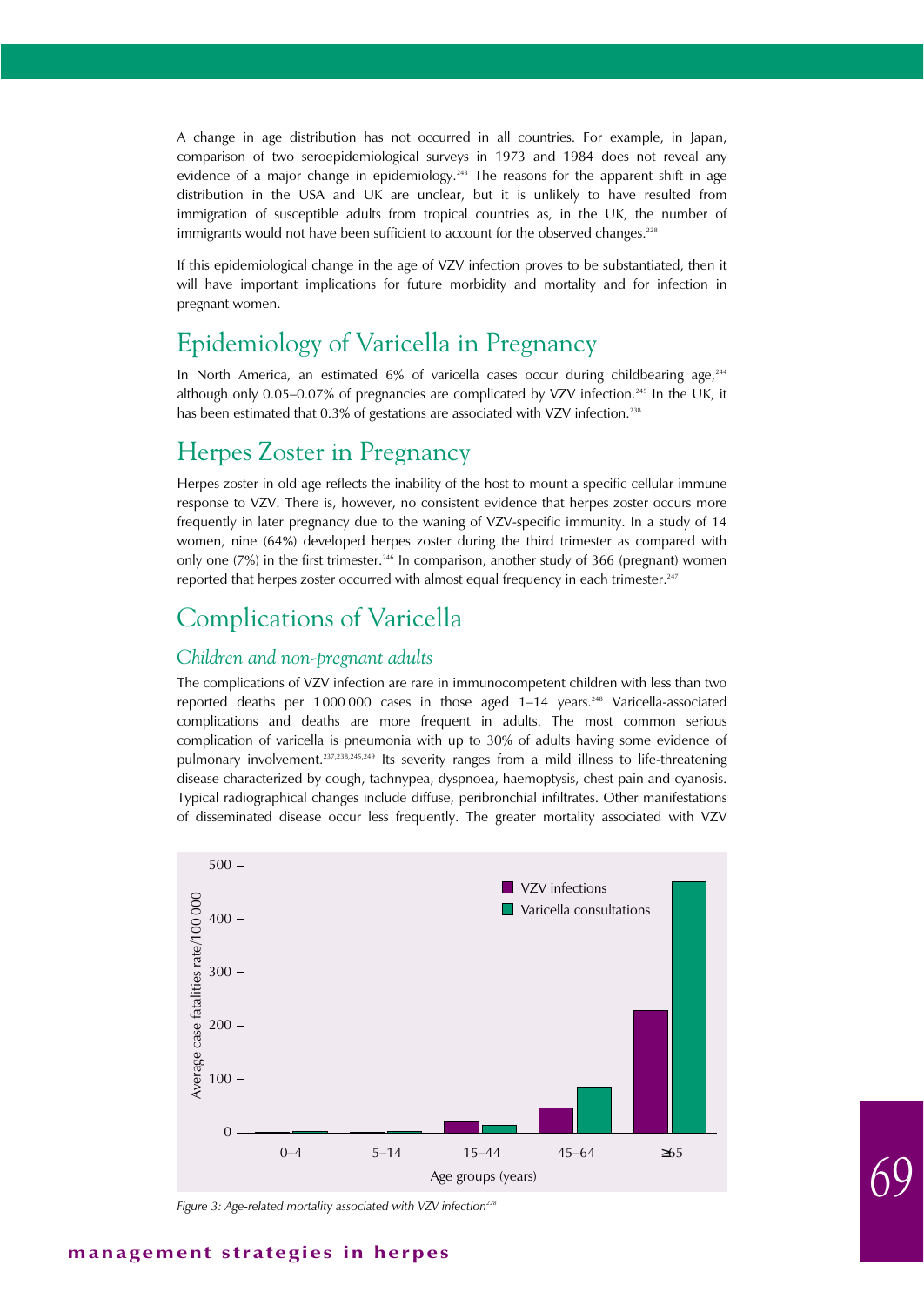

infection in adults is illustrated by a recent study that documented that less than 5% of VZV cases were in those older than 20 years but 55% of varicella-related deaths were in this age group.250 As age increases, there is a steep rise in mortality resulting from VZV infection (Figure 3),228 which, combined with the shift in age distribution of VZV infection would suggest that there would be an increase in varicella-related mortality. In the UK, there has been an increase in the proportion of adult deaths due to varicella; in 1967, 42% of all deaths attributed to varicella were in persons aged 15 years or older, compared with 87% in 1994.228

### *Pregnant women*

The main risk to women who acquire VZV infection during pregnancy, as for other adults, is varicella pneumonia.<sup>237,238,249</sup> When varicella pneumonia occurs in pregnancy, the mortality rate may be as high as 40% in the absence of antiviral therapy.<sup>237,238,249</sup>

Anecdotal evidence suggests that pregnant women may be at greater risk from developing severe varicella and its complications than non-pregnant women of the same age, and that life-threatening pneumonia occurs more frequently.<sup>246,251,252</sup> A study of 43 pregnant women with varicella documented other maternal effects; nine women (20%) had varicella-associated morbidity (pneumonia, premature labour, premature delivery, herpes zoster) and one woman died.246

### *Fetal infection (early pregnancy)*

Intra-uterine VZV may occur irrespective of the severity of the infection in the mother. Haematogenous spread of virus across the placenta is the main route for congenital infection.

VZV infection during early pregnancy can result in a range of congenital defects referred to as the congenital varicella syndrome (Table 1). Although it was initially thought that congenital varicella syndrome occurred only in the first trimester, approximately half of the recorded cases in one study developed when the mother had varicella in the second trimester.<sup>253</sup> Thus, the risk of congenital varicella syndrome after maternal infection extends throughout the first half of pregnancy.

| Congenital defects associated with VZV infection |                                                            |  |
|--------------------------------------------------|------------------------------------------------------------|--|
| Skin                                             | Scarring                                                   |  |
| Limb                                             | Hypoplasia of bone and muscle                              |  |
| Central<br>nervous system                        | Microcephaly, mental retardation, sphincter<br>dysfunction |  |
| Eye                                              | Cataract, chorioretinitis, microphthalmia                  |  |

*Table 1: Clinical characteristics of congenital varicella syndrome*

It is difficult to obtain precise estimates of the risk of congenital varicella syndrome. In a prospective, case-controlled study by Pastuszak et al.,<sup>254</sup> the pregnancy outcomes of 106 women with clinically diagnosed VZV infection in the first 20 weeks of pregnancy were compared with 106 unexposed, age-matched controls. Only one in 86 live births (1.2%) in the varicella group had features of congenital varicella syndrome (Table 1). When these results were pooled with those of four previous studies the mean risk was estimated to be 2.2%.

These findings were corroborated by a larger, uncontrolled study of 1373 pregnant women exposed to VZV in the first 36 weeks of pregnancy. In this study, the overall incidence of congenital varicella syndrome was 0.7% but the risk varied according to time of infection. Congenital varicella syndrome occurred in seven out of 351 (2%) infants whose mothers developed varicella infection between weeks 13 and 20 of gestation, in two out of 472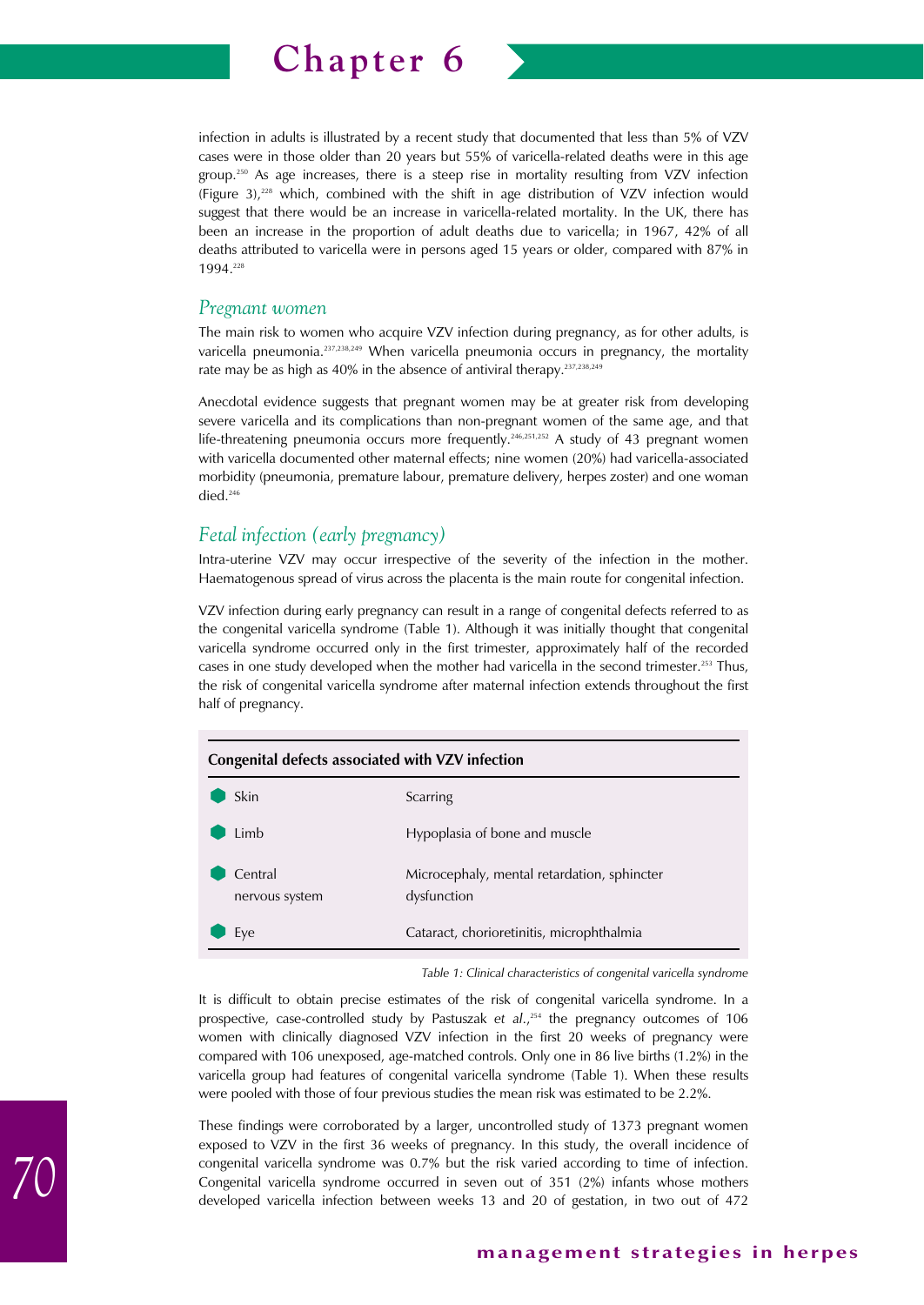| Fetal risk*                |                         |                        |  |  |  |  |
|----------------------------|-------------------------|------------------------|--|--|--|--|
| <b>First trimester</b>     | <b>Second trimester</b> | <b>Third trimester</b> |  |  |  |  |
| 2/27(7.4)                  | 0/32                    | $2/76$ $(2.6)^{255}$   |  |  |  |  |
| 0/23                       | 0/8                     | $0/2^{2565}$           |  |  |  |  |
| 1/11(9.0)                  | 0/11                    | $0/16^{246}$           |  |  |  |  |
| 0/35                       | NG                      | NG <sup>257</sup>      |  |  |  |  |
| 2/472(0.4)                 | 7/351(2.0)              | $0/477^{247}$          |  |  |  |  |
| $-1/86$ (1.2) <sup>+</sup> | $0/14^{254}$            |                        |  |  |  |  |
| $3/107$ $(2.8\%)^*$        | NG                      | NG <sup>258</sup>      |  |  |  |  |

*\*Ratio of the number of infants with congenital varicella syndrome compared with the total number of live-born infants NG=Not given*

*† Estimated risk for mothers infected in the first 20 weeks of pregnancy; ‡ Risk for mothers in first 24 weeks of pregnancy § Figures also included in reference 247*

*Table 2: Pooled results from prospective studies measuring fetal risk after maternal VZV infection during pregnancy*

(0.4%) whose mothers were infected during weeks 8–13 and in none of 477 pregnancies in which maternal infection was acquired after week 20 (Table 2).<sup>247</sup> A smaller study with 107 women who contracted varicella before 24 weeks of pregnancy recorded a risk of congenital varicella syndrome of 2.8%.<sup>258</sup> Thus, this potentially serious consequence of maternal VZV infection has a relatively low risk (2%), with the greatest risk when maternal infection occurs during weeks  $8-20$  of gestation.<sup>247,254</sup>

The study by Pastuszak and colleagues $254$  found no difference between the infected and uninfected women in the number of live births, miscarriages or elective terminations. There was a trend toward more pre-term deliveries in the varicella group (14.3% versus 5.6%;  $P=0.05$ ) but gestational age at delivery and birth weights were similar.<sup>254</sup> Maternal varicella infection at any time during pregnancy can result in herpes zoster in the infant.<sup>259</sup>

### *Neonatal infection (late pregnancy)*

Varicella in the newborn can occur if the mother becomes infected 3 weeks before delivery. As with infection earlier in pregnancy, transplacental virus transmission is the usual route of infection although contact with maternal lesions during or after delivery may also lead to neonatal infection.

The severity of varicella in the neonate is largely dependent on the time of onset of maternal illness in relation to delivery. The usual interval between onset of rash in the mother and onset in the neonate is 9–15 days. Neonates are at highest risk of developing varicella when maternal varicella begins between 5 days before and 2 days after delivery<sup>260,261</sup> leading to the appearance of symptoms in the neonate 5–10 days after birth. Approximately 20% of infants born in the high risk period (5 days before until 2 days after birth) will have symptomatic neonatal varicella, with disseminated infection and visceral involvement.262 The most common life-threatening complication is pneumonia and untreated neonatal varicella is associated with a mortality rate as high as 30%.<sup>256,263</sup> For mothers with varicella during the perinatal period, the incidence of neonatal varicella was reported to be 48%.<sup>260</sup> For the neonates infected outside the high-risk period, the disease is generally mild with few vesicles.<sup>237,238</sup>

The high-risk results from a lack of transplacental transfer of maternal antibody despite transmission of VZV to the neonate. If the mother has varicella more than 7 days before delivery, the neonate invariably has antibodies as there is sufficient time for maternal immunoglobulin to be produced and cross the placenta.260 However, neonatal varicella may occur despite the presence of maternal antibodies to VZV.<sup>264</sup>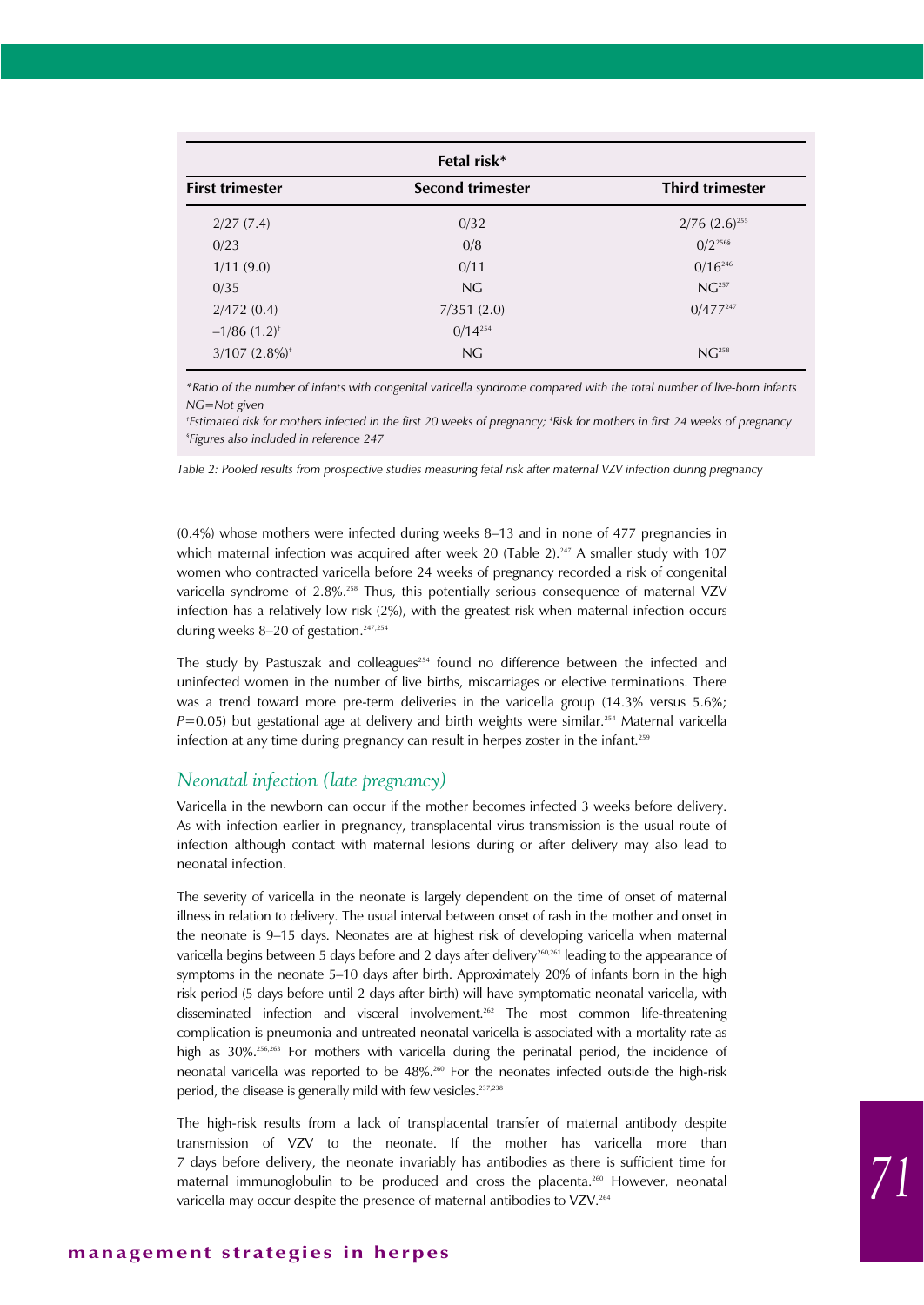

### *Impact of maternal herpes zoster on the neonate*

There appears to be very little risk to the fetus or neonate from maternal herpes zoster during pregnancy<sup>246,247,260</sup> or at delivery.<sup>247</sup> The majority of infants delivered to women with herpes zoster have normal development and no adverse sequelae,<sup>265</sup> although there are sporadic reports of maternal herpes zoster associated with congenital complications.266 The reason for the low risk associated with maternal herpes zoster may be the presence of passively acquired antibody in the neonate from the mother's pre-existing humoral immunity to varicella. However, it has been suggested that infants born with abnormalities after maternal herpes zoster should be investigated for virological and serological evidence of congenital varicella zoster infection.<sup>247</sup>

### *Neonatal herpes zoster*

Herpes zoster in the newborn is rare. The condition is usually benign as pain does not seem to be a feature of such cases. It typically resolves without sequelae or further recurrences<sup>237,238</sup> and there is no need for treatment with antivirals.

## Conclusions

VZV can cause serious infection in the pregnant woman. If acquired during the first half of pregnancy, it can result in congenital varicella syndrome. Varicella infection of the newborn can be life-threatening if the infant is delivered 5 days before to 2 days after the onset of maternal illness.

Management approaches for VZV infection should be based on the understanding that the risk from varicella to both the fetus and neonate or newborn is greatest in seronegative women. Similarly, an assessment of the risk of congenital varicella syndrome can help determine approaches to its identification. As the risk of congenital varicella syndrome is only 2%, the diagnostic method used must have a lower risk to the fetus or neonate.

## Summary

The epidemiology of VZV infection differs between temperate and tropical countries. In temperate countries, peak seroprevalence occurs in adolescents whereas in tropical countries peak seroprevalence is achieved only in adults over 49 years of age. Thus, individuals from areas of low endemicity who emigrate to areas of high endemicity are susceptible to infection as adults.

In North America, an estimated 6% of varicella cases occur during child-bearing age, whereas it has been estimated that 0.3% of gestations are associated with varicella infection in the UK.

The mean age at which VZV infection occurs appears to be rising with an increasing number of VZV infections in adults. If this epidemiological change is substantiated, then it will have important implications for future morbidity and mortality among the general population and among pregnant women.

The main risk to women who are infected with varicella during pregnancy is varicella pneumonia. The mortality rate of untreated varicella pneumonia is 40%.

Fetal infection in the first half of pregnancy can result in congenital varicella syndrome, but does not appear to increase the risk of prematurity or low birth weight. The defects due to congenital varicella include skin scarring, limb atrophy and central nervous system abnormalities. The risk of congenital varicella is approximately 2%.

Neonates are at high risk of developing varicella when maternal varicella begins between 5 days before and 2 days after delivery. The high risk is the result of transmission of VZV *in utero* before the fetus has acquired varicella antibodies by transplacental transfer. The most common life-threatening complication is pneumonia.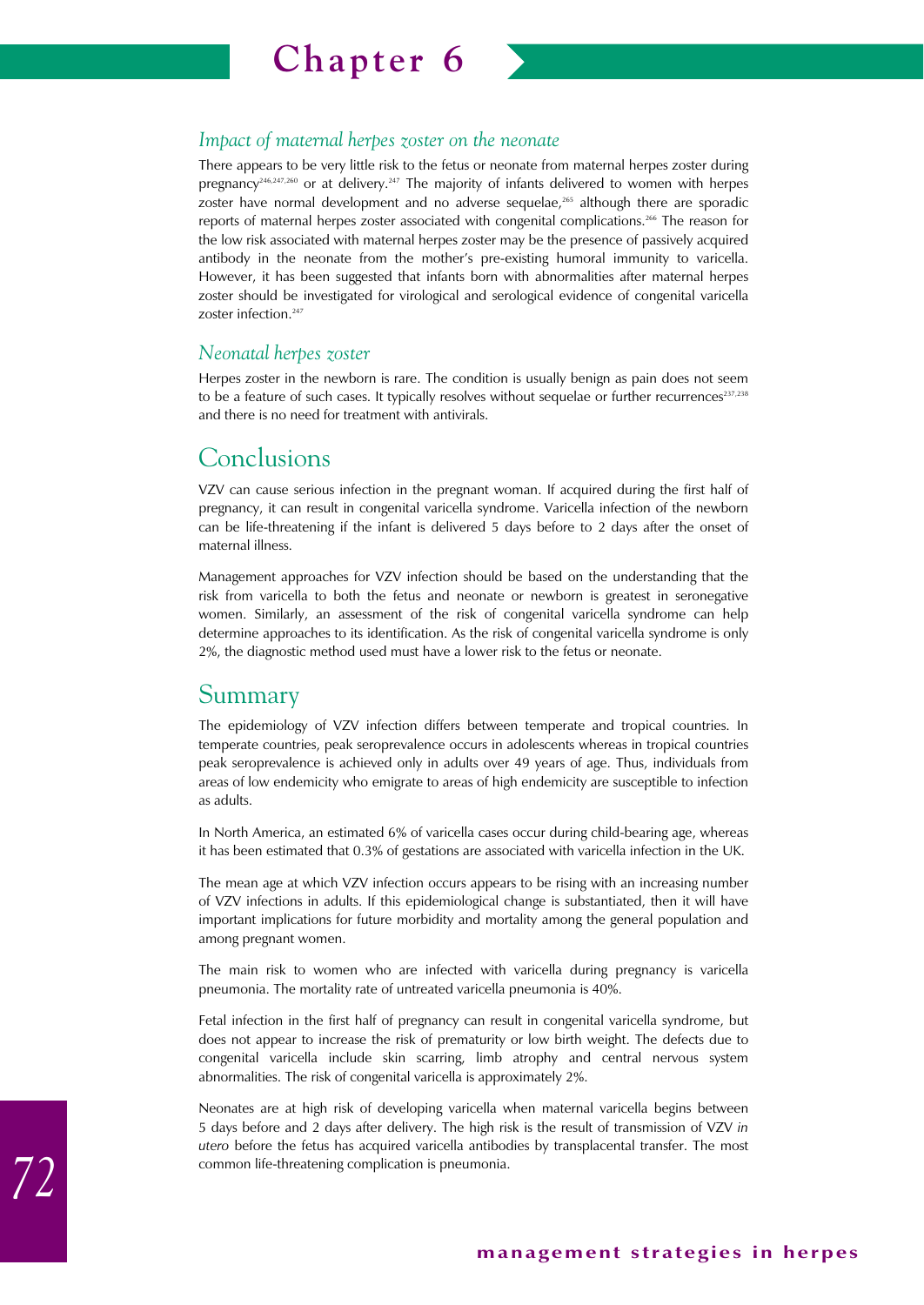# **Management of Varicella Zoster Virus Infection in the Pregnant Woman and Neonate**

## Diagnosis in the Pregnant Woman

A history of previous varicella zoster virus (VZV) infection is generally accepted as proof of immunity. In a study of staff in a children's hospital, only 0.9–3.2% of those who recalled having varicella were non-immune.<sup>267</sup> Among subjects with no or uncertain prior exposure to VZV, only 10-36% were non-immune.<sup>267,268</sup>

The diagnosis of VZV infection is usually suspected from clinical presentation and, although laboratory tests are not routinely required, they may be useful for confirmation. VZV can be isolated from vesicular lesions in the first 3–4 days after onset. In certain settings (e.g. hospitals), the diagnostic test of choice is to stain scrapings from vesicles with fluoresceinconjugated monoclonal antibodies to varicella antigens expressed on the surface of infected cells. This technique is rapid, reliable and relatively inexpensive.<sup>269</sup> Acute infection can also be confirmed by serological testing shortly after the onset of rash and the detection of VZVspecific immunoglobulin (Ig) M and IgG antibodies in rising titres during the following 2 weeks.

The presence of IgG antibodies in the serum in the absence of symptoms indicates previous infection, allowing women to be reassured of the lack of risk of VZV infection to themselves and their unborn child. However, particularly with equivocal or low IgG titres, asymptomatic re-infection can occur as second attacks of varicella.<sup>264</sup>

### *Indications for serological testing*

Serological testing should be performed when it can be done in a timely fashion, especially if passive prophylaxis is being considered and the immune status of the mother is in doubt. Such testing can be conducted with enzyme immunoassay (EIA), fluorescence antibody to membrane antigen (FAMA) technique or, when a very rapid result is needed, the latex agglutination test  $(L)$ <sup>270</sup> EIA, which is currently the most widely used method, is based on a whole cell extract of VZV antigen and, therefore, has the disadvantage of cross reactivity with herpes simplex virus (HSV) and cytomegalovirus (CMV), albeit at very low rates. Therefore, glycoprotein-specific ELISAs (gp ELISAs) that use purified VZV antigens (gE, gB and gH) are under development. These gp ELISAs appear to be highly specific for VZV with no cross reactivity with HSV-1, HSV-2 and CMV. Moreover, in comparison with a commercial total antigen ELISA (VARELISA), they are more sensitive.<sup>271,272</sup>

### *Antigen detection and virus culture*

Virus detection is usually reserved for complicated varicella. Virus culture is less sensitive than direct antigen staining as the virus is highly cell-associated in tissue culture and is not released in high titres into the overlying medium. Moreover, cytopathic effects develop slowly in tissue culture (in 10–14 days), and, consequently, results are not available soon enough to be clinically useful.<sup>269</sup> Since the early 1990s, one diagnostic method of value is detection of VZV DNA by polymerase chain reaction (PCR), but there are no commercial tests currently available.

## Pre-Natal Diagnosis

Pre-natal diagnosis of congenital varicella syndrome following maternal primary VZV infection may allow the woman to make an informed choice about termination of pregnancy.<sup>258</sup> A complicating factor is that the diagnosis of intra-uterine VZV infection is difficult, and even if made, the effect of infection is unclear as it does not usually equate with damage.<sup>258,273–275</sup> Importantly, the diagnostic techniques used – amniocentesis and cordocentesis – are not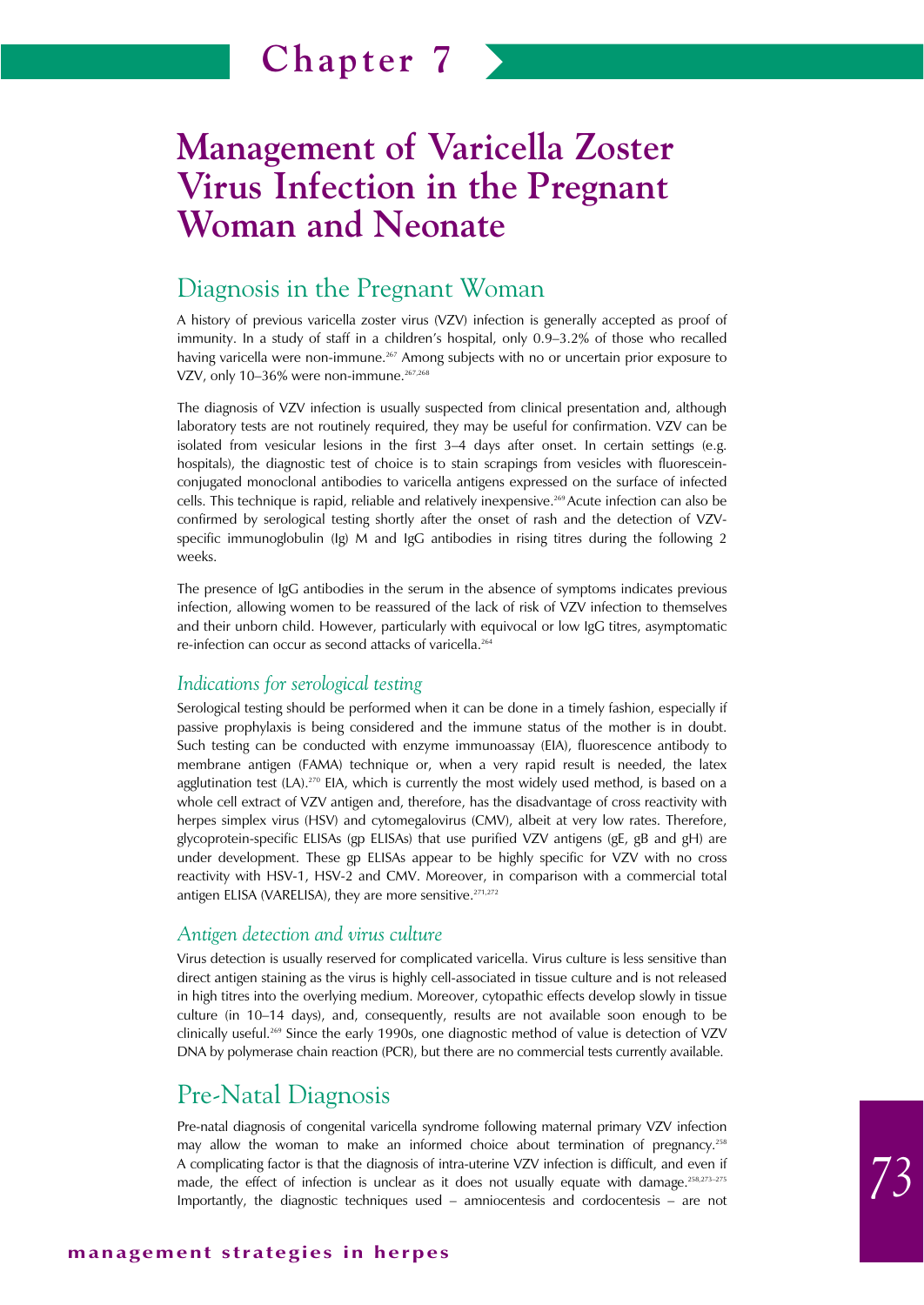

completely safe. Their rates of fetal loss vary according to the experience of the investigator, the gestational week of performance and the condition of the fetus. For cordocentesis performed between 18 and 24 weeks of gestation, the risk of fetal loss is estimated to be 0.8–1.5%,<sup>276</sup> and amniocentesis performed between 15 and 22 weeks of gestation is associated with a fetal loss rate of 0.2–1%.<sup>277</sup> In another study, amniocentesis conducted after 16 weeks of gestation was associated with a 1.7% rate, whereas the background rate of fetal loss was 0.7%.<sup>278</sup> A separate randomized study has shown that amniocentesis early in the first trimester (before 13 weeks of gestation) is associated with a higher rate of fetal loss (7.6%) than after 15 weeks of gestation  $(5.9\%)$ .<sup>279</sup>

From currently available experience in pre-natal diagnosis, amniotic fluid taken at 18–23 weeks of gestation and 4–6 weeks after onset of maternal varicella yields the best results for detection of fetal infection. Caution is required in interpreting the findings as a positive result is not predictive of fetal abnormalities in the absence of suspicious findings by ultrasound. Therefore, ultrasound screening between 19 and 23/24 weeks of gestation may be advised for women with varicella infection in the first 21 weeks of pregnancy. If the sonographic findings are abnormal, fetal blood and amniotic fluid obtained in the 22–23 weeks of gestation should be tested for VZV DNA as VZV-specific IgM is rarely detected in fetal blood.258,275,280,281

In summary, as the risk of congenital varicella syndrome is low  $(1-2\%)$ , the risk associated with amniocentesis or cordocentesis suggests that they are unlikely to be widely used diagnostic tools for detection of congenital varicella syndrome.<sup>282</sup>

## Diagnosis in the Newborn

The diagnosis of varicella in the newborn is usually based on clinical findings. Clinical illness typically develops 5–10 days after delivery. However, the clinical course of varicella can vary in progression and severity. Some infants have only scattered lesions and no systemic signs of illness whereas others may have a biphasic course with cutaneous eruptions followed by dissemination. In others, extensive skin lesions and visceral involvement may accompany the acute illness.

## Management

## *Pre-exposure prophylaxis in the pregnant woman*

### Vaccination safety and efficacy

The development of the live-attenuated varicella vaccine offers the potential for effective preexposure prophylaxis. The varicella vaccines licensed in the USA, Japan and Korea are composed of the Oka strain of live-attenuated VZV. The vaccine is currently not licensed in the UK283 or other European countries, although it is available on a compassionate basis. Clinical studies have demonstrated that varicella vaccination is both safe and effective.<sup>284–287</sup> However, only one placebo-controlled study has been conducted and it was among children 1–14 years of age. In the trial, 468 children were immunized with a dose of 17 430 plaque forming units (pfu) of virus and  $446$  were given placebo.<sup>287</sup> The vaccine efficacy was  $100\%$ over 9 months and 91% in the placebo group. In the second year of the study, one vaccinated child developed varicella, giving an efficacy rate of 98%.287 Over a 7-year followup period, the efficacy of the vaccine was estimated at 95%. The vaccine was well tolerated, although it was at a much higher titre much higher than commercially produced vaccines.<sup>287</sup> A placebo-controlled trial has not been conducted in adults.

Data from all American trials of Varivax (Merck & Co. Inc.) in which vaccinated individuals of all ages were followed up for up to 9 years demonstrated efficacy of 95.6–99.0% per year depending on vaccine lot and time since vaccination.288 Trials, in which there were no placebo controls, have demonstrated that vaccination significantly lowers the attack rate among household exposures in adults and children,<sup>289,290</sup> and those breakthrough infections which do occur are milder than wild-type infection in unvaccinated individuals (Table 1).<sup>289</sup>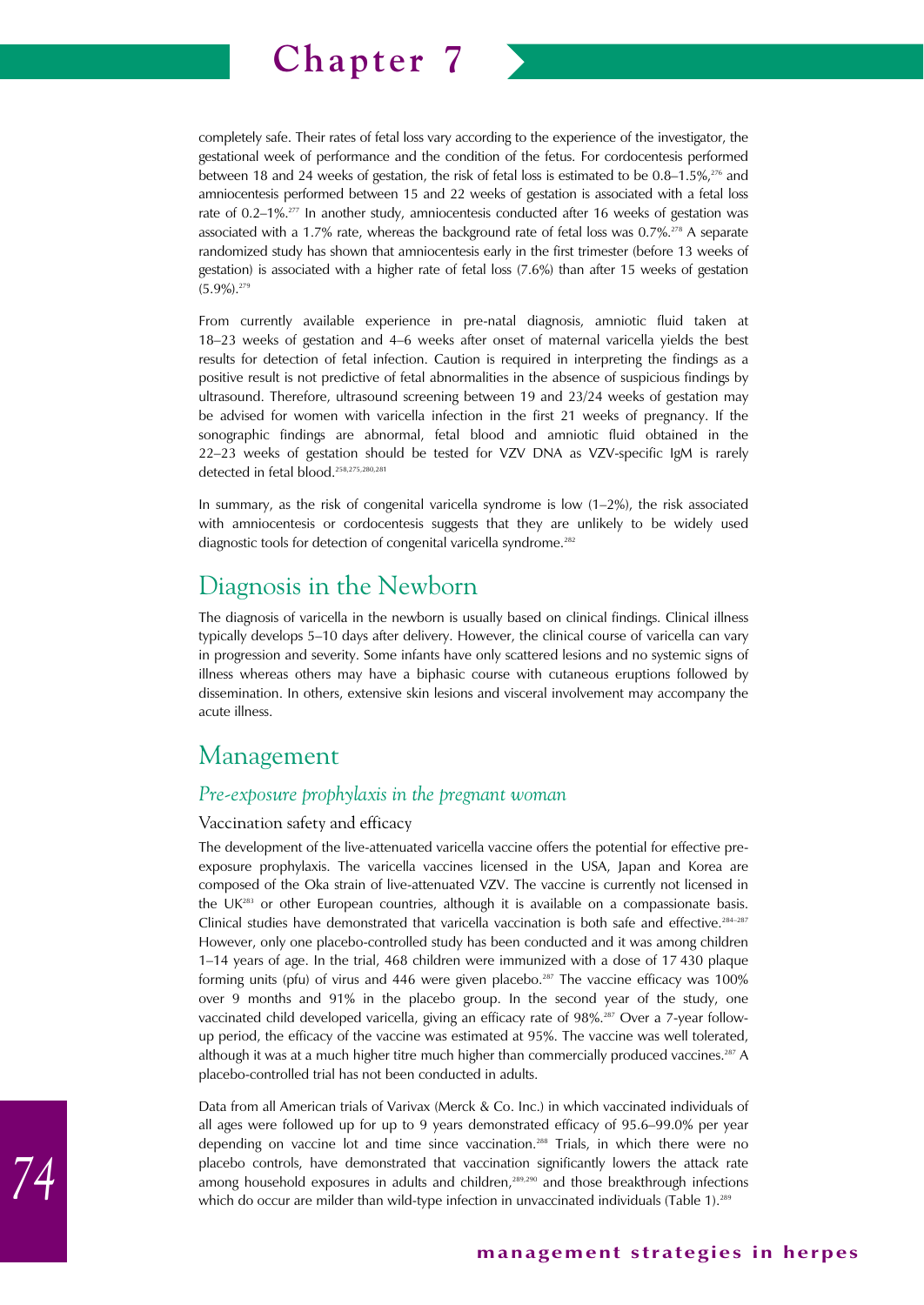| <b>Study group</b> | <b>Follow-up</b><br>(years) | Rash or<br>fever $(\%)$ | Seroconversion<br>$\frac{0}{0}$ | <b>Protection</b><br>1–3 years $\frac{9}{6}$ > 3 years $\frac{9}{6}$ | <b>Protection</b> |
|--------------------|-----------------------------|-------------------------|---------------------------------|----------------------------------------------------------------------|-------------------|
| Children           | $2 - 16$                    | 5                       | 95                              | 89-94                                                                | 88                |
| <b>Adults</b>      |                             | 10                      | $>90$ (two doses)               | 70                                                                   | 86                |

*Table 1: Clinical trials with varicella vaccine289*

Varicella vaccination is generally well tolerated in healthy adults and children (Table 1). In healthy children, the frequency of rash after immunization is approximately 5% and there are very few skin lesions.253,286 Other common adverse events include fever (15%), temporary discomfort at the injection site (19–24%) and rash at the injection site  $(3-4\%)$ .<sup>253,286</sup> Similar adverse event rates are seen in healthy adolescents and adults, in whom two doses of vaccine are required. However, the rate of vaccine-associated rash in adults (10%) is twice that seen in healthy children.<sup>253</sup>

#### Varicella vaccination recommendations

Vaccination of seronegative women of child-bearing age who are not pregnant should be considered. The *US Advisory Committee on Immunization Practices* (ACIP) has strengthened its recommendations for varicella vaccination of susceptible individuals older than 13 years.<sup>291</sup> Among high-risk groups, vaccination is *recommended* for susceptible, non-pregnant women of child-bearing age. The previous recommendations stated that this group should be *considered* for vaccination.288

Pregnancy is mentioned among the contraindications for varicella vaccination. No epidemiological data are available about exposure to the vaccine during pregnancy and the effects on the fetus are unknown. A theoretical risk is that a vaccinated woman may develop varicella infection from the attenuated virus with the consequence of fetal varicella infection. Therefore, the Varivax manufacturer advises a 3-month interval between vaccination and conception, although the ACIP and *Centers for Disease Control* (CDC) advise that nonpregnant women who are vaccinated should avoid becoming pregnant for 1 month following each injection of vaccine.<sup>288,292</sup> However, inadvertent vaccination just before or early in pregnancy is not a justification for termination of gestation. In the USA, a *Varivax Pregnancy Registry* (telephone: ++1 800 986 8999) has been established to monitor the maternal and fetal outcomes of pregnant women who receive varicella vaccine 3 months before and at any time during pregnancy.

#### *Post-exposure prophylaxis in the pregnant woman*

The aim of post-exposure prophylaxis is to prevent or modify maternal illness in the susceptible woman and to reduce the risk of intra-uterine VZV infection. It should be offered to susceptible pregnant women (with significant exposure, e.g. from their own family) during the first 20 weeks of gestation, because secondary cases may be more severe and there is a 1–2% risk of congenital varicella in their infants. $247$ 

Before administering post-exposure prophylaxis, it is important to ascertain the type of VZV exposure and the previous varicella history of the pregnant woman. If there is any uncertainty about infection history, antibody status should be determined rapidly.

The available options for post-exposure varicella prophylaxis are but not all may be suitable for pregnant women:

Passive immune prophylaxis with varicella zoster immune globulin (VZIG)

- Antiviral therapy
- Vaccination during the incubation period.

#### **management strategies in herpes**

*75*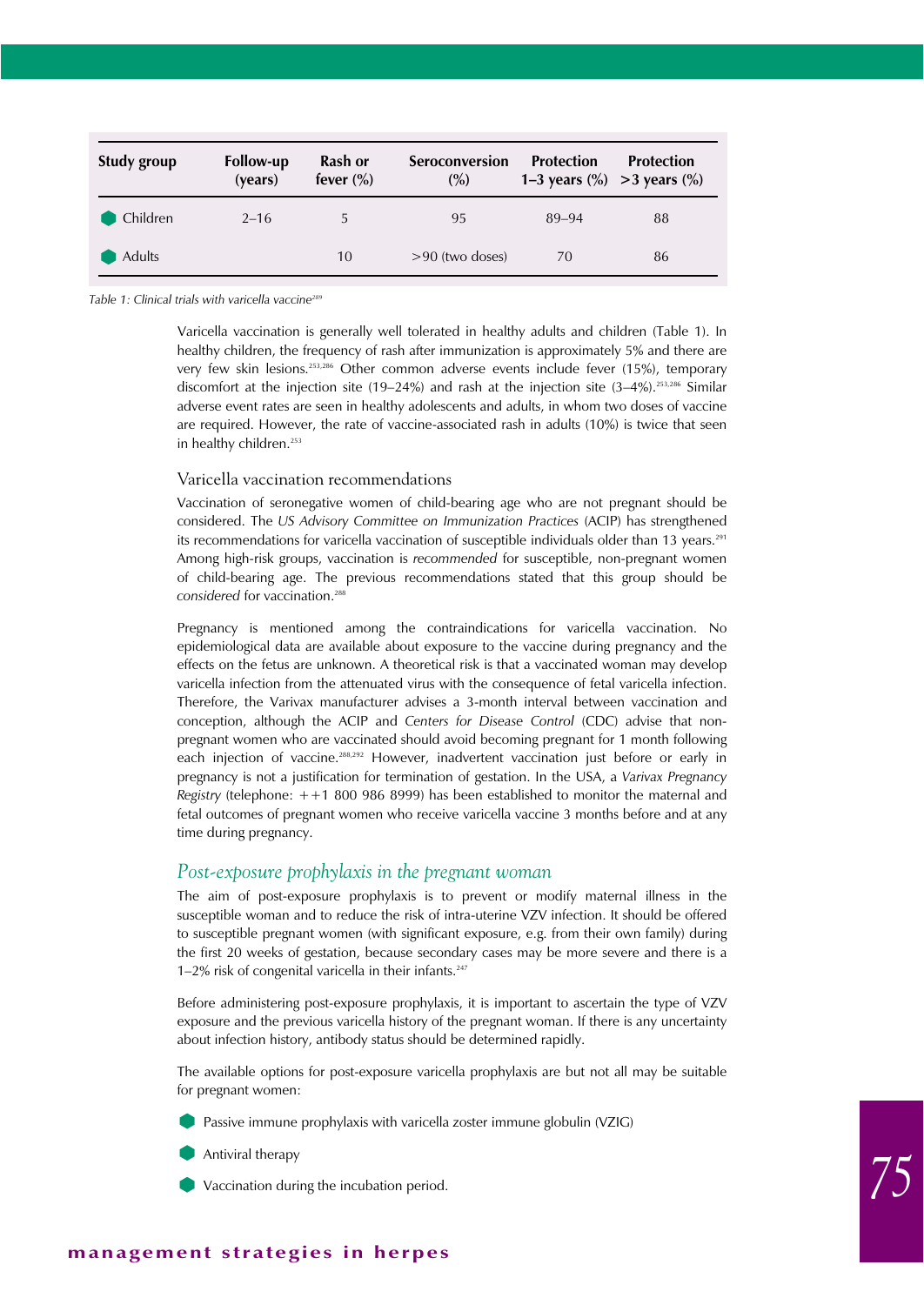

#### VZIG

Although the purpose of VZIG administration in early pregnancy is principally the prevention of maternal VZV infection, the attenuation of the disease is also considered valuable. In various studies it has been shown that the protective efficacy of VZIG differs depending on the IgG antibody concentration of the various formulations.<sup>260,293</sup>

In the UK, two VZIG preparations (UK VZIG) are available for intramuscular (im) administration and are distributed by the Public Health Laboratory Service. The preparations have a relatively low IgG antibody concentration (approximately 700 IU per adult dose) and their effect is to attenuate disease rather than to prevent infection.<sup>238</sup> A substantial proportion (15%) of high-risk, non-immune infants and children exposed to varicella who have received UK VZIG<sup>294</sup> develop subclinical infection, as detected by testing for seroconversion in blood taken 1 month post-exposure.

VZIG preparations for intramuscular application are also available in the USA (approximately 625 IU per adult dose).288 The protective efficacy of USA VZIG in the adults is approximately 70% (Enders, personal communication).

In Germany, two commercial preparations of VZIG with an IgG antibody concentration of approximately 2100 IU per adult dose are available; one is for im administration and the other is for intravenous (iv) use. Neither of these offer complete protection against varicella. In a study of 212 seronegative pregnant women, VZIG was given in the recommended dosage either im (e.g. for a 70 kg woman: 2100 IU) or iv (e.g. for a 70 kg woman: 1750 IU) and within 1–3 days of significant exposure. However, 41% of the women had clinical varicella, either normal or modified disease, whereas a further 5% had subclinical infection (Table 2).<sup>247</sup>

| <b>VZIG</b> administration       | <b>Outcome</b> |                |      |                                 |      |                              |      |  |
|----------------------------------|----------------|----------------|------|---------------------------------|------|------------------------------|------|--|
| following days after<br>exposure | <b>Total</b>   | No infection   |      | <b>Subclinical</b><br>infection |      | Modified/normal<br>varicella |      |  |
|                                  | (n)            | (n)            | (%)  | (n)                             | (%)  | (n)                          | (%)  |  |
| $1-3$ days                       | 153            | 83             | (54) | 7                               | (5)  | 63                           | (41) |  |
| $4-5$ days                       | 46             | 27             | (59) | 1                               | (2)  | 18                           | (39) |  |
| $6-10$ days                      | 13             | $\overline{4}$ | (31) | 3                               | (23) | 6                            | (46) |  |
| Total                            | 212            | 114            | (54) | 11                              | (5)  | 87                           | (41) |  |

*IgG and IgM antibodies were determined with the ELISA Enzygnost Anti VZV IgG-IgM in the initial and follow-up sera*

*Table 2: Outcome of varicella exposure of 212 seronegative pregnant women following administration of VZIG247 (Enders, personal communication)*

VZIG should be administered as soon as possible to susceptible (seronegative) women following exposure to VZV in the first 20 weeks of gestation. VZIG prophylaxis for women exposed later in pregnancy to reduce the risk of varicella is a lower priority.237,247,256,281,293,295,296

There is limited evidence that VZIG benefits the fetus and reduces the risk of intra-uterine varicella infection.<sup>247,297</sup> In a prospective study of 97 pregnant women who contracted varicella despite receiving VZIG, there were no cases of congenital varicella syndrome, and VZV-specific IgM antibodies were detectable at birth in only one infant (maternal varicella in week 36 of gestation).<sup>247</sup> This study did not document a statistically significant protective effect of VZIG.<sup>298</sup> In another prospective study, 5% of 106 varicella-infected women received VZIG after exposure in early pregnancy.<sup>254</sup> The only infant with congenital varicella syndrome was born to a woman who received VZIG. The VZV-susceptible mother received VZIG 4 days after her exposure to varicella at week 11 of pregnancy; she developed varicella 2 weeks later. These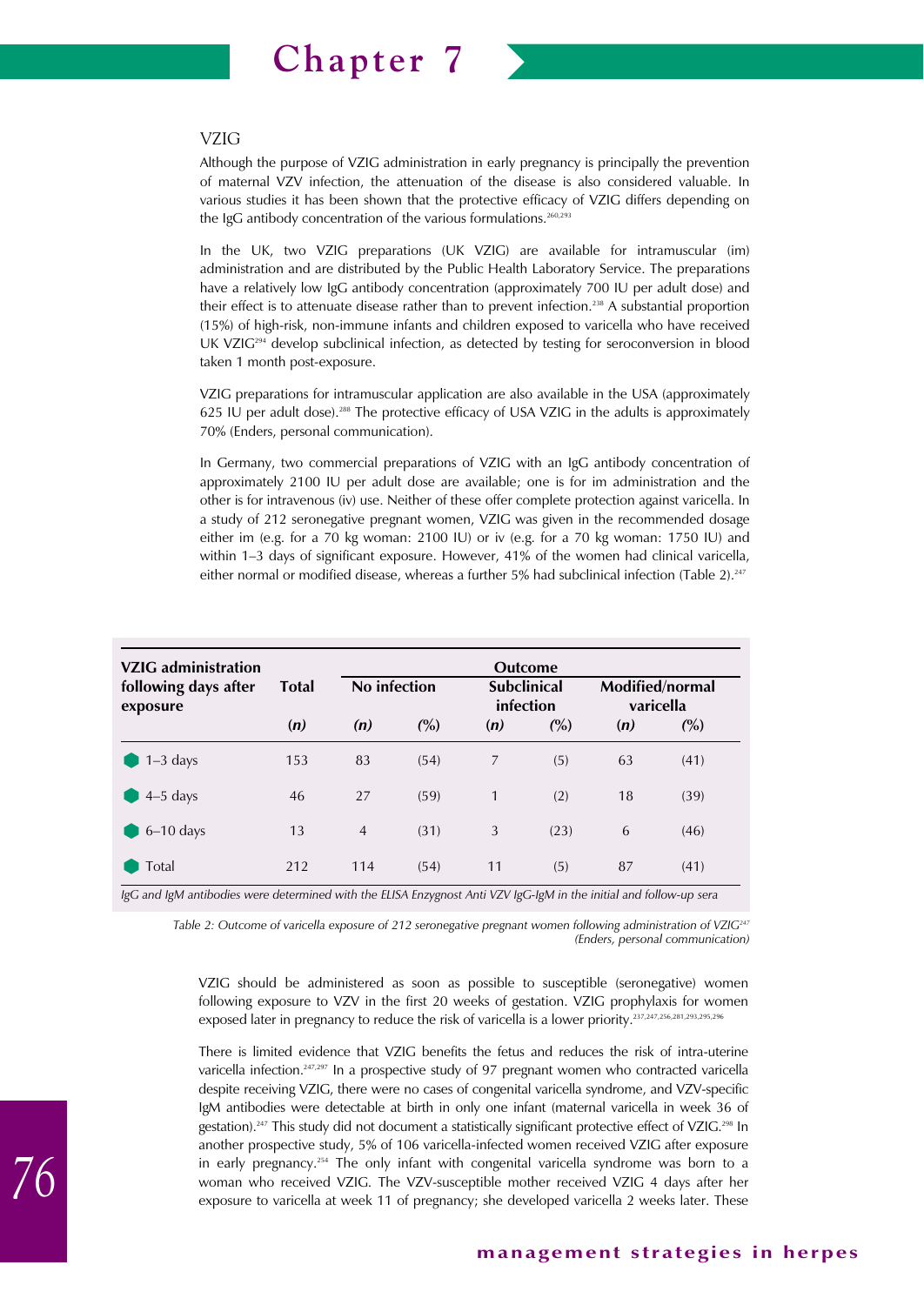two studies demonstrate the need for a large prospective trial to clarify whether passive prophylaxis can prevent congenital varicella syndrome.

#### Antiviral therapy

Clinical studies in children indicate that post-exposure prophylaxis with oral aciclovir may be effective in reducing the severity of varicella. In a placebo-controlled trial of oral aciclovir (40 or 80 mg/kg/day for 7 days started 7–9 days after exposure but before onset of rash) in children exposed to varicella and examined 14 days post-exposure, development of clinical varicella did not occur in 21 of 25 treated children but developed in all 25 untreated children.<sup>299</sup> In another study in which children were given oral aciclovir 1–3 days after exposure, 10 out of 13 children developed varicella within  $28-42$  days.<sup>300</sup> The data suggest that post-exposure prophylaxis is less effective if administered too early in the incubation period. However, the studies were performed in different populations who received different doses of aciclovir and were followed up for different lengths of time. This strategy for postexposure prophylaxis is currently not advocated for pregnant women, at least not during the first 20 weeks of pregnancy.

In pregnant women, the potential benefits of treatment should be balanced against potential fetal adverse outcomes. Although aciclovir is not licensed for use in pregnancy, the prospective follow-up of a total of 1207 women treated during the first (*n*=739), second (*n*=188) and third (*n*=278) trimesters did not show an increase in the number of birth defects when compared with those expected in the general population.<sup>78,79</sup> In addition, there is no consistent pattern of defects among prospective or retrospective aciclovir reports. Although the data are not strong enough to exclude a teratogenic effect of aciclovir, this drug should not be withheld in early pregnancy if clinically indicated.

#### Vaccine

Studies in the USA and Japan suggest that varicella vaccine can prevent or modify the severity of the disease if used within 3 days, and possibly up to 5 days, following exposure.<sup>301-303</sup> In the USA, the ACIP has recommended the use of varicella vaccine for post-exposure prophylaxis and outbreak control.291 Active prophylaxis with vaccine is not advocated for women in pregnancy, but it may be of value for non-pregnant women of child-bearing age.

## Management of the Pregnant Woman with Varicella

Recommendations for treatment of varicella in adults with oral aciclovir, including pregnant women with a normal course of illness, differ in various countries. In the UK and Australia, oral aciclovir for 7 days (800 mg five times daily) is offered to people including pregnant women over 20 weeks of gestation presenting within 24 hours of rash onset. This procedure is known to reduce the severity of disease in non-pregnant adults,<sup>288,304-306</sup> but no studies have prospectively assessed the efficacy of antiviral therapy in pregnant women. A retrospective analysis of aciclovir in pregnant women with varicella pneumonitis noted reduced morbidity and mortality when varicella infection occurred during the last two trimesters; aciclovir reduced mortality rates to 14% compared with 41% in untreated historic controls.<sup>249</sup>

As the complications of varicella are more common in adults, given the limited Pregnancy Registry data available, there is no apparent reason to withhold aciclovir at any time during pregnancy. The dosage and route of administration are determined by the severity of disease. If a woman has severe or complicated disease (e.g. pneumonitis), iv aciclovir should be given (10 mg/kg every 8 hours for 7 days or longer). Pregnant women with less severe disease should be treated with oral aciclovir (800 mg five times per day for 7 days or longer). More data are required on long-term follow-up of children exposed to aciclovir *in utero*. The roles of valaciclovir and famciclovir for the treatment of varicella infection remain to be evaluated in clinical trials.

The pregnant woman with varicella should avoid contact with all other pregnant women and neonates until her lesions are crusted.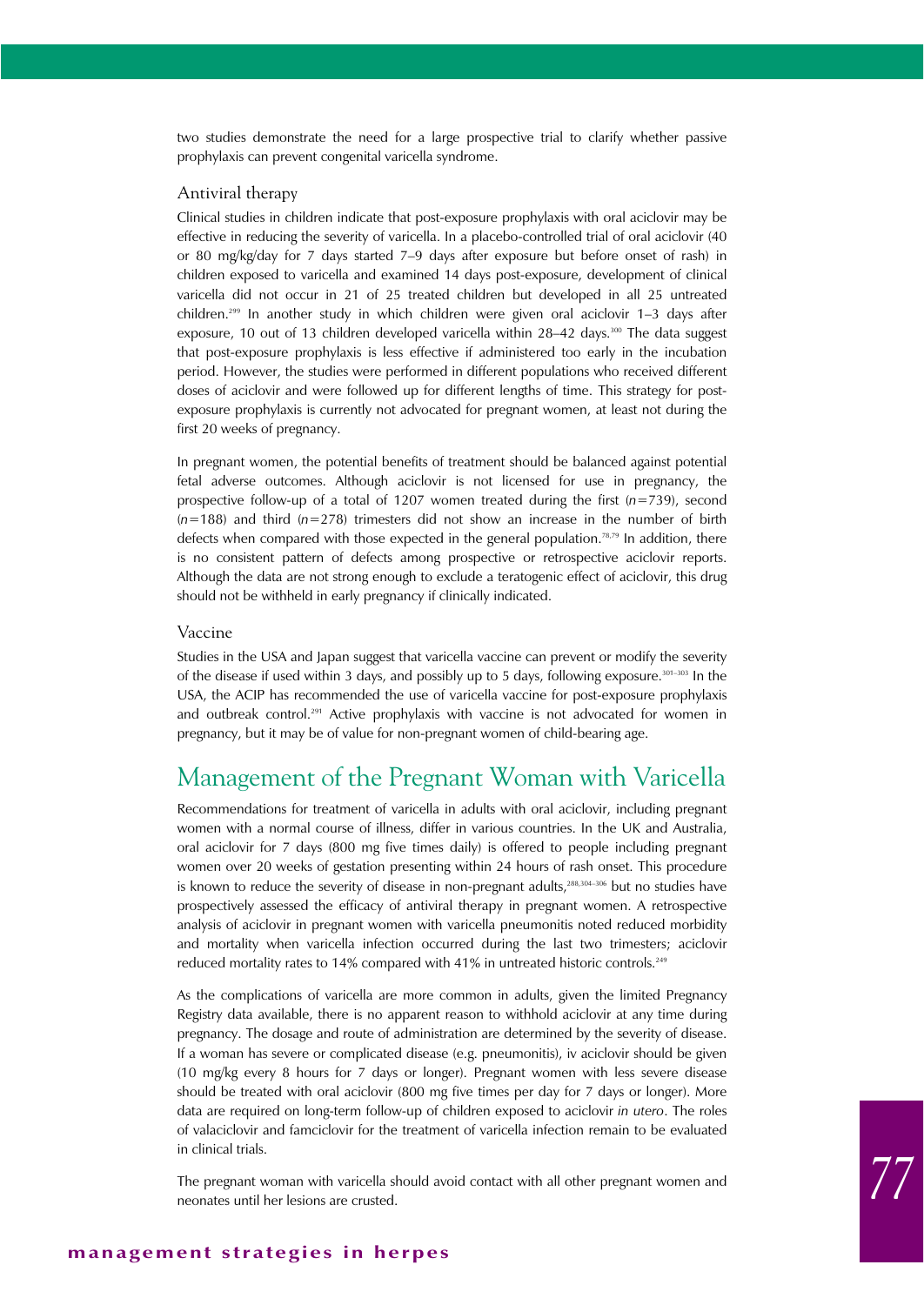## Post-Exposure Prophylaxis in the Neonate

Administration of VZIG to the infant is advised if the mother develops varicella 7 days before or after delivery. The neonate of a mother with active varicella should be isolated while in hospital, from birth to day 21 (or day 28 if the infant has been given VZIG).

Despite VZIG prophylaxis, approximately one-half to two-thirds of infants exposed to maternal varicella around the time of delivery will become infected.<sup>237</sup> Although in most cases the infection is mild, fatal outcomes in VZIG-treated infants have been reported in those whose mothers developed varicella rash in the period 4 days before to 2 days after delivery.307–309 In the UK, VZIG is also recommended for infants with non-maternal post-natal exposure during the first 7 days of life and who are without VZV antibody.

VZIG does not appear to reduce the infection rate for varicella in neonates although it may reduce the risk of serious infection. In a study in which VZIG was administered to 41 neonates born to women whose varicella lesions began 4 days before to 2 days after delivery, the neonatal attack rate was 51% despite VZIG therapy.<sup>310</sup> There were no fatalities and only two cases of severe disseminated varicella. In a larger UK study of 280 infants born to mothers with varicella or herpes zoster in the perinatal period and who received VZIG, the attack rate was 48%, with the infection being severe in 19 infants.<sup>260</sup>

At present, there is no convincing evidence as to whether mothers who develop varicella in the high-risk period around the time of delivery should be isolated from their infants or allowed to breast feed.311 Neonates whose mothers develop varicella shortly before delivery may have already been infected by transplacental transfer of virus at the time of birth. For those infants whose mothers develop varicella in the perinatal period, transmission before rash onset is likely. Although one study has demonstrated VZV DNA by PCR in breast milk,<sup>312</sup> no evidence was provided for transmission of the infection to the newborn via breast milk. For women with lesions close to the nipple it is advisable to avoid direct contact with the infant and, if the mother wishes to breast feed, to give expressed milk from a bottle until the lesions have crusted.<sup>313</sup>

Neonates with congenital varicella syndrome do not need isolation from other children as they do not release virus.

## Treatment of the Neonate

Neonates developing varicella should be observed closely. If they develop vesicles, they should be treated early with iv aciclovir. Occasionally neonates may develop varicella despite receiving VZIG. This is usually mild but therapy with aciclovir should be considered in these children.

# Herpes Zoster in the Pregnant Woman and Neonate

In exposure to herpes zoster, passive prophylaxis is only recommended for VZV-seronegative women intimately exposed to patients with extensive herpes zoster lesions up to 21 weeks of gestation. Local guidelines for treating herpes zoster in adults should be followed. Women who develop localized herpes zoster in pregnancy should be reassured that the risk to the fetus is negligible. In addition, passive immunization of neonates whose mothers develop perinatal herpes zoster is not indicated.

## Research Initiatives for Varicella

The duration of immunity conferred by varicella vaccine has not been clearly delineated and there is the possibility of seroreversion. The loss of immunity in older individuals would increase their risk of complications on exposure to wild type virus. It is, therefore, important to monitor seroreversion and evaluate the need for booster immunizations.

The neurodevelopmental effect of varicella *in utero* and herpes zoster early in life should be assessed.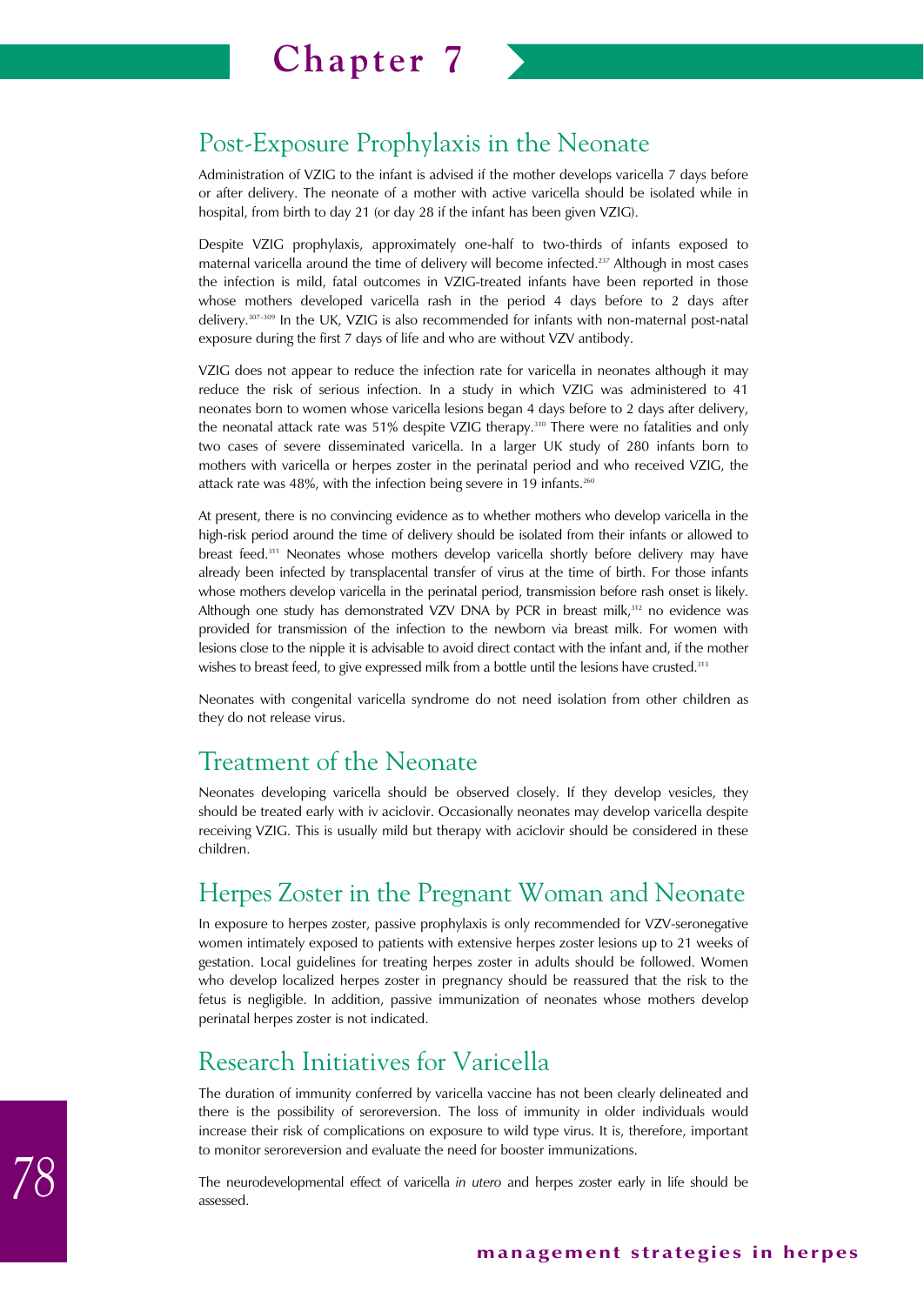## Summary and Management Guidelines

#### *Diagnosis*

#### Pregnant woman

A history of previous VZV infection is generally accepted as proof of immunity. But, when it can be done in a timely fashion, determination of the immune status by ELISA is advisable before administration of VZIG.

The presence of IgG antibody in serum in the absence of symptoms indicates previous infection. The detection of IgM with a rising IgG titre in maternal serum indicates a recent infection.

VZV infection is generally suspected from clinical presentation, although laboratory testing may be required for confirmation. Serological testing is indicated when immunity to varicella must be determined, for example, when a past history is unreliable.

#### Pre-natal diagnosis

As the risk of congenital varicella syndrome is low  $(1-2\%)$ , the risk associated with the invasive pre-natal diagnostic methods, amniocentesis or cordocentesis, suggests that they are unlikely to be widely used diagnostic tools for congenital varicella syndrome.

Pre-natal diagnosis of congenital varicella syndrome following primary VZV infection can allow the woman to make an informed choice about termination of pregnancy.

Ultrasound screening between 19 and 23/24 weeks of gestation is recommended for all women with varicella in the first 21 weeks of pregnancy. If the sonographic findings are abnormal, fetal blood and amniotic fluid obtained at 22–23 weeks of gestation should be tested for VZV DNA. Testing for VZV-specific IgM in fetal blood is not helpful (*Category 2 recommendation*).

#### Diagnosis in the newborn

The diagnosis of VZV infection in the newborn is usually based on clinical findings. The clinical course of varicella in newborns can vary in progression and severity.

### *Pre-exposure prophylaxis – vaccination*

The live-attenuated varicella vaccine, currently licensed in the USA, Japan and Korea, offers the potential for effective pre-exposure prophylaxis. Clinical studies have demonstrated that varicella vaccination is both well tolerated and effective.

Vaccination of VZV seronegative women of child-bearing age who are not pregnant should be considered (*Category 3 recommendation*).

The effects of the vaccine on the fetus are unknown, with no epidemiological information about exposure to the varicella vaccine during pregnancy. The manufacturer advises a 3-month interval between vaccination and conception, whereas the ACIP and CDC advise a 1-month interval.

### *Post-exposure prophylaxis in the pregnant woman*

For susceptible, pregnant women with significant exposure to varicella during weeks 1–20 of gestation, post-exposure prophylaxis should be instituted.

#### VZIG

VZIG should be administered as soon as possible to the seronegative mother following exposure to VZV in the first 20 weeks of gestation, VZIG may be administered to the susceptible woman who is exposed to VZV in the third trimester to reduce the risk of varicella (*Category 2 recommendation*).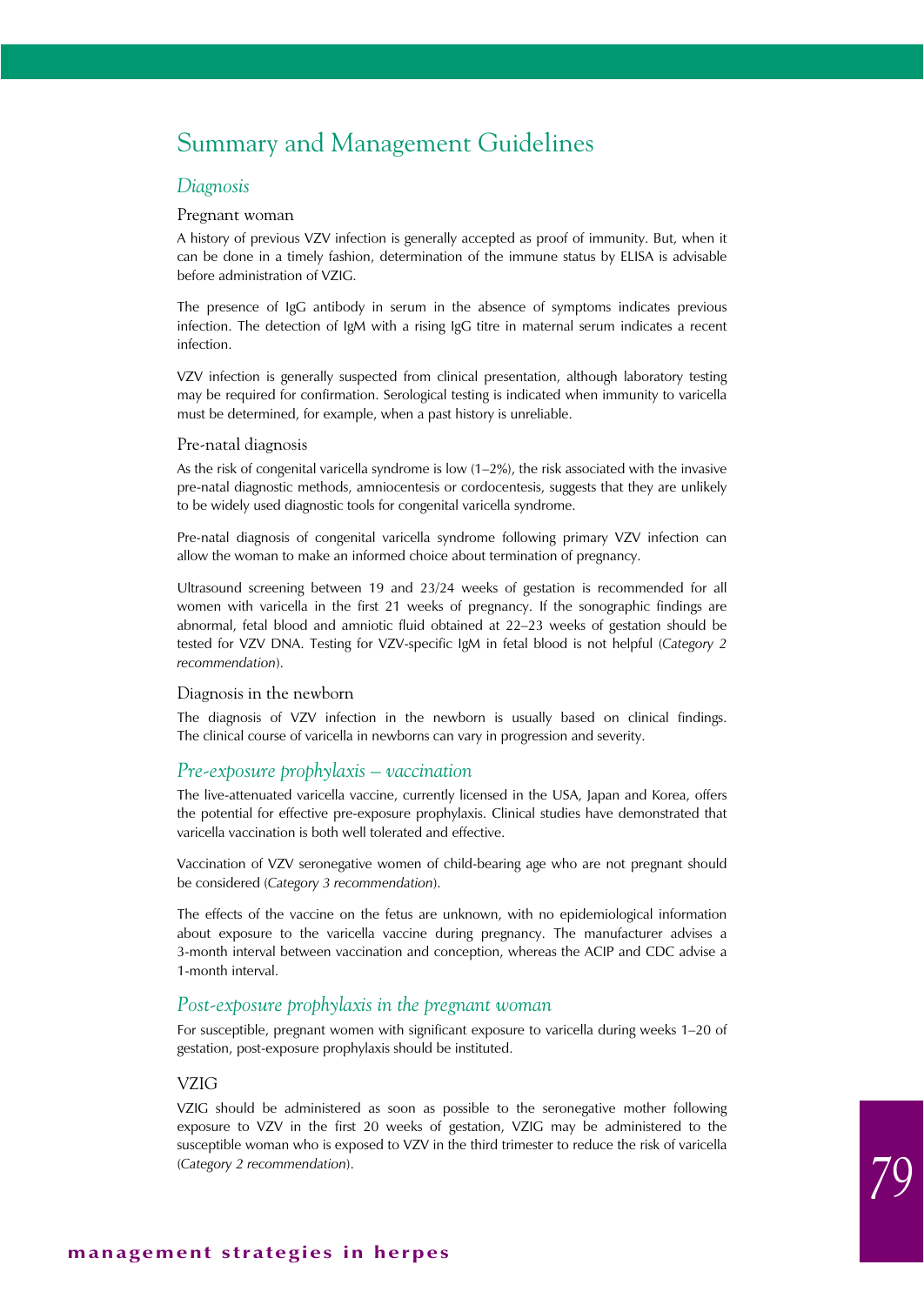

#### Antiviral therapy

Clinical studies in children suggest that post-exposure prophylaxis with antiviral therapy may reduce the severity of varicella. The value of post-exposure prophylaxis for the susceptible pregnant woman should be assessed in clinical trials (*Research need recommendation*).

### *Treatment of pregnant woman with varicella*

If a woman is pregnant, the potential benefits of aciclovir should be balanced against potential fetal adverse outcomes. Although the data are not strong enough to exclude a teratogenic effect of aciclovir, this drug should not be withheld in early pregnancy if clinically indicated.

The complications of primary varicella infection are more common in adults. Given the limited Pregnancy Registry data available, there is no apparent reason to withhold aciclovir in pregnancy (*Category 2 recommendation*). The dosage and route of administration is determined by the severity of disease. The woman should be advised about the use of a drug unlicensed in pregnancy. More data are required on long-term follow-up of children exposed to aciclovir *in utero* (*Research need recommendation*).

If a woman has severe or complicated disease (e.g. pneumonitis) iv aciclovir should be given (10 mg/kg every 8 hours for 7 days or longer), (*Category 3 recommendation*). Pregnant women with less severe disease should be treated with oral aciclovir (800 mg five time daily for 7 days), (*Category 3 recommendation*).

The pregnant woman with varicella should avoid contact with all other pregnant women and neonates until her lesions have crusted.

#### *Neonate*

#### Post-exposure prophylaxis in the neonate

Administration of VZIG to the infant is advised if the mother develops varicella 7 days before or after delivery.

The neonate of a mother with active varicella should be isolated while in hospital from birth to day 21 (or day 28 if the infant has been given VZIG), whereas neonates with congenital varicella syndrome do not need isolation from other children.

#### Treatment of the neonate

Neonates with VZV infection should be observed closely. If they develop vesicles, they should be treated with iv aciclovir. Occasionally, neonates may develop varicella despite receiving VZIG. This is usually mild, but therapy with aciclovir should be considered.

#### *Herpes zoster in the pregnant woman*

Herpes zoster is not a risk to the fetus. Local guidelines for treating herpes zoster in adults should be followed.

#### *Research initiatives for varicella*

The duration of immunity conferred by the vaccine has not been clearly delineated and there is the possibility of seroreversion. The loss of immunity in older individuals would increase their risk of complications on exposure to wild type virus. Seroreversion in vaccinees should be monitored and the need for booster immunizations evaluated (*Research need recommendation*).

The neurodevelopmental effect of varicella *in utero* and herpes zoster early in life should be assessed (*Research need recommendation*).

As newer antivirals become available, their clinical efficacy in treating VZV-associated conditions in pregnant women and neonates should be evaluated (*Research need recommendation*).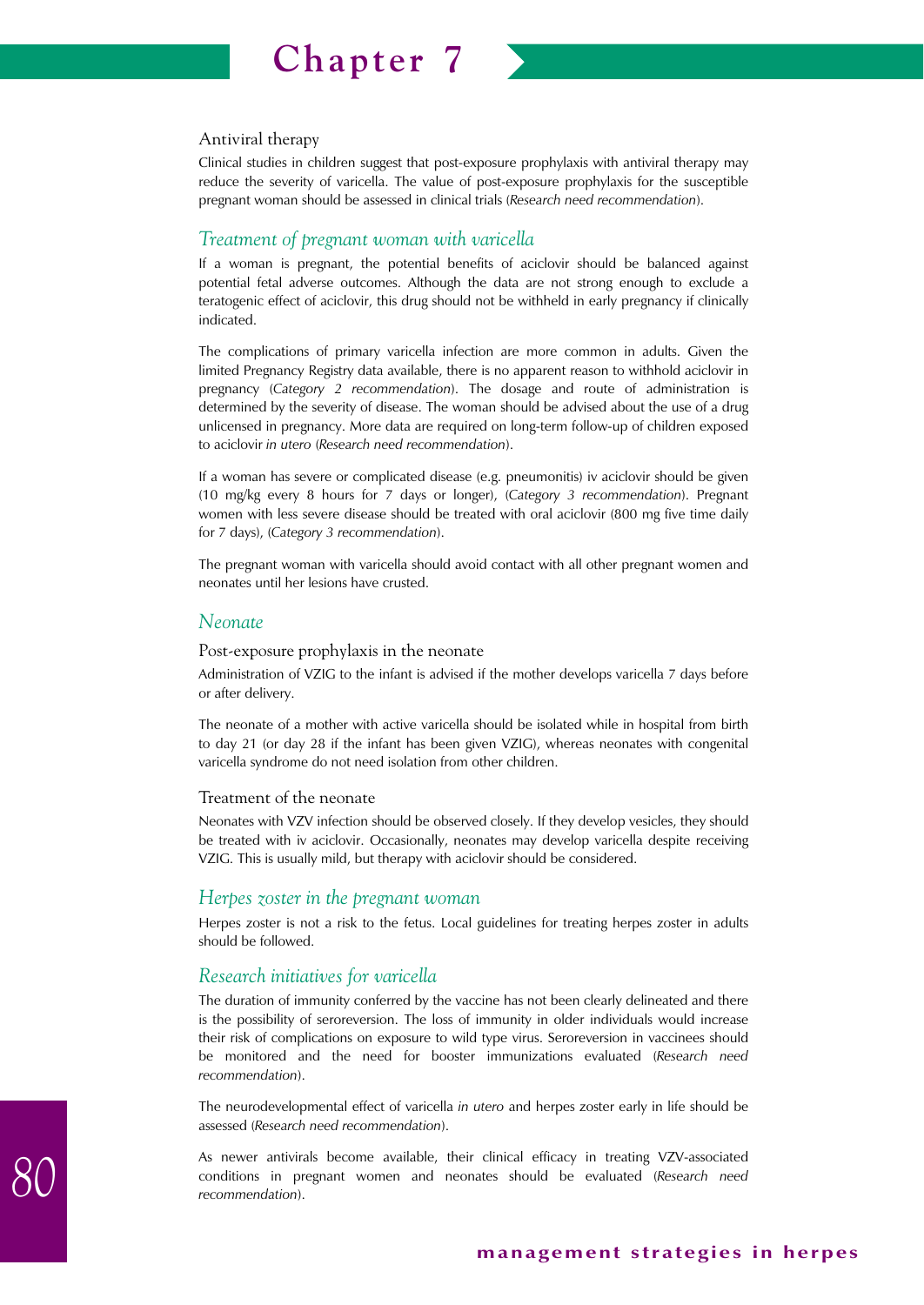- 1. Kawana T, Kawagoe K, Takizawa K *et al*. Clinical and virologic studies on female genital herpes. *Obstet Gynecol* 1982;**60**:456–461.
- 2. Whitley RJ. Neonatal herpes simplex virus infections. *Clin Perinatol* 1988;**15**:903–916.
- 3. Corey L, Whitley RJ, Stone EF *et al*. Difference between herpes simplex virus type 1 and type 2 neonatal encephalitis in neurological outcome. *Lancet* 1988;**1**:1–4.
- 4. Whitley R, Arvin A, Prober C *et al*. A controlled trial comparing vidarabine with aciclovir in neonatal herpes simplex virus infection. *N Engl J Med* 1991;**324**:444–449.
- 5. Nahmias A, Josey WE, Naib ZM *et al*. Antibodies to herpesvirus infections hominis types 1 and 2 in humans: patients with genital herpetic infections. *Am J Epidemiol* 1970;**92**:539–546.
- 6. Andersson-Ellstrom A, Svennerhold B, Forssman L. Prevalence of antibodies to herpes simplex virus types 1 and 2, Epstein-Barr virus and cytomegalovirus in teenage
- girls. *Scand J Infect Dis* 1995;**27**:315–318. 7. Wagner H, Van Dyck E, Roggen E *et al*. Seroprevalence and incidence of sexually transmitted diseases in a rural Ugandan population. *Int J STD AIDS* 1994;**5**:332–337.
- 8. Nahmias AJ, Lee FK, Beckman-Nahmias S. Seroepidemiological and -sociological patterns of herpe simplex virus infection in the world. *Scand J Infect Dis Suppl* 1990;**69**:19–36.
- 9. Hashido M, Lee FK, Nahmias AJ *et al*. An epidemiologic study of herpes simplex virus type 1 and 2 infection in Japan based on type-specific serological assays. *Epidemiol Infect* 1998;**120**:179–186.
- 10. Brown ZA, Selke S, Zeh J *et al*. The acquisition of herpes simplex virus during pregnancy. *N Engl J Med* 1997;**337**:509–515.
- 11. Barton IG, Kinghorn GR, Najem S *et al*. Incidence of herpes simplex virus types 1 and 2 isolated in patients with herpes gentalis in Sheffield. *Br J Vener Dis* 1982;**58**:44–47.
- 12. Edwards S, White C. Genital herpes simplex virus type 1 in women (letter). *Int J STD AIDS* 1997;**8**:68–69.
- 13. Christie SN, McCaughey C, McBride M *et al*. Herpes simplex type 1 and genital herpes in Northern Ireland (letter). *Int J STD AIDS* 1997;**8**:68–69.
- 14. Kinghorn GR. Herpes simplex type 1 genital infections. *Herpes* 1999;**6**:4–7.
- 15. Ross JD, Smith IW, Elton RA. The epidemiology of herpes simplex virus types 1 and 2 infection of the genital tract in Edinburgh 1978–91. *Genitourin Med* 1993;**69**:381–383.
- 16. Scoular A, Leask BG, Carrington D. Changing trends in genital herpes due to herpes simplex virus type 1 in Glasgow, 1985–88 (letter). *Genitourin Med* 1990;**66**:226.
- 17. Tayal SC, Pattman RS. High prevalence of herpes simplex in Newcastle upon Tyne 1983–92. *Int J STD AIDS* 1994;**5**:359–361.
- 18. Fleming DT, McQuillan GM, Johnson RE et al. Herpe simplex virus type 2 in the United States, 1976 to 1994. *N Engl J Med* 1997;**337**:1105–1111.
- 19. Cowan FM, Johnson AM, Ashley R *et al*. Antibody to herpes simplex virus type 2 as serological marker of sexual lifestyle in populations. *BMJ* 1994;**309**:1325–1329.
- 20. Gibson JJ, Hornung CA, Alexander GR *et al*. A crosssectional study of herpes simplex virus types 1 and 2 in college students: occurrence and determinants of infection. *J Infect Dis* 1990;**162**:306–312.
- 21. Corey L, Wald A. Genital herpes. In: *Sexually Transmitted Diseases* (Holmes KK, Mardh PA, Sparling PF
- *et al*, eds). New York. McGraw Hill, 1998;pp285–312. 22. Stagno S, Whitley RJ. Herpesvirus infections of pregnancy. Part I: Cytomegalovirus and Epstein-Bar virus infections. *N Engl J Med* 1985;**313**:1270–1274.
- 23. Stagno S, Whitley RJ. Herpesvirus infections of pregnancy. Part II: Herpes simplex virus and varicellazoster virus infections. *N Engl J Med* 1985;**313**:1327–1330.
- 24. Bryson Y, Dillon M, Bernstein DI *et al*. Risk of acquisition of genital herpes simplex virus type 2 in sex partners of persons with genital herpes: a prospective couple study. *J Infect Dis* 1993;**167**:942–946.
- 25. Mertz G, Benedetti J, Ashley R *et al*. Risk factors for the sexual transmission of genital herpes. *Ann Intern Med* 1992;**116**:197–202.
- 26. Prober CG, Sullender WM, Yasukawa LL *et al*. Low risk of herpes simplex virus infections in neonates exposed to the virus at the time of vaginal delivery to mothers with recurrent genital herpes simplex virus infections. *N Engl J Med* 1987;**316**:240–244.
- 27. Cunningham AL, Lee FK, Ho DWT *et al*. Herpes simplex virus type 2 antibody patterns in patients attending antenatal or STD clinics. *Med J Aust* 1994;**160**:697–700.
- 28. Persson K, Mansson A, Jönsson E *et al.* Decline of herpes simplex virus type 2 and Chlamydia trachomatis infections from 1970 to 1993 indciated by a similar change in antibody pattern. *Scand J Infect Dis* 1995;**27**:195–199.
- 29. Forsgren M, Skoog E, Jeansson S *et al*. Prevalence of antibodies to herpes simplex virus in pregnant women in Stockholm in 1969, 1983 and 1989: implications for STD epidemiology. *Int J STD AIDS* 1994;**5**:113–116. 30. Ades AE, Peckham CS, Date GE *et al*. Prevalence of
- antibodies to herpes simplex virus types 1 and 2 in pregnant women, and estimated rates of infection. *J Epidemiol Community Health* 1989;**43**:53–60.
- 31. Brown ZA, Benedetti J, Ashley R *et al*. Neonatal herpes simplex virus infection in relation to asymptomatic maternal infection at the time of labor. *N Engl J Med* 1991;**324**:1247–1252.
- Stagno S, Whitley RJ. Herpes virus infections in the neonate and children. In: *Sexually Transmitted Diseases*, 2nd edn (Holmes KK, Mardh PA, Sparling PF *et al*, eds). New York: McGraw Hill, 1990;pp872–873.
- Whitley RJ. Neonatal herpes simplex virus infections. *J Med Virol* 1993;**71**:58–66.
- 34. Tookey P, Peckham CS. Neonatal herpes simplex virus infection in the British Isles*. Paediatr Perinat Epidemiol* 1996;**10**:432–442.
- 35. Sullivan-Bolyai J, Hull HF, Wilson C *et al*. Neonatal herpes simplex virus infection in King County. Washington: increasing incidence and epidemiologic correlates. *JAMA* 1983;**250**:3059–3062.
- 36. Elder DE, Minutillo C, Pemberton PJ. Neonatal herpes simplex infection: keys to early diagnosis. *J Paediatr Child Health* 1995;**31**:307–311.
- Garland SM. Neonatal herpes simplex: Royal Women's Hospital 10-year experience with management guidelines for herpes in pregnancy. *Aust N Z J Obstet*
- *Gynaecol* 1992;**32**:331–334. 38. Fonnest G, Fonnest FI, Weber T. Neonatal herpes in Denmark 1997–1991. *Acta Obstet Gynecol Scand* 1997;**76**:355–358.
- 39. Morishima T, Kawana T, Hirayama M *et al*. Clinical survey of neonatal herpes simplex virus infection in Japan. *J Jpn Pediatr Soc* 1989;**93**:1990–1995.
- van der Meijden WI, Dumas AM. Consensus preventie van herpes neonatorum. *Ned Tijdschr Geneeskd* 1987;**131**:2030–2034.
- 41. van der Everdingen JJ, Peeters MF, ten Have P. Neonatal herpes policy in the Netherlands. Five years after a consensus conference. *J Perinat Med* 1993;**21**:371–375.
- 42. Forsgren M, Sterner G, Anzen B *et al*. Management of women at term with pregnancy complicated by herpes simplex. *Scand J Infect Dis Suppl* 1990;**71**:58–66.
- 43. Gutierrez KM, Falkovitz Halpern MS, Maldonado Y *et al*. The epidemiology of neonatal herpes simplex virus infections in California from 1985 to 1995. *J Infect Dis* 1999;**180**:199–202.
- 44. Kawana T, Kawaguchi T, Sakamoto S. Clinical and
- virological studies on genital herpes. *Lancet* 1976;**2**:964. 45. Morishima T, Morita M, Ito Y *et al*. Clinical survey on neonatal herpes simplex virus (HSV) infection in Japan<br>(abstract). *The 21ª Herpesvirus Workshop*. Chicago, USA,
- 1996. 46. Whitley RJ. Herpes simplex virus infection. In: *Infectious Disease of the Fetus and Newborn Infant* (Remington JS, Klein JO, eds). Philadelphia: WB Saunders, 1990;pp282–305.
- 47. Wald A, Benedetti J, Davis G *et al*. A randomized, double-blind, comparative trial comparing high- and standard-dose oral acyclovir for first-episode genital herpes infections. Antimicrob Agents Chemother 1994;**38**:174–176.
- 48. Hutto C, Arvin A, Jacobs R *et al*. Intrauterine herpes simplex virus infections. *J Paediatr* 1987;**110**:97–101.
- 49. Libman MD, Dascal A, Kramer MS *et al*. Strategies for the prevention of neonatal infection with herpes simplex virus: a decision analysis. *Rev Infect Dis* 1992;**13**:1093–1104.
- 50. Brown ZA, Vontver LA, Benedetti J *et al*. Effects on infants of a first episode of genital herpes during pregnancy. *N Engl J Med* 1987;**317**:1246–1251.
- 51. Vontver LA, Hickok DE, Brown Z *et al*. Recurrent genital herpes simplex virus infection in pregnancy: infant outcome and frequency of asymptomatic recurrences. *Am J Obstet Gynecol* 1982;**143**:75–84.
- 52. Harger JH, Pazin GJ, Armstrong JA *et al.* Characteristics and management of pregnancy in women with genital herpes simplex virus infection.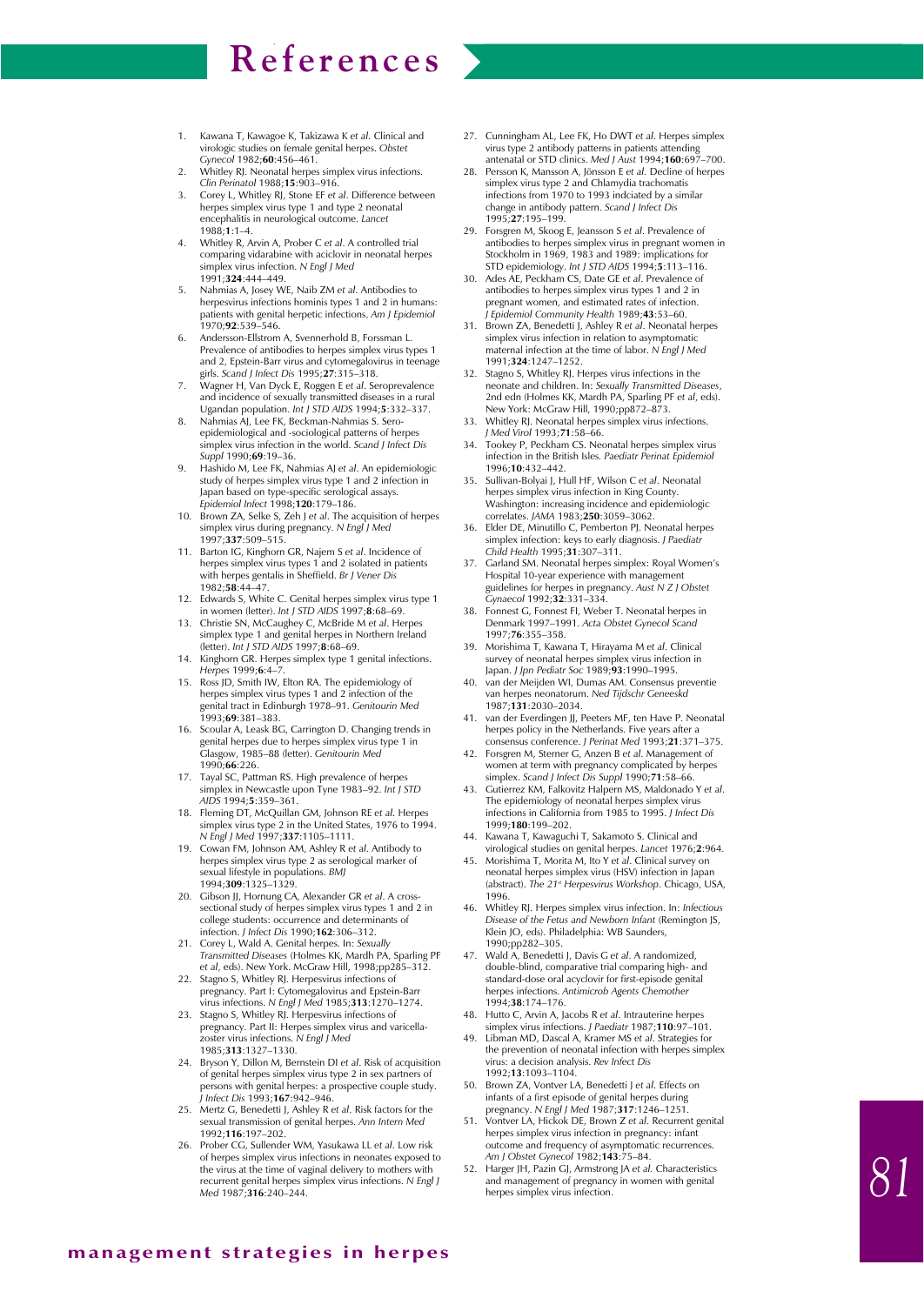*Am J Obstet Gynecol* 1983;**145**:784–791. 53. Parvey LS, Ch'ien LT. Neonatal herpes simplex virus

- infection introduced by fetal-monitor scalp electrodes. *Pediatrics* 1980;**65**:1150–1153.
- 54. Mercey D, Mindel A. Screening pregnant women for genital herpes. *Biomed Pharmacother* 1990;**44**:257–262.
- 55. Wald A, Zeh J, Selke S *et al*. Virologic characteristics of subclinical and symptomatic genital herpes infections. *N Engl J Med* 1995;**333**:770–775.
- 56. Arvin AM, Hensleigh PA, Prober CG *et al*. Failure of antepartum maternal cultures to predict the infant's risk of exposure to herpes simplex virus at delivery. *N Engl J Med* 1986;**315**:796–800.
- Smith JRS, Cowan FM, Munday P. The management of herpes simplex virus infection in pregnancy. *Br J Obstet Gynaecol* 1998;**105**:255–260.
- 58. Brown ZA, Benedetti J, Selke S *et al*. Asymptomatic maternal shedding of herpes simplex virus at the onset of labor: relationship to preterm labor. *Obstet Gynecol* 1996;**87**:483–488.
- 59. Sullender WM, Yasukawa LL, Schwartz M *et al*. Typespecific antibodies to herpes simplex virus type 2 (HSV-2) glycoprotein G in pregnant women, infants exposed to maternal HSV-2 infection at delivery and infants with neonatal herpes. *J Infect Dis* 1988;**157**:164–171.
- 60. Yeager AS, Arvin AM, Urbani LJ *et al*. Relationship of antibody to outcome in neonatal herpes simplex virus infections. *Infect Immun* 1980;**29**:532–538.
- 61. Mertz G. Epidemiology of genital herpes infections. *Infect Dis Clin North Am* 1993;**7**:825–839.
- 62. Gelven PL, Gruber KK, Swiger FK *et al*. Fatal disseminated herpes simplex in pregnancy with maternal
- and neonatal death. *South Med J* 1996;**89**:732–734. 63. Peacock JE, Sarubbi FA. Disseminated herpes simplex virus infection during pregnancy*. Obstet Gynecol* 1983;**61**:13.
- 64. Nahmias AJ, Josey WE, Naib ZM *et al*. Perinatal risk associated with maternal genital herpes simplex virus infection. *Am J Obstet Gynecol* 1971;**110**:825–837.
- 65. Forsgren M. Herpes simplex virus infection in the perinatal period. *Rev Med Virol* 1992;**3**:129–136.
- 66. Hensleigh PA, Andrews WW, Brown Z *et al*. Genital herpes during pregnancy: inability to distinguish primary and recurrent infections clinically. *Obstet Gynecol* 1997;**89**:891–895.
- 67. Brown ZA, Benedetti JK, Watts DH *et al*. A comparison between detailed and simple histories in the diagnosis of genital herpes complicating pregnancy. *Am J Obstet Gynecol* 1995;**172**:1299–1303.
- 68. Corey L, Adams HG, Brown ZA *et al*. Genital herpes simplex virus infections: clinical manifestations, course,
- and complications. *Ann Intern Med* 1983;**98**:958–972. 69. Koutsky LA, Stevens CE, Holmes KK *et al*. Underdiagnosis of genital herpes by current clinical and viral-isolation procedures. *N Engl J Med* 1992;**326**:1533–1539.
- 70. Diamond C, Selke S, Ashley R *et al*. Clinical course of patients with serologic evidence of recurrent genital herpes presenting with signs and symptoms of first episode disease. *Sex Transm Dis* 1999;**26**:221–225.
- 71. Brown ZA, Vontver LA, Benedetti J *et al*. Genital herpes in pregnancy: risk factors associated with recurrences and asymptomatic viral shedding. *Am J Obstet Gynecol* 1985;**153**:24–30.
- 72. Corey L, Spear PG. Infections with herpes simplex viruses (1). *N Engl J Med* 1986;**314**:686–691.
- 73. Espy MJ, Wold AD, Jespersen DJ *et al.* Comparison of shell vials and conventional tubes seeded with rhabdomyosarcoma and MRC-5 cells for the rapid detection of herpes simplex virus. *J Clin Microbiol* 1991;**29**:2701–2703.
- 74. Johnston SL, Siegel CS. Comparison of enzyme immunoassay, shell vial culture, and conventional cell culture for the rapid detection of herpes simplex virus. *Diagn Microbiol Infect Dis* 1990;**13**:241–244.
- 75. Zimmerman SJ, Moses E, Sofat N *et al.* Evaluation of a visual, rapid, membrane enzyme immunoassay for the detection of herpes simplex virus antigen. *J Clin Microbiol* 1991;**29**:842–845.
- 76. Scott LL. Prevention of perinatal herpes: prophylactic antiviral therapy? *Clin Obstet Gynecol* 1999;**42**:134–148.
- 77. Andrews EB, Yankaskas BC, Cordero JF *et al*. Aciclovir in pregnancy registry: six years' experience. *Obstet Gynecol* 1992;**79**:7–13.
- 78. Centers for Disease Control and Prevention. 1998 Guidelines for treatment of sexually transmitted disease. *MMWR* 1998;**47**:1–118.
- 79. Chung CS, Myrianthopoulos NC. Factors affecting risks of congenital malformations. I. Epidemiological analysis. In: *Birth Defects Original Articles Series,* Vol 11 (10)

(Bergsma D, ed). New York: Stratton Intercontinental, 1975;pp1–22.

- 80. Beutner KR. Valacyclovir: a review of its antiviral activity, pharmacokinetic properties, and clinical efficacy. *Antiviral Res* 1995;**28**:281–290.
- 81. Frenkel LM, Brown ZA, Bryson YJ *et al*. Pharmacokinetics of acyclovir in the term human pregnancy and neonate. *Am J Obstet Gynecol* 1991;**164**:569–576.
- 82. Kimberlin DF, Weller S, Whitley RJ *et al*. Pharmacokinetics of oral valacyclovir and acyclovir in late pregnancy. *Am J Obstet Gynecol* 1998;**179**:846–851.
- 83. Haddad J, Langer B, Astruc D *et al*. Oral acyclovir and recurrent genital herpes during late pregnancy. *Obstet Gynecol* 1993;**82**:102–104.
- 84. Baker DA. Antiviral therapy for genital herpes in nonpregnant and pregnant women. *Int J Fertil Womens Med* 1998;**43**:243–248.
- 85. Mindel A, Adler MW, Sutherland S *et al*. Intravenous acyclovir treatment for primary genital herpes. *Lancet* 1982;**1**:697–700.
- 86. Scott LL, Sanchez PJ, Jackson GL *et al.* Acyclovir suppression to prevent cesarean delivery after first-episode genital herpes. *Obstet Gynecol* 1996;**87**:69–73.
- 87. Brocklehurst P, Kinghorn G, Carney O *et al*. A randomised placebo controlled trial of suppressive acyclovir in late pregnancy in women with recurrent genital herpes infection. *Br J Obstet Gynaecol* 1998;**105**:275–280.
- 88. Stray-Pedersen B. Aciclovir in late pregnancy to prevent neonatal herpes simplex (letter). *Lancet* 1990;**336**:756.
- Scott LL, Alexander J. Cost-effectiveness of acyclovir suppression to prevent recurrent genital herpes in term pregnancy. *Am J Perinatol* 1998;**15**:57–62.
- 90. Boehm FH, Estes W, Wright PF *et al*. Management of genital herpes simplex virus infection occurring during
- pregnancy. *Am J Obstet Gynecol* 1981;**141**:735–740. 91. Grossman JH, Wallen WC, Sever JL. Management of genital herpes simplex virus infection during pregnancy. *Obstet Gynecol* 1981;**58**:1–4.
- 92. Koskiniemi M, Happonen JM, Jarvenpaa AL *et al*. Neonatal herpes simplex virus infection: a report of 43 patients. *Pediatr Infect Dis J* 1989;**8**:30–35.
- 93. Stone KM, Brooks CA, Guinan ME *et al*. National surveillance for neonatal herpes simplex virus infections. *Sex Transm Dis* 1989;**16**:152–156.
- Robert SW, Cox SM, Dax J et al. Genital herpes during pregnancy: no lesions, no cesarean. *Obstet Gynecol* 1995;**85**:261–264.
- Randolph AG, Washington AE, Prober CG. Cesarean delivery for women presenting with genital herpes
- lesions. *JAMA* 1993;**270**:77–82. 96. Randolph AG, Hartshorn RM, Washington AE. Acyclovir prophylaxis in late pregnancy to prevent neonatal herpes: a cost-effectiveness analysis. *Obstet Gynecol* 1996;**4**:603–10.
- 97. Kulhanijan JA, Soroush V, AU DS *et al*. Identification of women at unsuspected risk of primary infection with herpes simplex type 2 during pregnancy. *N Engl J Med* 1992;**326**:916–920.
- 98. Wald A, Corey L. Antiviral therapies for long-term suppression of genital herpes. *JAMA* 1999;**281**:1169–1170.
- 99. Conant MA, Spicer DW, Smith CD. Herpes simplex virus transmission: condom studies. *Sex Transm Dis* 1984;**11**:94–95.
- 100. Judson FN, Ehret JM, Bodin GF *et al.* In vitro evaluations of condoms with and without nonoxynol 9 as physical and chemical barriers against Chlamydia trachomatis, herpes simplex virus type 2, and human immunodeficiency virus. *Sex Transm Dis* 1989;**16**:51–56.
- 101. Burke RL. Contemporary approaches to vaccination against herpes simplex virus. *Curr Top Microbiol Immunol* 1992;**179**:137–158.
- 102. Stanberry LR. Herpes simplex virus vaccines. *Sem*
- *Pediatrics Infect Dis* 1991;**2**:178–185. 103. Corey L, Langenberg AG, Ashley R *et al*. Recombinant glycoprotein vaccine for the prevention of genital HSV-2 infection – two randomized controlled trials. *JAMA* 1999;**282**:331–340.
- 104. Leroux-Roels G, Moreau E, Verhasselt B *et al*. Immunogenicity and reactogenicity of recombinant herpes simplex virus type 2 (HSV-2) glycoprotein D vaccine with monophosphoryl lipid A in HSV-seronegative and seropositive subjects. In: *32nd Interscience Conference on Antimicrobial Agents and*
- *Chemotherapy (ICAAC), New Orleans, LA* 1993. 105. Leroux-Roels G, Moreau E, Desombere I *et al*. Persistence of humoral and cellular immune response and booster effect following vaccination either herpes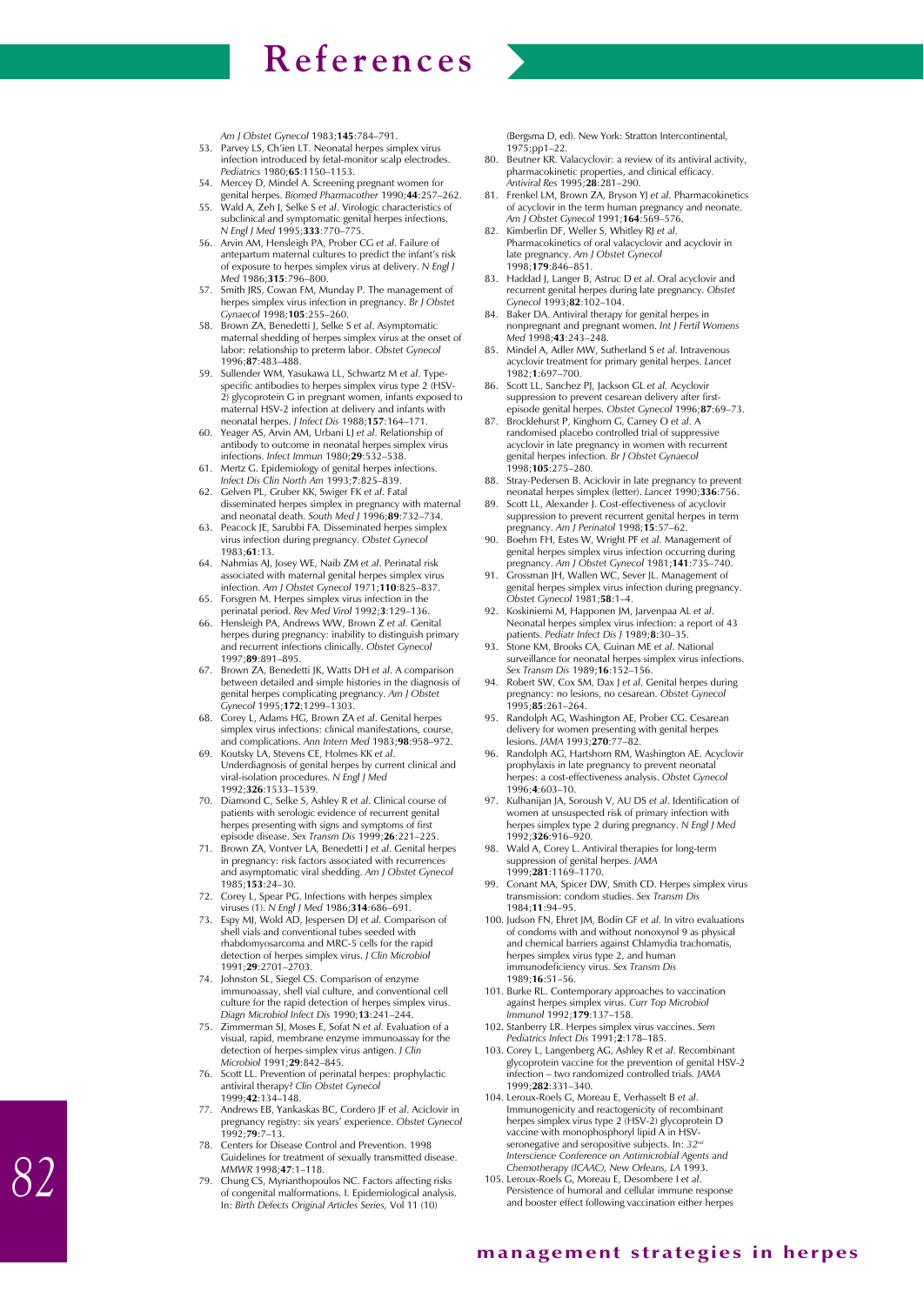simplex (gD2t) candidate vaccine with MPL. In: *3rd Interscience Conference on Antimicrobial Agents and Chemotherapy, Orlando, FL* 1994.

- 106. Bernstein DI, Stanberry LR. Herpes simplex virus vaccines. *Vaccine* 1999;**17**:1681–1689.
- 107. Hickling JK, Roberts JSC, Uttridge JA *et al*. Immunogenecity of a disabled infectious single cycle HSV-2 vaccine in HSV-2 seropositive and seronegative subjects (abstr). *First Joint MSSVD-ASTDA Conference*, Baltimore, 2000.
- 108. Barton SE. The practical application of serological testing for HSV infection. *Herpes* 1998;**5**:39–41.
- 109. Brocklehurst P. Antenatal serum screening for genital herpes: a study of knowledge and attitudes of women at a central London hospital. *Br J Obstet Gynaecol* 1998;**105**:125–126.
- 110. Jacobs RF. Neonatal herpes simplex virus infections. *Semin Perinatol* 1998;**22**:64–71.
- 111. Whitley RJ, Kimberlin DW. Viral encephalitis. *Pediatr Rev* 1999;**20**:192–198. 112. Lee PK, Hallsworth P. Rapid viral diagnosis in
- perspective. *BMJ* 1990;**300**:1413–1418.
- 113. Lakeman FD, Whitley RJ. Diagnosis of herpes simplex encephalitis: application of polymerase chain reaction to cerebrospinal fluid from brain-biopsied patients and correlation with disease. National Institute of Allergy and Infectious Diseases Collaborative Antiviral Study Group. *J Infect Dis* 1995;**171**:857–863.
- 114. Aurelius E, Johansson B, Skoldenberg B *et al*. Rapid diagnosis of herpes simplex encephalitis by nested polymerase chain reaction assay of cerebrospinal fluid. *Lancet* 1991;**337**:189–192.
- 115. Ando Y, Kimura H, Miwata H *et al*. Quantitative analysis of herpes simplex virus DNA in cerebrospinal fluid of children with herpes simplex encephalitis. *J Med Virol* 1993;**41**:170–173.
- 116. Kimberlin DW, Lakeman FD, Arvin AM *et al*. Application of the polymerase chain reaction to the diagnos management of neonatal herpes simplex virus disease. *J Infect Dis* 1996;**174**:1162–1167.
- 117. Kimura H, Futamura M, Kito H *et al*. Detection of viral DNA in neonatal herpes simplex virus infections: frequent and prolonged presence in serum and cerebrospinal fluid. *J Infect Dis* 1991;**164**:289–293.
- 118. Malm G, Forsgren M. Neonatal herpes simplex virus infections: HSV DNA in cerebrospinal flud and serum. *Arch Dis Child Fetal Neonatal Ed* 1999;**81**:F24–F29.
- 119. Troendle-Atkins J, Demmler GJ, Buffone GJ. Rapid diagnosis of herpes simplex virus encephalitis by using the polymerase chain reaction. *J Pediatr* 1993;**123**:376–380.
- 120. Diamond C, Mohan K, Hobson A *et al*. Viremia in neonatal herpes simplex virus infections. *Pediatr Infect Dis J* 1999;**18**:487–489.
- 121. Barbi M, Binda S, Primache V *et al*. Use of Guthrie cards for the early diagnosis of neonatal herpes simplex virus disease. *Pediatr Infect Dis J* 1998;**17**:251–252.
- 122. Halstead DC, Beckwith DG, Sautter RL *et al.* Evaluation of a rapid latex slide agglutination test for herpes simplex virus as a specimen screen and culture identification method. *J Clin Microbiol* 1987;**25**:936–937.
- 123. Sewell Dl, Horn SA. Evaluation of a commercial enzymelinked immunosorbent assay for the detection of herpes simplex virus. *J Clin Microbiol* 1985;**21**:457–458.
- 124. Verano L, Michalski FJ. Herpes simplex virus antigen direct detection in standard virus transport medium by Du Pont Herpchek enzyme-linked immunosorbent assay. *J Clin Microbiol* 1990;**28**:2555–2558.
- 125. Warford AL, Levy RA, Rekrut KA. Evaluation of a commercial enzyme-linked immunosorbent assay for detection of herpes simplex virus antigen. *J Clin Microbiol* 1984;**20**:490–493.
- 126. Whitley RJ, Nahmias AJ, Soong SJ *et al*. Vidarabine therapy of neonatal herpes simplex virus infection. *Pediatrics* 1980;**66**:495–501.
- 127. Whitley RJ, Yeager A, Kartus P *et al*. Neonatal herpes simplex virus infection: follow-up evaluation of
- vidarabine therapy. *Pediatrics* 1983;**72**:778–785. 128. Kimberlin DW, Jacobs RF, Powell DA *et al*. The safety and efficacy of high-dose (HD) acyclovir (ACV) in neonatal herpes simplex virus (HSV) infections (abstr)*. Pediatric Academic Societies 1999 Annual Meeting*, San Francisco, 1999.
- 129. Domingues RB, Lakeman FD, Mayo MS *et al*. Application of competitive PCR to cerebrospinal samples from patients with herpes simplex encephalitis. *J Clin Microbiol* 1998;**8**:2229–2234.
- 130. Kimberlin DW. PCR: a new diagnostic tool that redefines spectrum of HSV disease. *Herpes* 1998;**5**:42–45.
- 131. Mennemeyer ST, Cyr JP, Whitley RJ. Antiviral therapy for neonatal herpes simplex virus: a cost-effectiveness

analysis. *Am J Manag Care* 1997;**3**:1551–1558.

- 132. Kimberlin D, Powell D, Gruber W *et al*. Administration of oral acyclovir suppressive therapy after neonatal herpes simplex virus disease limited to the skin, eyes and mouth: results of a phase I/II trial. *Pediatr Infect Dis J* 1996;**15**:247–254.
- 133. Stagno S, Pass RF, Dworsky ME *et al*. Congenital and perinatal cytomegalovirus infections. *Semin Perinatol* 1983;**7**:31–42.
- 134. Stagno S, Pass RF, Dworsky ME *et al*. Maternal cytomegalovirus infection and perinatal transmission. *Clin Obstet Gynecol* 1982;**25**:563–576.
- 135. Stagno S, Reynolds DW, Tsiantos A *et al*. Comparative serial virologic and serologic studies of symptomatic and subclinical congenitally and natally acquired cytomegalovirus infections. *J Infect Dis* 1975;**132**:568–577.
- 136. Volpi A, Pica F, Cauletti M *et al*. Cytomegalovirus infection in day care centers in Rome, Italy: viral excretion in children and occupational risk among workers. *J Med Virol* 1988;**26**:119–125.
- 137. Demmler GJ. Congenital cytomegalovirus infection. *Semin Pediatr Neurol* 1994;**1**:36–42.
- 138. Adler SP. Cytomegalovirus and child day care: evidence for an increased infection rate among day care workers. *N Engl J Med* 1989;**321**:1290–1296.
- 139. Adler SP, Finney JW, Manganello AM *et al*. Prevention of child-to-mother transmission of cytomegalovirus by changing behaviors: a randomized controlled trial. *Pediatr Infect Dis J* 1996;**15**:240–246.
- 140. Murph JR, Baron JC, Brown KC *et al*. The occupational risk of cytomegalovirus infection among day care providers. *JAMA* 1991;**265**:603–608.
- 141. Pass RF, Hutto C, Ricks R *et al*. Increased rate of cytomegalovirus infection among parents of children attending day care centers. *N Engl J Med* 1986;**314**:1414–1418.
- 142. Pass RF, Hutto SC, Lyon MD *et al*. Increased rate of cytomegalovirus infection among day care workers. *Pediatr Infect Dis J* 1990;**9**:465–470. 143. Tookey PA, Ades AE, Peckham CS. Cytomegalovirus
- prevalence in pregnant women: the influence of parity. *Arch Dis Child* 1992;**7**:779–83.
- 144. Chandler SH, Alexander ER, Holmes KK. Epidemiology of cytomegaloviral infection in a heteroge population of pregnant women. *J Infect Dis* 1985;**152**:249–256.
- 145. Fowler KB, Pass RF. Sexually transmitted diseases in mothers of neonates with congenital cytomegalovirus infection. *J Infect Dis* 1991;**2**:259–64.
- 146. Lang DJ, Kummer JF. Demonstration of cytomegalovirus
- in semen. *N Engl J Med* 1972;**287**:756–758. 147. Griffiths PD, Baboonian C. A prospective study of primary cytomegalovirus infection during pregnancy: final report. *Br J Obstet Gynaecol* 1984;**91**:307–315.
- 148. Yow MD, Williamson DW, Leeds LJ *et al.* Epidemiologic characteristics of cytomegalovirus infection in mothers and their infants. *Am J Obstet Gynecol* 1988; **58**:1189–1195.
- 149. Ashraf SJ, Parande CM, Arya SC. Cytomegalovirus antibodies of patients in the Gizan area of Saudi Arabia. *J Infect Dis* 1985;**152**:1351.
- 150. Atkins JT, Demmier GJ, Williamson WD *et al*. Polymerase chain reaction to detect cytomegalovirus DNA in the cerebrospinal fluid of neonates with congenital infection. *J Infect Dis* 1994;**169**:1334–1337.
- 151. Wang PS, Evans AS. Prevalence of antibodies to Epstein-Barr virus and cytomegalovirus in sera from a group of children in the People's Republic of China. *J Infect Dis* 1986;**153**:150–152.
- 152. Hemmings DG, Kilani R, Nykiforuk C *et al.* Permissive cytomegalovirus infection of primary villous term and first trimester trophoblasts. *J Virol* 1998;**72**:4970–4979.
- 153. Sinzger C, Müntenfering H, Löning T *et al.* Cell types infected in human cytomegalovirus placentitis identified by immunohistochemical double staining. *Virchows Arch A Pathol Anat Histopathol* 1993;**423**:249–256.
- 154. Muhlemann K, Menegus MA, Miller RK. Cytomegalovirus in the perfused human term placenta *in vitro*. *Placenta* 1995;**16**:367–373.
- 155. Stagno S, Pass RD, Cloud G *et al*. Primary cytomegalovirus infection in pregnancy. Incidence, transmission to fetus, and clinical outcome. *JAMA* 1986;**256**:1904–1908.
- 156. Boppana SB, Pass RF, Britt WJ. Virus-specific antibody responses in mothers and their newborn infants with asymptomatic congenital cytomegalovirus infections. *J Infect Dis* 1993;**167**:72–77.
- 157. Demmler GJ. Summary of a workshop on surveillance for congenital cytomegalovirus disease. *Rev Infect Dis* 1991;**13**:315–319.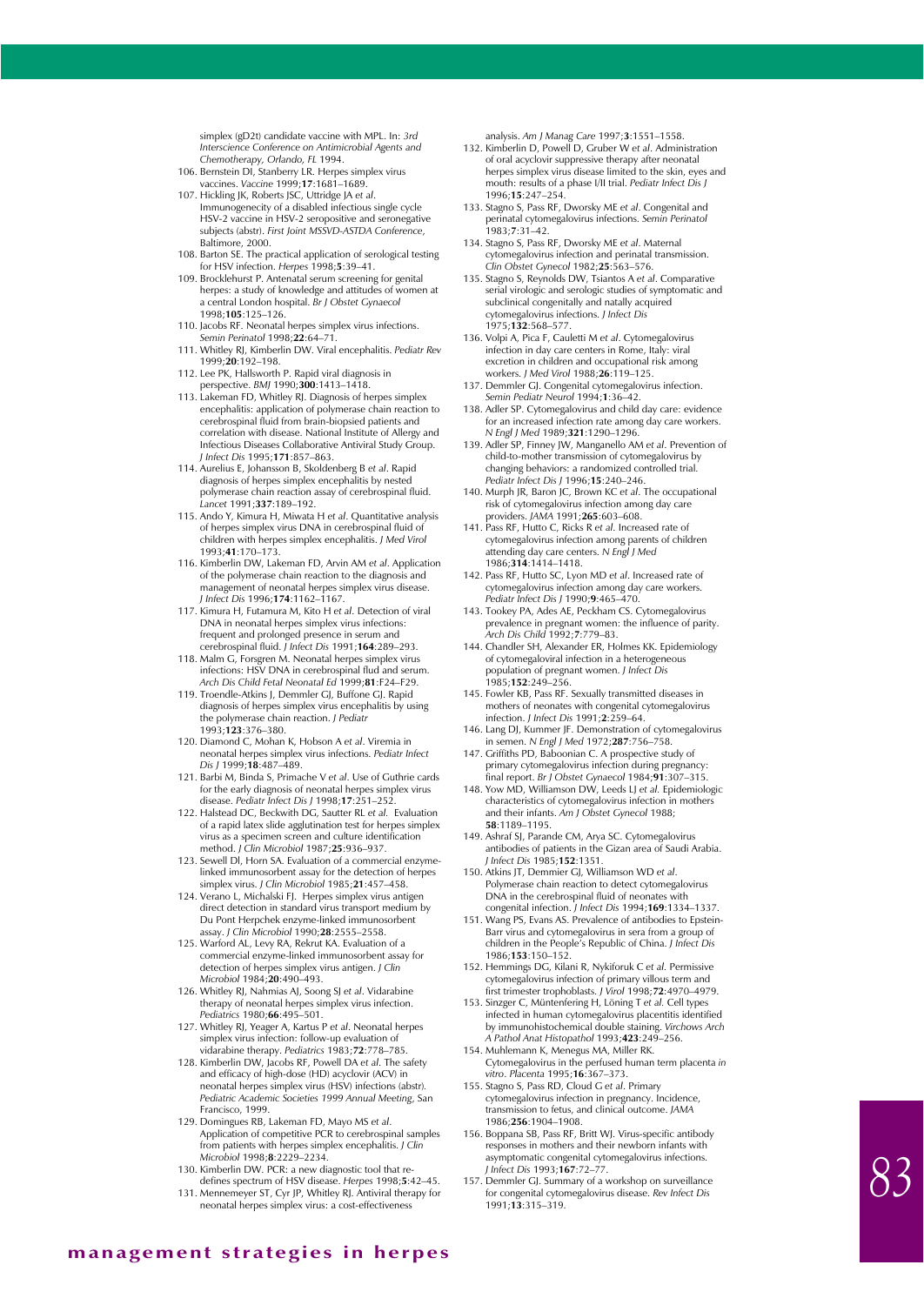- 158. Alford CA, Stagno S, Pass RF *et al.* Congenital and perinatal cytomegalovirus infections. *Rev Infect Dis* 1990;**12**:S745–S753.
- 159. Nankervis GA, Kumar ML, Cox FE *et al*. A prospective study of maternal cytomegalovirus infection and its effect on the fetus. *Am J Obstet Gynecol* 1984;**149**:435–440.
- 160. Fowler K, Stagno S, Pass RF *et al*. The outcome of congenital cytomegalovirus infection in relation to maternal antibody status. *N Engl J Med* 1992;**326**:663–667.
- 
- 161. Stagno S. Cytomegalovirus. *Infect Dis* 1995:312–353. 162. Boppana SB, Britt WJ. Antiviral antibody responses and intrauterine transmission after primary maternal cytomegalovirus infection. *J Infect Dis* 1995;**171**:1115–1121.
- 163. Britt W, Vugler L, Stephens E. Induction of complementdependent and -independent neutralizing antibodies by recombinant-derived human cytomegalovirus gp55-116
- (gB). *J Virol* 1988;**62**:3309–3318. 164. Liu Y, Klaus A, Kari B *et al*. The N-terminal 513 amino acids of the envelope glycoprotein gB of human cytomegalovirus stimulates both B- and T-cell immune responses in humans. *J Virol* 1991;**65**:1644–1648.
- 165. Boppana SB, Polis MA, Kramer AA *et al*. Virus-specific antibody responses to human cytomegalovirus (HCMV) in human immunodeficiency virus type 1-infected persons with HCMV retinitis. *J Infect Dis* 1995;**171**:182–185.
- 166. Eggers M, Metzger C, Enders G. Differentiation between acute primary and recurrent human cytomegalovirus infection in pregnancy, using a microneutralization assay. *J Med Virol* 1998;**56**:351–358.
- 167. Landini MP, Lazzarotto T. Prenatal diagnosis of congenital cytomegalovirus infection: light and shade. *Herpes* 1999;**6**:645–649.
- 168. Fitzgerald M, Pullen G, Hosking C. Low affinity antibody to rubella antigen in patients after rubella infection in utero. *Pediatrics* 1988;**81**:812–814.
- 169. Fowler K, Stagno S, Pass R. Maternal age and congenital cytomegalovirus infection: screening of two diverse newborn populations, 1980–1990. *J Infect Dis* 1993;**168**:552–556.
- 170. Preece PM, Tookey P, Ades A *et al*. Congenital cytomegalovirus infection: predisposing maternal factors. *J Epidemiol Community Health* 1986;**3**:205–209.
- 171. Chandler SH, Holmes KK, Wentworth BB *et al*. The epidemiology of cytomegaloviral infection in women attending a sexually transmitted disease clinic. *J Infect Dis* 1985;**2**:597–605.
- 172. Knox GE, Pass RF, Reynolds DW *et al*. Comparative prevalence of subclinical cytomegalovirus and herpes simplex virus infections in the genital and urinary tracts of low-income, urban women. *J Infect Dis* 1979;**140**:419–422.
- 173. Pass R. Proceedings of the *3rd International CMV Workshop*, Bologna, Italy, June, 1991. 174. Boppana SB, Pass RF, Britt WJ *et al*. Symptomatic
- congenital cytomegalovirus infection: neonatal morbidity
- and mortality. *Pediatr Infect Dis J* 1992;**11**:93–99. 175. Fowler KB, Stagno S, Pass RF. Congenital cytomegalovirus (CMV) infection risk in future pregnancies and maternal CMV immunity*. 6th International Cytomegalovirus Workshop*, Perdido Beach Resort, Alabama USA, 1997.
- 176. Davis GL. Cytomegalovirus in the inner ear. Case report and electron microscopic study. *Ann Otol Rhinol Laryngol* 1969;**78**:1179–1188.
- 177. Myers EN, Stool S. Cytomegalic inclusion disease of the
- inner ear. *Laryngoscope* 1968;**78**:1904–1915. 178. Fowler KB, Dahle AJ, Boppana SB *et al*. Newborn hearing screening: will children with hearing loss caused by congenital cytomegalovirus infection be missed? *J Pediatr* 1999;**135**:60–64.
- 179. Boppana S. Virus burden in early infancy as a predictor of outcome in congenital CMV infection (abstr). *J Clin Virol* 1999;**12**:G6–G27.
- 180. Conboy TJ, Pass RF Stagno S *et al*. Early clinical manifestations and intellectual outcome in children with symptomatic congenital cytomegalovirus infection. *J Pediatr* 1987;**111**:343–348.
- 181. Pass RF, Stagno S, Myers GJ *et al*. Outcome of symptomatic congenital CMV infection: results of long-term follow-up. *Pediatrics* 1980;**66**:758–762.
- 182. Boppana SB, Fowler KB, Vaid Y *et al*. Neuroradiographic findings in the newborn period and long-term outcome in children with symptomatic congenital cytomegalovirus infection. *Pediatrics* 1997;**99**:409–414.
- 183. Stagno S, Reynolds DW, Pass RF *et al*. Breast milk and the risk of cytomegalovirus infection. *N Engl J Med* 1980;**302**:1073–1076.
- 184. Landini MP, Mach M. Searching for antibodies specific

for human cytomegalovirus: is it diagnostically useful? When and how? *Scand J Infect Dis Suppl* 1995;**99**:18–23.

- 185. Lazzarotto T, Dalla Casa B, Campisi B *et al*. Enzymelinked immunoadsorbent assay for the detection of cytomegalovirus-IgM: comparison between eight commercial kits, immunofluorescence and immunoblotting. *J Clin Lab Anal* 1992;**6**:216–218.
- 186. Lazzarotto T, Spezzacatena P, Pradelli P *et al.* Avidity of immunoglobulin G directed against human cytomegalovirus during primary and secondary infections in immunocompetent and immunocompromised subjects. *Clin Diagn Lab Immunol* 1997;**4**:469–473.
- 187. Daiminger A, Bäder U, Eggers M *et al*. Evaluation of two novel enzyme immunoassays using recombinant antigens to detect cytomegalovirus-specific immunoglobulin M in sera from pregnant women. *J Clin Virol* 1999;**13**:161–171.
- 188. Landini MP, Lazzarotto T, Maine GT *et al*. Recombinant mono- and polyantigens to detect cytomegalovirusspecific immunoglobulin M in human sera by enzyme immunoassay. *J Clin Microbiol* 1995;**33**:2535–2542.
- 189. Vornhagen R, Plachter B, Hinderer W *et al.* Early serodiagnosis of acute human cytomegalovirus infection by enzyme-linked immunosorbent assay using recombinant antigens. *J Clin Microbiol* 1994;**32**:981–986.
- 190. Greijer AE, van de Crommert JMG, Stevens SC *et al*. Molecular fine-specificity analysis of antibody responses to human cytomegalovirus and design of novel synthetic-peptide-based serodiagnostic assays. *J Clin Microbiol* 1999;**37**:179–188.
- 191. Basson J, Tardy JC, Aymard M. Pattern of anticytomegalovirus IgM antibodies determined by immunoblotting. A study of kidney graft recipients developing a primary or recurrent CMV infection. *Arch Virol* 1989;**108**:259–270.
- 192. Britt WJ, Alford CA. Cytomegalovirus*.* In: *Fields Virology Vol 2*, 3rd edn (Fields BN, Knipe DM, Howley PM, eds).
- Philadelphia: Lippincott-Raven, 1996;pp2493–2523. 193. Lazzarotto T, Ripalti A, Spezzacatena P *et al.* Development of a new cytomegalovirus (CMV) IgM immunoblot for the detection of CMV-specific IgM.
- *J Clin Microbiol* 1998;**36**:3337–3341. 194. Grangeot-Keros L, Mayaux MJ, Lebon P *et al.* Value of cytomegalovirus (CMV) IgG avidity index for the diagnosis of primary CMV infection in pregnant women.
- *J Infect Dis* 1997;**175**:944–946. 195. Bodeus M, Goubau P. Predictive value of maternal-IgG avidity for congenital human cytomegalovirus infection. *J Clin Virol* 1999;**12**:3–8.
- 196. Lazzarotto T, Spezzacatena P, Varani S *et al.* Anticytomegalovirus (Anti-CMV) immunoglobulin G avidity in identification of pregnant women at risk of transmitting congenital CMV infection. *Clin Diagn Lab Immunol* 1999;**6**:127–129.
- 197. Balcarek KB, Oh MK, Pass RF. Maternal viremia and congenital CMV infection. In: *Multidisciplinary Approach to Understanding Cytomegalovirus Disease* (Michelson S, Plotkin SA, eds). Amsterdam: Elsevier Science Publishers BV, 1993;pp169–173.
- 198. Revello MG, Zavattoni M, Sarasini A *et al.* Human cytomegalovirus in blood of immunocompetent persons during primary infection: prognostic implications for pregnancy. *J Infect Dis* 1998;**77**:1170–1175.
- 199. Negishi H, Yamada H, Hirayama E *et al*. Intraperitoneal administration of cytomegalovirus hyperimmunoglobulin to the cytomegalovirus-infected fetus. *J Perinatol* 1998;**18**:466–469.
- 200. Whitley RJ, Cloud G, Gruber W *et al*. Ganciclovir treatment of symptomatic congenital cytomegalovirus infection: results of a phase II study. *J Infect Dis* 1997;**175**:1080–1086.
- 201. Grose C, Meehan T, Weimer CP. Prenatal diagnosis of congenital cytomegalovirus infection by virus isolation after amniocentesis. *Pediatr Infect Dis J* 1992;**11**:605–607.
- 202. Hogge WA, Buffone GJ, Hogge JS. Prenatal diagnosis of cytomegalovirus (CMV) infection: a preliminary report. *Prenat Diagn* 1993;**13**:131–136.
- 203. Hohfeld P, Vial Y, Maillars-Brignon C *et al.* Cytomegalovirus fetal infection: prenatal diagnosis. *Obstet Gynecol* 1991;**78**:615–618.
- 204. Lamy ME, Mulongo KN, Gadisseux JF. Prenatal diagnosis of fetal cytomegalovirus infection. *Am J Obstet Gynecol* 1992;**166**:91–94.
- 205. Lynch L, Daffos F, Emanuel D *et al.* Prenatal diagnosis of fetal cytomegalovirus infection. *Am J Obstet Gynecol* 1991;**165**:714–718.
- 206. Revello MG, Sarasini A, Zavattoni M *et al*. Improved prenatal diagnosis of congenital human cytomegalovirus infection by a modified nested polymerase chain

#### **management strategies in herpes**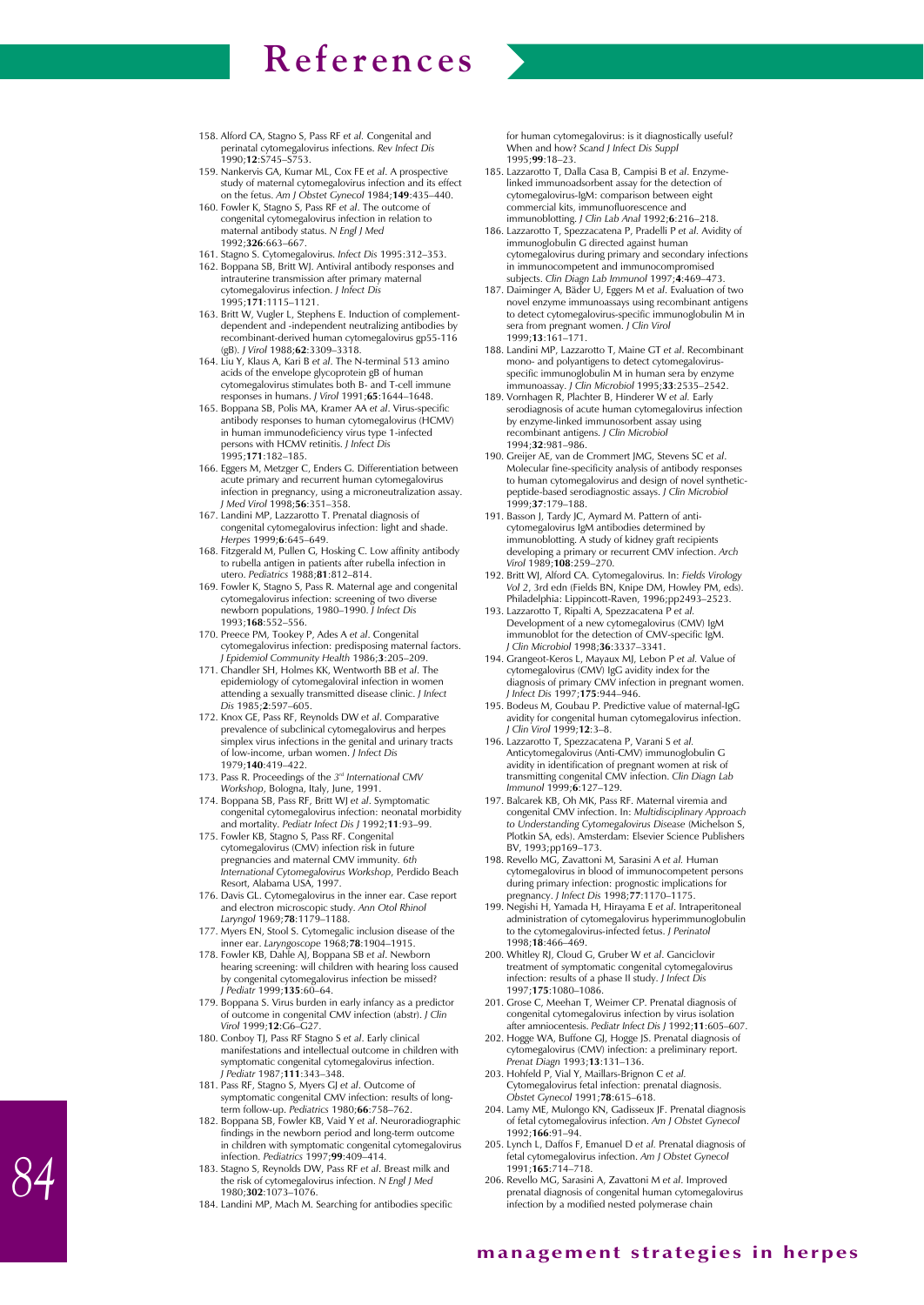reaction. *J Med Virol* 1998;**56**:99–103.

- 207. Weber B, Opp M, Born HJ. Laboratory diagnosis of congenital human cytomegalovirus infection using polymerase chain reaction and shell vial culture. *Infection* 1992; **20**:155–157.
- 208. Donner C, Liesnard C, Brancart F *et al.* Accuracy of amniotic fluid testing before 21 weeks' gestation in prenatal diagnosis of congenital cytomegalovirus infection. *Prenat Diagn* 1994;**14**:1055–1059.
- 209. Enders G. Viral infections of the fetus and neonate, other than rubella. In: *Topley & Wilson's Microbiology and Microbial Infections*, 9th edn (Collier LH, Balows A, Sussman M, eds). London: Arnold, 1997;pp873–915.
- 210. Ghidini A, Sepulveda W, Lockwood CJ *et al.* Complications of fetal blood sampling. *Am J Obstet Gynecol* 1993;**168**:1339–1344.
- 211. Ho M. *Cytomegalovirus, Biology and Infection*, 2nd edn. New York: Plenum, 1991;pp205–227.
- 212. Nelson CT, Istas AS, Wilkerson MK *et al*. PCR detection of cytomegalovirus DNA in serum as a diagnostic test for congenital cytomegalovirus infection. *J Clin Microbiol* 1995;**33**:3317–3318.
- 213. Tsai CH, Tsai FJ, Shih YT *et al*. Detection of congenital cytomegalovirus infection in Chinese newborn infants using polymerase chain reaction. *Acta Paediatr* 1996;**85**:1241–1243.
- 214. Xu W, Sundqvist VA, Brytting M *et al*. Diagnosis of cytomegalovirus infections using polymerase chain reaction, virus isolation and serology. *Scand J Infect Dis* 1993;**25**:311–316.
- 215. Darin N, Bergstrom T, Fast A *et al*. Clinical, serological and PCR evidence of cytomegalovirus infection in the central nervous system in infancy and childhood. *Neuropediatrics* 1994;**25**:316–322.
- 216. Steinlin MI, Nadal D, Eich G *et al*. Late intrauterine cytomegalovirus infection: clinical and neuroimaging findings. *Pediatr Neurol* 1996;**15**:249–253.
- 217. Brown HL, Abernathy MP. Cytomegalovirus infection. *Semin Perinatol* 1998;**22**:260–266.
- 218. Griffiths BP, Booss J. Neurologic infections of the fetus and newborn. *Neurol Clin* 1994;**12**:541–564.
- 219. Johansson PJH, Jönsson M, Ahlfors K *et al*. Retrospective diagnostics of congenital cytomegalovirus infection performed by polymerase chain reaction in blood stored on filter paper. *Scand J Infect Dis* 1997;**29**:465–468.
- 220. Brookhouser PE, Beauchaine KL, Osberger MJ. Management of the child with sensorineural hearing loss. Medical, surgical, hearing aids, cochlear implants. *Pediatr Clin North Am* 1999;**46**:121–141.
- 221. Rubinstein JT, Miller CA. How do cochlear prostheses work? *Curr Opin Neurobiol* 1999;**9**:399–404.
- 222. Nigro G, Scholz H, Bartmann U. Ganciclovir therapy for symptomatic congenital cytomegalovirus infection in infants: a two-regimen experience. *J Pediat* 1994;**124**:318–322.
- 223. Underwood MR, Harvey RJ, Stanat S *et al*. Inhibition of human cytomegalovirus DNA maturation by a benzimidazole ribonucleoside is mediated through the
- UL89 gene product. *J Virol* 1998;**72**:717–725. 224. Saluja S, Zou R, Drach JC *et al*. Structure-activity relationships among 2-substituted 5,6-dichloro-4,6-dichloro-, and 4,5-dichloro-1-[(2-hydroxyethoxy) methyl]- and -1-[(1,3-dihydroxy-2-propoxy) methyl]benzimidazoles. *J Med Chem* 1996;**39**:881–891.
- 225. Nigro G, La Torre R, Anceschi MM *et al*. Hyperimmunoglobulin therapy for a twin fetus with cytomegalovirus infection and growth restriction*. Am J Obstet Gynecol* 1999;**180**:1222–1226.
- 226. Adler SP, Hempling SH, Starr SE *et al*. Safety and immunogenicity of the Towne strain cytomegalovirus vaccine. *Pediatr Infect Dis J* 1998;**17**:200–206.
- 227. Pass RF, Duliege AM, Boppana S *et al*. A subunit cytomegalovirus vaccine based on recombinant envelope glycoprotein B and a new adjuvant. *J Infect Dis* 1999;**180**:970–975.
- 228. Fairley CK, Miller E. Varicella-zoster virus epidemiology –
- a changing scene? *J Infect Dis* 1996;**174**:S314–S319. 229. Finger R, Hughes JP, Meade BJ *et al*. Age-specific incidence of chickenpox. *Pub Health Rep* 1994;**109**:750–755.
- 230. Muench R, Nassim C, Niku S *et al*. Seroepidemiology of varicella. *J Infect Dis* 1986;**153**:153–155.
- 231. Schneweis KE, Krentler Ch, Wolff MH. Durchseuschung mit dem varicella-zoster virus und serologische Feststellung der Erstinfectionsimmunität. *Dtsch Med Wochenschr* 1985;**110**:453–457.
- 232. Sloan DSG, Burlison A. A shift in the age of chickenpox [letter]. *Lancet* 1992;**340**:974.
- 233. Gordon JE. Chickenpox: an epidemiological review. *Am J Med Sci* 1962;**132**:362–388.
- 234. Garnett GP, Cox MJ, Bundy DAP *et al*. The age of

infection with varicella-zoster virus in St Lucia, West Indies. *Epidemiol Infect* 1993;**110**:361–372.

- 235. Kubo T, Rai SK, Nakanishi M *et al*. Seroepidemiological study of herpes viruses in Nepal. *South East Asian J Trop Med Public Health* 1991;**22**:323–325. 236. Gray GC, Palinkas LA, Kelley PW. Increasing incidence
- of varicella hospitalizations in United States Army and Navy personnel: are today's teenagers more susceptible? Should recruits be vaccinated? *Pediatrics* 1990;**86**:867–873.
- 237. Miller E, Marshall R, Vardien J. Epidemiology, outcome and control of varicella-zoster infection. *Rev Med Microbiol* 1993;**4**:222–230.
- 238. Miller E, Vardien J, Farrington P. Shift in age in
- chickenpox. *Lancet* 1993;**341**:308–309. 239. Preblud, SR, D'Angelo LJ. Chickenpox in the United States, 1972–1977. *J Infect Dis* 1979;**140**:257–260.
- 240. Longfield JN, Winn RE, Gibson RL *et al*. Varicella outbreaks in Army recruits from Puerto Rico. Varicella susceptibility in a population from the tropics. *Arch Intern Med* 1990;**150**:970–973.
- 241. Withers BG, Kelley PW, Pang LW *et al*. Vaccinepreventable disease susceptibility in a young adult Micronesian population. *Southeast Asian J Trop Med Public Health* 1994;**25**:569–574.
- 242. Herrin VE, Gray GC. Decreasing rates of hospitalization for varicella among young adults. *J Infect Dis* 1996;**174**:835–838.
- 243. Taylor-Wiedeman J, Yamashita K, Miyamura K *et al*. Varicella-zoster virus prevalence in Japan: no significant change in a decade. *Jpn J Med Sci Biol* 1989;**42**:1–11.
- 244. Naeye RL, Alarid T (eds). *Risk Factors in Pregnancy and Diseases of the Fetus and Newborn*. Baltimore:William & Wilkins, 1983.
- 245. Sever J, White LR. intrauterine infections. *Annu Rev Med* 1968;**19**:471–486.
- 246. Paryani SG, Arvin AM. intrauterine infection with varicella-zoster virus after maternal varicella. *N Engl J Med* 1986;**314**:1542–1546.
- 247. Enders G, Miller E, Cradock-Watson J *et al*. Consequences of varicella and herpes zoster in pregnancy: prospective study of 1739 cases. *Lancet* 1994;**343**:1548–1551.
- 248. Takahashi M, Gershon AA. Varicella vaccine. In: *Vaccines*. 2nd edn (Plotkin SA, Mortomer EA, eds). Philadelphia PA:WB Saunders, 1994;pp387–417.
- 249. Smego RA, Asperilla MO. Use of acyclovir for varicella pneumonia during pregnancy. *Obstet Gynecol* 1991;**78**:1112–1116.
- 250. Watson B, Goodnow K, Levenson R *et al*. Varicellarelated deaths among adults – United States, 1997.
- *MMWR* 1997;**46**:409–412. 251. Cox SM, Cunningham FG, Luby J. Management of varicella pneumonia complicating pregnancy. *Am J Perinatol* 1990;**7**:300–301.
- 252. Harris C. Acute obstructive bronchiolitis. Presentation of a fatal case. *JAMA* 1965;**194**:91–93.
- 253. Gershon AA. Varicella-zoster virus: prospects for control. *Adv Ped Infect Dis* 1995;**10**:93–124. 254. Pastuszak AL, Levy M Schick RN *et al*. Outcome after
- maternal varicella infection in the first 20 weeks of pregnancy. *N Engl J Med* 1994;**330**:901–905.
- 255. Siegel M. Congenital malformations following chickenpox, measles, mumps and hepatitis: results of a cohort study. *JAMA* 1973;**226**:1521–1524.
- 256. Enders G. Varicella-zoster virus infection in pregnancy. *Prog Med Virol* 1984;**29**:166–196.
- 257. Balducci J, Rodis JF, Rosengren S *et al*. Pregnancy outcome following first trimester varicella infection. *Obstet Gynecol* 1992;**79**:506.
- 258. Mouly M, Mirlesse V, Méritet JF *et al*. Prenatal diagnosis of fetal varicella-zoster virus infection with polymerase chain reaction of amniotic fluid in 107 cases. *Am J Obstet Gynecol* 1997;**177**:894–898.
- 259. Brunell PA. Fetal and neonatal varicella-zoster infections. *Semin Perinatol* 1983;**7**:47–56.
- 260. Miller E, Cradock-Watson JE, Ridehalgh KS. Outcome in newborn babies given anti-varicella-zoster immunoglobulin after perinatal maternal infection with varicella-zoster virus. *Lancet* 1989;**2**:371–373.
- 261. Gershon AA (ed). *Infections in the Fetus and Newborn Infant*, vol 3. New York: Alan R Liss, 1975;pp79–95. 262. Meyers JD. Congenital varicella in term infants: risk
- reconsidered. *J Infect Dis* 1974;**129**:215–217.
- 263. ACIP Prevention of Varicella. Update recommendations of the Advisory Committee on Immunization Practices. *MMWR* 1999;**48**:No RR-6.
- 264. Martin KA, Junker AK, Thomas EE *et al*. Occurrence of chickenpox during pregnancy in women seropositive for varicella-zoster virus. *J Infect Dis* 1994;**170**:991–995.
- 265. Brazin SA, Simkovich JW, Johnson WT. Herpes zoster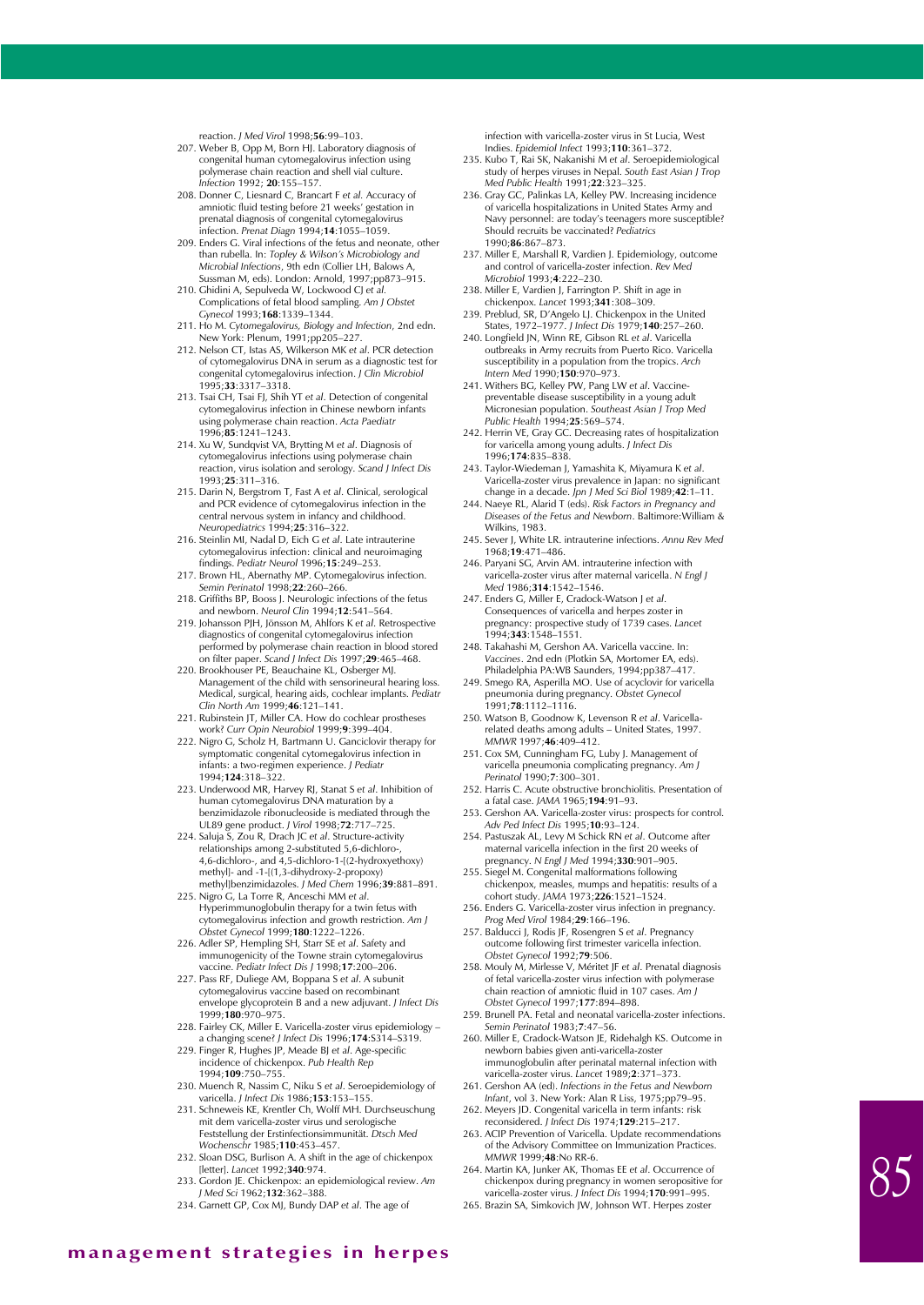

- infections during pregnancy: hypothesis concerning the mechanisms of congential malformations. *Obstet Gynecol* 1987;**69**:214–222.
- 267. Ferson MJ, Bell SM, Robertson PW. Determination and importance of varicella immune status of nursing staff in a children's hospital. *J Hosp Infect* 1990;**15**:347–351.
- 268. Rouse DJ, Gardner M, Allen SJ *et al*. Management of the presumed susceptible varicella (chickenpox)-exposed gravida: a cost-effective/cost-benefit analysis. *Obstet Gynecol* 1996;**87**:932–936.
- 269. Straus SE, Ostrove JM, Inchauspe G *et al*. NIH conference. Varicella-zoster virus infections: biology, natural history, treatment and prevention. *Ann Intern Med* 1988;**108**:221–237.
- 270. Weinberg A, Hayward AR, Masters HB *et al.* Comparison of two methods for detecting varicella-zoster virus antibody with varicella-zoster virus cell-mediated immunity. *J Clin Microbiol* 1996;**34**:445–446.
- 271. Provost PJ, Krah DL, Kuter BJ et al. Antibody assays suitable for assessing immune responses to live varicella vaccine. *Vaccine* 1991;**9**:111.
- 272. Wasmuth EH, Miller WJ. A sensitive enzyme-linked immunoabsorbent assay (elisa) for antibody to varicellazoster virus (vzv) using purified vzv glycoprotein antigen. *J Med Virol* 1990;**32**:189–193.
- 273. Lecuru F, Taurelle R, Bernard JP *et al*. Varicella zoster virus infection during pregnancy: the limits of prenatal diagnosis. *Eur J Obstet Gynecol Reprod Biol* 1994;**56**:67–68.
- 274. Liesnard C, Donner C, Brancart F *et al*. Varicella in pregnancy. *Lancet* 1994;**344**:950–951.
- 275. Pons JC, Vial P, Rozenberg F *et al*. Prenatal diagnosis of fetal varicella in the second trimester of pregnancy.
- *J Gynecol Obstet Biol Reprod* (Paris) 1995;**24**:829–838. 276. Maxwell DJ, Johnson P, Hurley P *et al.* Fetal blood sampling and pregnancy loss in relation to indication. *Br J Obstet Gynaecol* 1991;**98**:892–897.
- 277. Hanson FW, Happ RL, Tennant FR *et al.* Ultrasonography guided early amniocentesis in singleton pregnancies. *Am J Obstet Gynecol* 1990;**162**:1376–1381.
- 278. Dick PT. Periodic health examination, 1996 update: 1. Prenatal screening for and diagnosis of Down syndrome. Canadian Task Force on the Periodic Health Examination. *CMAJ* 1996;**154**:465–479.
- 279. Randomised trial to assess safety and fetal outcome of early and midtrimester amniocentesis. The Canadian Early and Mid-trimester Amniocentesis Trial (CEMAT) Group. *Lancet* 1998;**351**:242–247.
- 280. Hartung J, Enders G, Chaoui R *et al*. Prenatal diagnosis of congenital varicella syndrome and detection of varicellazoster virus in the fetus: a case report. *Prenat Diagn* 1999;**19**:163–166.
- 281. Prober CG, Gershon AA, Grose C *et al*. Consensus: varicella-zoster infections in pregnancy and the perinatal period. *Pediatr Infect Dis* 1990;**9**:865–869.
- 282. Kustermann A, Zoppini C, Tassis B *et al*. Prenatal diagnosis of congenital varicella infection. *Prenat Diagn* 1996;**16**:71–74.
- 283. Ogilvie MM. Antiviral prophylaxis and treatment in chickenpox. A review prepared for the UK Advisory Group on Chickenpox on behalf of the British Society for the Study of Infection. *J Infect* 1998;**36**(suppl 1):31–38.
- 284. Asano Y, Nagai T, Miyata T *et al*. Long-term protective imunity of recipients of Oka strain of live varicella vaccine. *Pediatrics* 1985;**75**:667–671.
- 285. Gershon AA, Steinberg S, Gelb L *et al*. A multicentre trial of live attenuated varicella vaccine in children with leukaemia in remission. *Postgr Med J* 1985;**61**:S73–S78.
- 286. Weibel RE, Neff BJ, Kuter BJ *et al*. Live attenuated varicella virus vaccine. Efficacy trial in healthy children. *N Engl J Med* 1984;**310**:1409–1415.
- 287. Kuter BJ, Weibel RE, Guess HA. Oka/Merck varicella vaccine in healthy children: final report of a 2-year efficacy study and 7-year follow-up studies. *Vaccine* 1991;**9**:643–647.
- 288. Centers for Disease Control and Prevention. Prevention of varicella: recommendations of the advisory committee on immunization practices (ACIP). *MMWR* 1996;**45**:1–25.
- 289. Gershon AA, LaRussa P, Hardy I *et al*. Varicella vaccine: the American experience. *J Infect Dis* 1992;**166**:S63–S68.
- 290. White CJ, Kuter BJ, Hildebrand CS *et al*. Varicella vaccine (VARIVAX) in healthy children and adolescents: results from clinical trials 1987–1989. *Pediatrics* 1991;**87**:604–610.
- 291. Centers for Disease Control and Prevention. Prevention of varicella; updated recommendations of the Advisory Committee on Immunization Practices (ACIP). *MMWR*

1999;**48**:1–5.

- 292. American Academy of Pediatrics: *Committee Infectious Diseases*, 23rd edn. 1994;pp 510–517.
- 293. Enders G. Management of varicella-zoster contact and infection in pregnancy using a standardized varicella-zoster elisa test. *Postgrad Med* 1985;**61**:23–30.
- 294. Evans EB, Pollock TM, Cradock-Watson J *et al*. Human anti-chickenpox immunoglobulin in the prevention of chickenpox. *Lancet* 1980;**1**:354–356.
- 295. Gilbert GL. Chickenpox during pregnancy. *BMJ* 1993;**306**:1079–1080.
- 296. Greenspoon JS, Masaki DI. Fetal varicella syndrome. *J Pediatr* 1988;**112**:505–506.
- 297. Brunell PA. Varicella in pregnancy, the fetus and the newborn: problems of management. *J Infect Dis* 1992;**166**(suppl. 1):42–47.
- 298. Grose C. Varicella infections during pregnancy. *Herpes* 1999;**6**:633–637.
- 299. Asano Y, Yoshikawa T, Suga S *et al*. Post-exposure prophylaxis of varicella in family contact by oral acyclovir. *Pediatrics* 1993;**92**:219–222. 300. Suga S, Yoshikawa T, Ozaki T *et al*. Effect of oral
- acyclovir against primary and secondary viraemia in incubation period of varicella. *Arch Dis Child* 1993;**69**:639–643.
- 301. Arbeter AM, Starr S, Plotkin S. Varicella vaccine studies in healthy children. *Pediatrics* 1986;**78**:S748–S756.
- 302. Asano Y, Nakayama H, Yazaki T *et al*. Protection against varicella in family contacts by immediate inoculation with varicella vaccine. *Pediatrics* 1977;**59**:3–7.
- 303. Salzman MB, Garcia C. Postexposure varicella vaccination in siblings of children with active varicella.
- *Pediatr Infect Dis J* 1998;**17**:256–257. 304. Al-Nakib W, Al-Kandari S, El-Khalik DMA *et al*. A randomized controlled study of intravenous acyclovir (Zovirax) against placebo in adults with chickenpox.
- *J Infect* 1983;**6**(suppl 1):49–56. 305. Balfour HH Jr, Rotbart HA, Feldman S *et al*. Acyclovir treatment of varicella in otherwise healthy adolescents. *J Pediatr* 1992;**120**:627–633.
- 306. Wallace MP, Bowler MA, Murray NB *et al*. Treatment of adult varicella: a randomised, placebo-controlled trial of oral acyclovir. *Ann Intern Med* 1992;**117**:358–363.
- 307. Bakshi SS, Miller TC, Kaplan M *et al*. Failure of varicella-zoster immunoglobulin in modification of severe congenital varicella. *Pediatr Infect Dis* 1986;**5**:699–702.
- 308. King SM, Gorensek M, Ford-Jones EL *et al*. Fatal varicella-zoster infection in a newborn treated with varicella-zoster immunoglobulin. *Pediatr Infect Dis* 1986;**5**:588–589.
- 309. Holland P, Isaacs D, Moxon ER. Fatal neonatal varicella
- infection. *Lancet* 1986;**2**:1156. 310. Hanngren K, Grandier M, Grandstrom G. Effect of zoster immunoglobulin for varicella prophylaxis in the newborn. *Scand J Infect Dis* 1985;**17**:343–347.
- 311. Trompeter RS, Bradley JM, Griffiths PD. Varicella zoster in the newborn. *Lancet* 1986*;***1**:744.
- 312. Yoshida M, Yamagami N, Tezuka T *et al*. Case report: detection of varicella-zoster virus DNA in maternal breast milk. *J Med Virol* 1992;**38**:108–110.
- 313. Enders G, Miller E. Varicella and herpes zoster in pregnancy and the newborn. In: *Varicella Zoster Virus: Basic Virology and Clinical Management* (Arvin AM and Gershon AA, eds). Cambridge: Cambridge University Press, 1999.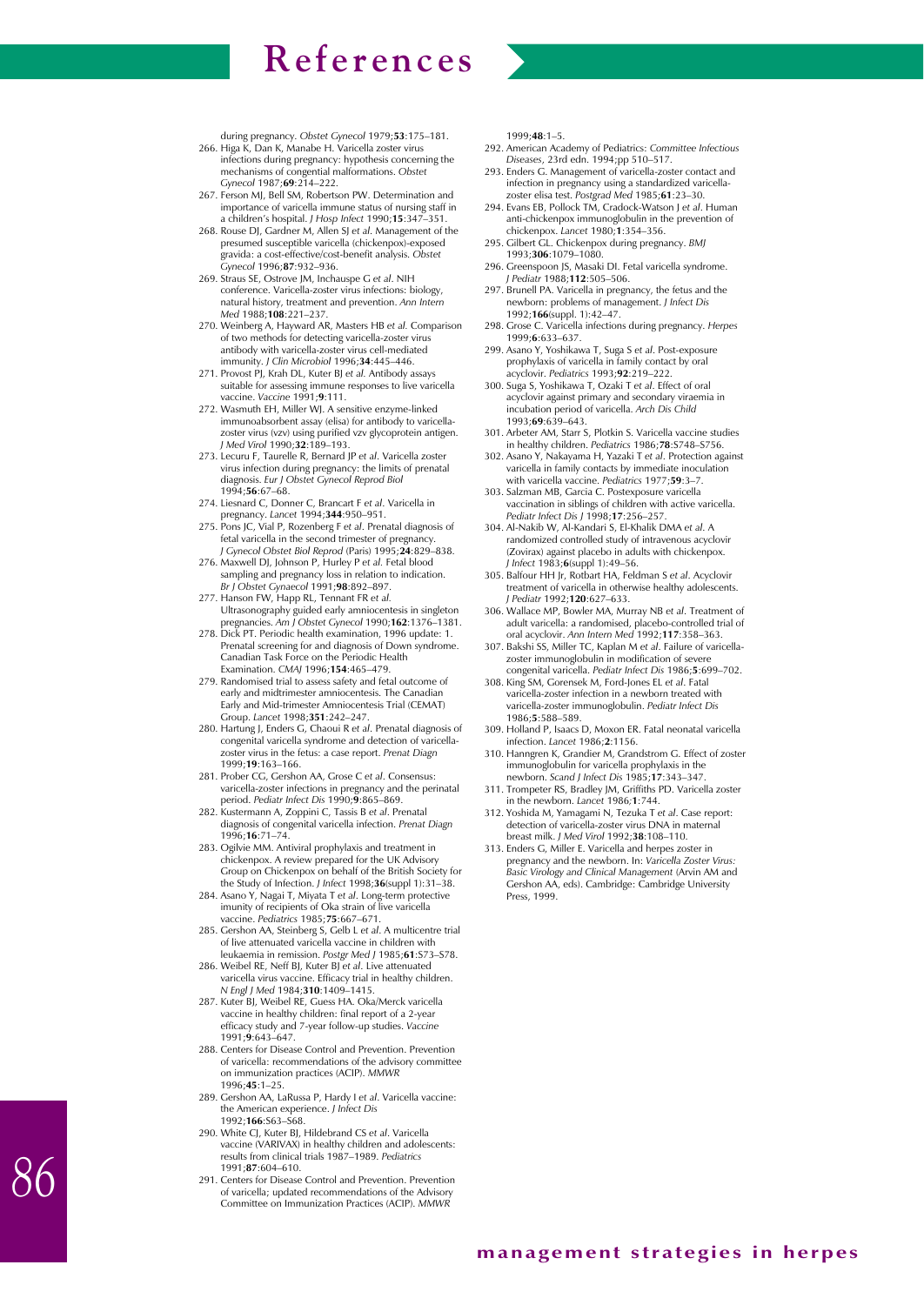# **Acknowledgements**

**We wish to thank the following publishers and individuals for permission to reproduce tables and figures in this publication.**

#### CHAPTER 1

**Figure 1** reproduced by kind permission of GR Kinghorn.

**Figure 2** from Brown Z *et al*. Neonatal herpes simplex virus infection in relation to asymptomatic maternal infection at the time of labor. Reproduced by permission of *N Engl J Med* 1991;**324**:1247–1252*.* Copyright 1991, Massachusetts Medical Society.

**Figure 3** from Prober CG *et al*. Low risk of herpes simplex virus infections in neonates exposed to the virus at the time of vaginal delivery to mothers with recurrent genital herpes simplex virus infections. Reproduced by permission of *N Engl J Med* 1987;**316**:240–244. Copyright 1987, Massachusetts Medical Society.

#### CHAPTER 4

**Figure 3** from Fowler K *et al*. Maternal age and congenital cytomegalovirus infection: screening of two diverse newborn populations, 1980–1990. Reproduced by permission of *J Infect Dis* 1993;**168**:552–556. Copyright 1993, The University of Chicago Press.

#### CHAPTER 5

**Figure 1** reproduced by kind permission of M-P Landini.

**Figure 2** reproduced by kind permission of M-P Landini.

**Figure 3** from Whitley RJ *et al*. Ganciclovir treatment of symptomatic congenital cytomegalovirus infections: results of a phase II study. Reproduced by permission of *J Infect Dis* 1997;**175**:1080–1086. Copyright 1997, The University of Chicago Press.

#### CHAPTER 6

**Figure 1** from Fairley CK *et al*. Varicella-zoster virus epidemiology – a changing scene? 1996;**174 (suppl 3)**:S314–S319. Copyright 1996, The University of Chicago Press.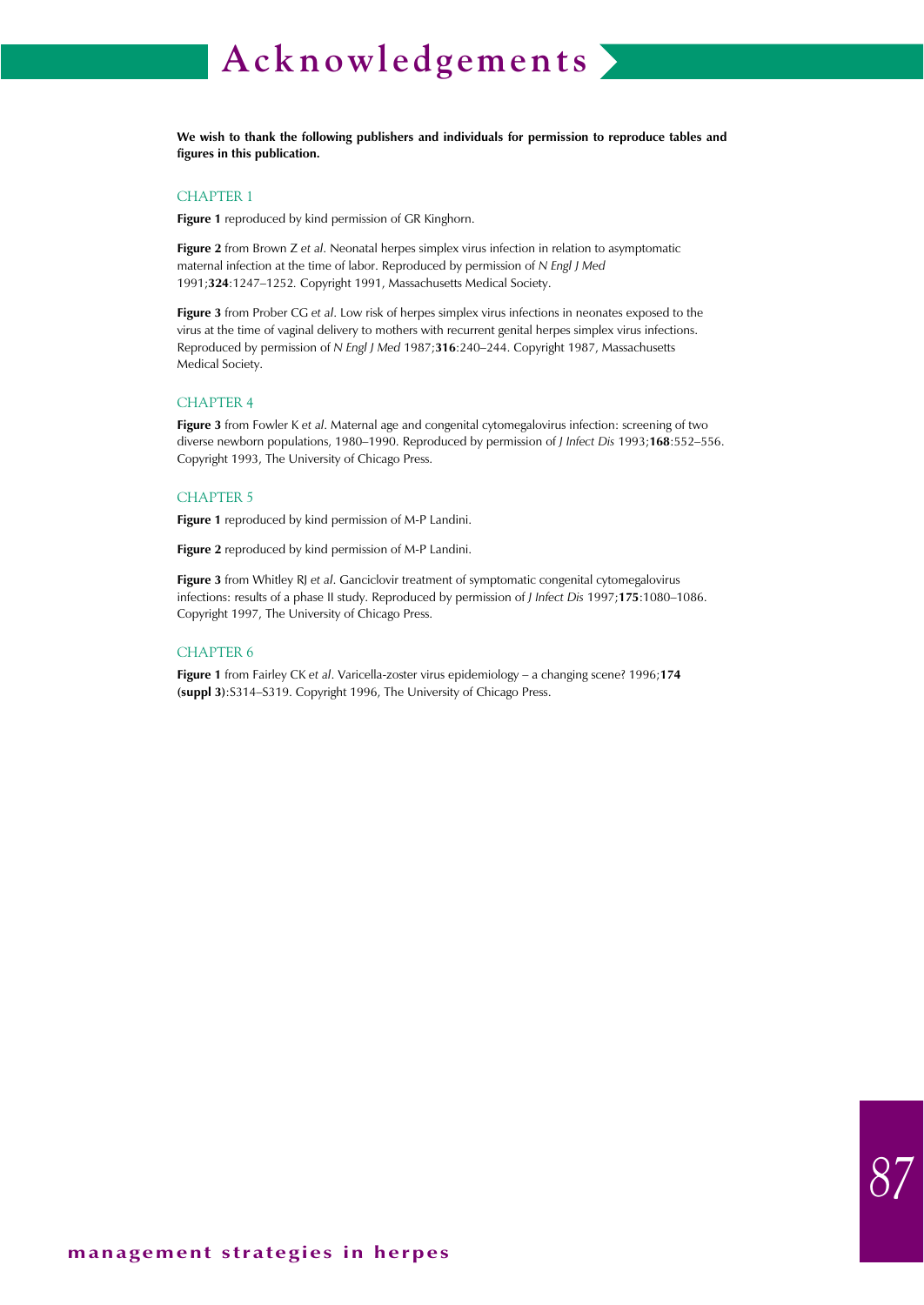# **Appendix**



# Recommendation Categories

## *Category 1 Recommendation*

Consistent evidence from controlled clinical trials. For example, for an antiviral this would be two properly randomized controlled clinical trials. In laboratory tests, consistent evidence from comparative studies.

## *Category 2 Recommendation*

Evidence from at least one well-designed clinical trial without randomization, from cohort or case-controlled analytic studies (preferably from more than one centre), or from multiple time-series studies or dramatic results from uncontrolled experiments.

### *Category 3 Recommendation*

Evidence from opinions or respected authorities based on clinical experience, descriptive studies or reports of expert committees.

### *Research Need Recommendation*

Area in which research is warranted.

The *International Herpes Management Forum* (IHMF) Website, **www.ihmf.org** has information on the IHMF, forthcoming meetings and internet versions of *Management Strategies in Herpes* publications*.*

Sponsored by the *International Herpes Management Forum* (IHMF).

The opinions and recommendations expressed by faculty and other experts whose input is included in the programmes are their own. They do not represent nor speak for Glaxo Wellcome plc or PAREXEL MMS Europe Ltd.

Written and produced by PAREXEL MMS Europe Ltd under an educational grant from Glaxo Wellcome plc.